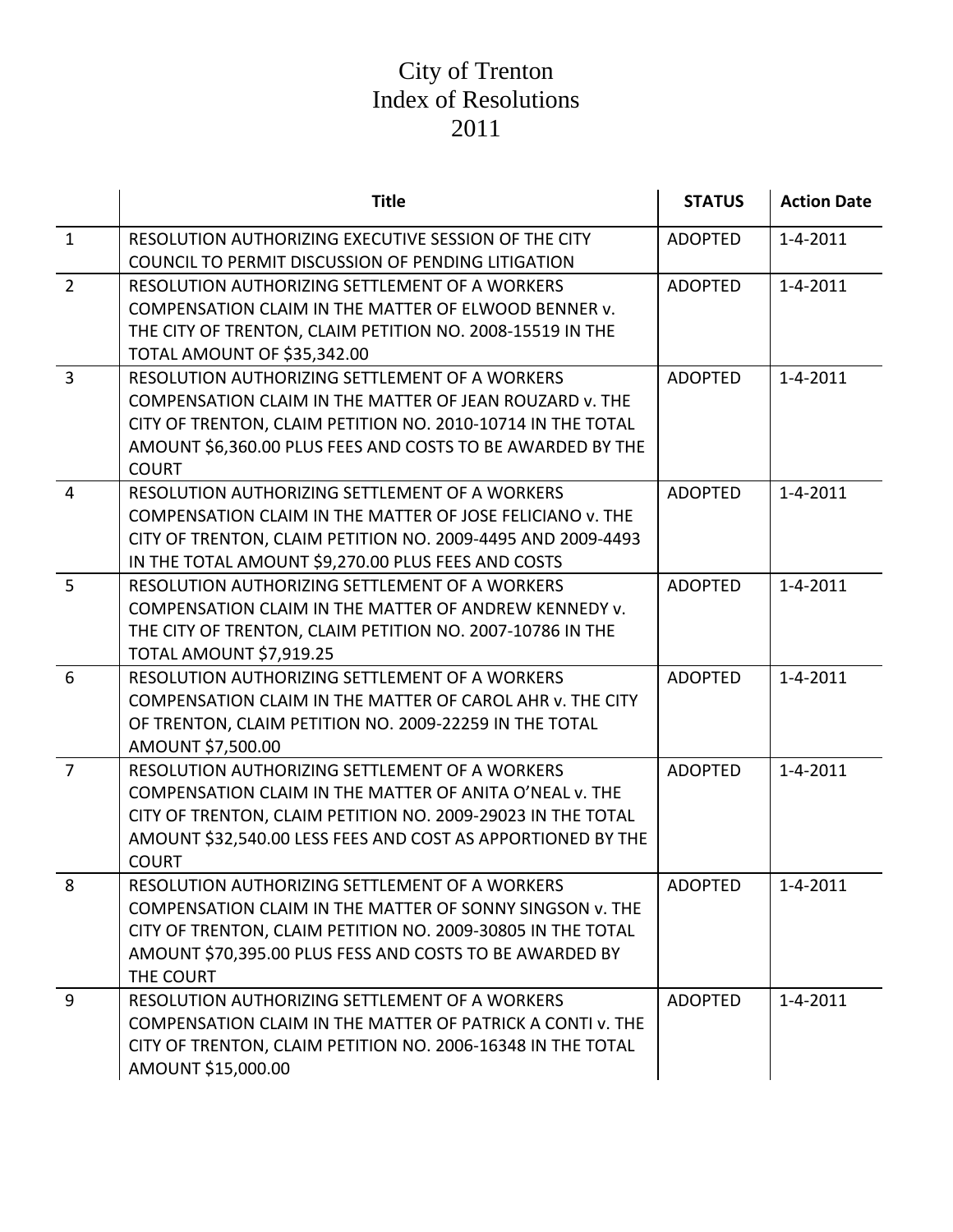| 10 | RESOLUTION AUTHORIZING SETTLEMENT OF A WORKERS<br>COMPENSATION CLAIM IN THE MATTER OF KENNETH RICKS v. THE<br>CITY OF TRENTON, CLAIM PETITION NO. 2009-14601 IN THE TOTAL<br>AMOUNT \$7,455.00 PLUS FEES AND COSTS AS APPORTIONED BY<br>THE COURT                                                                       | <b>ADOPTED</b>  | $1 - 4 - 2011$ |
|----|-------------------------------------------------------------------------------------------------------------------------------------------------------------------------------------------------------------------------------------------------------------------------------------------------------------------------|-----------------|----------------|
| 11 | RESOLUTION AUTHORIZING SETTLEMENT OF A WORKERS<br>COMPENSATION CLAIM IN THE MATTER OF RONALD HAINES v. THE<br>CITY OF TRENTON, CLAIM PETITION NO. 2008-27954 IN THE AND<br>2009-45 IN THE TOTAL AMOUNT \$40,000.00 PLUS FEES AND COSTS<br>TO BE AWARDED BY THE COURT                                                    | <b>ADOPTED</b>  | $1 - 4 - 2011$ |
| 12 | RESOLUTION EXTENDING THE CONTRACT WITH ASSOCIATED DATA<br>PROCESSING CONSULTANTS, INC. (ADPC), 116 VILLAGE BLVD., SUITE<br>200, PRINCETON, NEW JERSEY 08540, TO PROVIDE TECHNICAL<br>SUPPORT SERVICES FOR THE CITY OF TRENTON, DEPARTMENT OF<br>ADMINISTRATION, DIVISION OF INFORMATION TECHNOLOGY.                     | <b>ADOPTED</b>  | $1 - 6 - 2011$ |
| 13 | RESOLUTION ENCOURAGING AND SUPPORTING CITIZEN<br>PARTICIPATION IN THE CITY OF TRENTON'S BUDGET PROCESS                                                                                                                                                                                                                  | <b>ADOPTED</b>  | $1 - 6 - 2011$ |
| 14 | RESOLUTION TO PROVIDE EMERGENCY APPROPRIATIONS TO THE<br>SFY 2011 TEMPORARY BUDGETS OF THE CITY OF TRENTON                                                                                                                                                                                                              | <b>ADOPTED</b>  | 1-18-2011      |
| 15 | RESOLUTION ADOPTING AN ESTIMATED TAX LEVY FOR THE<br>PURPOSE OF ISSUING 2011 1ST QUARTER TAX BILLS                                                                                                                                                                                                                      | <b>DEFEATED</b> | 1-18-2011      |
| 16 | RESOLUTION ACCEPTING A MUNICIPAL ASSISTANCE PROGRAM<br>GRANT FROM THE COUNTY OF MERCER FOR FUNDING FOR THE<br>ACQUISITION OF 104 TAYLOR STREET IN THE AMOUNT OF \$443,000<br>AS PART OF THE ASSUNPINK GREENWAY PROJECT                                                                                                  | <b>ADOPTED</b>  | $1 - 6 - 2011$ |
| 17 | RESOLUTION ACCEPTING BID AND AWARDING CONTRACT TO<br>WATERS & BUGBEE, INC FOR THE FURNISHING AND DELIVERY OF<br>ALL LABOR, EQUIPMENT AND MATERIALS FOR THE FY2011<br>ROADWAY RESTORATION CONTRACT FOR WORK PERFORMED, IN<br>THE TOWNSHIPS FOR THE DEPARTMENT OF PUBLIC WORKS, WATER<br><b>UTILITY</b>                   | <b>ADOPTED</b>  | $1 - 6 - 2011$ |
| 18 | RESOLUTION ACCEPTING BID AND AWARDING CONTRACT TO<br>BUCKLER ASSOCIATES, INC, FOR THE FURNISHING AND DELIVERY OF<br>ALL LABOR, EQUIPMENT AND MATERIALS FOR THE FY2011<br>SIDEWALK, CURB AND DRIVEWAY APRON RESTORATION CONTRACT<br>WITHIN THE CITY'S LIMITS FOR THE DEPARTMENT OF PUBLIC<br><b>WORKS, WATER UTILITY</b> | <b>ADOPTED</b>  | $1 - 6 - 2011$ |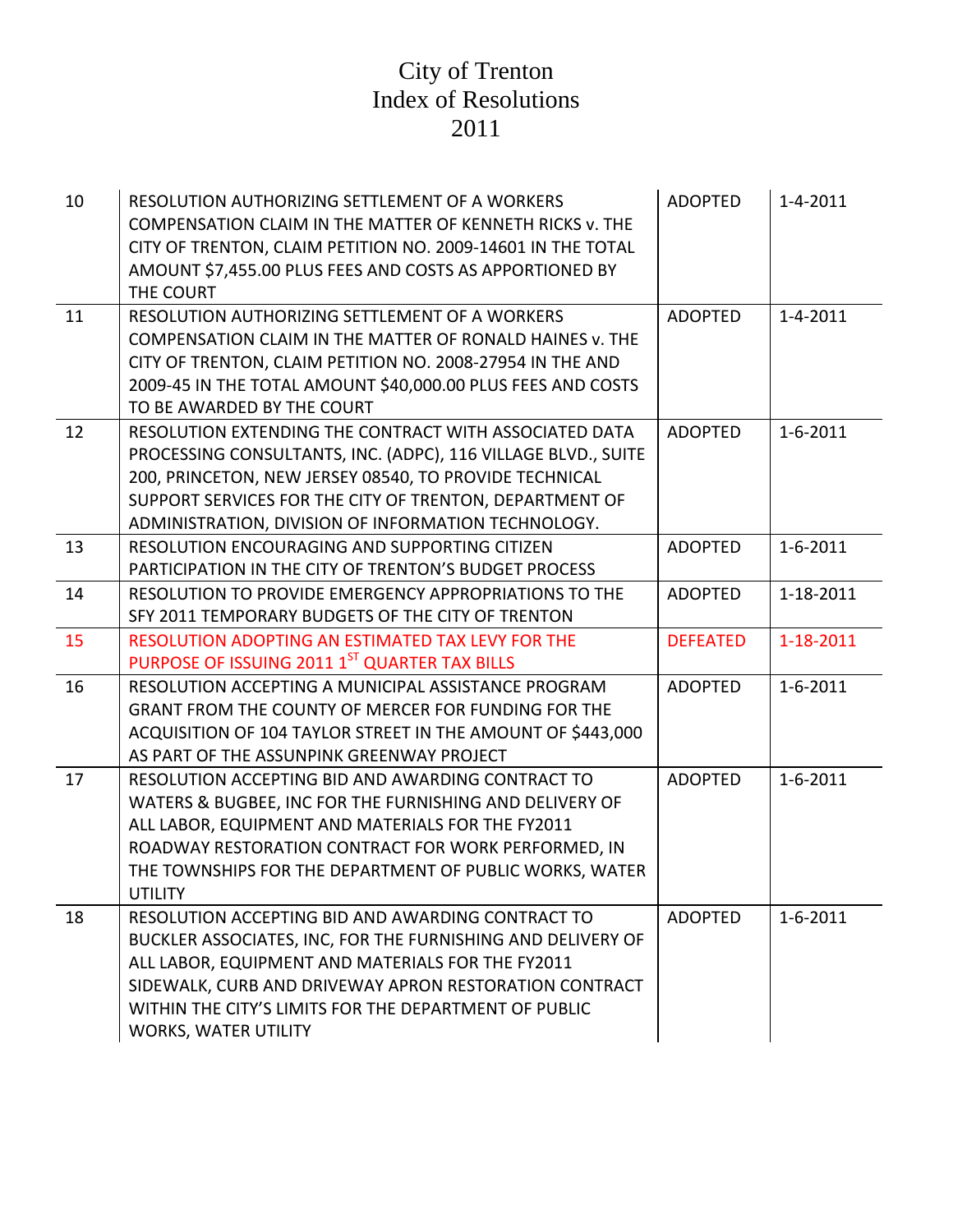| 19 | RESOLUTION ACCEPTING BID AND AWARDING CONTRACT TO<br>RUSLING PAVING & CONCRETE, LLC, FOR THE FURNISHING AND<br>DELIVERY OF ALL LABOR, EQUIPMENT AND MATERIALS FOR THE<br><b>FY2011 ROADWAY RESTORATION CONTRACT FOR WORK</b><br>PERFORMED WITHIN THE CITY'S LIMITS FOR THE DEPARTMENT OF<br>PUBLIC WORKS, WATER UTILITY | <b>ADOPTED</b> | $1 - 6 - 2011$ |
|----|-------------------------------------------------------------------------------------------------------------------------------------------------------------------------------------------------------------------------------------------------------------------------------------------------------------------------|----------------|----------------|
| 20 | RESOLUTION ACCEPTING BID AND AWARDING CONTRACT TO<br>BRENNTAGE NORTHEAST, INC., 81 WEST HULLER LANE, READING,<br>PA 19605, FOR THE FURNISHING AND DELIVERY AS NEEDED FOR<br>POTASSIUM PERMANGANATE FOR THE DEPARTMENT OF PUBLIC<br>WORKS, WATER UTILITY (not to exceed \$36,134.44)                                     | <b>ADOPTED</b> | $1 - 6 - 2011$ |
| 21 | RESOLUTION APPOINTING COUNCIL LIAISONS TO VARIOUS BOARDS<br><b>AND COMMISSIONS</b>                                                                                                                                                                                                                                      | <b>ADOPTED</b> | $1 - 6 - 2011$ |
| 22 | RESOLUTION AUTHORIZING SETTLEMENT OF A WORKERS<br>COMPENSATION CLAIM IN THE MATTER OF LUCIANO MONTANEZ V.<br>THE CITY OF TRENTON, CLAIM PETITION NO. 2010-22341 IN THE<br>TOTAL AMOUNT OF \$3,657.00                                                                                                                    | <b>ADOPTED</b> | $1 - 6 - 2011$ |
| 23 | RESOLUTION AUTHORIZING SETTLEMENT OF A WORKERS<br>COMPENSATION CLAIM IN THE MATTER OF DENNIS GATES V. THE<br>CITY OF TRENTON, CLAIM PETITION NO. 2005-30787 IN THE TOTAL<br>AMOUNT OF \$3,573.00                                                                                                                        | <b>ADOPTED</b> | $1 - 6 - 2011$ |
| 24 | RESOLUTION AUTHORIZING SETTLEMENT OF A WORKERS<br>COMPENSATION CLAIM IN THE MATTER OF CHRISTA ROMEO V. THE<br>CITY OF TRENTON, CLAIM PETITION NO. 2009-22687 IN THE TOTAL<br>AMOUNT OF \$4,000.00                                                                                                                       | <b>ADOPTED</b> | $1 - 6 - 2011$ |
| 25 | RESOLUTION AUTHORIZING SETTLEMENT OF A WORKERS<br>COMPENSATION CLAIM IN THE MATTER OF BRUCE HALL V. THE CITY<br>OF TRENTON, CLAIM PETITION NO. 2006-8633 IN THE TOTAL<br>AMOUNT OF \$2760.00 PLUS FEES AND COSTA AS APPORTIONED BY<br>THE COURT                                                                         | <b>ADOPTED</b> | $1 - 6 - 2011$ |
| 26 | RESOLUTION AUTHORIZING SETTLEMENT OF A WORKERS<br>COMPENSATION CLAIM IN THE MATTER OF SCHORONDA<br>HENDERSON V. THE CITY OF TRENTON, CLAIM PETITION NO. 2008-<br>30328 IN THE TOTAL AMOUNT OF \$16,335.00 LESS FEES AND COSTS<br>AS APPORTIONED BY THE COURT                                                            | <b>ADOPTED</b> | $1 - 6 - 2011$ |
| 27 | RESOLUTION AUTHORIZING SETTLEMENT OF A WORKERS<br>COMPENSATION CLAIM IN THE MATTER OF DONALD NEAL V. THE<br>CITY OF TRENTON, CLAIM PETITION NO. 2009-28025 IN THE TOTAL<br>AMOUNT OF \$1,500.00                                                                                                                         | <b>ADOPTED</b> | $1 - 6 - 2011$ |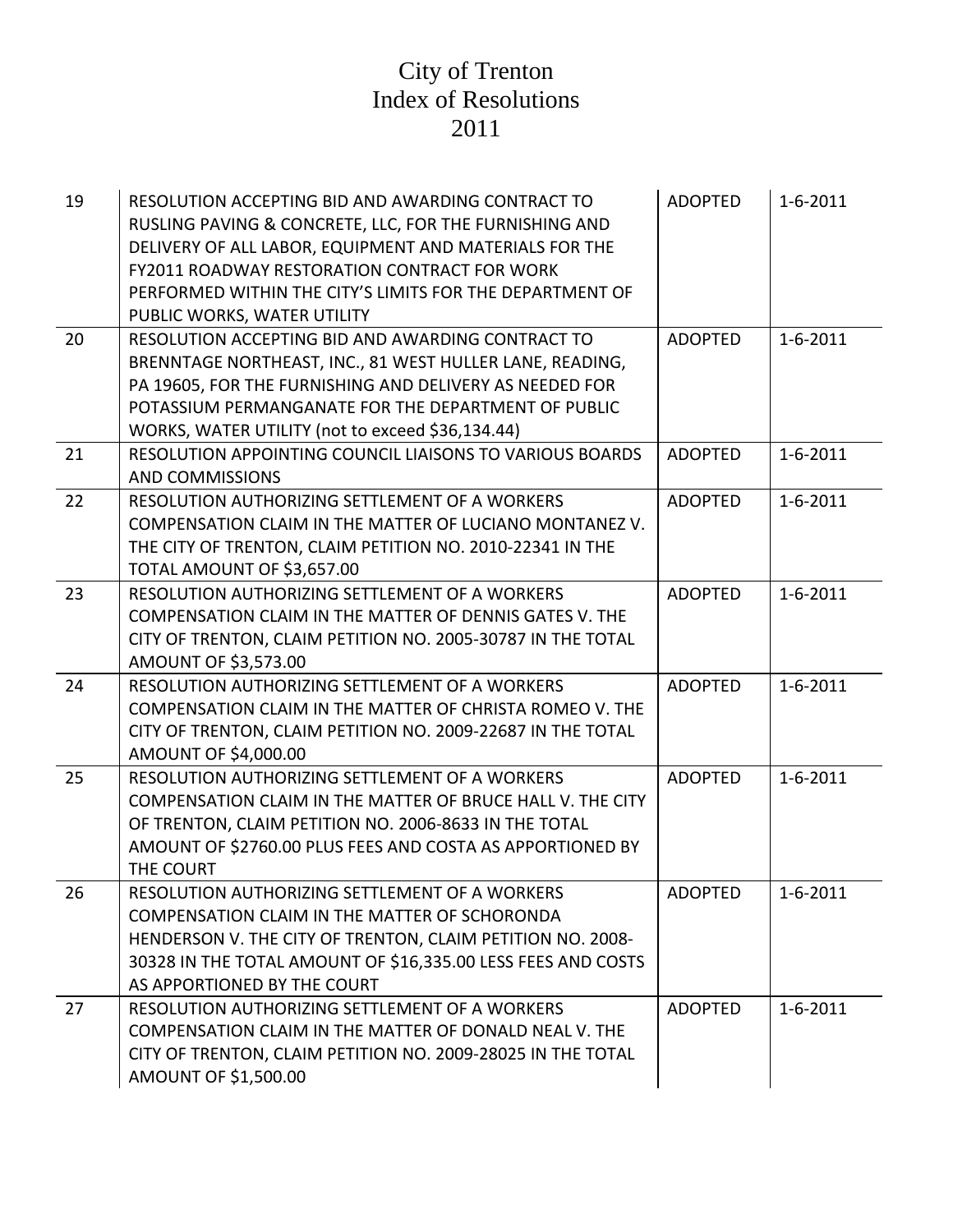| 28 | RESOLUTION AUTHORIZING SETTLEMENT OF A WORKERS<br>COMPENSATION CLAIM IN THE MATTER OF SHANTEL WILLIAMS V.<br>THE CITY OF TRENTON, CLAIM PETITION NO. 2010-13341 IN THE<br>TOTAL AMOUNT OF \$3,476.25                                                                                                                              | <b>ADOPTED</b>  | $1 - 6 - 2011$ |
|----|-----------------------------------------------------------------------------------------------------------------------------------------------------------------------------------------------------------------------------------------------------------------------------------------------------------------------------------|-----------------|----------------|
| 29 | RESOLUTION AUTHORIZING SETTLEMENT OF A WORKERS<br>COMPENSATION CLAIM IN THE MATTER OF HARRY GOODMAN V.<br>THE CITY OF TRENTON, CLAIM PETITION NO. 2002-29361 AND 2005-<br>10055 IN THE TOTAL AMOUNT OF \$12,762.00 PLUS FEES AND COSTS<br>AS APPORTIONED BY THE COURT                                                             | <b>ADOPTED</b>  | $1 - 6 - 2011$ |
| 30 | RESOLUTION AUTHORIZING SETTLEMENT OF A WORKERS<br>COMPENSATION CLAIM IN THE MATTER OF PORSCHE AMES v. THE<br>CITY OF TRENTON, CLAIM PETITION NO. 2010-33 IN THE TOTAL<br>AMOUNT \$9,270.00 PLUS FEES AND COSTS                                                                                                                    | <b>ADOPTED</b>  | $1 - 6 - 2011$ |
| 31 | RESOLUTION APPOINTING COUNCIL PRESIDENT AND VICE<br>PRESIDENT AS LIAISONS TO VARIOUS BOARDS AND COMMISSIONS                                                                                                                                                                                                                       | <b>ADOPTED</b>  | 1-18-2011      |
| 32 | RESOLUTION AUTHORIZING PAYMENT TO BRYAN ELECTRIC CO., INC,<br>1926 CHESTNUT AVENUE, TRENTON, NEW JERSEY 08611 FOR<br>OUTSTANDING INVOICES FOR ELECTRICAL WORK PERFORMED AT<br>THE TRENTON POLICE STATION IN THE TOTAL AMOUNT OF \$15,000<br>(capital funding)                                                                     | <b>ADOPTED</b>  | 1-18-2011      |
| 33 | RESOLUTION AUTHORIZING PAYMENT FOR A CONTRACT WITH J.<br>VINCH AND SONS, INC. CONTRACTORS 2 VINCH AVENUE, P.O. BOX<br>5465 TRENTON, NJ 08638 WHICH WAS AWARDED ON AN<br><b>EMERGENCY BASIS FOR THE DEMOLITION OF 23 AND 25</b><br>HUMBOLDT AVE TO ALLEVIATE A DANGEROUS AND HAZARDOUS<br><b>CONDITION</b>                         | <b>ADOPTED</b>  | 1-18-2011      |
| 34 | RESOLUTION AUTHORIZING PAYMENT FOR A CONTRACT WITH<br>CARROLL DEMOLITION; 4 YOUNGS ROAD, HAMILTON, NJ 08619<br>WHICH WAS AWARDED ON AN EMERGENCY BASIS FOR THE<br>DEMOLITION OF 175 PASSAIC STREET TO ALLEVIATE A DANGEROUS<br>AND HAZARDOUS CONDITION                                                                            | <b>ADOPTED</b>  | 1-18-2011      |
| 35 | RESOLUTION AUTHORIZING PAYMENT FOR A CONTRACT WITH<br>DESIGN CONTRACTOR; 349 JOHNSON AVENUE, LAWRENCEVILLE, NJ<br>08648 WHICH WAS AWARDED ON AN EMERGENCY BASIS FOR THE<br>REPAIR OF FRONT WALL FAÇADE AT 560 EDGEWOOD AVENUE TO<br>ALLEVIATE A DANGEROUS AND HAZARDOUS CONDITION                                                 | <b>ADOPTED</b>  | 1-18-2011      |
| 36 | RESOLUTION ACCEPTING BID AND AWARDING CONTRACT TO<br>SPECTRASERV, INC. 75 JACOBUS AVE, SOUTH KEARNY, NJ 07032,<br>FOR THE FURNISHING AND DELIVERY OF ALL LABOR, EQUIPMENT<br>AND MATERIALS FOR THE REHABILITATION OF THE SECONDARY<br>SLUDGE PUMPING STATIONS AND CLARIFIERS FOR THE<br>DEPARTMENT OF PUBLIC WORKS, SEWER UTILITY | <b>DEFEATED</b> | $2 - 1 - 2011$ |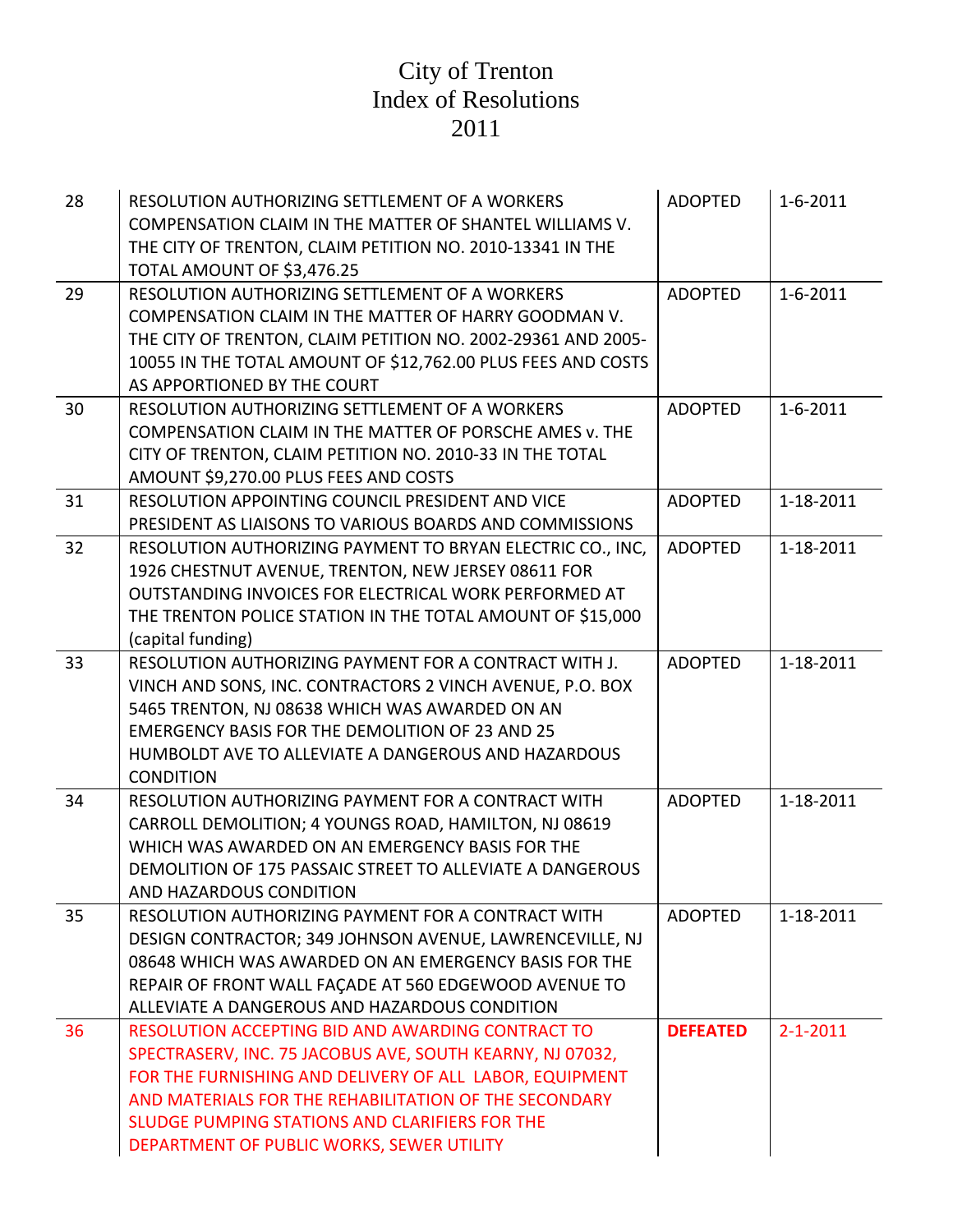| 37 | RESOLUTION ACCEPTING BID AND AWARDING CONTRACT TO<br>SILVERLANDS SERVICE, INC, FOR THE FURNISHING AND DELIVERY OF<br>ALL LABOR, EQUIPMENT AND MATERIALS FOR BUILDING AND SITE<br>DEMOLITION AT THE FISHER AND PUKALA PROPERTIES SITE, 105<br>HART AVENUE AND 121 POPULAR STREET FOR THE DEPARTMENT<br>OF HOUSING AND ECONOMIC DEVELOPMENT | <b>ADOPTED</b>  | 1-18-2011 |
|----|-------------------------------------------------------------------------------------------------------------------------------------------------------------------------------------------------------------------------------------------------------------------------------------------------------------------------------------------|-----------------|-----------|
| 38 | RESOLUTION AUTHORIZING THE TRENTON POLICE DEPARTMENT TO                                                                                                                                                                                                                                                                                   | <b>ADOPTED</b>  | 1-18-2011 |
|    | DONATE TWO BLOODHOUND DOGS THAT WERE RECEIVED BY THE                                                                                                                                                                                                                                                                                      |                 |           |
|    | POLICE DEPARTMENT AS A GIFT TO TWO HOMES AS PERSONAL PETS                                                                                                                                                                                                                                                                                 |                 |           |
| 39 | RESOLUTION ACCEPTING A GRANT IN THE AMOUNT OF \$25,990                                                                                                                                                                                                                                                                                    | <b>ADOPTED</b>  | 6-16-2011 |
|    | FROM THE NEW JERSEY HISTORICAL COMMISSION, DEPARTMENT                                                                                                                                                                                                                                                                                     |                 |           |
|    | OF STATE FOR THE 1719 WILLIAM TRENT HOUSE MUSEUM                                                                                                                                                                                                                                                                                          |                 |           |
| 40 | <b>RESOLUTION ACCEPTING BID AND AWARDING CONTRACT TO PKF-</b>                                                                                                                                                                                                                                                                             | <b>DEFEATED</b> | 1-18-2011 |
|    | MARK III, INC., 170 PHEASANT RUN, NEWTOWN, PA 18940 FOR THE                                                                                                                                                                                                                                                                               |                 |           |
|    | FURNISHING OF ALL LABOR, MATERIALS AND EQUIPMENT FOR THE                                                                                                                                                                                                                                                                                  |                 |           |
|    | CENTRAL PUMPING STATION IMPROVEMENTS PROJECT FOR THE                                                                                                                                                                                                                                                                                      |                 |           |
|    | DEPARTMENT OF PUBLIC WORKS, WATER UTILITY                                                                                                                                                                                                                                                                                                 |                 |           |
| 41 | RESOLUTION AWARDING A CONTRACT THROUGH COMPETITIVE                                                                                                                                                                                                                                                                                        | <b>ADOPTED</b>  | 1-18-2011 |
|    | CONTRACTING PROCESS TO LYNX TECHNOLOGIES PARTNERS, 469                                                                                                                                                                                                                                                                                    |                 |           |
|    | 7 <sup>TH</sup> AVE - FLOOR 3, NEW YORK, NEW YORK 10018 TO PROVIDE                                                                                                                                                                                                                                                                        |                 |           |
|    | SERVICES FOR THE CITY OF TRENTON, DEPARTMENT OF                                                                                                                                                                                                                                                                                           |                 |           |
|    | ADMINISTRATION, DIVISION OF INFORMATION SYSTEMS                                                                                                                                                                                                                                                                                           |                 |           |
| 42 | RESOLUTION AUTHORIZING THE AWARD OF A CONTRACT THROUGH                                                                                                                                                                                                                                                                                    | <b>DEFEATED</b> | 2-17-2011 |
|    | A NON-FAIR AND OPEN PROCESS WITH BORDEN PERLMAN                                                                                                                                                                                                                                                                                           |                 |           |
|    | INSURANCE AGENCY, 2000 LENNOX DRIVE, LAWRENCEVILLE, NEW                                                                                                                                                                                                                                                                                   |                 |           |
|    | JERSEY 08648 (CARRIER: CHUBB INSURANCE COMPANY) TO                                                                                                                                                                                                                                                                                        |                 |           |
|    | PROVIDE PROPERTY INSURANCE, AUTO LOT COVERAGE, FINE ARTS                                                                                                                                                                                                                                                                                  |                 |           |
|    | <b>COVERAGE AND FIDELITY BONDS COVERAGE FOR THE CITY OF</b>                                                                                                                                                                                                                                                                               |                 |           |
|    | <b>TRENTON</b>                                                                                                                                                                                                                                                                                                                            |                 |           |
| 43 | RESOLUTION AUTHORIZING THE AWARD OF A CONTRACT THROUGH                                                                                                                                                                                                                                                                                    | <b>ADOPTED</b>  | 1-18-2011 |
|    | A NON-FAIR AND OPEN PROCESS WITH ATLANTIC ASSOCIATES INC.,                                                                                                                                                                                                                                                                                |                 |           |
|    | 1125 ATLANTIC AVENUE, SUITE 735, ATLANTIC CITY NEW JERSEY                                                                                                                                                                                                                                                                                 |                 |           |
|    | 08401 (CARRIER: STAR INSURANCE COMPANY) TO PROVIDE PUBLIC                                                                                                                                                                                                                                                                                 |                 |           |
|    | ENTITY EXCESS INSURANCE INCLUDING GENERAL LIABILITY,                                                                                                                                                                                                                                                                                      |                 |           |
|    | WORKSMAN'S COMPENSATION, AUTO COVERAGE FOR THE CITY OF                                                                                                                                                                                                                                                                                    |                 |           |
|    | <b>TRENTON</b>                                                                                                                                                                                                                                                                                                                            |                 |           |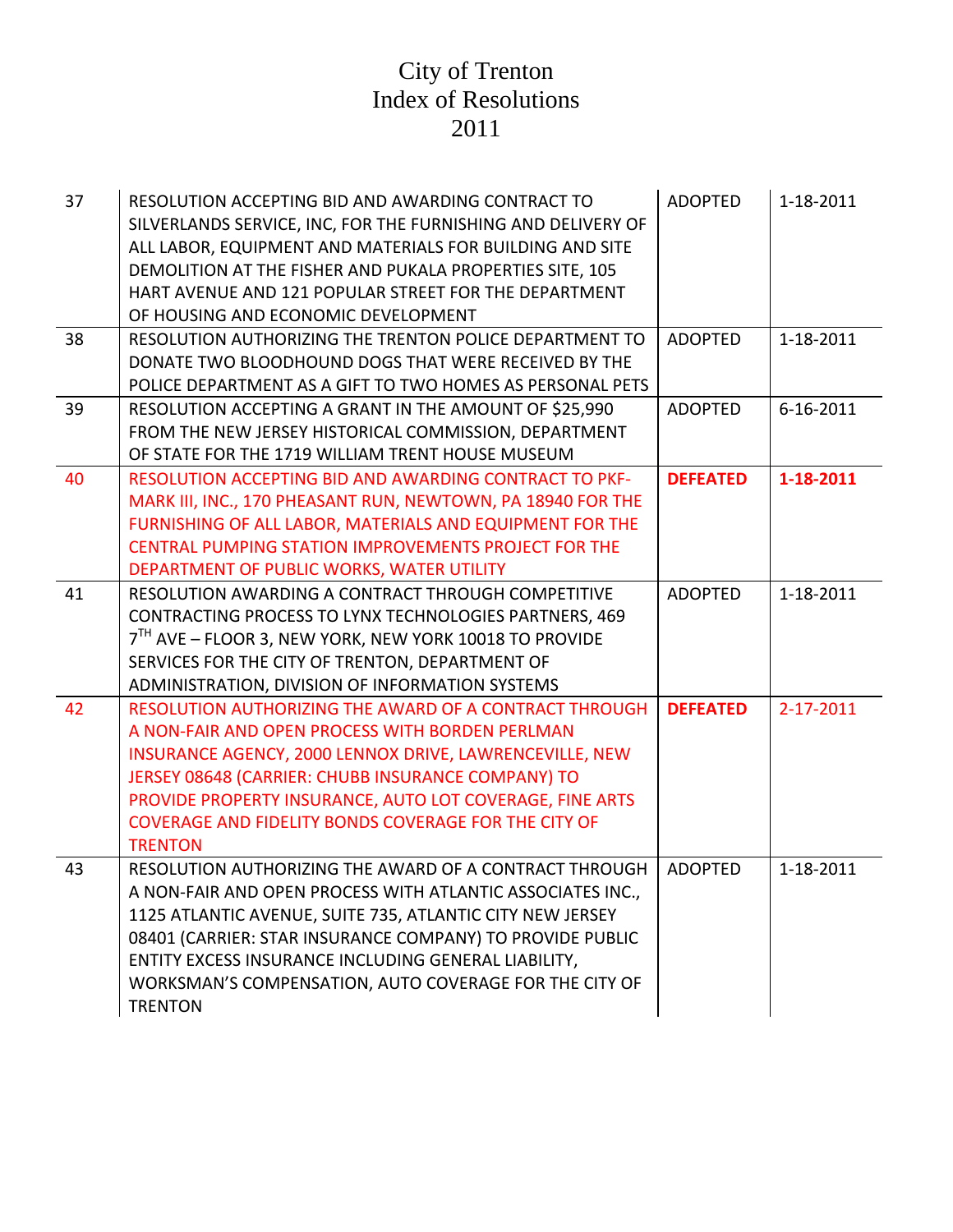| 44 | RESOLUTION AUTHORIZING PAYMENT FOR A CONTRACT WITH THE<br>FIRM OF INTERNATIONAL SALT CO. INC., 655 NORTHERN<br>BOULEVARD, CLARKS SUMMIT, PA 18411 FOR PRE-TREATED ROCK<br>SALT WITH LIQUID MAGNESIUM CHLORIDE/LIQUID ORGANIC FOR<br>TREATMENT OF THE VARIOUS STREETS WITHIN THE CITY OF<br>TRENTON DURING 2010/2011 WINTER SEASON BY THE<br>DEPARTMENT OF PUBLIC WORKS, DIVISION OF STREETS (not to<br>exceed \$50,000)                     | <b>ADOPTED</b> | 1-18-2011 |
|----|---------------------------------------------------------------------------------------------------------------------------------------------------------------------------------------------------------------------------------------------------------------------------------------------------------------------------------------------------------------------------------------------------------------------------------------------|----------------|-----------|
| 45 | RESOLUTION ACCEPTING BID AND AWARDING CONTRACT TO R.W.V.<br>LAND & LIVESTOCK SOUTH, INC FOR THE FURNISHING AND DELIVERY<br>OF BANK RUN, SAND AND GRAVEL ON AN AS NEEDED BASIS FOR<br>THE DEPARTMENT OF PUBLIC WORKS, WATER UTILITY (not to<br>exceed \$19,656)                                                                                                                                                                              | <b>ADOPTED</b> | 1-18-2011 |
| 46 | RESOLUTION ADOPTING UNIFORM SHARED SERVICES BETWEEN THE<br>CITY OF TRENTON AND THE BOROUGH OF PRINCETON FOR SPANISH<br><b>TRANSLATION VIA THE INTERNET</b>                                                                                                                                                                                                                                                                                  | <b>ADOPTED</b> | 1-18-2011 |
| 47 | RESOLUTION AUTHORIZING ASSIGNMENT OF TAX SALE CERTIFICATE<br>PURSUANT N.J.S.A. 54:5-113 ALBERT RAIANI                                                                                                                                                                                                                                                                                                                                       | <b>ADOPTED</b> | 1-18-2011 |
| 48 | RESOLUTION RESCINDING RESOLUTION 09-461 AUTHORIZING<br>CHANGE ORDER #1 TO THE CONTRACT WITH HOLLEY ENTERPRISES,<br>INC. FOR THE DELAWARE INN, 1024 LAMBERTON STREET                                                                                                                                                                                                                                                                         | <b>ADOPTED</b> | 1-18-2011 |
| 49 | RESOLUTION AUTHORIZING CHANGE ORDER #1 TO THE CONTRACT<br>WITH S. HARRIS LTD ARCHITECTURAL TECHNOLOGY, 2601<br>PENNSYLVANIA AVENUE, SUITE 8, PHILADELPHIA, PA 19103 TO<br>PROVIDE ADDITIONAL PROFESSIONAL STRUCTURAL ENGINEERING<br>SERVICES FOR THE DEPARTMENT OF HOUSING AND ECONOMIC<br>DEVELOPMENT FOR THE DELAWARE INN, 1024 LAMBERTON<br>STREET(original amount - \$35,411.90, change order - \$6,998.87,<br>new total - \$42,410.67) | <b>ADOPTED</b> | 1-18-2011 |
| 50 | RESOLUTION AWARDING A CONTRACT TO WILLIAM F.<br>MCLAUGHLIN, 118-F STOKLEY AVENUE, TRENTON, NEW JERSEY<br>08611 TO PERFORM THE SERVICES OF SITE COORDINATOR FOR THE<br>GREATER DONNELLY WEED & SEED DESIGNATED AREA FOR THE<br>DEPARTMENT OF RECREATION, NATURAL RESOURCES, & CULTURE.                                                                                                                                                       | <b>ADOPTED</b> | 1-18-2011 |
| 51 | RESOLUTION ACCEPTING BID AND AWARDING CONTRACT TO QUAD<br>CONSTRUCTION CO, 732 EAYRESTOWN ROAD, LUMBERTON, NEW<br>JERSEY 08648 FOR THE FURNISHING AND DELIVERY OF ALL LABOR,<br>EQUIPMENT AND MATERIALS FOR THE PENNINGTON RESERVOIR<br>PROJECT INSTALLATION OF TWO TEMPORARY TANKS AND SITE<br>IMPROVEMENTS FOR THE DEPARTMENT OF PUBLIC WORKS,<br>DIVISION WATER UTILITY.                                                                 | <b>ADOPTED</b> | 1-18-2011 |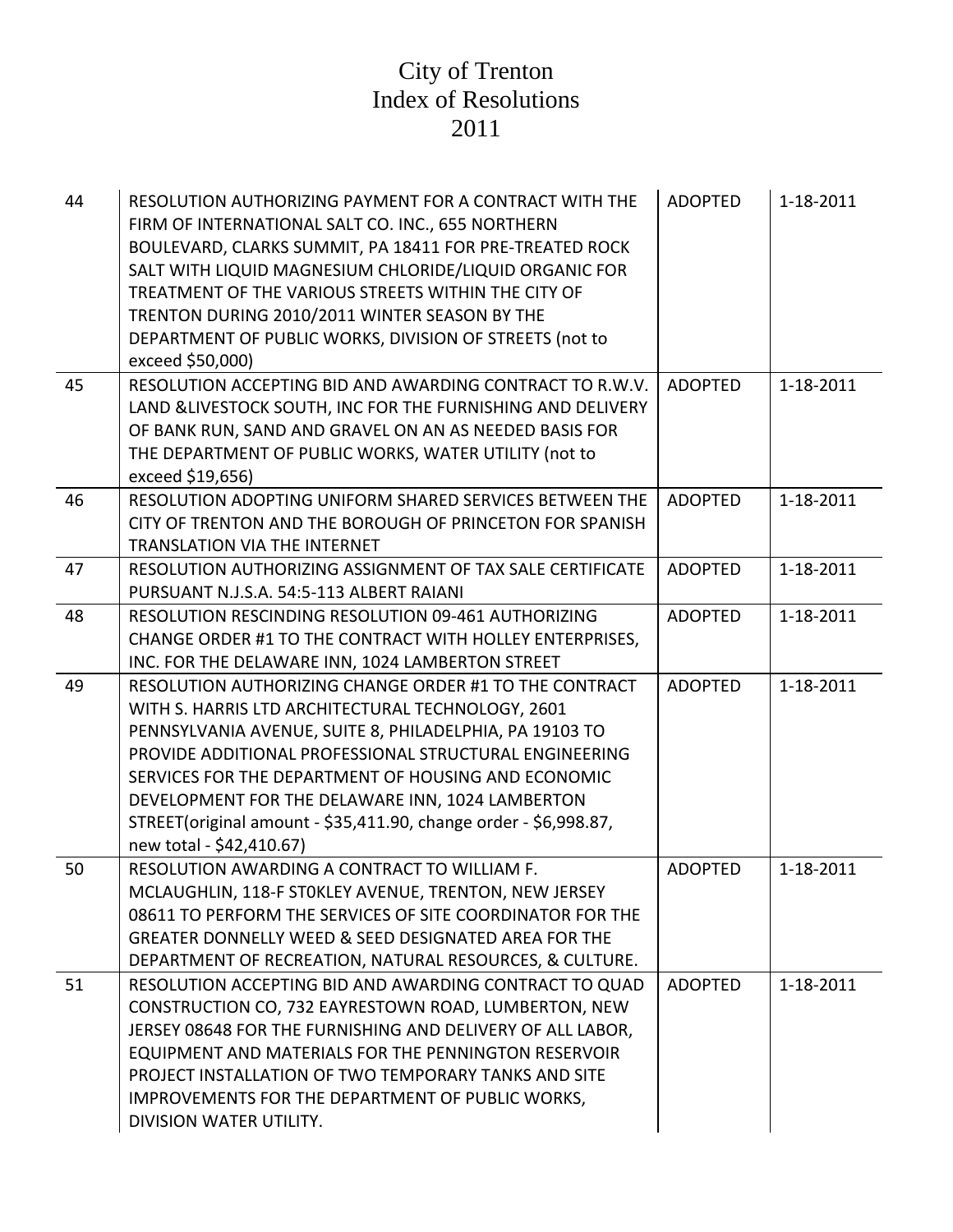| 52 | RESOLUTION ACCEPTING BID AND AWARDING CONTRACT TO             | <b>ADOPTED</b> | 1-18-2011      |
|----|---------------------------------------------------------------|----------------|----------------|
|    | ATLANTIC PLUMBING SUPPLY CORP, 702 JOLINE AVE, LONG           |                |                |
|    | BRANCH, NEW JERSEY 07740, FURNISH AND DELIVER F.O.B. CITY OF  |                |                |
|    | TRENTON 2011 COPPER SERVICE TUBING TYPE "K" SOFT CTS          |                |                |
|    | COPPER (ASTM B88) WITH 200 PSI MAXIMUM WORKING PRESSURE       |                |                |
|    | FOR THE DEPARTMENT OF PUBLIC WORKS, WATER UTILITY.            |                |                |
| 53 | RESOLUTION AUTHORIZING PAYMENT FOR A CONTRACT WITH            | <b>ADOPTED</b> | 1-18-2011      |
|    | WINZINGER, INC., PO BOX 537, 1704 MARNE HIGHWAY,              |                |                |
|    | HAINESPORT, NJ 08036 WHICH WAS AWARDED ON AN EMERGENCY        |                |                |
|    | BASIS FOR THE DEMOLITION OF 119 EAST HANOVER STREET TO        |                |                |
|    | ALLEVIATE A DANGEROUS AND HAZARDOUS CONDITION                 |                |                |
| 54 | RESOLUTION AMENDING RESOLUTION 08-606 WHICH AUTHORIZED        | <b>ADOPTED</b> | 1-18-2011      |
|    | GLOBAL PRO PAINTING INC., TO PERFORM FAÇADE IMPROVEMENTS      |                |                |
|    | IN THE EWING/CARROLL STREET AREA                              |                |                |
| 55 | <b>RESOLUTION AMENDING RESOLUTION 08-689 WHICH AUTHORIZED</b> | <b>ADOPTED</b> | 1-18-2011      |
|    | KRIS D/ REMODELING, INC., TO PERFORM FACADE IMPROVEMENTS      |                |                |
|    | IN THE CANAL BANKS AREA                                       |                |                |
| 56 | RESOLUTION AUTHORIZING AN AMENDMENT TO THE CONTRACT           | <b>ADOPTED</b> | 1-18-2011      |
|    | WHICH WAS AWARDED THROUGH A NON-FAIR AND OPEN PROCESS         |                |                |
|    | TO KNAPP, TRIMPOLI & PRUSINOWKSI, 210 PARK AVENUE, THIRD      |                |                |
|    | FLOOR, FLORHAM PARK, NEW JERSEY 09732 TO PROVIDE              |                |                |
|    | TRANSITIONAL PROFESSIONAL LEGAL SERVICES FOR LABOR RELATED    |                |                |
|    | <b>MATTERS</b>                                                |                |                |
| 57 | RESOLUTION ADOPTING AN ESTIMATED TAX LEVY FOR THE             | <b>ADOPTED</b> | 1-20-2011      |
|    | PURPOSE OF ISSUING 2011 1ST QUARTER TAX BILLS                 |                |                |
| 58 | RESOLUTION CONSENTING TO THE APPOINTMENT OF MARC              | <b>ADOPTED</b> | 1-20-2011      |
|    | MCKITHEN AS DIRECTOR OF THE LAW DEPARTMENT                    |                |                |
| 59 | RESOLUTION CONSENTING TO THE APPOINTMENT OF SAM               | <b>ADOPTED</b> | 1-25-2011      |
|    | HUTCHINSON AS BUSINESS ADMINISTRATOR                          |                |                |
| 60 | RESOLUTION CONSENTING TO THE APPOINTMENT OF JOSEPH            | <b>ADOPTED</b> | 1-25-2011      |
|    | RUBINO AS DIRECTOR OF THE DEPARTMENT OF HEALTH AND            |                |                |
|    | <b>HUMAN SERVICES</b>                                         |                |                |
| 61 | RESOLUTION FIXING COMPENSATION FOR THE MAYOR, CITY            | <b>ADOPTED</b> | 1-25-2011      |
|    | COUNCIL MEMBERS, BUSINESS ADMINISTRATOR, CITY CLERK,          |                |                |
|    | JUDGES, AND DEPARTMENT DIRECTORS OF THE CITY OF TRENTON       |                |                |
| 62 | RESOLUTION AMENDING RESOLUTION NO. 10-418 ENTITLED            | <b>ADOPTED</b> | 1-25-2011      |
|    | "RESOLUTION OF THE CITY COUNCIL OF THE CITY OF TRENTON        |                |                |
|    | APPROVING THE 2010-2011 SCHEDULE OF MEETINGS" TO CANCEL       |                |                |
|    | <b>CERTAIN CITY COUNCIL MEETINGS</b>                          |                |                |
| 63 | RESOLUTION GRANTING RENEWAL OF ALCOHOLIC BEVERAGE             | <b>ADOPTED</b> | $2 - 1 - 2011$ |
|    | CONSUMPTION LICENSE #1111-33-017-005 FOR THE 2010-2011        |                |                |
|    | <b>LICENSING PERIOD</b>                                       |                |                |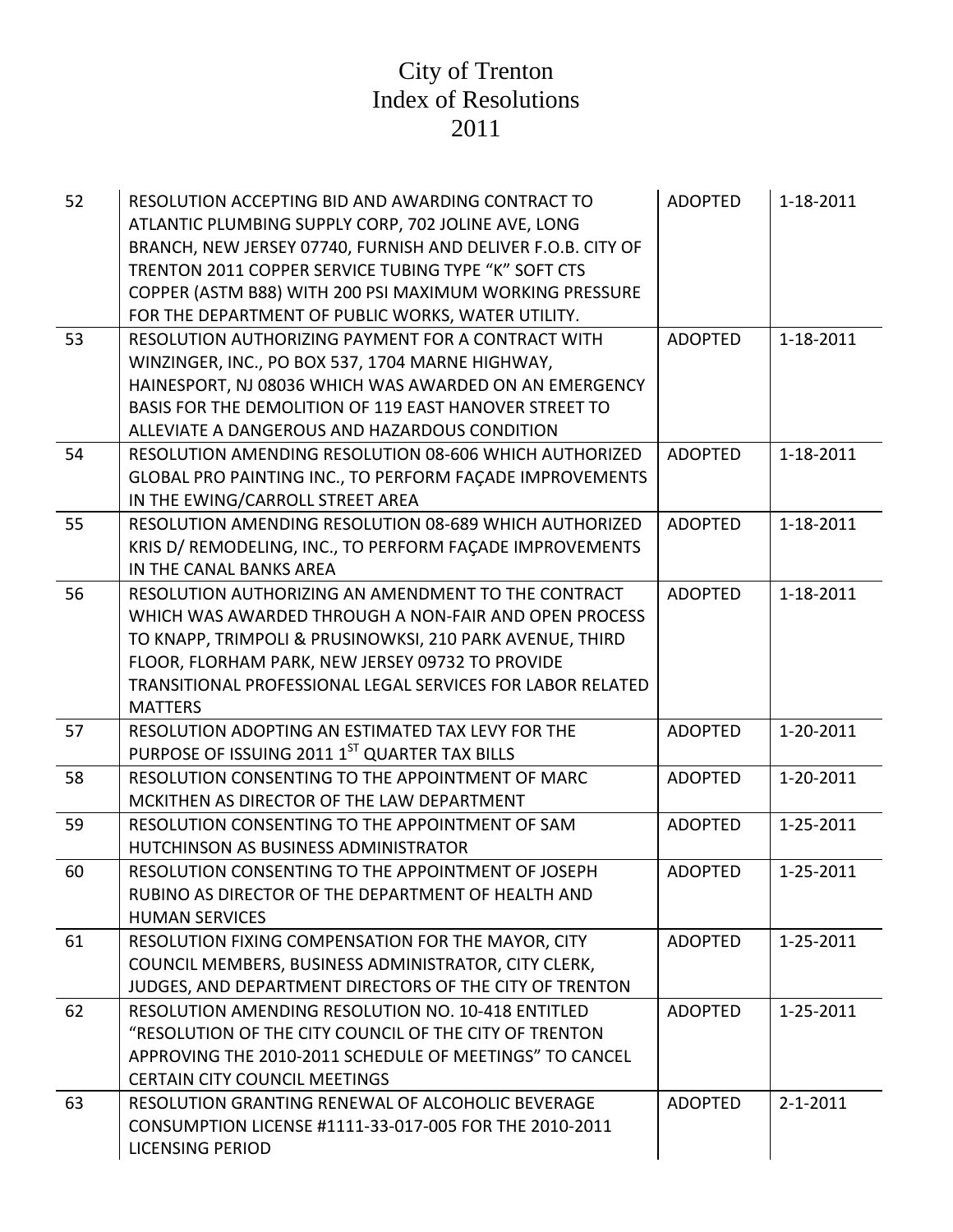| 64 | RESOLUTION AUTHORIZING AN AMENDMENT TO RESOLUTION 10-<br>635 WHICH WAS AWARDED THROUGH A FAIR AND OPEN PROCESS<br>IN ACCORDANCE WITH N.J.S.A. 19:44A-20.5 ET SEQ TO ON TARGET<br>LAW ENFORCEMENT AND SECURITY CONSULTANTS, LLC, 933 BIRCH<br>DRIVE, BRIELLE, NEW JERSEY 08730 TO PERFORM THE SERVICES OF<br>A YOUTHSTAT COORDINATOR (not to exceed \$3,187.00)                                                                         | <b>ADOPTED</b> | $2 - 1 - 2011$ |
|----|----------------------------------------------------------------------------------------------------------------------------------------------------------------------------------------------------------------------------------------------------------------------------------------------------------------------------------------------------------------------------------------------------------------------------------------|----------------|----------------|
| 65 | RESOLUTION AUTHORIZING THE AWARD OF A CONTRACT TO SIGN-<br>A-RAMA, 3100 QUAKERBRIDGE ROAD, SUITE 18, HAMILTON, NJ<br>08619 TO INSTALL GATEWAY SIGNS IN THE CITY OF TRENTON (not<br>to exceed \$12,526.00)                                                                                                                                                                                                                              | <b>ADOPTED</b> | 2-17-2011      |
| 66 | RESOLUTION AUTHORIZING PAYMENT FOR A CONTRACT WITH<br>CARROLL DEMOLITION, LLC 4 YOUNGS ROAD; HAMILTON, NJ 08619<br>WHICH WAS AWARDED ON AN EMERGENCY BASIS FOR THE<br>DEMOLITION OF 237 BREUNIG TO ALLEVIATE A DANGEROUS AND<br>HAZARDOUS CONDITION (not to exceed \$25,820.00)                                                                                                                                                        | <b>ADOPTED</b> | $2 - 1 - 2011$ |
| 67 | RESOLUTION AUTHORIZING THE REDUCTION OF SEWER CHARGES<br>AT 322 W. STATE STREET (ACCOUNT #615-0884.302) DUE TO NON-<br>ENTRY OF WATER INTO THE SEWER SYSTEM                                                                                                                                                                                                                                                                            | <b>ADOPTED</b> | $2 - 1 - 2011$ |
| 68 | RESOLUTION AUTHORIZING THE REDUCTION OF SEWER CHARGES<br>AT 1524 PRINCETON AVENUE (ACCOUNT #615-3429.301) DUE TO<br>NON-ENTRY OF WATER INTO THE SEWER SYSTEM                                                                                                                                                                                                                                                                           | <b>ADOPTED</b> | $2 - 1 - 2011$ |
| 69 | RESOLUTION AUTHORIZING THE REDUCTION OF SEWER CHARGES<br>AT 132 TREMONT AVENUE (ACCOUNT #618-3030.307) DUE TO<br>NON-ENTRY OF WATER INTO THE SEWER SYSTEM                                                                                                                                                                                                                                                                              | <b>ADOPTED</b> | $2 - 1 - 2011$ |
| 70 | RESOLUTION AUTHORIZING THE SALE OF SCRAP WATER METERS<br>AND MEASURING CHAMBERS NO LONGER NEEDED FOR PUBLIC USE<br>FOR THE DEPARTMENT OF PUBLIC WORKS, WATER UTILITY                                                                                                                                                                                                                                                                   | <b>ADOPTED</b> | $2 - 1 - 2011$ |
| 71 | RESOLUTION ACCEPTING BID AND AWARDING CONTRACT TO<br>RUSLING PAVING & CONCRETE, LLC, 8 IRVEN STREET, TRENTON,<br>NEW JERSEY 08638 FOR THE FURNISHING AND DELIVERY OF ALL<br>LABOR, EQUIPMENT AND MATERIALS FOR THE ROBERTO CLEMENTE<br>PARK RENOVATION AT N. STOCKTON AVENUE AND ACADEMY<br>STREET, TRENTON, NJ, FOR THE CITY OF TRENTON DEPARTMENT OF<br>RECREATION, NATURAL RESOURCES AND CULTURE, DIVISION OF<br>NATURAL RESOURCES. | <b>ADOPTED</b> | $2 - 3 - 2011$ |
| 72 | RESOLUTION UPDATING THE CITY OF TRENTON'S RECREATION AND<br><b>OPEN SPACE INVENTORY (ROSI)</b>                                                                                                                                                                                                                                                                                                                                         | <b>ADOPTED</b> | $2 - 3 - 2011$ |
| 73 | RESOLUTION AUTHORIZING A MEETING WHICH EXCLUDES THE<br><b>PUBLIC</b>                                                                                                                                                                                                                                                                                                                                                                   | <b>ADOPTED</b> | $2 - 3 - 2011$ |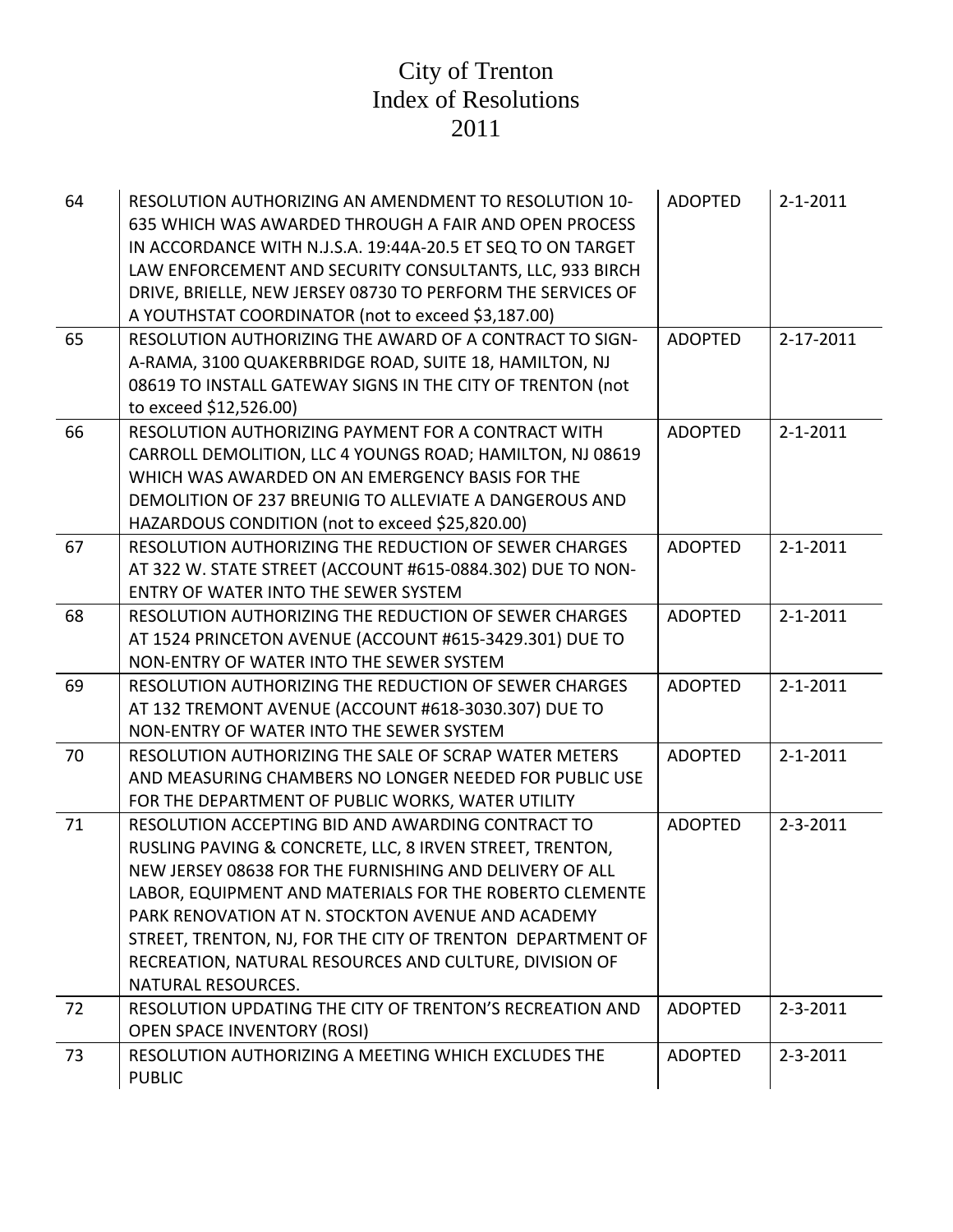| 74 | RESOLUTION ACCEPTING BIDS AND AWARDING CONTRACT TO<br>ROCON CONSTRUCTION GROUP, INC, 705 UNION AVENUE, BRIELLE,<br>NEW JERSEY 08730 FOR THE FURNISHING AND DELIVERY OF ALL<br>LABOR, EQUIPMENT, AND MATERIALS FOR THE CONSTRUCTION OF<br>THE CADWALADER PARK PICNIC PAVILION PLAZA AND SITE WORK<br>FOR THE DEPARTMENT OF RECREATION, NATURAL RESOURCES AND<br><b>CULTURE, DIVISION OF NATURAL RESOURCES</b>                             | <b>ADOPTED</b>  | $2 - 3 - 2011$ |
|----|------------------------------------------------------------------------------------------------------------------------------------------------------------------------------------------------------------------------------------------------------------------------------------------------------------------------------------------------------------------------------------------------------------------------------------------|-----------------|----------------|
| 75 | RESOLUTION ACCEPTING BIDS AND AWARDING CONTRACT TO<br>ROCON CONSTRUCTION GROUP, INC, 705 UNION AVENUE, BRIELLE,<br>NEW JERSEY 08730 FOR THE FURNISHING AND DELIVERY OF ALL<br>LABOR, EQUIPMENT, AND MATERIALS FOR THE CONSTRUCTION OF<br>THE GEORGE PAGE PARK PLAZA AND PLAYGROUND<br>IMPROVEMENTS FOR THE DEPARTMENT OF RECREATION, NATURAL<br>RESOURCES AND CULTURE, DIVISION OF NATURAL RESOURCES                                     | <b>ADOPTED</b>  | $2 - 3 - 2011$ |
| 76 | RESOLUTION ACCEPTING BID AND AWARDING CONTRACT TO<br>WATERS & BUGBEE, INC, 75 SOUTH GOLD DRIVE, HAMILTON, NEW<br>JERSEY 08691 FOR THE FURNISHING AND DELIVERY OF ALL LABOR,<br>EQUIPMENT AND MATERIALS FOR THE GREG GRANT PARK<br>CONSTRUCTION ON EAST STATE STREET AND COOK AVENUE,<br>TRENTON, NEW JERSEY, FOR THE CITY OF TRENTON DEPARTMENT<br>OF RECREATION, NATURAL RESOURCES AND CULTURE, DIVISION OF<br><b>NATURAL RESOURCES</b> | <b>ADOPTED</b>  | $2 - 3 - 2011$ |
| 77 | <b>RESOLUTION ACCEPTING BID AND AWARDING CONTRACT TO LEVY</b><br>CONSTRUCTION COMPANY, 134 CUTHBERT BLVD, AUDUBON, NEW<br>JERSEY 08106 FOR THE FURNISHING AND DELIVERY OF ALL LABOR,<br>EQUIPMENT AND MATERIALS FOR THE STRUCTURAL STABILIZATION<br>OF THE DELAWARE INN, 1024 LAMBERTON STREET, TRENTON, NJ,<br>FOR THE DEPARTMENT OF HOUSING AND ECONOMIC<br>DEVELOPMENT, DIVISION OF PLANNING (not to exceed \$69,600.00)              | <b>DEFEATED</b> | 2-17-2011      |
| 78 | RESOLUTION AUTHORIZING ASSIGNMENT OF TAX SALE CERTIFICATE<br>PURSUANT N.J.S.A. 54:5-113 TO TRIBUTE SERVICES INC. (773<br><b>Brunswick Avenue)</b>                                                                                                                                                                                                                                                                                        | <b>DEFEATED</b> | 2-17-2011      |
| 79 | RESOLUTION TO PROVIDE EMERGENCY APPROPRIATIONS TO THE<br>SFY 2011 TEMPORARY BUDGETS OF THE CITY OF TRENTON                                                                                                                                                                                                                                                                                                                               | <b>DEFEATED</b> | 2-17-2011      |
| 80 | RESOLUTION ACCEPTING BID AND AWARDING CONTRACT TO<br>MUTUALINK, 1269 SOUTH BROAD STREET, WALLINGFORD, CT 06492<br>PROVIDE AN INTEROPERABILITY COMMUNICATIONS SOLUTION<br>THAT WILL PROVIDE COMMUNICATIONS BETWEEN THE CITY OF<br>TRENTON AND VARIOUS AGENCIES FOR THE DEPARTMENT OF<br>POLICE AND FIRE. (not to exceed \$220,894.00)                                                                                                     | <b>ADOPTED</b>  | 2-17-2011      |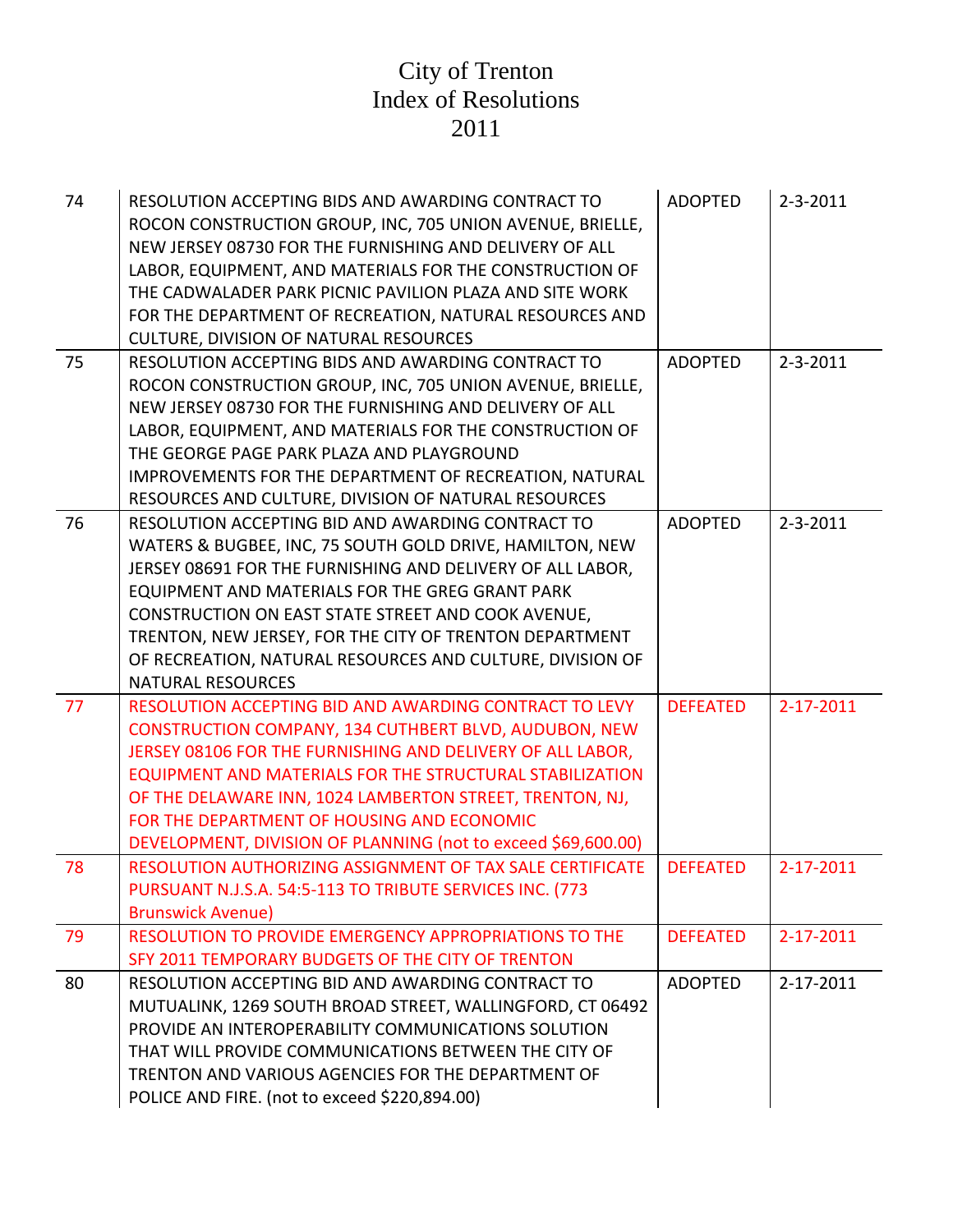| 81 | RESOLUTION AUTHORIZING THE AWARD OF A CONTRACT THROUGH<br>A FAIR AND OPEN PROCESS IN ACCORDANCE WITH N.J.S.A. 19:44A-<br>20.5 ET SEQ. TO SPIEZLE ARCHITECTURE GROUP, INC., 120<br>SANHICAN DRIVE, TRENTON, NEW JERSEY 08618 TO PROVIDE<br>PROFESSIONAL SERVICES FOR THE DEVELOPMENT OF AN ENERGY<br>SERVICE IMPROVEMENT PROGRAM FOR THE DEPARTMENT OF<br>ADMINISTRATION. (not to exceed \$19,800.00)                                                | <b>ADOPTED</b> | 2-17-2011      |
|----|-----------------------------------------------------------------------------------------------------------------------------------------------------------------------------------------------------------------------------------------------------------------------------------------------------------------------------------------------------------------------------------------------------------------------------------------------------|----------------|----------------|
| 82 | RESOLUTION ACCEPTING THE FY2010 STAFFING FOR ADEQUATE<br>FIRE AND EMERGENCY RESPONSE (SAFER) GRANT PROGRAM, FROM<br>THE DEPARTMENT OF HOMELAND SECURITY FEDERAL EMERGENCY<br>MANAGEMENT AGENCY'S (FEMA) GRANT PROGRAMS DIRECTORATE<br>(Grant amount \$13,685,436.00)                                                                                                                                                                                | <b>ADOPTED</b> | $3 - 3 - 2011$ |
| 83 | RESOLUTION AUTHORIZING THE APPLICATION AND ACCEPTANCE OF<br>A FISCAL YEAR 2011 STATE AND LOCAL TASK FORCE AGREEMENT<br>PROVIDED BY THE UNITED STATES DEPARTMENT OF JUSTICE, DRUG<br>ENFORCEMENT ADMINISTRATION TO THE CITY OF TRENTON, NEW<br><b>JERSEY POLICE DEPARTMENT</b>                                                                                                                                                                       | <b>ADOPTED</b> | 2-17-2011      |
| 84 | RESOLUTION ACCEPTING AN AWARD FOR THE FY2010 EDWARD<br>BYRNE MEMORIAL JUSTICE ASSISTANCE RECOVERY GRANT FROM<br>THE U.S. DEPARTMENT OF JUSTICE, OFFICE OF JUSTICE PROGRAMS,<br>BUREAU OF JUSTICE ASSISTANCE (Grant amount \$172,000.00)                                                                                                                                                                                                             | <b>ADOPTED</b> | 2-17-2011      |
| 85 | RESOLUTION AUTHORIZING THE AWARD OF A CONTRACT THROUGH<br>A FAIR AND OPEN PROCESS IN ACCORDANCE WITH N.J.S.A. 19:44A-<br>20.5 ET SEQ. TO JASON F. HAGEMAN, ESQ., 849 WEST STATE<br>STREET, TRENTON, NEW JERSEY 08618 TO PROVIDE PROFESSIONAL<br>LEGAL SERVICES FOR THE PUBLIC DEFENDER PROGRAM AT<br>TRENTON MUNICIPAL COURT (not to exceed \$38,400.00)                                                                                            | <b>ADOPTED</b> | 2-17-2011      |
| 86 | RESOLUTION AWARDING A CONTRACT TO THE RESCUE MISSION OF<br>TRENTON, 98 CARROLL STREET, P.O. BOX 790,, TRENTON, NEW<br>JERSEY 08605-0790 TO PROVIDE A HOMELESS SHELTER FOR SINGLE<br>MEN AND WOMEN FOR THE DEPARTMENT OF HEALTH AND<br>HUMAN SERVICES, DIVISION OF COMMUNITY RELATIONS AND<br>SOCIAL SERVICES (not to exceed \$35,000.00)                                                                                                            | <b>ADOPTED</b> | 2-17-2011      |
| 87 | RESOLUTION ACCEPTING BID AND AWARDING CONTRACT TO KUPEX<br>EXTERIORS LLC, 1278 EAST STATE STREET, TRENTON, NJ 08609 FOR<br>THE FURNISHING AND DELIVERY OF ALL LABOR, EQUIPMENT AND<br>MATERIALS FOR THE REPLACEMENT OF THE ROOF AT THE MILL HILL<br>PLAYHOUSE, FRONT STREET AND MONTGOMERY STREET, TRENTON,<br>NEW JERSEY, 08609 THE DEPARTMENT OF PUBLIC WORKS, DIVISION<br>OF PUBLIC PROPERTY/NATURAL RESOURCES. (not to exceed<br>$$21,700.00$ ) | <b>ADOPTED</b> | 2-17-2011      |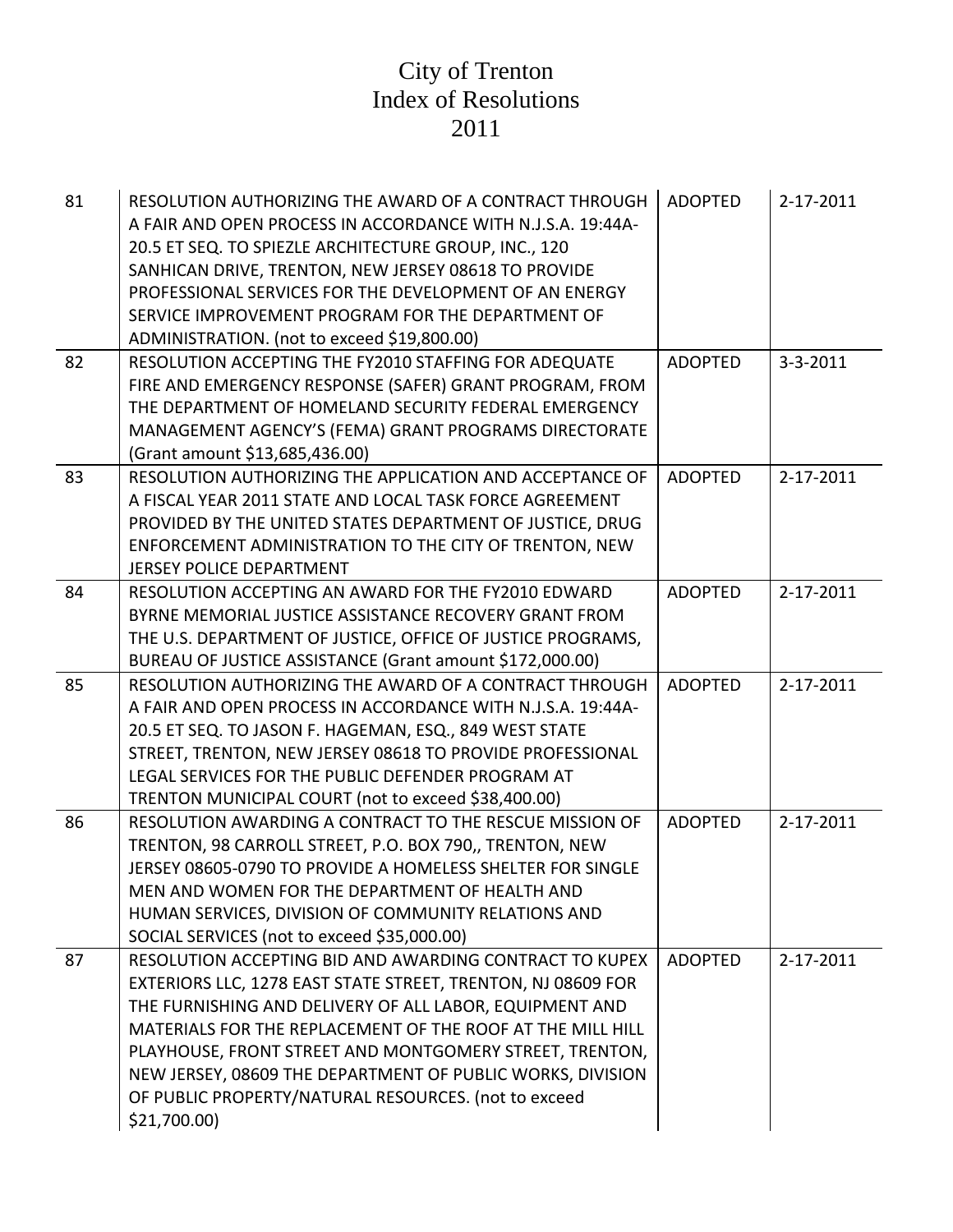| 88 | RESOLUTION ACCEPTING BID AND AWARDING CONTRACT TO<br>HARRIS BLACKTOPPING, INC., 869 SANDY RUN ROAD, YARDLEY, PA<br>19067 FOR THE FURNISHING AND DELIVERY OF ALL LABOR,<br>EQUIPMENT AND MATERIALS FOR THE CONSTRUCTION OF THE<br>CADWALADER PARK TENNIS COURTS PHASE 2, FOR THE<br>DEPARTMENT OF RECREATION, NATURAL RESOURCES AND<br>CULTURE, DIVISION OF NATURAL RESOURCES. (not to exceed<br>\$342,970.00) | <b>ADOPTED</b>  | 2-17-2011 |
|----|---------------------------------------------------------------------------------------------------------------------------------------------------------------------------------------------------------------------------------------------------------------------------------------------------------------------------------------------------------------------------------------------------------------|-----------------|-----------|
| 89 | RESOLUTION ACCEPTING BID AND AWARDING CONTRACT TO EAGLE                                                                                                                                                                                                                                                                                                                                                       | <b>ADOPTED</b>  | 2-17-2011 |
|    | CONSTRUCTION SERVICES, INC, 1624 JACKSONVILLE ROAD,                                                                                                                                                                                                                                                                                                                                                           |                 |           |
|    | BURLINGTON, NEW JERSEY 08016 FOR THE FURNISHING AND                                                                                                                                                                                                                                                                                                                                                           |                 |           |
|    | DELIVERY OF ALL LABOR, EQUIPMENT AND MATERIALS FOR THE                                                                                                                                                                                                                                                                                                                                                        |                 |           |
|    | CALHOUN STREET FOOTBALL AND SOCCER FIELD COMPLEX SITE<br>ELECTRICAL CONSTRUCTION, FOR THE DEPARTMENT OF                                                                                                                                                                                                                                                                                                       |                 |           |
|    | RECREATION, NATURAL RESOURCES, AND CULTURE, DIVISION OF                                                                                                                                                                                                                                                                                                                                                       |                 |           |
|    | NATURAL RESOURCES. (not to exceed \$439,514.00)                                                                                                                                                                                                                                                                                                                                                               |                 |           |
| 90 | RESOLUTION ACCEPTING BID AND AWARDING CONTRACT TO EAGLE                                                                                                                                                                                                                                                                                                                                                       | <b>ADOPTED</b>  | 2-17-2011 |
|    | CONSTRUCTION SERVICES, INC, 1624 JACKSONVILLE ROAD,                                                                                                                                                                                                                                                                                                                                                           |                 |           |
|    | BURLINGTON, NEW JERSEY 08016 FOR THE FURNISHING AND                                                                                                                                                                                                                                                                                                                                                           |                 |           |
|    | DELIVERY OF ALL LABOR, EQUIPMENT AND MATERIALS FOR THE                                                                                                                                                                                                                                                                                                                                                        |                 |           |
|    | CONSTRUCTION OF THE CALHOUN STREET FOOTBALL AND SOCCER                                                                                                                                                                                                                                                                                                                                                        |                 |           |
|    | FIELD COMPLEX SITE WORKS, FOR THE DEPARTMENT OF                                                                                                                                                                                                                                                                                                                                                               |                 |           |
|    | RECREATION, NATURAL RESOURCES, AND CULTURE, DIVISION OF                                                                                                                                                                                                                                                                                                                                                       |                 |           |
|    | NATURAL RESOURCES. (not to exceed \$1,570,514.00)                                                                                                                                                                                                                                                                                                                                                             |                 |           |
| 91 | RESOLUTION AUTHORIZING PAYMENT FOR A CONTRACT WITH                                                                                                                                                                                                                                                                                                                                                            | <b>DEFEATED</b> | 2-17-2011 |
|    | WATERS & BUGBEE, INC., 75 SOUTH GOLD DRIVE, HAMILTON, NEW                                                                                                                                                                                                                                                                                                                                                     |                 |           |
|    | JERSEY 08691 WHICH WAS AWARDED ON AN EMERGENCY BASIS                                                                                                                                                                                                                                                                                                                                                          |                 |           |
|    | FOR THE REPAIR OF A 16 INCH WATER MAIN AT 3021 EAST STATE                                                                                                                                                                                                                                                                                                                                                     |                 |           |
|    | STREET EXTENSION AND KENTUCKY AVENUE, HAMILTON                                                                                                                                                                                                                                                                                                                                                                |                 |           |
|    | TOWNSHIP, NJ 08619 (not to exceed \$68,145.75)                                                                                                                                                                                                                                                                                                                                                                |                 |           |
| 92 | RESOLUTION OF THE CITY OF TRENTON, COUNTY OF MERCER<br>APPLICATION TO THE LOCAL FINANCE BOARD PURSUANT TO N.J.S.A                                                                                                                                                                                                                                                                                             | <b>DEFEATED</b> | 2/17/2011 |
|    | 40A:4-45.46                                                                                                                                                                                                                                                                                                                                                                                                   |                 |           |
| 93 | RESOLUTION AUTHORIZING THE AWARD OF A CONTRACT THROUGH                                                                                                                                                                                                                                                                                                                                                        | <b>ADOPTED</b>  | 3/3/2011  |
|    | A NON-FAIR AND OPEN PROCESS WITH BORDEN PERLMAN                                                                                                                                                                                                                                                                                                                                                               |                 |           |
|    | INSURANCE AGENCY, 2000 LENNOX DRIVE, LAWRENCEVILLE, NJ                                                                                                                                                                                                                                                                                                                                                        |                 |           |
|    | 08648 (CARRIER: CHUBB INSURANCE COMPANY) TO PROVIDE                                                                                                                                                                                                                                                                                                                                                           |                 |           |
|    | PROPERTY INSURANCE, AUTO COVERAGE, FINE ARTS COVERAGE                                                                                                                                                                                                                                                                                                                                                         |                 |           |
|    | AND FIDELITY BONDS COVERAGE FOR THE CITY OF TRENTON                                                                                                                                                                                                                                                                                                                                                           |                 |           |
|    | (Current Account \$163,443)                                                                                                                                                                                                                                                                                                                                                                                   |                 |           |
| 94 | RESOLUTION TO PROVIDE EMERGENCY APPROPRIATIONS TO THE                                                                                                                                                                                                                                                                                                                                                         | <b>ADOPTED</b>  | 3/3/2011  |
|    | SFY 2011 TEMPORARY BUDGETS OF THE CITY OF TRENTON                                                                                                                                                                                                                                                                                                                                                             |                 |           |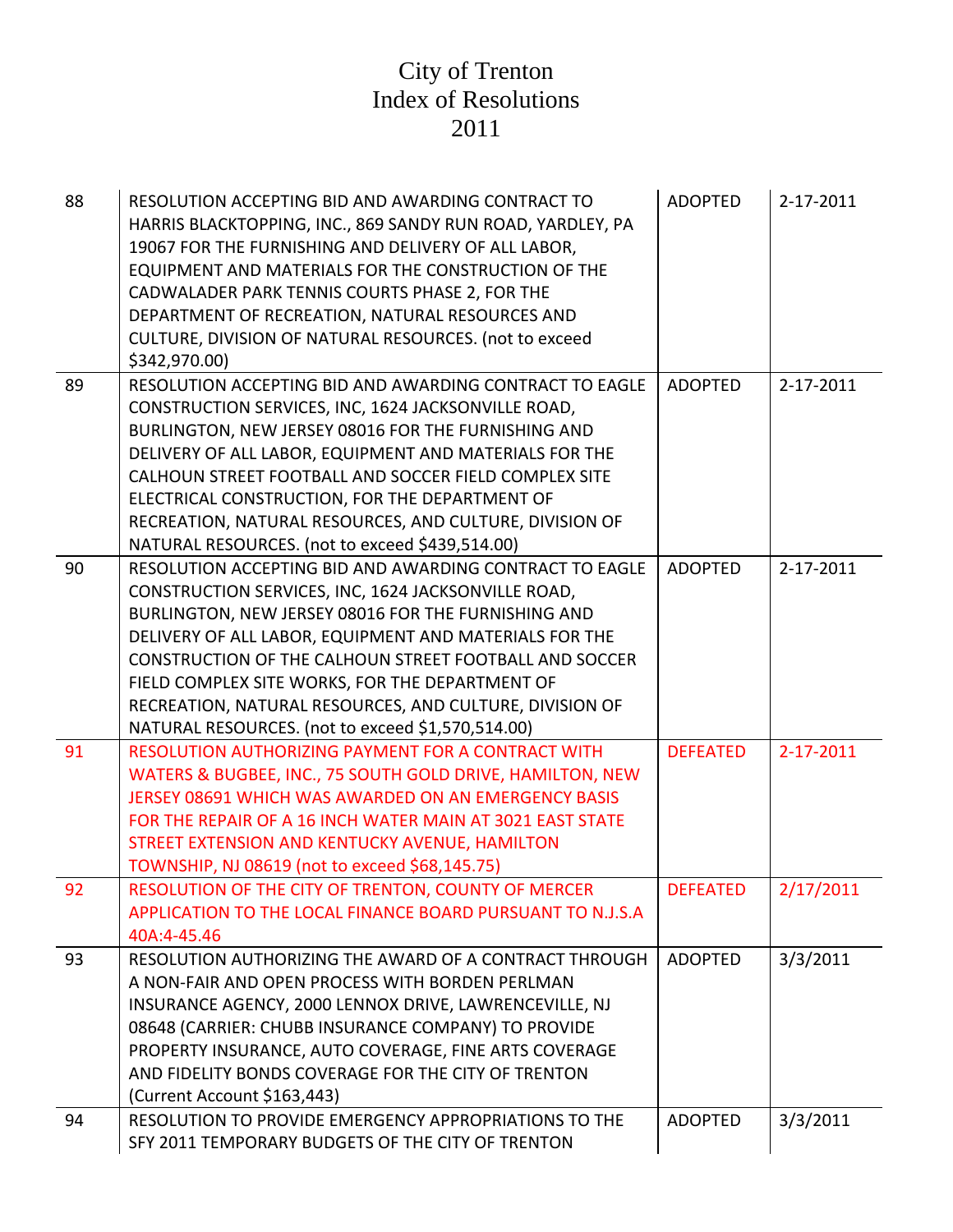| 95  | RESOLUTION ACCEPTING BID AND AWARDING CONTRACT TO LEVY<br>CONSTRUCTION COMPANY, 134 CUTHBERT BLVD, AUDUBON, NEW<br>JERSEY 08106 FOR THE FURNISHING AND DELIVERY OF ALL LABOR,<br>EQUIPMENT AND MATERIALS FOR THE STRUCTURAL STABILIZATION<br>OF THE DELAWARE INN, 1024 LAMBERTON STREET, TRENTON, NJ,<br>FOR THE DEPARTMENT OF HOUSING AND ECONOMIC<br>DEVELOPMENT, DIVISION OF PLANNING (not to exceed \$69,600.00) | <b>ADOPTED</b> | 3/3/2011 |
|-----|----------------------------------------------------------------------------------------------------------------------------------------------------------------------------------------------------------------------------------------------------------------------------------------------------------------------------------------------------------------------------------------------------------------------|----------------|----------|
| 96  | RESOLUTION OF NEED FROM THE CITY OF TRENTON FOR THE CARL<br>MILLER ASSOCIATES 1 LLC PROJECT                                                                                                                                                                                                                                                                                                                          | <b>ADOPTED</b> | 3/3/2011 |
| 97  | RESOLUTION AUTHORIZING THE NEW JERSEY BUSINESS & INDUSTRY<br>ASSOCIATION TO MAKE IMPROVEMENTS TO AKRON ALLEY                                                                                                                                                                                                                                                                                                         | <b>ADOPTED</b> | 3/3/2011 |
| 98  | RESOLUTION AUTHORIZING AN AMENDMENT TO THE CONTRACT<br>WHICH WAS AWARDED TO THE LAW OFFICES OF RUDERMAN &<br>GLICKMAN, P.C., 675 MORRIS AVENUE, SUITE 100, SPRINGFIELD,<br>NEW JERSEY 07081 TO PROVIDE GENERAL 0 THROUGH A FAIR AND<br>OPEN PROCESS IN ACCORDANCE WITH N.J.S.A. 19:44a-20.5 ET SEQ.<br>(Current Account \$75,000 - new contract total \$150,000)                                                     | <b>ADOPTED</b> | 4/7/2011 |
| 99  | RESOLUTION AUTHORIZING PAYMENT FOR A CONTRACT WITH<br>CARROLL DEMOLITION, LLC, 4 YOUNGS ROAD, HAMILTON, NJ 08619<br>WHICH WAS AWARDED ON AN EMERGENCY BASIS FOR THE<br>DEMOLITION OF 151 N. BROAD STREET TO ALLEVIATE A<br>DANGEROUS AND HAZARDOUS CONDITION (Capital Account<br>\$103,205                                                                                                                           | <b>ADOPTED</b> | 3/3/2011 |
| 100 | RESOLUTION ACCEPTING A HIGHWAY SAFETY GRANT FROM THE<br>NEW JERSEY DIVISION OF HIGHWAY TRAFFIC SAFETY, OVER THE<br>LIMIT UNDER ARREST 2011 STATEWIDE CRACKDOWN (Grant<br>Amount \$5,000)                                                                                                                                                                                                                             | <b>ADOPTED</b> | 3/3/2011 |
| 101 | RESOLUTION AUTHORIZING THE ACCEPTANCE AND EXECUTION OF A<br><b>GRANT ENTITLED RECONSTRUCTION OF SOUTH CLINTON AVENUE -</b><br>CITY OF TRENTON PROVIDED BY THE NEW JERSEY DEPARTMENT OF<br>TRANSPORTATION FISCAL YEAR 2011 MUNICIPAL AID PROGRAM<br>(Grant Amount \$554, 075)                                                                                                                                         | <b>ADOPTED</b> | 3/3/2011 |
| 102 | RESOLUTION AUTHORIZING PAYMENT FOR A CONTRACT WITH<br>MUNICIPAL MAINTENANCE COMPANY, 1352 TAYLORS LANE,<br>CINNAMINSON, NEW JERSEY 08077. WHICH WAS AWARDED ON AN<br>EMERGENCY BASIS FOR THE EMERGENCY REPAIR OF TWO UP RIVER<br>TRAVELING WATER SCREENS FOR THE TRENTON WATER WORKS,<br>WATER FILTRATION PLANT (Capital Account \$39,831.19)                                                                        | <b>ADOPTED</b> | 3/3/2011 |
| 103 | RESOLUTION INVALIDATING PLENARY RETAIL CONSUMPTION<br>LICENSE NO. 1111-33-025-003 ISSUED TO S.R. RUSSO EQUITIES, LLC<br>(Pocket License formerly 90 Pennington Ave)                                                                                                                                                                                                                                                  | <b>ADOPTED</b> | 3/3/2011 |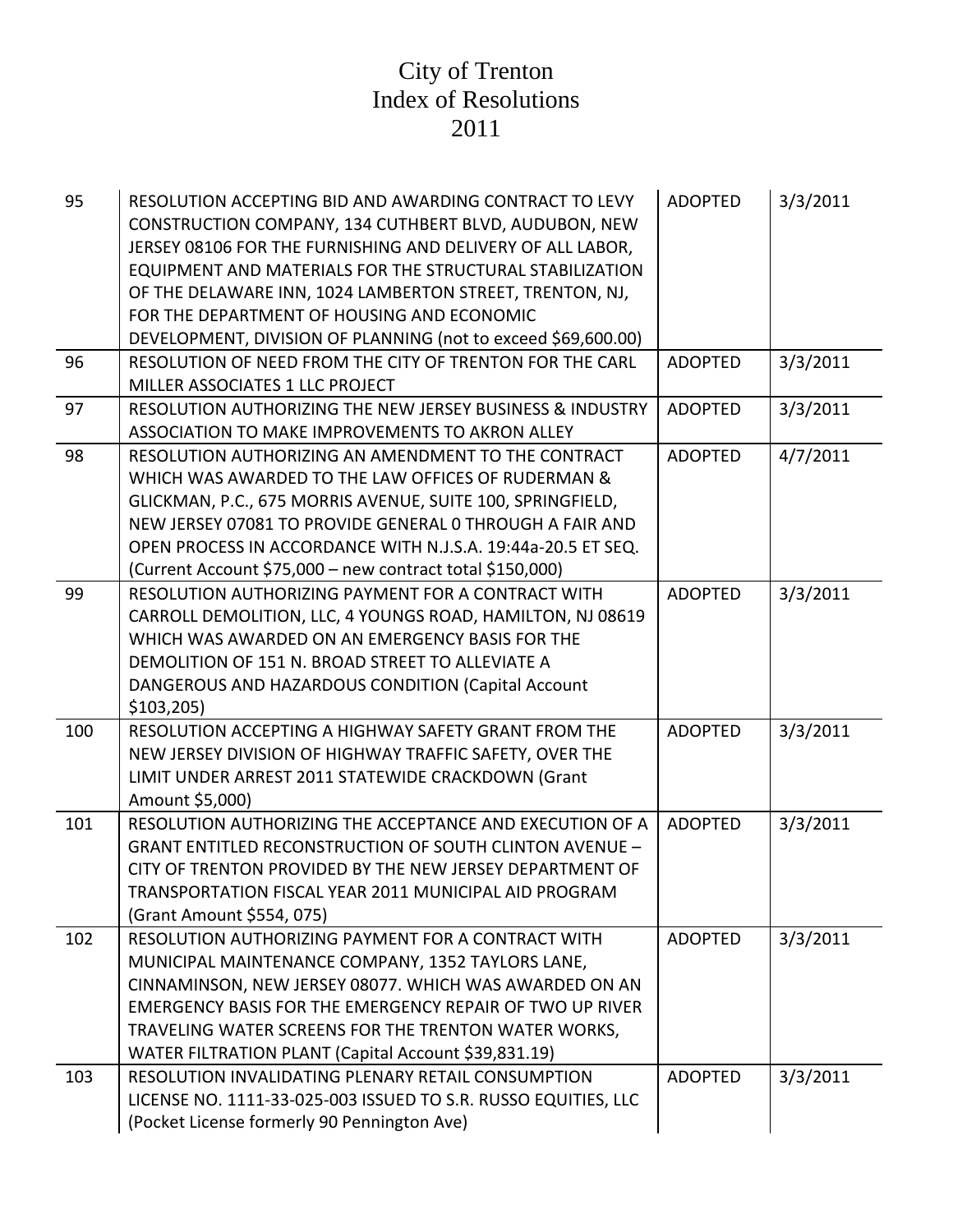| 104 | RESOLUTION INVALIDATING PLENARY RETAIL CONSUMPTION<br>LICENSE NO. 1111-33-100-002, ISSUED TO FITZGERALD,<br>, T/A<br>DEE'S PLACE (Inactive License 102-104 Chestnut Avenue)                                                                                                                                      | <b>ADOPTED</b>  | 3/3/2011  |
|-----|------------------------------------------------------------------------------------------------------------------------------------------------------------------------------------------------------------------------------------------------------------------------------------------------------------------|-----------------|-----------|
| 105 | RESOLUTION APPROVING TRANSFER OF PLENARY RETAIL<br>CONSUMPTION LICENSE #1111-33-246-006 FROM ROMERO,<br>WILBERT G. TO PURA VIDA RESTAURANT & BAR, INC. (228)<br><b>Cummings Avenue)</b>                                                                                                                          | <b>ADOPTED</b>  | 3/3/2011  |
| 106 | RESOLUTION OF THE CITY OF TRENTON, COUNTY OF MERCER<br>APPLICATION TO THE LOCAL FINANCE BOARD PURSUANT TO N.J.S.A.<br>40A:4-45.46                                                                                                                                                                                | <b>MISSING</b>  | 3/3/2011  |
| 107 | AUTHORIZING A MEETING WHICH EXCLUDES THE PUBLIC                                                                                                                                                                                                                                                                  | <b>ADOPTED</b>  | 3/03/2011 |
| 108 | RESOLUTION AUTHORIZING THE PURCHASE OF PLAYGROUND<br>EQUIPMENT FOR THE DEPARTMENT OF RECREATION, NATURAL<br>RESOURCES AND CULTURE, FROM BOYCE ASSOCIATES, PO BOX 855,<br>TREXLERTOWN PA, 18087 THROUGH THE STATE OF NEW JERSEY<br>COOPERATIVE PROGRAM WITHOUT COMPETITIVE BIDDING                                | <b>ADOPTED</b>  | 3/08/2011 |
| 109 | RESOLUTION AUTHORIZING THE PURCHASE OF PLAYGROUND<br>EQUIPMENT AND SITE FURNISHINGS FOR THE DEPARTMENT OF<br>RECREATION, NATURAL RESOURCES AND CULTURE, FROM BOYCE<br>ASSOCIATES, PO BOX 855, TREXLERTOWN PA, 18087 THROUGH THE<br>STATE OF NEW JERSEY COOPERATIVE PROGRAM WITHOUT<br><b>COMPETITIVE BIDDING</b> | <b>ADOPTED</b>  | 3/8/2011  |
| 110 | RESOLUTION AMENDING RESOLUTION 10 217 WHICH COMMITTED<br>HOME AND REGIONAL CONTRIBUTION AGREEMENT FUNDS IN THE<br>TOTAL AMOUNT OF \$1,500,000.00 TO THE TRENTON HOUSING<br>AUTHORITY FOR THE MILLER HOMES REDEVELOPMENT PROJECT                                                                                  | <b>ADOPTED</b>  | 4/12/2011 |
| 111 | RESOLUTION OF NEED FROM THE CITY OF TRENTON FOR THE<br>RESCUE MISSION OF TRENTON FOR THE 501-503 & 505-507 PERRY<br><b>STREET PROJECT</b>                                                                                                                                                                        | <b>DEFEATED</b> | 3/8/2011  |
| 112 | RESOLUTION AUTHORIZING A COMMITMENT OF RCA FUNDS IN<br>AMOUNT OF \$300,000.00 TO THE RESCUE MISSION OF TRENTON<br>FOR THE RESCUE MISSION OF TRENTON PERRY STREET PERMANENT<br>SUPPORTIVE HOUSING PROJECT STREET LOCATED AT 501-503 &<br>505-507 PERRY STREET                                                     | <b>DEFEATED</b> | 3/8/2011  |
| 113 | AUTHORIZING A MEETING WHICH EXCLUDES THE PUBLIC                                                                                                                                                                                                                                                                  | <b>ADOPTED</b>  | 3/8/2011  |
| 114 | RESOLUTION AUTHORIZING A COMMITMENT OF RCA FUNDS IN THE<br>AMOUNT OF \$880,000 TO BALTIC CAPITAL, LLC FOR THE CHAMBERS<br><b>LOFT PROJECT</b>                                                                                                                                                                    | <b>ADOPTED</b>  | 6/16/2011 |
| 115 | RESOLUTION AUTHORIZING THE USE OF THE ROEBLING MACHINE<br>SHOP, 675 SOUTH CLINTON AVENUE (BLOCK 16001, LOT3), BY THE<br>PRINCETON ART ASSOCIATION (ARTWORKS) FOR AT ALL NIGHT<br>TRENTON 2011                                                                                                                    | <b>ADOPTED</b>  | 3/17/2011 |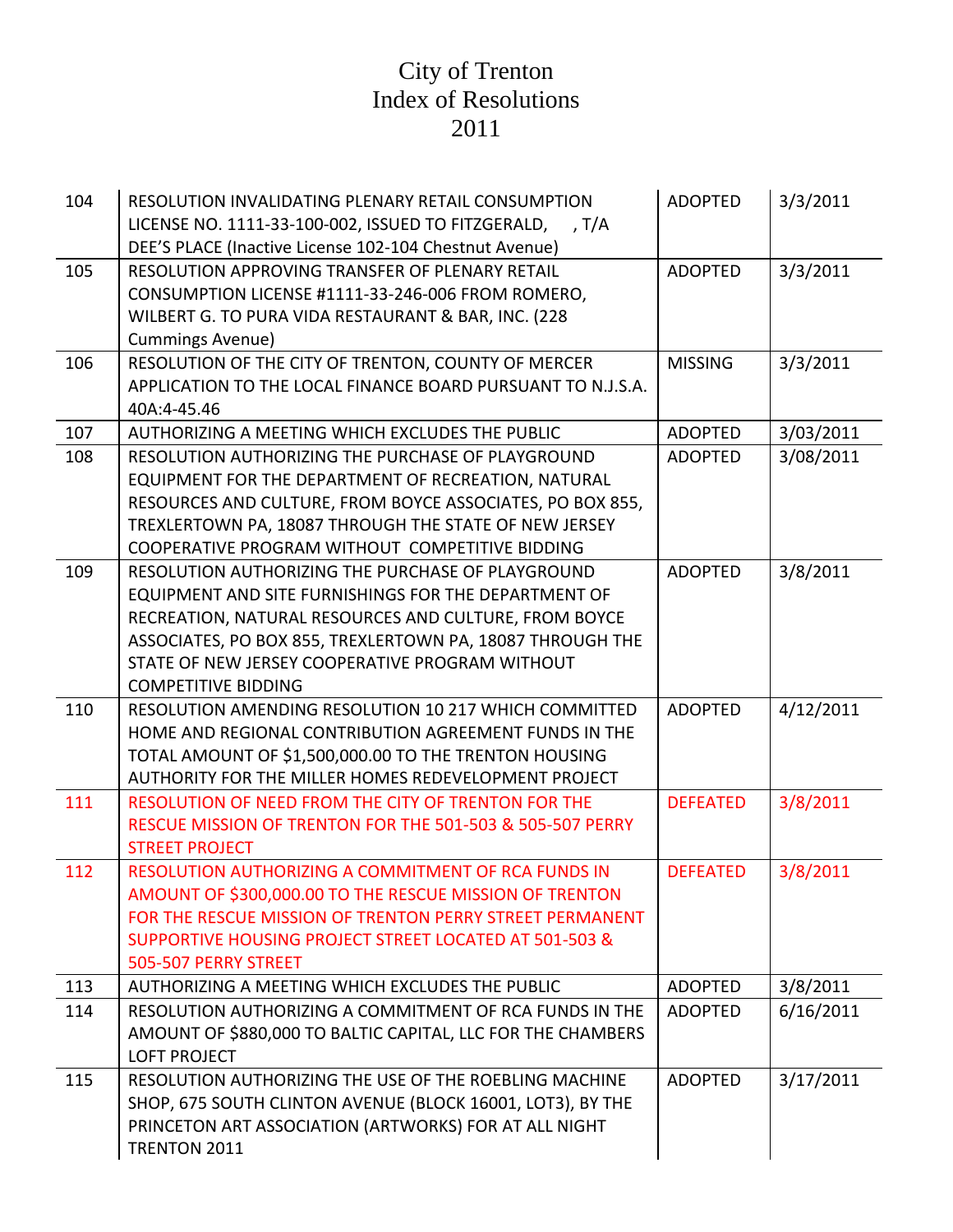| 116 | RESOLUTION OF NEED FROM THE CITY OF TRENTON FOR THE<br>RESCUE MISSION OF TRENTON FOR THE 501-503 & 505-507 PERRY<br><b>STREET PROJECT</b>                                                                                                                                               | <b>ADOPTED</b> | 5/19/2011 |
|-----|-----------------------------------------------------------------------------------------------------------------------------------------------------------------------------------------------------------------------------------------------------------------------------------------|----------------|-----------|
| 117 | RESOLUTION AUTHORIZING A COMMITMENT OF RCA FUNDS IN THE<br>AMOUNT OF \$300,000 TO THE RESCUE MISSION OF TRENTON FOR<br>THE RESCUE MISSION OF TRENTON PERRY STREET PERMANENT<br>SUPPORTIVE HOUSING PROJECT LOCATED AT 501-503 & 505-507<br><b>PERRY STREET</b>                           | <b>ADOPTED</b> | 5/19/2011 |
| 118 | RESOLUTION AUTHORIZING THE AWARD OF A CONTRACT TO<br>CARMEN G. BELFORD, RN, 1816 KUSER ROAD #7, HAMILTON, NEW<br>JERSEY 08690 TO PROVIDE PROFESSIONAL PUBLIC HEALTH NURSING<br>SERVICES FOR THE DEPARTMENT OF HEALTH AND HUMAN<br>SERVICES, DIVISION OF HEALTH (not to exceed \$17,640) | <b>ADOPTED</b> | 3/17/2011 |
| 119 | RESOLUTION AUTHORIZING THE AWARD OF A CONTRACT TO<br>MYONGJA LEE, RN, 64 ARROWHEAD DRIVE, BURLINGTON, NEW<br>JERSEY 08016 TO PROVIDE PROFESSIONAL PUBLIC HEALTH NURSING<br>SERVICES FOR THE DEPARTMENT OF HEALTH AND HUMAN<br>SERVICES, DIVISION OF HEALTH (not to exceed \$17,640)     | <b>ADOPTED</b> | 3/17/2011 |
| 120 | RESOLUTION AMENDING RESOLUTION #10-271 BY WHICH THE CITY<br>OF TRENTON SUB-CONTRACTED WITH VARIOUS COMMUNITY<br>BASED ORGANIZATIONS TO PROVIDE HOUSING AND SUPPORTIVE<br>SERVICES TO THE HOMELESS, DISABLED INDIVIDUALS, AND<br>FAMILIES IN THE CITY OF TRENTON AND SURROUNDING AREA    | <b>ADOPTED</b> | 3/17/2011 |
| 121 | RESOLUTION GRANTING RENEWAL OF ALCOHOLIC BEVERAGE<br>CONSUMPTION LICENSE FOR THE 2008-2009, 2009-2010, AND 2010-<br>2011 LICENSE PERIODS (JFD, Inc t/a Sweeney's 666-670 South Broad<br>Street)                                                                                         | <b>ADOPTED</b> | 3/17/2011 |
| 122 | RESOLUTION ADOPTING A CASH MANAGEMENT PLAN FOR THE<br>DEPOSIT AND INVESTMENT OF PUBLIC FUNDS OF THE CITY OF<br><b>TRENTON</b>                                                                                                                                                           | <b>ADOPTED</b> | 3/17/2011 |
| 123 | RESOLUTION AUTHORIZING THE AWARD OF A CONTRACT TO LOIS<br>KRAUSE, 109 BUCKINGHAM AVENUE, TRENTON, NEW JERSEY 08618<br>FOR A YOUTHSTAT COORDINATOR THOUGH A FAIR AND OPEN<br>PROCESS IN ACCORDANCE WITH N.J.S.A. 19:44A-20.5 ET SEQ. (not<br>to exceed \$28,000)                         | <b>ADOPTED</b> | 3/17/2011 |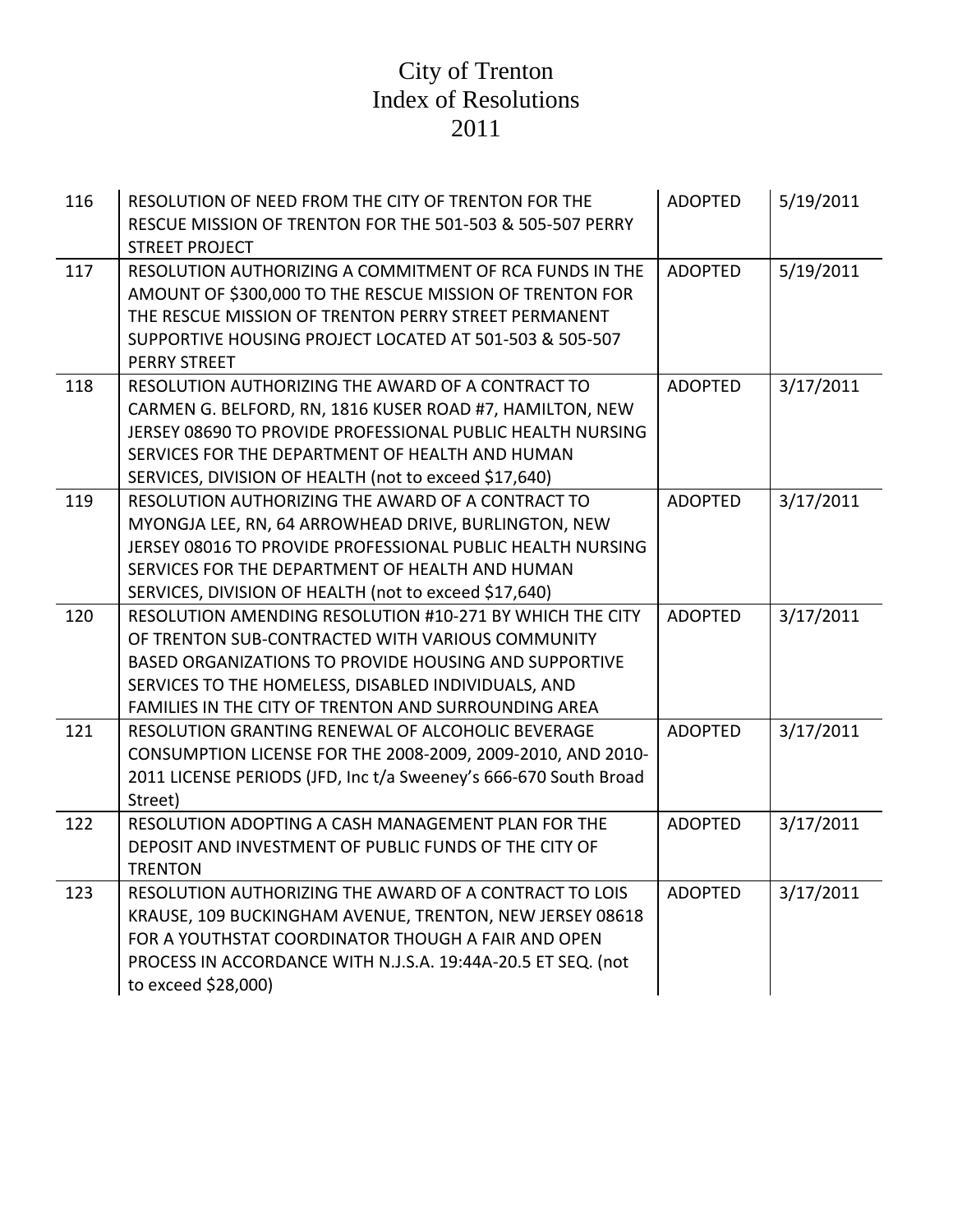| 124 | RESOLUTION AUTHORIZING THE AWARD OF A CONTRACT THROUGH<br>A FAIR AND OPEN PROCESS IN ACCORDANCE WITH N.J.S.A. 19:44A-<br>20.5 ET SEQ. TO FRIEDMAN LLP ACCOUNTANTS AND ADVISORS 406<br>LIPPINCOTT DRIVE, SUITE J, MARLTON NEW JERSEY 08503 FOR<br>FORENSIC ACCOUNTING AND CONSULTING SERVICES FOR AN<br>INDEPENDENT CONTRACTOR TO COMPLETE AN OPERATIONAL AND<br>FUNCTIONAL EVALUATION OF THE TRENTON PARKING AUTHORITY,<br>TRENTON CITY HOME, DEPARTMENT OF PUBLIC WORKS, DIVISION<br>OF TRENTON WATER AND SEWER UTILITIES, DEPARTMENT OF<br>HOUSING AND ECONOMIC DEVELOPMENT WITHIN THE CITY OF<br>TRENTON (not to exceed \$190,000) | <b>PULLED</b>  | 3/15/2011 |
|-----|---------------------------------------------------------------------------------------------------------------------------------------------------------------------------------------------------------------------------------------------------------------------------------------------------------------------------------------------------------------------------------------------------------------------------------------------------------------------------------------------------------------------------------------------------------------------------------------------------------------------------------------|----------------|-----------|
| 125 | RESOLUTION AUTHORIZING SETTLEMENT OF A WORKER'S<br>COMPENSATION CLAIM IN THE MATTER OF CYNTHIA BELL-<br>WILLIAMS v. THE CITY OF TRENTON, CLAIM PETITION NO. 2009-80<br>IN THE TOTAL AMOUNT OF \$1,500.00                                                                                                                                                                                                                                                                                                                                                                                                                              | <b>ADOPTED</b> | 3/17/2011 |
| 126 | RESOLUTION AUTHORIZING SETTLEMENT OF A WORKER'S<br>COMPENSATION CLAIM IN THE MATTER OF TAMEKA OLIVER v. THE<br>CITY OF TRENTON, CLAIM PETITION NO. 2005-15946 & 2008-7538<br>IN THE TOTAL AMOUNT OF \$1,000.00                                                                                                                                                                                                                                                                                                                                                                                                                        | <b>ADOPTED</b> | 3/17/2011 |
| 127 | RESOLUTION AUTHORIZING SETTLEMENT OF A WORKER'S<br>COMPENSATION CLAIM IN THE MATTER OF MICHAEL<br>BURZACHIELLO v. THE CITY OF TRENTON, CLAIM PETITION NO.<br>2009-14120 IN THE TOTAL AMOUNT OF \$9,888.00 PLUS FEES AND<br><b>COSTS</b>                                                                                                                                                                                                                                                                                                                                                                                               | <b>ADOPTED</b> | 3/17/2011 |
| 128 | RESOLUTION AUTHORIZING SETTLEMENT OF A WORKER'S<br>COMPENSATION CLAIM IN THE MATTER OF MOSES KENNEBREW v.<br>THE CITY OF TRENTON, CLAIM PETITION NO. 2009-14095 IN THE<br>TOTAL AMOUNT OF \$ 2,120.00 PLUS FEES AND COSTS TO BE<br>APPORTIONED BY THE COURT                                                                                                                                                                                                                                                                                                                                                                           | <b>ADOPTED</b> | 3/17/2011 |
| 129 | RESOLUTION AUTHORIZING SETTLEMENT OF A WORKER'S<br>COMPENSATION CLAIM IN THE MATTER OF ROY A. BELLAMY v. THE<br>CITY OF TRENTON, CLAIM PETITION NO. 2008-34375 IN THE TOTAL<br>AMOUNT OF \$3,500.00 PLUS FEES AND COSTS                                                                                                                                                                                                                                                                                                                                                                                                               | <b>ADOPTED</b> | 3/17/2011 |
| 130 | RESOLUTION ACCEPTING BID AND AWARDING CONTRACT TO JH<br>WILLIAMS ENTERPRISES, INC, 231 HAINES DRIVE, MOORESTOWN,<br>NEW JERSEY 08057 FOR THE FURNISHING AND DELIVERY OF ALL<br>LABOR, EQUIPMENT AND MATERIALS FOR THE REPAIR TO THE SALLY<br>PORT RAMP AT TRENTON POLICE HEADQUARTERS, 225 N. CLINTON<br>AVENUE, TRENTON, NEW JERSEY FOR THE DEPARTMENT OF<br>INSPECTIONS (not to exceed \$22,900)                                                                                                                                                                                                                                    | <b>ADOPTED</b> | 3/17/2011 |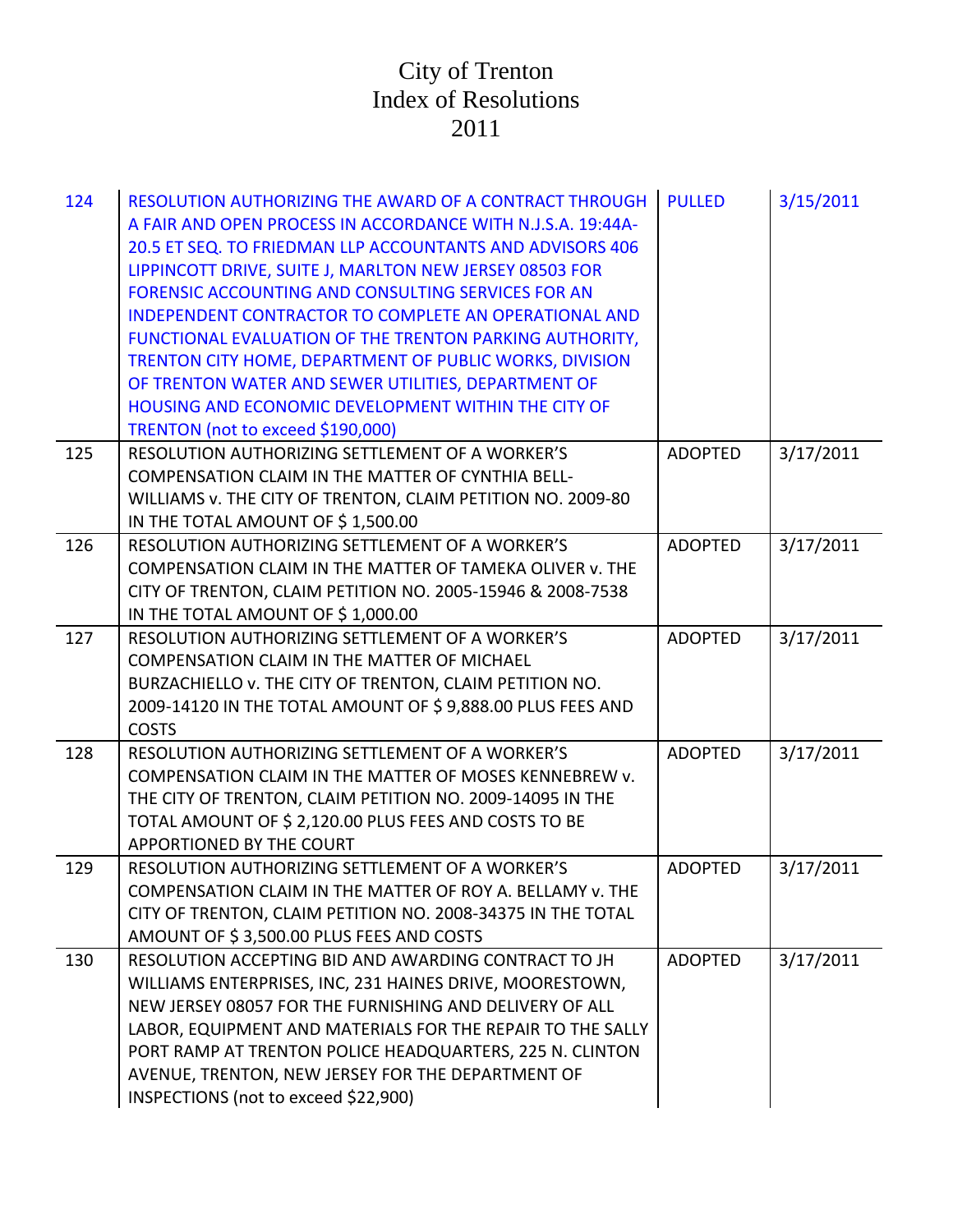| 131 | RESOLUTION CANCELING CERTIFICATE OF HOUSING CODE<br>COMPLIANCE APPLICATION AND AUTHORIZING AND DIRECTING<br><b>RETURN OF FEES</b>                                                                                                                                                                                            | <b>ADOPTED</b> | 3/17/2011 |
|-----|------------------------------------------------------------------------------------------------------------------------------------------------------------------------------------------------------------------------------------------------------------------------------------------------------------------------------|----------------|-----------|
| 132 | RESOLUTION AUTHORIZING PAYMENT FOR A CONTRACT WITH<br>CARROLL DEMOLITION; 4 YOUNGS ROAD, HAMILTON, NJ 08619<br>WHICH WAS AWARDED ON AN EMERGENCY BASIS FOR THE<br>DEMOLITION OF 907-909- MARTIN LUTHER KING JR BLVD TO<br>ALLEVIATE A DANGEROUS AND HAZARDOUS CONDITION (not to<br>exceed \$17,310)                          | <b>ADOPTED</b> | 3/17/2011 |
| 133 | RESOLUTION AUTHORIZING THE REDUCTION OF SEWER CHARGES<br>AT 256 COURTLAND STREET (ACCOUNT #616-1188.302) DUE TO<br>NON-ENTRY OF WATER INTO THE SEWER SYSTEM                                                                                                                                                                  | <b>ADOPTED</b> | 3/17/2011 |
| 134 | RESOLUTION ACCEPTING BID AND AWARDING CONTRACT TO<br>SPECTRASERV, INC. 75 JACOBUS AVENUE, SOUTH KEARNY, NJ<br>07032, FOR THE FURNISHING AND DELIVERY OF ALL LABOR<br>EQUIPMENT AND MATERIALS FOR THE SECONDARY SLUDGE<br>PUMPING STATIONS AND CLARIFIERS FOR THE DEPARTMENT OF<br>PUBLIC WORKS, SEWER UTILITY (\$905,200.00) | <b>ADOPTED</b> | 3/17/2011 |
| 135 | RESOLUTION ACCEPTING BID AND WARDING CONTRACT TO R.E.<br>CARROLL INC., 1970 OLDEN AVENUE, TRENTON NJ. 08638, FOR THE<br>FURNISHING AND DELIVERY OF SENSUS COLD WATER METERS OR<br>APPROVED EQUIVALENT FOR THE DEPARTMENT OF PUBLIC WORKS,<br>WATER UTILITY (not to exceed \$104,652.72)                                      | <b>ADOPTED</b> | 3/17/2011 |
| 136 | RESOLUTION AUTHORIZING PAYMENT FOR A CONTRACT WITH TED<br>DOLCI, INC., 340 PATTERSON AVENUE, HAMILTON NJ. 08610,<br>WHICH WAS AWARDED ON AN EMERGENCY BASIS FOR THE REPAIR<br>OF WATER SERVICE LEAKS (in the amount of \$45,303.00)                                                                                          | <b>ADOPTED</b> | 3/17/2011 |
| 137 | RESOLUTION AUTHORIZING PAYMENT FOR A CONTRACT WITH TED<br>DOLCI, INC., 340 PATTERSON AVENUE, HAMILTON NJ. 08610,<br>WHICH WAS AWARDED ON AN EMERGENCY BASIS FOR THE REPAIR<br>OF WATER SERVICE LEAKS (in the amount of \$27,370.00                                                                                           | <b>ADOPTED</b> | 3/17/2011 |
| 138 | RESOLUTION AUTHORIZING PAYMENT FOR A CONTRACT WITH<br>WATERS & BUGBEE, INC., 75 SOUTH GOLD DRIVE, HAMILTON NJ.<br>08691, WHICH WAS AWARDED ON AN EMERGENCY BASIS FOR THE<br>ALLEVIATION OF THE EXTRAORDINARY INCREASE OF CUSTOMER<br>SERVICE AND MAIN LEAKS (in the amount \$62,564.50)                                      | <b>ADOPTED</b> | 3/17/2011 |
| 139 | RESOLUTION AUTHORIZING PAYMENT FOR A CONTRACT WITH<br>JOSEPH JINGOLI 100 LENOX DRIVE-SUITE 100 LAWRENCEVILLE, NJ<br>08648 WHICH WAS AWARDED ON AN EMERGENCY BASIS FOR THE<br>ALLEVIATION OF THE EXTRAORDINARY INCREASE OF CUSTOMER<br>SERVICE AND MAIN LEAKS (in the amount of \$37,871.99)                                  | <b>ADOPTED</b> | 3/17/2011 |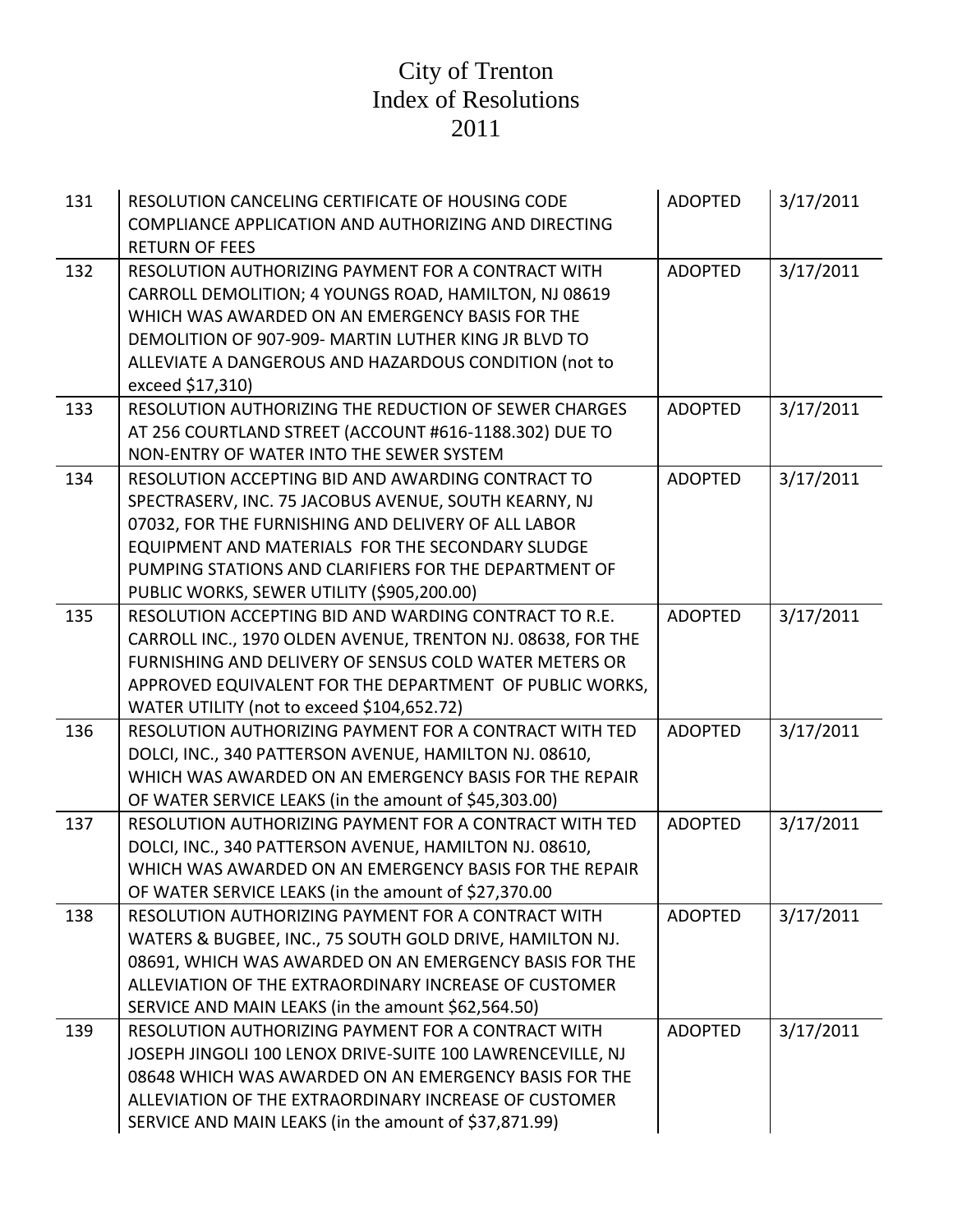| 140 | RESOLUTION AUTHORIZING PAYMENT FOR A CONTRACT WITH<br>WATERS AND BUGBEE, INC., 75 SOUTH GOLD DRIVE, HAMILTON,<br>NEW JERSEY 08691 WHICH WAS AWARDED ON AN EMERGENCY<br>BASIS FOR THE ALLEVIATION OF THE EXTRAORDINARY INCREASE OF<br><b>CUSTOMER SERVICE AND MAIN LEAKS</b>                                                                                               | <b>ADOPTED</b> | 3/17/2011 |
|-----|---------------------------------------------------------------------------------------------------------------------------------------------------------------------------------------------------------------------------------------------------------------------------------------------------------------------------------------------------------------------------|----------------|-----------|
| 141 | RESOLUTION AUTHORIZING PAYMENT OF CONTRACT WITH J.P.Z<br>CONSTRUCTION COMPANY, INC., 4 WOODFERN AVENUE, TRENTON,<br>NEW JERSEY 08628, WHICH WAS AWARDED ON AN EMERGENCY<br>BASIS FOR THE EMERGENCY ROADWAY RESTORATION ON NORTH<br>OLDEN AVENUE AT NEW YORK AVENUE AND 1585-1623 NORTH<br>OLDEN AVENUE, EWING, NEW JERSEY 08638 (not to exceed<br>\$57,407.50)            | <b>ADOPTED</b> | 3/17/2011 |
| 142 | RESOLUTION AUTHORIZING CHANGE ORDER #13 TO THE CONTRACT<br>WITH PKF MARK III FOR MODIFICATIONS TO THE CONSTRUCTION<br><b>IMPROVEMENTS TO THE WATER FILTRATION PLANT</b><br>PRETREATMENT PROJECT (original \$52,927,000 change order<br>\$30,383.01 previous change orders \$1,378,052.03)                                                                                 | <b>ADOPTED</b> | 3/17/2011 |
| 143 | RESOLUTION IN SUPPORT OF THE NEW JERSEY SCHOOLS<br>DEVELOPMENT AUTHORITY FOR FUNDING OF EMERGENCY REPAIRS<br>FOR THE TRENTON CENTRAL HIGH SCHOOL                                                                                                                                                                                                                          | <b>ADOPTED</b> | 3/15/2011 |
| 144 | RESOLUTION AUTHORIZING A WAIVER OF INTEREST CHARGES ON<br>PAST DUE TAXES FOR 51 RACE STREET                                                                                                                                                                                                                                                                               | <b>ADOPTED</b> | 3/17/2011 |
| 145 | RESOLUTION AUTHORIZING THE AWARD OF A CONTRACT THROUGH<br>A FAIR AND OPEN PROCESS IN ACCORDANCE WITH N.J.S.A. 19:44a-<br>20.5 ET SEQ. TO JAMES BROWNLEE, 217 CORNWALL AVENUE,<br>TRENTON, NEW JERSEY 08618 FOR A LICENSE HEALTH OFFICER AS<br>AN INDEPENDENT CONTRACTOR TO THE DEPARTMENT OF HEALTH<br>AND HUMAN SERVICES, DIVISION OF HEALTH (not to exceed<br>\$70,000) | <b>ADOPTED</b> | 3/17/2011 |
| 146 | RESOLUTION APPROVING CANCELLATION OF THE RESERVE FOR TAX<br>APPEALS IN THE CURRENT FUND FOR THE CITY OF TRENTON,<br>COUNTY OF MERCER, STATE OF NEW JERSEY                                                                                                                                                                                                                 | <b>ADOPTED</b> | 3/18/2011 |
| 147 | RESOLUTION AUTHORIZING THE FY 2011 MUNICIPAL BUDGET<br>AMENDMENTS FOR THE CITY OF TRENTON                                                                                                                                                                                                                                                                                 | <b>ADOPTED</b> | 3/18/2011 |
| 148 | RESOLUTION TO AMEND THE APPROVED FY 2011 WATER CAPITAL<br>MUNICIPAL BUDGET FOR THE CITY OF TRENTON                                                                                                                                                                                                                                                                        | <b>ADOPTED</b> | 3/18/2011 |
| 149 | A RESOLUTION OF THE CITY TRENTON, COUNTY OF MERCER<br>APPLICATION TO THE LOCAL FINANCE BOARD PURSUANT TO N. J. S.<br>A 40A:4-45.46                                                                                                                                                                                                                                        | <b>ADOPTED</b> | 3/18/2011 |
| 150 | RESOLUTION CONSENTING THE APPOINTMENT OF WALTER D.<br>DENSON AS DIRECTOR OF THE DEPARTMENT OF HOUSING AND<br><b>ECONOMIC DEVELOPMENT</b>                                                                                                                                                                                                                                  | <b>ADOPTED</b> | 3/17/2011 |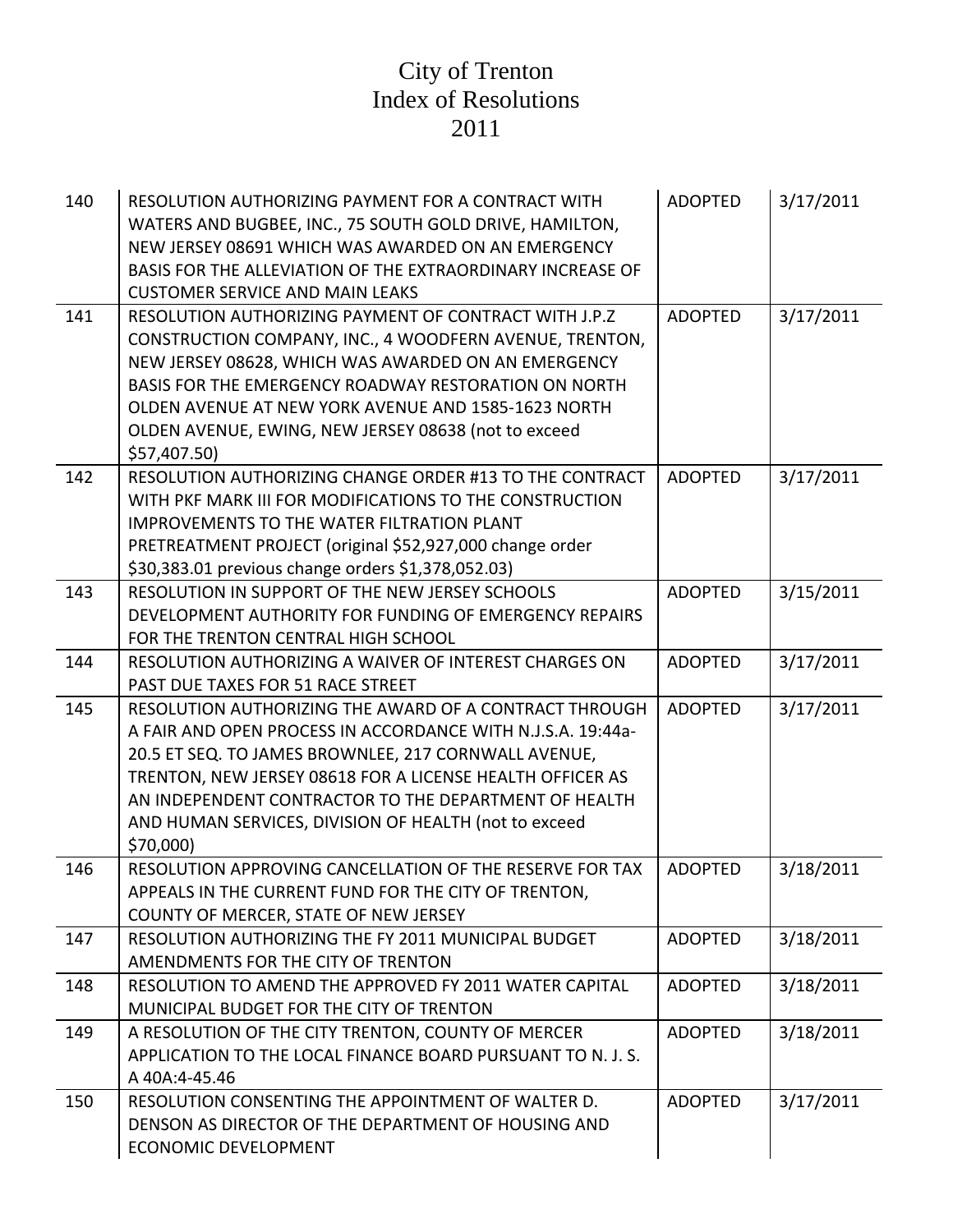| 151 | RESOLUTION CONSENTING TO THE APPOINTMENT OF ERIC BERRY<br>AS BUSINESS ADMINISTRATION                                                                                                                                                                                                                                                                                                                                                                                                                                                            | <b>ADOPTED</b>  | 3/17/2011 |
|-----|-------------------------------------------------------------------------------------------------------------------------------------------------------------------------------------------------------------------------------------------------------------------------------------------------------------------------------------------------------------------------------------------------------------------------------------------------------------------------------------------------------------------------------------------------|-----------------|-----------|
| 152 | RESOLUTION CONSENTING TO THE APPOINTMENT OF QUAREEB A.<br>BASHIR AS DIRECTOR OF THE DEPARTMENT OF FIRE                                                                                                                                                                                                                                                                                                                                                                                                                                          | <b>ADOPTED</b>  | 3/17/2011 |
| 153 | RESOLUTION ACCEPTING BID AND AWARDING CONTRACT TO<br>ZSENAK ELECTRIC, INC. 75 VALLEY ROAD, LAMBERTVILLE, NEW<br>JERSEY 08530 FOR THE FURNISHING AND DELIVERY OF ALL LABOR,<br>EQUIPMENT AND MATERIALS TO INSTALL EXTERIOR LIGHTING AT<br>THE MILL HILL PLAYHOUSE, 205 E. FRONT STREET, TRENTON, NEW<br>JERSEY, FOR THE DEPARTMENT OF RECREATION, NATURAL<br>RESOURCES AND CULTURE, DIVISION OF NATURAL RESOURCES (not<br>to exceed \$101,000)                                                                                                   | <b>ADOPTED</b>  | 3/22/2011 |
| 154 | RESOLUTION ACCEPTING BID AND AWARDING CONTRACT TO<br>SOVEREIGN ELECTRIC, LLC, 109 LONDON LANE, MOUNT LAUREL,<br>NEW JERSEY 08054 FOR THE FURNISHING AND DELIVERY OF ALL<br>LABOR, EQUIPMENT AND MATERIALS TO INSTALL EXTERIOR<br>LIGHTING AT THE WILLIAM TRENT HOUSE, 15 MARKET STREET,<br>TRENTON, NEW JERSEY FOR THE DEPARTMENT OF RECREATION,<br>NATURAL RESOURCES AND CULTURE, DIVISION OF NATURAL<br>RESOURCES (not to exceed \$21,860)                                                                                                    | <b>ADOPTED</b>  | 3/22/2011 |
| 155 | RESOLUTION ACCEPTING BID AND AWARDING CONTRACT TO<br>LIBERTY CONSTRUCTION AND DEVELOPING INC, T/A LIBERTY<br>ELECTRICAL CONSTRUCTION, 641 COUNTY ROUTE 601, BELLE MEAD,<br>NEW JERSEY 08502 FOR THE FURNISHING AND DELIVERY OF ALL<br>LABOR, EQUIPMENT AND MATERIALS FOR THE INSTALLATION OF<br>EXTERIOR BUILDING FLOODLIGHTING AND SITE LIGHTING AT<br>ELLARSLIE MUSEUM, CADWALADER PARK, TRENTON, NEW JERSEY,<br>FOR THE DEPARTMENT OF RECREATION, NATURAL RESOURCES AND<br>CULTURE, DIVISION OF NATURAL RESOURCES(not to exceed<br>\$132,400 | <b>ADOPTED</b>  | 3/22/2011 |
| 156 | RESOLUTION AUTHORIZING THE ISSUANCE OF NOTE EXCEEDING<br>\$6,350,000 TAX ANTICIPATION NOTES OF 2011 OF THE CITY OF<br>TRENTON, IN THE COUNTY OF MERCER, NEW JERSEY                                                                                                                                                                                                                                                                                                                                                                              | ADOPTED         | 3/22/2011 |
| 157 | RESOLUTION CONCERNING THE CONTRACT WITH ASSOCIATED DATA<br>PROCESS CONSULTANTS, INC. (ADPC), 116 VILLAGE BLVD, SUITE 200,<br>PRINCETON, NEW JERSEY 08540 TO PROVIDE TECHNICAL SUPPORT<br>SERVICES FOR THE CITY OF TRENTON, DEPARTMENT OF<br>ADMINISTRATION, DIVISION OF INFORMATION TECHNOLOGY (not<br>to exceed \$319,2000 term March 1, 2011 to June 30, 2011)                                                                                                                                                                                | <b>DEFEATED</b> | 3/22/2011 |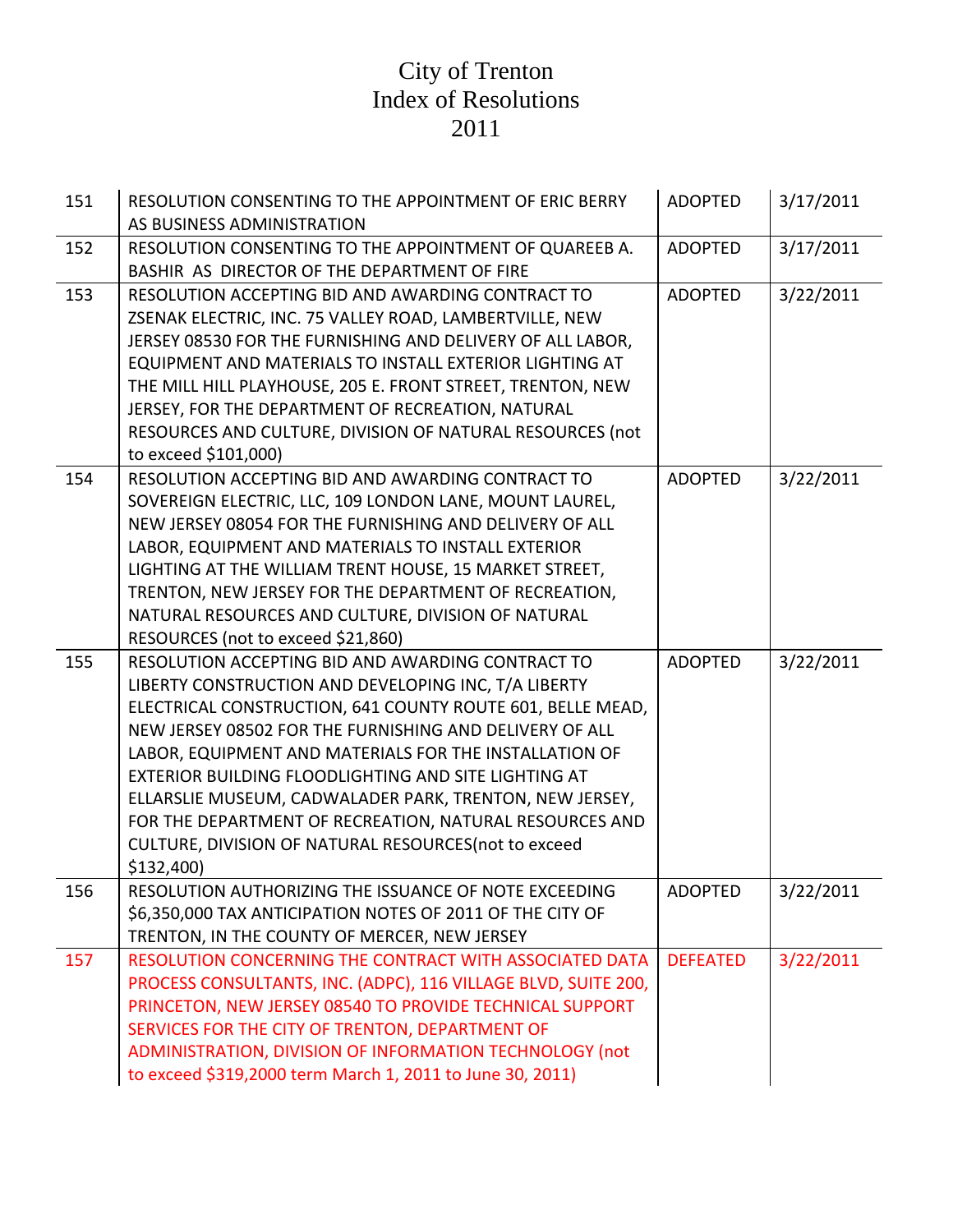| 158 | <b>RESOLUTION ACCEPTING BID AND AWARDING CONTRACT TO PKF-</b><br>MARK III, INC., 170 PHEASANT RUN, NEWTOWN, PA 18940 FOR THE<br>FURNISHING OF ALL LABOR, MATERIAL AND EQUIPMENT FOR THE<br>CENTRAL PUMPING STATION IMPROVEMENTS PROJECT FOR THE<br>DEPARTMENT OF PUBLIC WORKS, WATER UTILITY (not to exceed<br>\$6,831,000.00)      | <b>DEFEATED</b> | 3/22/2011 |
|-----|-------------------------------------------------------------------------------------------------------------------------------------------------------------------------------------------------------------------------------------------------------------------------------------------------------------------------------------|-----------------|-----------|
| 159 | RESOLUTION AUTHORIZING PAYMENT AND REIMBURSEMENT FOR<br>SERVICES RENDERED IN THE REDRAWING OF WARD BOUNDARIES IN<br>THE CITY OF TRENTON, NOT TO EXCEED \$22,000                                                                                                                                                                     | <b>ADOPTED</b>  | 3/22/2011 |
| 160 | RESOLUTION CONCERNING THE CONTRACT WITH ASSOCIATED DATA<br>PROCESSING CONSULTANTS, INC. (ADPC), 116 VILLAGE BLVD., SUITE<br>200, PRINCETON, NEW JERSEY 08540 TO PROVIDE TECHNICAL<br>SUPPORT SERVICES FOR THE CITY OF TRENTON, DEPARTMENT OF<br>ADMINISTRATION, DIVISION OF INFORMATION TECHNOLOGY. (not<br>to exceed \$319,200.00) | <b>ADOPTED</b>  | 3/29/2011 |
| 161 | RESOLUTION ACCEPTING BID AND AWARDING CONTRACT TO PKF-<br>MARK, III, INC., 170 PHEASANT RUN, NEWTOWN, PA 18940 FOR THE<br>FURNISHING OF ALL LABOR, MATERIAL AND EQUIPMENT FOR THE<br>CENTRAL PUMPING STATION IMPROVEMENTS PROJECT FOR THE<br>DEPARTMENT OF PUBLIC WORKS, WATER UTILITY (not to exceed<br>\$6,831,000.00)            | <b>ADOPTED</b>  | 3/29/2011 |
| 162 | AUTHORIZING A MEETING WHICH EXCLUDES THE PUBLIC                                                                                                                                                                                                                                                                                     | <b>ADOPTED</b>  | 3/29/11   |
| 163 | <b>BUDGET APPROVAL</b>                                                                                                                                                                                                                                                                                                              | <b>ADOPTED</b>  | 3/29/2011 |
| 164 | AUTHORIZING PAYMENT FOR A CONTRACT WITH CARROLL<br>DEMOLITION; 4 YOUNGS ROAD, HAMILTON, NJ 08619 WHICH WAS<br>AWARDED ON AN EMERGENCY BASIS FOR THE DEMOLITION OF 67-<br>69 S WALTER AVENUE TO ALLEVIATE A DANGEROUS AND<br>HAZARDOUS CONDITION (not to exceed \$47,295)                                                            | <b>ADOPTED</b>  | 4/7/2011  |
| 165 | RESOLUTION AUTHORIZING THE PURCHASE OF ONE (1) K-9 VEHICLE<br>UNMARKED CHEVROLET TAHOE FROM MALL CHEVROLET, INC.,<br>HADDONFIELD ROAD, CHERRY HILL, NEW JERSEY 08002 FOR THE<br>DEPARTMENT OF POLICE THROUGH THE STATE OF NEW JERSEY (not<br>to exceed \$33,748)                                                                    | <b>ADOPTED</b>  | 4/7/2011  |
| 166 | RESOLUTION AUTHORIZING SETTLEMENT OF A WORKERS<br>COMPENSATION CLAIM IN THE MATTER OF TOMIKA L. SOMMERS V.<br>THE CITY OF TRENTON, CLAIM PETITION NO. 2010-10954 IN THE<br>TOTAL AMOUNT OF \$9,270.00 PLUS FEES AND COSTS                                                                                                           | <b>ADOPTED</b>  | 4/7/2011  |
| 167 | RESOLUTION AUTHORIZING SETTLEMENT OF A WORKERS<br>COMPENSATION CLAIM IN THE MATTER OF JASON VEREEN V. THE<br>CITY OF TRENTON, CLAIM PETITION NO'S 2009-9022, 2009-12523<br>AND 2010-19432 IN THE TOTAL AMOUNT OF \$8,910.00                                                                                                         | <b>ADOPTED</b>  | 4/7/2011  |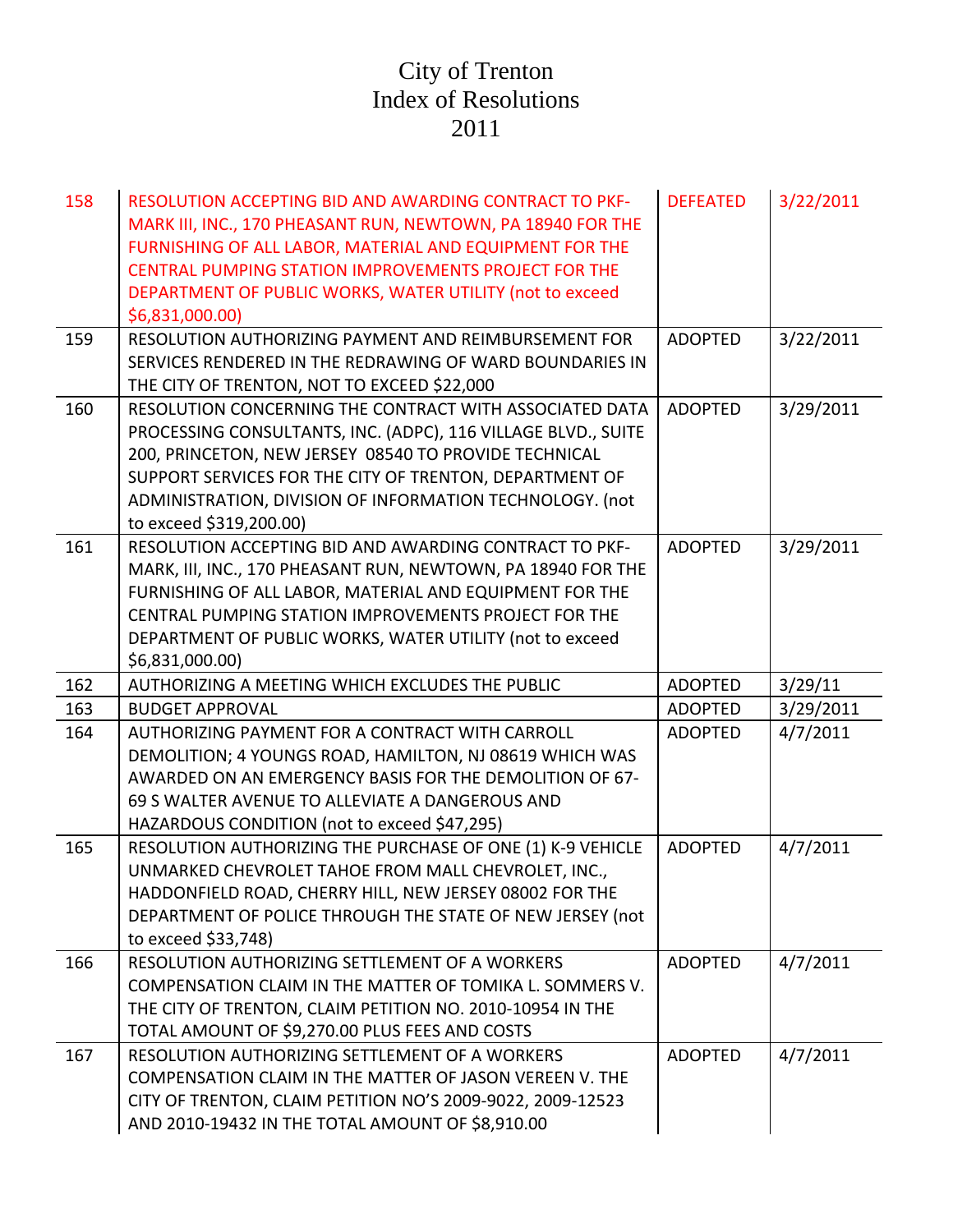| 168 | RESOLUTION AUTHORIZING SETTLEMENT OF A WORKERS<br>COMPENSATION CLAIM IN THE MATTER OF CASTELIA PULLEN V. THE<br>CITY OF TRENTON, CLAIM PETITION NO'S 2009-26685 AND 2010-<br>13096 IN THE TOTAL AMOUNT OF \$9,476.00 PLUS FEES AND COSTS<br>AS APPORTIONED BY THE COURT                                                                                                                                                                                                                         | <b>ADOPTED</b> | 4/7/2011 |
|-----|-------------------------------------------------------------------------------------------------------------------------------------------------------------------------------------------------------------------------------------------------------------------------------------------------------------------------------------------------------------------------------------------------------------------------------------------------------------------------------------------------|----------------|----------|
| 169 | RESOLUTION AUTHORIZING SETTLEMENT OF A WORKERS<br>COMPENSATION CLAIM IN THE MATTER OF CONNIE DEAROLF V.<br>THE CITY OF TRENTON, CLAIM PETITION NO'S 1999-214, 2006-<br>12899, 2008-11766, 2008-17780 AND 2009-34110 IN THE TOTAL<br>AMOUNT OF \$80,322.00                                                                                                                                                                                                                                       | <b>ADOPTED</b> | 4/7/2011 |
| 170 | RESOLUTION AUTHORIZING SETTLEMENT OF A WORKERS<br>COMPENSATION CLAIM IN THE MATTER OF CRAIG OWENS V. THE<br>CITY OF TRENTON, CLAIM PETITION NO 2010-348 IN THE TOTAL<br>AMOUNT OF \$3,244.50 PLUS FEES AND COSTS AS APPORTIONED BY<br>THE COURT                                                                                                                                                                                                                                                 | <b>ADOPTED</b> | 4/7/2011 |
| 171 | RESOLUTION REJECTING PROPOSALS RECEIVED THROUGH A FAIR<br>AND OPEN PROCESS TO PROVIDE PROFESSIONAL LEGAL SERVICES<br>REGARDING THE AUTHORIZATION AND ISSUANCE OF BONDS<br>AND/OR NOTES OF THE CITY OF TRENTON, INCLUDING THE REVIEW<br>OF PROCEDURES AND THE RENDERING OF LEGAL OPINIONS<br>ACCEPTABLE TO THE FINANCIAL COMMUNITY FOR THE CITY OF<br><b>TRENTON</b>                                                                                                                             | <b>ADOPTED</b> | 4/7/2011 |
| 172 | RESOLUTION REJECTING EIGHT BIDS PURSUANT TO N.J.S.A. 40A:11-<br>13.2 ET SEQ. FOR THE FURNISHING AND DELIVERY OF ALL LABOR,<br>EQUIPMENT AND MATERIALS FOR THE REPAIRS AND RENOVATIONS<br>TO THE ARTWORKS FACILITY AT 19 EVERETT ALLEY, TRENTON, NEW<br>JERSEY FOR THE DEPARTMENT OF RECREATION, NATURAL<br>RESOURCES AND CULTURE, DIVISION NATURAL RESOURCES                                                                                                                                    | <b>ADOPTED</b> | 4/7/2011 |
| 173 | RESOLUTION REJECTING PROPOSALS RECEIVED THROUGH A FAIR<br>AND OPEN PROCESS IN ACCORDANCE WITH N.J.S.A. 19:44A-20.5 ET<br>SEQ. FOR AN FORENSIC ACCOUNTING AND CONSULTING SERVICES<br>FOR AN INDEPENDENT CONTRACTOR TO COMPLETE AN<br>OPERATIONAL AND FUNCTIONAL EVALUATION OF THE TRENTON<br>PARKING AUTHORITY, TRENTON CITY HOME, DEPARTMENT OF<br>PUBLIC WORKS, DIVISION OF TRENTON WATER AND SEWER<br>UTILITIES, DEPARTMENT OF HOUSING AND ECONOMIC<br>DEVELOPMENT WITHIN THE CITY OF TRENTON | <b>ADOPTED</b> | 4/7/2011 |
| 174 | RESOLUTION ACCEPTING BID AND AWARDING CONTRACT TO W.B.<br>MASON COMPANY, INC., 21 COMMERCE DRIVE, CRANBURY, NEW<br>JERSEY 08512 FOR THE FURNISHING AND DELIVERY OF OFFICE<br>SUPPLIES ON AN AS NEEDED BASIS TO THE VARIOUS DEPARTMENTS<br>AND DIVISIONS OF THE CITY OF TRENTON (not to exceed \$86,153)                                                                                                                                                                                         | <b>ADOPTED</b> | 4/7/2011 |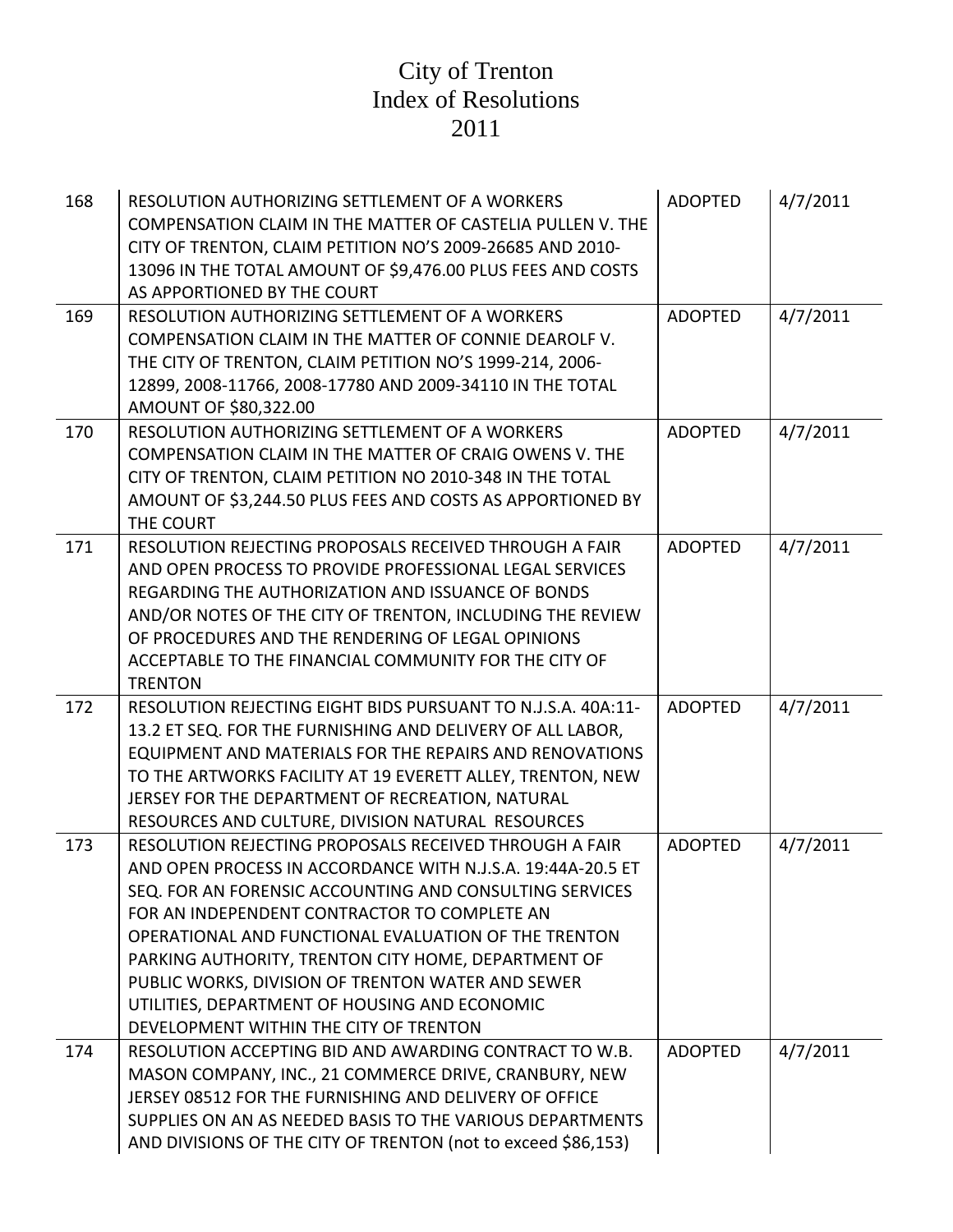| 175 | RESOLUTION AUTHORIZING THE AWARD OF A CONTRACT THROUGH<br>A FAIR AND OPEN PROCESS IN ACCORDANCE WITH N.J.S.A. 19:44A-<br>20.5 ET SEQ. TO KENDALL S. MURPHY, ESQUIRE, 309 MARKET<br>STREET, TRENTON, NEW JERSEY 08611 TO PROVIDE PROFESSIONAL<br>LEGAL SERVICES AS A PUBLIC DEFENDER FOR THE EARLY<br>DISPOSITION PROGRAM AT TRENTON MUNICIPAL COURT (not to<br>exceed \$26,000)         | <b>ADOPTED</b> | 4/7/2011 |
|-----|-----------------------------------------------------------------------------------------------------------------------------------------------------------------------------------------------------------------------------------------------------------------------------------------------------------------------------------------------------------------------------------------|----------------|----------|
| 176 | RESOLUTION AUTHORIZING THE AWARD OF A CONTRACT THROUGH<br>A FAIR AND OPEN PROCESS IN ACCORDANCE WITH N.J.S.A. 19:44A-<br>20.5 ET SEQ. TO ERIC BROADWAY, ESQUIRE, 2609 BRUNSWICK PIKE,<br>LAWRENCEVILLE, NEW JERSEY 08648 TO PROVIDE PROFESSIONAL<br>LEGAL SERVICES AS A PUBLIC DEFENDER FOR THE EARLY<br>DISPOSITION PROGRAM AT TRENTON MUNICIPAL COURT (not to<br>exceed \$6,200)      | <b>ADOPTED</b> | 4/7/2011 |
| 177 | RESOLUTION AUTHORIZING THE FURNISHING AND DELIVERY ON AN<br>AS NEEDED BASIS UNLEADED 87 OCTANE GASOLINE FOR THE<br>VARIOUS DEPARTMENTS OF THE CITY OF TRENTON FROM RIGGINS,<br>INC., P.O. BOX 150 MILLVILLE, NEW JERSEY 08332 THROUGH THE<br>STATE OF NEW JERSEY COOPERATIVE PROGRAM WITHOUT<br>COMPETITIVE BIDDING (not to exceed \$334,505)                                           | <b>ADOPTED</b> | 4/7/2011 |
| 178 | RESOLUTION ACCEPTING BID AND AWARDING CONTRACT TO LAND-<br>TECH ENTERPRISES, INC, 3804 B BRISTOL ROAD, WARRINGTON, PA<br>18976, FOR THE FURNISHING AND DELIVERY OF ALL LABOR,<br>EQUIPMENT AND MATERIALS FOR THE RESTORATION OF THE MILL<br>HILL PARK, FOR THE DEPARTMENT OF RECREATION, NATURAL<br>RESOURCES AND CULTURE, DIVISION OF NATURAL RESOURCES (not<br>to exceed \$1,175,339) | <b>ADOPTED</b> | 4/7/2011 |
| 179 | RESOLUTION ACCEPTING BID AND AWARDING CONTRACT TO<br>LANDOLFI ELECTRIC COMPANY, INC., 213 BUNTING AVENUE,<br>TRENTON, NEW JERSEY 08610 TO PROVIDE EMERGENCY ELECTRICAL<br>SERVICE AND REPAIRS AT THE TRENTON SEWER UTILITY, FOR THE<br>DEPARTMENT OF PUBLIC WORKS, SEWER UTILITY (not to exceed<br>\$30,000)                                                                            | <b>ADOPTED</b> | 4/7/2011 |
| 180 | RESOLUTION AUTHORIZING PAYMENT FOR A CONTRACT WITH<br>WATERS & BUGBEE, INC., 75 SOUTH GOLD DRIVE, HAMILTON, NEW<br>JERSEY 08691 WHICH WAS AWARDED ON AN EMERGENCY BASIS<br>FOR THE REPAIR OF A 16 INCH WATER MAIN AT 3021 EAST STATE<br>STREET EXTENSION AND KENTUCKY AVENUE, HAMILTON<br>TOWNSHIP, NJ 08619 (not to exceed \$68,145.75)                                                | <b>ADOPTED</b> | 4/7/2011 |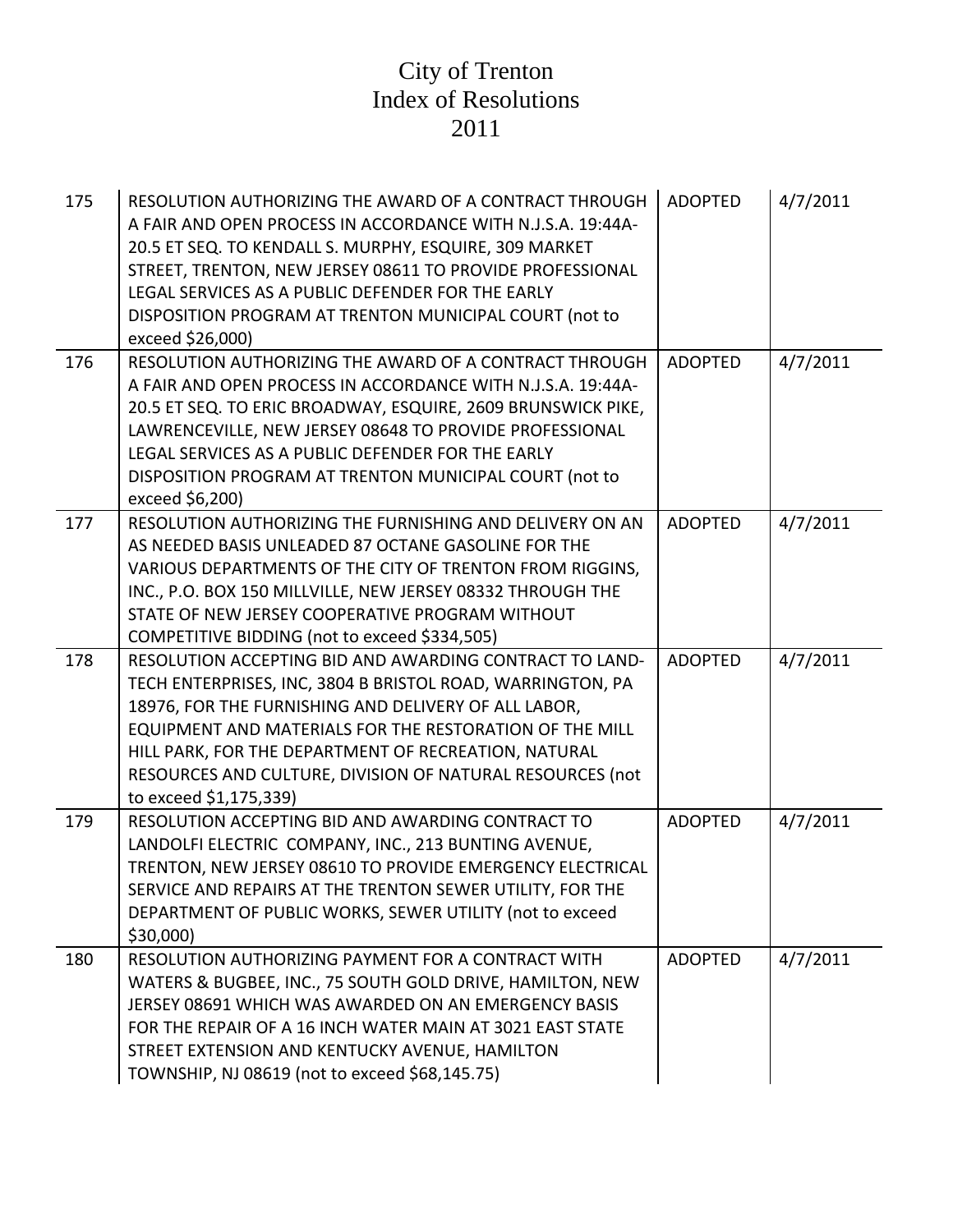| 181 | RESOLUTION ACCEPTING BID AND AWARDING CONTRACT TO<br>CENTERPOINT ASSOCIATES, INC., 47 COLES ROAD, STE. 6,<br>BLACKWOOD, NEW JERSEY 08012 FOR THE FURNISHING OF ALL<br>LABOR, SUPERVISION, MATERIALS, TOOLS AND EQUIPMENT TO<br>CLEAN AND REPAIR (3) THREE 75-FOOT DIAMETER DIGESTER AND<br>COMPLETE REMOVAL AND DISPOSAL OF THEIR CONTENTS IN FULL<br>COMPLIANCE WITH THE SPECIFICATIONS, FOR THE DEPARTMENT OF<br>PUBLIC WORKS, SEWER UTILITY CENTERPOINT ASSOCIATES, INC., 47<br>COLES ROAD, STE. 6, BLACKWOOD, NEW JERSEY 08012 | <b>ADOPTED</b> | 4/7/2011 |
|-----|------------------------------------------------------------------------------------------------------------------------------------------------------------------------------------------------------------------------------------------------------------------------------------------------------------------------------------------------------------------------------------------------------------------------------------------------------------------------------------------------------------------------------------|----------------|----------|
| 182 | RESOLUTION AUTHORIZING CHANGE ORDER #1 TO THE CONTRACT<br>WITH BCHG, INC., D/B/A/ LORIA ENVIRONMENTAL SERVICES, 747<br>CHERRY STREET, SOUTHAMPTON, NEW JERSEY 08088, TO PROVIDE<br>FOR THE LOADING, TRANSPORTATION AND APPROVED BENEFICIAL<br>REUSE/DISPOSAL SERVICES OF WATER TREATMENT RESIDUALS FOR<br>THE DEPARTMENT OF PUBLIC WORKS, WATER UTILITY (original<br>contract - \$370,800, change order -\$115,875, total contract -<br>\$486,675)                                                                                 | <b>ADOPTED</b> | 4/7/2011 |
| 183 | RESOLUTION AUTHORIZING PAYMENT FOR A CONTRACT WITH NEW<br>HERSEY AMERICAN WATER, RARITAN MILLSTONE ADMINISTRATION<br>BUILDING, P.O. BOX 102 BOUND BROOK, NJ 08805, FOR PROVIDING<br>WATER ON AN EMERGENCY BASIS THROUGH THE TRENTON WATER<br>WORKS ELIZABETHTOWN WATER COMPANY INTERCONNECTION                                                                                                                                                                                                                                     | <b>ADOPTED</b> | 4/7/2011 |
| 184 | RESOLUTION AUTHORIZING CHANGE ORDER #1 TO THE CONTRACT<br>WITH ARMANDO'S CONSTRUCTION, INC. FOR THE<br>RECONSTRUCTION OF STOCKTON STREET BETWEEN PERRY STREET<br>AND EAST STATE STREET (original contract - \$229,222.50, change<br>order - \$43,714.43, total contract - \$272,936.93)                                                                                                                                                                                                                                            | <b>ADOPTED</b> | 4/7/2011 |
| 185 | RESOLUTION AUTHORIZING AN AMENDMENT TO THE CONTRACT<br>WHICH WAS AWARDED THROUGH A FAIR AND OPEN PROCESS IN<br>ACCORDANCE WITH N.J.S.A. 19:44A-20.5 ET SEQ. WITH MWH OF<br>AMERICAS, 250 PEHLE AVENUE, SUITE 408, SADDLE BROOK, NJ<br>07663 TO PROVIDE ADDITIONAL PROFESSIONAL; ENGINEERING<br>SERVICES RELATED TO THE WATER FILTRATION PLANT PRE-<br>TREATMENT UPGRADE PROJECT                                                                                                                                                    | <b>ADOPTED</b> | 4/7/2011 |
| 186 | RESOLUTION OF THE CITY OF TRENTON MAKING APPLICATION TO<br>THE LOCAL FINANCE BOARD PURSUANT TO N.J.S.A. 40A:3-1 et seg.<br>AND N.J.S.A.18A:24-86 et seq.                                                                                                                                                                                                                                                                                                                                                                           | <b>ADOPTED</b> | 4/7/2011 |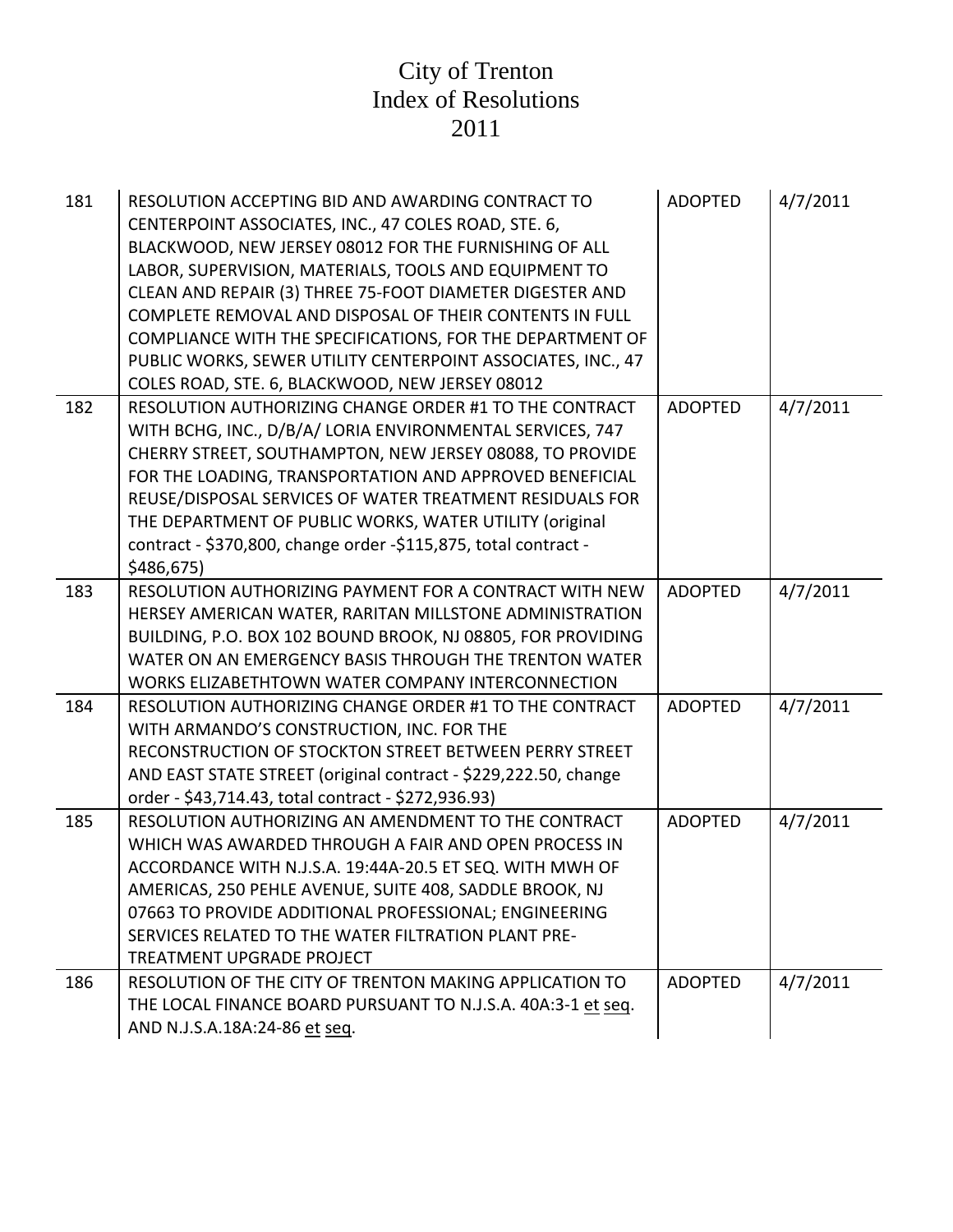| 187 | RESOLUTION OF THE CITY OF TRENTON, IN THE COUNTY OF<br>MERCER, NEW JERSEY, PROVIDING FOR AN EMERGENCY<br>APPROPRIATION IN THE AMOUNT OF \$92,779.21 PURSUANT TO THE<br>PROVISIONS OF N.J.S.A. 40A:4-46 TO PROVIDE FOR IMPROVEMENTS<br>TO THE TRENTON CENTRAL HIGH SCHOOL IN THE AUDITORIUM<br><b>PLENUM SPACE</b>                                                                                                                  | <b>ADOPTED</b> | 4/7/2011  |
|-----|------------------------------------------------------------------------------------------------------------------------------------------------------------------------------------------------------------------------------------------------------------------------------------------------------------------------------------------------------------------------------------------------------------------------------------|----------------|-----------|
| 188 | RESOLUTION AUTHORIZING A CONTRACT WITH R. DAVID<br>ROUSSEAU, 33 JONI AVENUE, HAMILTON SQUARE, NEW JERSEY, TO<br>PROVIDE PROFESSIONAL MUNICIPAL FINANCE SERVICES FOR THE<br>DEPARTMENT OF FINANCE THROUGH A NON-FAIR AND NON-OPEN<br>PROCESS IN ACCORDANCE WITH N.J.S.A. 19:44A-20.5 ET SEQ.                                                                                                                                        | <b>ADOPTED</b> | 4/7/2011  |
| 189 | AUTHORIZING A MEETING THAT EXCLUDES THE PUBLIC                                                                                                                                                                                                                                                                                                                                                                                     | <b>ADOPTED</b> | 4/7/2011  |
| 190 | RESOLUTION AUTHORIZING AN AMENDMENT TO RESOLUTION 10-<br>603 WHICH WAS AWARDED THROUGH A FAIR AND OPEN PROCESS<br>IN ACCORDANCE WITH N.J.S.A. 19:44A-20.5 ET. SEQ. TO KENDALL S.<br>MURPHY ATTORNEY AT LAW, 309 MARKET STREET, TRENTON, NJ,<br>08611 TO PROVIDE PROFFESSIONAL LE GAL SERVICES AS A PUBLIC<br>DEFENDER FOR THE EARLY DISPOSITION PROGRAM AT THE<br>TRENTON MUNICIPAL COURT FOR THE DEPARTMENT OF<br>ADMINISTRATION. | <b>ADOPTED</b> | 4/12/2011 |
| 191 | RESOLUTION AUTHORIZING THE CITY OF TRENTON TO CONDUCT AN<br>ACCELERATED TAX SALE PRIOR TO JUNE 30, 2011                                                                                                                                                                                                                                                                                                                            | <b>ADOPTED</b> | 4/21/2011 |
| 192 | A RESOLUTION AUTHORIZING THE CITY OF TRENTON TO ACCEPT A<br>GRANT AWARD IN THE AMOUNT OF \$1,222,351.00 FROM THE U.S.<br>DEPARTMENT OF HOUSING AND URBAN DEVELOPMENT (HUD)<br>UNDER THE 2010 HOMELESS CONTINUUM OF CARE PROGRAM                                                                                                                                                                                                    | <b>ADOPTED</b> | 4/21/2011 |
| 193 | RESOLUTION AUTHORIZING THE TRENTON POLICE DEPARTMENT TO<br>DONATE CANINE DOG "TANYA" TO POLICE OFFICER EDWARD<br>LEOPARDI AS A PERSONAL PET                                                                                                                                                                                                                                                                                        | <b>ADOPTED</b> | 4/21/2011 |
| 194 | RESOLUTION AUTHORIZING AN AMENDMENT TO THE CONTRACT<br>WHICH WAS AWARDED THROUGH A NON-FAIR AND OPEN PROCESS<br>TO HALEY STUART, LLC, 75 CHESTNUT RIDGE ROAD, MONTVALE, NJ<br>07645 TO PROVIDE TRANSITIONAL PARALEGAL SERVICES FOR THE<br>CITY OF TRENTON IN AN AMOUNT NOT TO EXCEED \$4,357.50                                                                                                                                    | <b>ADOPTED</b> | 4/21/2011 |
| 195 | RESOLUTION AUTHORIZING PAYMENT FOR A CONTRACT WITH THE<br>FIRM OF INTERNATIONAL SALT CO., INC., 655 NORTHERN<br>BOULEVARD, CLARK SUMMIT, PA 18411 FOR PRE TREATED ROCK<br>SALT WITH LIQUID MAGNESIUM CHLORIDE/LIQUID ORGANIC FOR<br>TREATMENT OF THE VARIOUS STREETS WITHIN THE CITY OF<br>TRENTON DURING THE 2010/2011 WINTER SEASON BY THE<br>DEPARTMENT OF PUBLIC WORKS, DIVISION OF STREET (not to<br>exceed \$99,400)         | <b>ADOPTED</b> | 4/21/2011 |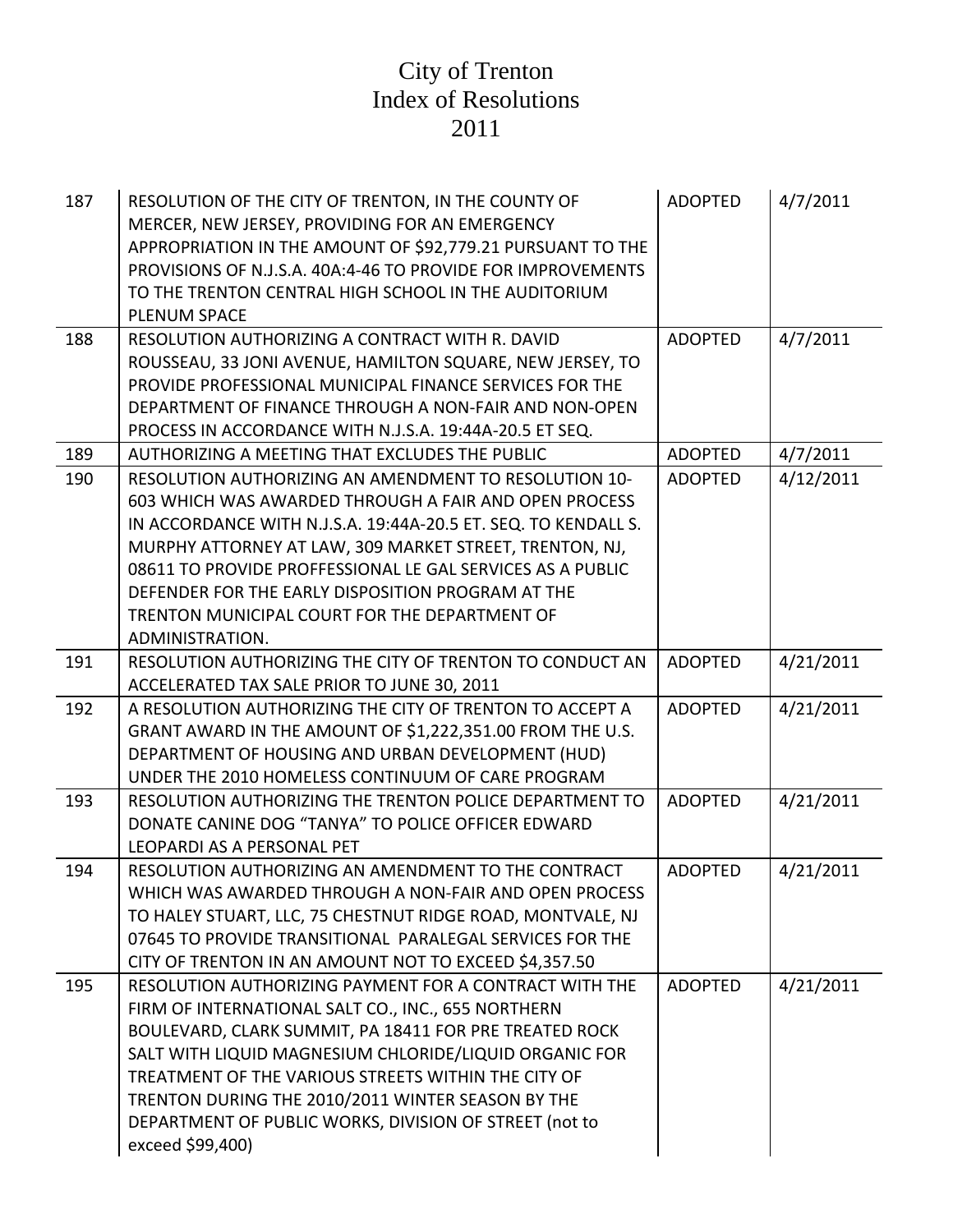| 196 | RESOLUTION AUTHORIZING PAYMENT FOR A CONTRACT WITH<br>CARROLL DEMOLITION; 4 YOUNGS ROAD, HAMILTON, NJ 08619<br>WHICH WAS AWARDED ON AN EMERGENCY BASIS FOR THE<br>DEMOLITION OF 30-32 TAYLOR AVENUE TO ALLEVIATE A<br>DANGEROUS AND HAZARDOUS CONDITION (not to exceed \$44,120)                                                                                                                 | <b>ADOPTED</b>                                               | 4/21/2011              |
|-----|--------------------------------------------------------------------------------------------------------------------------------------------------------------------------------------------------------------------------------------------------------------------------------------------------------------------------------------------------------------------------------------------------|--------------------------------------------------------------|------------------------|
| 197 | RESOLUTION AUTHORIZING PAYMENT FOR A CONTRACT WITH<br>YANNUZZI & SONS, INC; 152 RTE 206 SOUTH UNIT #14;<br>HILLSBOROUGH, NJ 08844 WHICH WAS AWARDED ON AN<br>EMERGENCY BASIS FOR THE DEMOLITION OF 703 MARTIN LUTHER<br>KING BLVD TO ALLEVIATE A DANGEROUS AND HAZARDOUS<br>CONDITION (not to exceed \$45,535)                                                                                   | <b>ADOPTED</b>                                               | 4/21/2011              |
| 198 | RESOLUTION AUTHORIZING APPLICATION FOR AND ACCEPTANCE OF<br>A GRANT FROM THE NEW JERSEY STATE DEPARTMENT OF<br>AGRICULTURE FOR THE FY 2012 SUMMER FOOD SERVICE PROGRAM<br><b>FOR CHILDREN</b>                                                                                                                                                                                                    | <b>ADOPTED</b>                                               | 5/19/2011              |
| 199 | RESOLUTION AUTHORIZING SETTLEMENT OF A CIVIL SUIT IN THE<br>MATTER OF JEREMIE BEASLEY v. CITY OF TRENTON, ET AL. IN THE<br>TOTAL AMOUNT OF \$22,000.00                                                                                                                                                                                                                                           | <b>ADOPTED</b>                                               | 5/5/2011               |
| 200 | RESOLUTION AUTHORIZING THE ACCEPTANCE OF A TMAC GRANT<br>FROM THE MERCER COUNTY DEPARTMENT OF HEALTH,<br>GOVERNOR'S COUNCIL OF ALCOHOL AND DRUG ABUSE (GCADA)<br>FOR YOUTH PROGRAMS (\$31,569)                                                                                                                                                                                                   | <b>ADOPTED</b>                                               | 5/5/2011               |
| 201 | RESOLUTION AUTHORIZING AN AMENDMENT TO THE CONTRACT<br>THROUGH A NON-FAIR AND OPEN PROCESS TO EMMETT E. PRIMAS,<br>JR., THE HEARD BUILDING, 20 EAST CENTER STREET, WOODBURY, NJ<br>08096 TO PROVIDE TRANSITIONAL PROFESSIONAL LEGAL SERVICES -<br>CIVIL RIGHTS AND OTHER SPECIALIZED LITIGATION FOR THE CITY OF<br>TRENTON IN AN AMOUNT NOT TO EXCEED \$30,000.00                                | <b>ADOPTED</b>                                               | 6/2/2011               |
| 202 | RESOLUTION AUTHORIZING THE AWARD OF A CONTRACT THROUGH<br>A NON-FAIR AND OPEN PROCESS TO ROBERT H. YOSTEMBSKI, 205<br>CORNWALL AVENUE, TRENTON, NJ 08618 TO PROVIDE<br>PROSECUTORIAL SERVICES- EARLY DISPOSITION SESSIONS FOR THE<br>CITY OF TRENTON IN AN AMOUNT NOT TO EXCEED \$6,500.00                                                                                                       | <b>ADOPTED</b>                                               | 5/5/2011               |
| 203 | RESOLUTION AUTHORIZING THE AWARD OF A CONTRACT THROUGH<br>A NON-FAIR AND OPEN PROCESS TO HERBERT I. WALDMAN, ESQ.,<br>LAW OFFICES OF JAVERBAUM, WUGAFT, HICKS, KAHN, WIKSTROM<br>& SININS, 201 WASHINGTON STREET, NEWARK, NJ 07102 TO<br>PROVIDE PROFESSIONAL LEGAL SERVICES - CIVIL RIGHTS AND<br>OTHER SPECIALIZED LITIGATION FOR THE CITY OF TRENTON IN AN<br>AMOUNT NOT TO EXCEED \$2,105.00 | <b>PULLED</b><br><b>ADOPTED</b><br><b>UNDER NO</b><br>11-705 | 5/19/2011<br>11/3/2011 |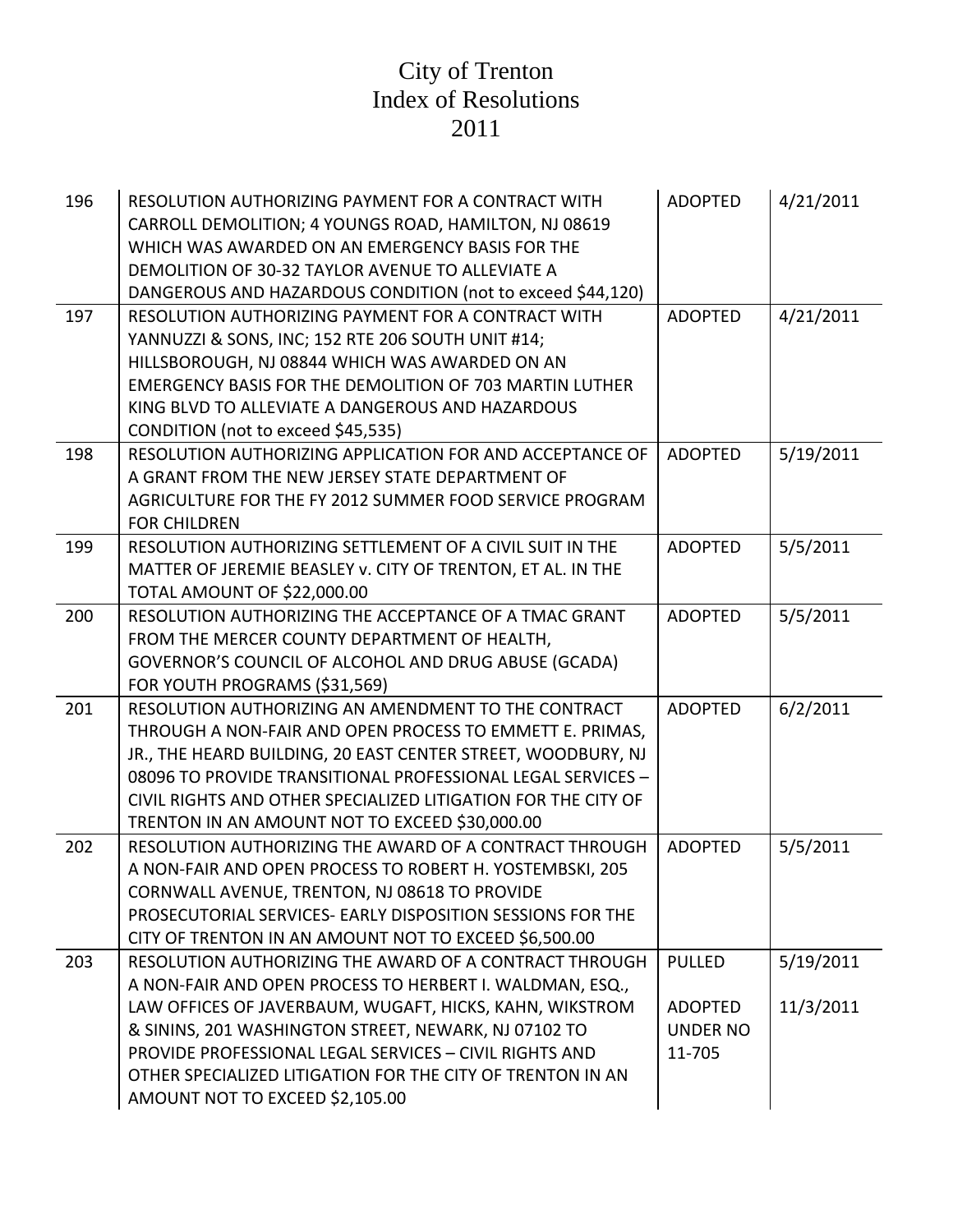| 204 | RESOLUTION AUTHORIZING THE AWARD OF A CONTRACT THROUGH<br>A NON-FAIR AND OPEN PROCESS TO ALFRED B. VUOCOLO, 1083<br>LAWRENCE ROAD, LAWRENCEVILLE, NJ 08648 TO PROVIDE<br>PROSECUTORIAL SERVICES-EARLY DISPOSITION SESSIONS FOR THE<br>CITY OF TRENTON IN AN AMOUNT NOT TO EXCEED \$10,000.00                          | <b>ADOPTED</b> | 5/5/2011 |
|-----|-----------------------------------------------------------------------------------------------------------------------------------------------------------------------------------------------------------------------------------------------------------------------------------------------------------------------|----------------|----------|
| 205 | RESOLUTION AUTHORIZING THE AWARD OF A CONTRACT THROUGH<br>A NON-FAIR AND OPEN PROCESS TO LENORE HANNAH, 121<br>PINEWOOD CIRCLE, NEW HOPE, PA 18938 TO PROVIDE<br>PROSECUTORIAL SERVICES-EARLY DISPOSITION SESSIONS FOR THE<br>CITY OF TRENTON IN AN AMOUNT NOT TO EXCEED \$6,000.00                                   | <b>ADOPTED</b> | 5/5/2011 |
| 206 | RESOLUTION AUTHORIZING THE AWARD OF A CONTRACT THROUGH<br>A NON-FAIR AND OPEN PROCESS TO BERTHA L. SCOTT, 101<br>KENSINGTON AVENUE, TRENTON, NJ 08618 TO PROVIDE<br>PROSECUTORIAL SERVICES-EARLY DISPOSITION SESSIONS FOR THE<br>CITY OF TRENTON IN AN AMOUNT NOT TO EXCEED \$9,000.00                                | <b>ADOPTED</b> | 5/5/2011 |
| 207 | RESOLUTION AUTHORIZING SETTLEMENT OF A CIVIL SUIT IN THE<br>MATTER OF PATRICIA GOSS v. CITY OF TRENTON IN THE TOTAL<br>AMOUNT OF \$25,000.00                                                                                                                                                                          | <b>ADOPTED</b> | 5/5/2011 |
| 208 | RESOLUTION AUTHORIZING THE AWARD OF A NON-FAIR AND OPEN<br>CONTRACT TO EMERGENCY TECHNOLOGIES, INC., 8521 SIX FORKS<br>ROAD, SUITE 110, RALEIGH, NC 27615-5293 TO PROVIDE ANNUAL<br>MAINTENANCE AND SUPPORT OF THE VISUAL FIRE RECORDS<br>MANAGEMENT SYSTEM FOR THE DEPARTMENT OF FIRE (not to<br>exceed \$37,111.34) | <b>ADOPTED</b> | 6/2/2011 |
| 209 | RESOLUTION AUTHORIZING THE PURCHASE OF CEDAR FOREST<br>PRODUCTS MATERIALS FOR THE DEPARTMENT OF RECREATION,<br>NATURAL RESOURCES AND CULTURE, DIVISION OF NATURAL<br>RESOURCES THROUGH THE STATE OF NEW JERSEY COOPERATIVE<br>PROGRAM WITHOUT COMPETITIVE BIDDING. (not to exceed<br>\$65,972                         | <b>ADOPTED</b> | 5/5/2011 |
| 210 | RESOLUTION RETURNING DUPLICATE NON OCCUPANT OWNER<br>LICENSE APPLICATION/FEE                                                                                                                                                                                                                                          | <b>ADOPTED</b> | 5/5/2011 |
| 211 | RESOLUTION AUTHORIZING PAYMENT FOR A CONTRACT WITH<br>CARROLL DEMOLITION; 4 YOUNGS ROAD, HAMILTON, NJ 08619<br>WHICH WAS AWARDED ON AN EMERGENCY BASIS FOR THE<br>DEMOLITION OF 422 WALNUT AVENUE TO ALLEVIATE A<br>DANGEROUS AND HAZARDOUS CONDITION (not to exceed \$29,160)                                        | <b>ADOPTED</b> | 5/5/2011 |
| 212 | RESOLUTION AUTHORIZING PAYMENT FOR A CONTRACT WITH<br>CARROLL DEMOLITION; 4 YOUNGS ROAD, HAMILTON, NJ 08619<br>WHICH WAS AWARDED ON AN EMERGENCY BASIS FOR THE<br>DEMOLITION OF 24 LASALLE AVENUE TO ALLEVIATE A DANGEROUS<br>AND HAZARDOUS CONDITION (not to exceed \$33,310)                                        | <b>ADOPTED</b> | 5/5/2011 |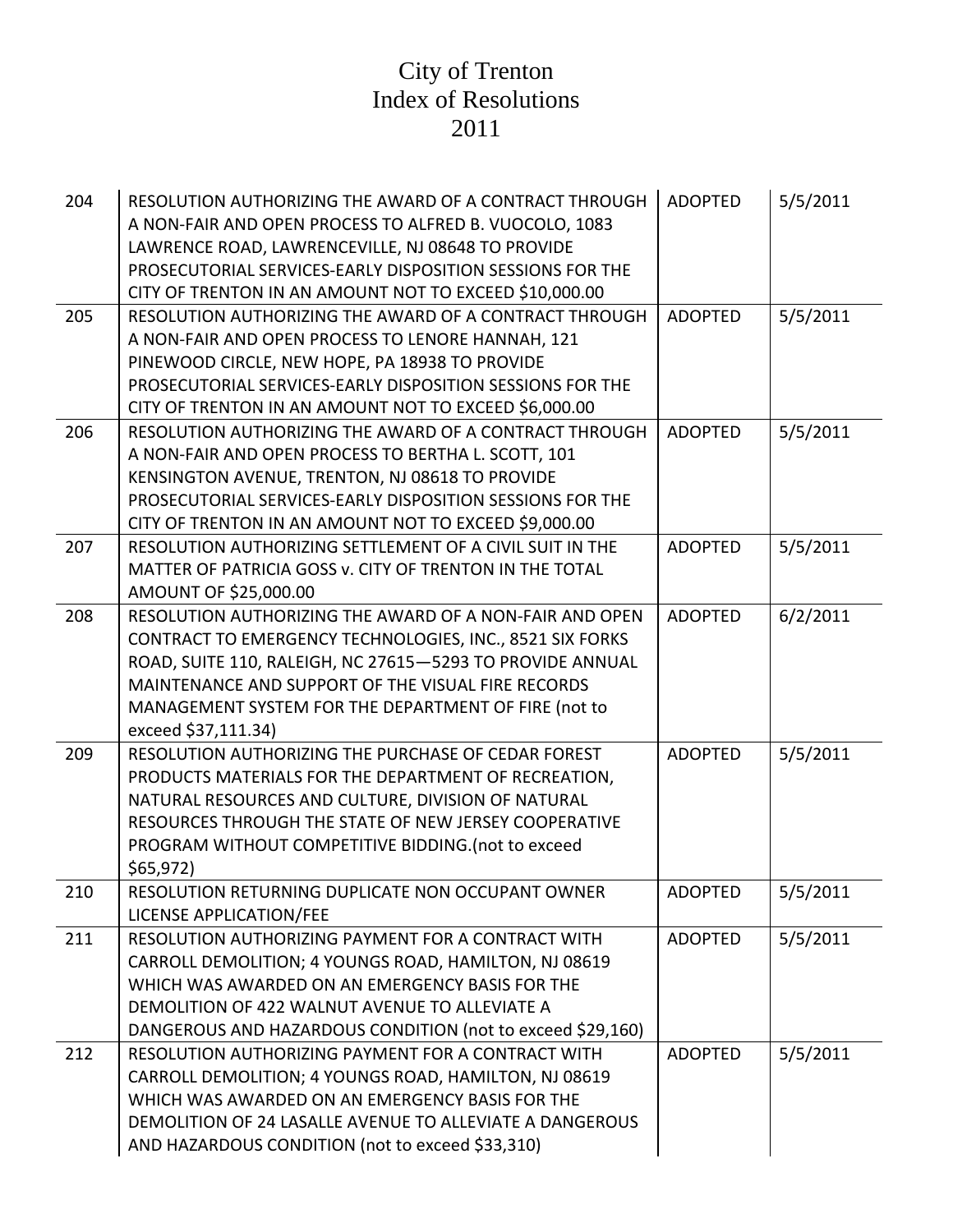| 213 | RESOLUTION AUTHORIZING PAYMENT FOR A CONTRACT WITH<br>CARROLL DEMOLITION; 4 YOUNGS ROAD, HAMILTON, NJ 08619<br>WHICH WAS AWARDED ON AN EMERGENCY BASIS FOR THE<br>DEMOLITION OF 207 RUSLING AVENUE TO ALLEVIATE A<br>DANGEROUS AND HAZARDOUS CONDITION (not to exceed \$27,320)                                                                                                                     | <b>ADOPTED</b> | 5/5/2011 |
|-----|-----------------------------------------------------------------------------------------------------------------------------------------------------------------------------------------------------------------------------------------------------------------------------------------------------------------------------------------------------------------------------------------------------|----------------|----------|
| 214 | RESOLUTION AUTHORIZING PAYMENT TO LANNING ENGINEERING<br>COMPANY INC.; 3123 KLOCKNER ROAD HAMILTON NJ 08690<br>REGARDING THE PAYMENT FOR SERVICES RENDERED WITHOUT AN<br>AUTHORIZED CONTRACT FOR THE PROFESSIONAL ENGINEERING<br>SERVICES RELATED TO THE PALLING AND DESIGN OF THE MILL HILL<br>BRICK SIDEWALK REPAIRS TO ALLEVIATE A HAZARDOUS CONDITION<br>(not to exceed \$26,759)               | <b>ADOPTED</b> | 5/5/2011 |
| 215 | RESOLUTION AMENDING RESOLUTION NUMBER 09-694 THAT<br>AWARDED A CONTRACT TO JANIKING OF PHILADELPHIA, INC., 2500<br>EISENHOWER AVENUE, NORRISTOWN, PENNSYLVANIA 19403 TO<br>PROVIDE CLEANING SERVICES AT 218 NORTH BROAD STREET,<br>TRENTON, NEW JERSEY FOR THE DEPARTMENT OF HEALTH &<br>HUMAN SERVICES, DIVISION OF HEALTH (not to exceed \$7,986.42)                                              | <b>ADOPTED</b> | 5/5/2011 |
| 216 | RESOLUTION AUTHORIZING THE AWARD OF A CONTRACT TO THE<br>GREATER TRENTON AREA YMCA, 431 PENNINGTON AVENUE,<br>TRENTON NEW JERSEY 08618 IN ORDER TO PROVIDE PROFESSIONAL<br>WELLNESS EXERCISE AND AEROBIC CLASSES TO FOUR SENIOR<br>CENTERS FOR THE DEPARTMENT OF HEALTH AND HUMAN<br>SERVICES, DIVISION OF COMMUNITY RELATIONS AND SOCIAL<br>SERVICES, OFFICE ON AGING (not to exceed \$6,584.30)   | <b>ADOPTED</b> | 5/5/2011 |
| 217 | RESOLUTION AUTHORIZING AN AMENDMENT TO THE MORTGAGE<br>AND NOTE FROM AMANI HOUSE URBAN RENEWAL ASSOCIATES, L.P.<br>TO THE CITY OF TRENTON (to extend the term date by 18 months)                                                                                                                                                                                                                    | <b>ADOPTED</b> | 5/5/2011 |
| 218 | RESOLUTION AUTHORIZING THE AWARD OF A CONTRACT THROUGH<br>A FAIR AND OPEN PROCESS IN ACCORDANCE WITH N.J.S.A. 19:44A-<br>20.5 ET SEQ. TO BROWNFIELD REDEVELOPMENT SOLUTIONS, INC.,<br>TO ACPOAN PLACE, MANASQUAN, NEW JERSEY 08736 TO PROVIDED<br>PROFESSIONAL ENVIRONMENTAL PLANNING AND CONSULTING<br>SERVICES FOR THE DEPARTMENT OF HOUSING AND ECONOMIC<br>DEVELOPMENT (not to exceed \$99,760) | <b>ADOPTED</b> | 5/5/2011 |
| 219 | RESOLUTION AUTHORIZING PAYMENT FOR A CONTRACT WITH<br>MUNICIPAL MAINTENANCE COMPANY, 1352 TAYLORS LANE<br>CINNAMINSON, NEW JERSEY 08077, WHICH WAS AWARDED ON AN<br>EMERGENCY BASIS FOR THE EMERGENCY REPAIR OF TWO UP RIVER<br>TRAVELING WATER SCREENS FOR THE TRENTON WATER WORKS,<br>WATER FILTRATION PLANT (not to exceed \$20,489.50)                                                          | <b>ADOPTED</b> | 5/5/2011 |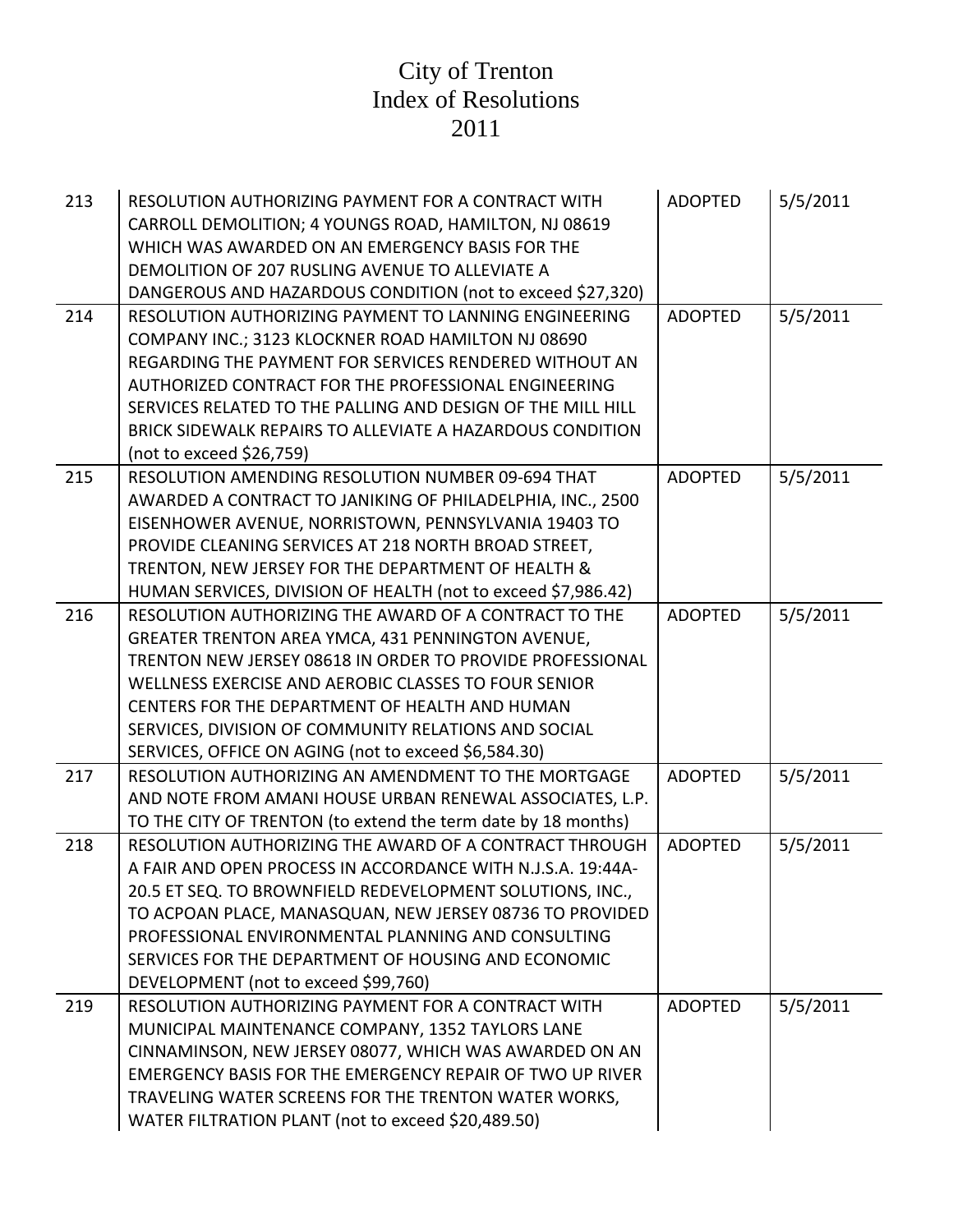| 220 | RESOLUTION APPROVING TRANSFER OF PLENARY RETAIL<br>CONSUMPTION LICENSE #1111-33-210-004 from JFD Inc. to<br>Sandvida, LLC at 666-670 S. Broad Street formerly Sweeney's)                                                                                                                                                                                                                                                                                                                                                                                                                                        | <b>ADOPTED</b> | 5/5/2011  |
|-----|-----------------------------------------------------------------------------------------------------------------------------------------------------------------------------------------------------------------------------------------------------------------------------------------------------------------------------------------------------------------------------------------------------------------------------------------------------------------------------------------------------------------------------------------------------------------------------------------------------------------|----------------|-----------|
| 221 | RESOLUTION CONSENTING TO THE RE-APPOINTMENT OF MYRTLE<br>DANIELS (OTHER) TO THE RENT STABILIZATION BOARD FOR A THREE<br><b>YEAR TERM</b>                                                                                                                                                                                                                                                                                                                                                                                                                                                                        | <b>ADOPTED</b> | 5/5/2011  |
| 222 | RESOLUTION CONSENTING TO THE RE-APPOINTMENT OF JANE<br>ROSENBAUM - LANDLORD, TO THE RENT STABILIZATION BOARD<br>FOR A THREE YEAR TERM                                                                                                                                                                                                                                                                                                                                                                                                                                                                           | <b>ADOPTED</b> | 5/5/2011  |
| 223 | RESOLUTION CONSENTING TO THE RE-APPOINTMENT OF EDMUND<br>JOHNSON (OTHER) TO THE RENT STABILIZATION BOARD FOR A<br><b>THREE YEAR TERM</b>                                                                                                                                                                                                                                                                                                                                                                                                                                                                        | <b>ADOPTED</b> | 5/5/2011  |
| 224 | RESOLUTION APPOINTING DUNCAN W. HARRISON, JR., AS A<br>MEMBER OF THE TRENTON PARKING AUTHORITY FOR AN<br><b>UNEXPIRED TERM</b>                                                                                                                                                                                                                                                                                                                                                                                                                                                                                  | <b>ADOPTED</b> | 5/5/2011  |
| 225 | RESOLUTION ORDERING THE REVOCATION OF ALCOHOLIC<br>BEVERAGE LICENSE PRIVILAGES FOR LICENSE NO:111-44-114-006 All<br>STAR LIQUORS 1006 MARTIN LUTHER KING BLVD, TRENTON NJ                                                                                                                                                                                                                                                                                                                                                                                                                                       | <b>ADOPTED</b> | 5/10/2011 |
| 226 | RESOLUTION AUTHORIZING THE CITY OF TRENTON TO FORWARD<br><b>GRANT FUNDS RECEIVED FROM THE STATE OF NEW JERSEY'S</b><br>HAZARDOUS DISCHARGE SITE REMEDIATION FUND TO THE NEW<br>JERSEY SCHOOL DEVELOPMENT AUTHORITY FOR THE REMEDIATION<br>OF THE MLK SCHOOL                                                                                                                                                                                                                                                                                                                                                     | <b>ADOPTED</b> | 5/19/2011 |
| 227 | <b>RESOLUTION AUTHORIZING AMENDMENT #2 TO THE CONTRACT</b><br>WHICH WAS AWARDED THROUGH A FAIR AND OPEN PROCESS IN<br>ACCORDANCE WITH N.J.S.A. 19-44A-20.5 ET. SEQ. TO PRINCETON<br>HYDRO LLC, 1108 OLD YORK ROAD, PO BOX 720, RINGOES, NEW<br><b>JERSEY 08551 TO PROVIDE PROFESSIONAL ENGINEERING SERVICES</b><br>TO PROVIDE CONSTRUCTION OVERSIGHT AND ENVIRONMENTAL<br><b>CONSULTING FOR PETTY'S RUN STREAM RESTORATION AREA FOR</b><br>THE DEPARTMENT OF HOUSING AND ECONOMIC DEVELOPMENT<br>(original contract -\$152,686.70; change #1 - \$63,315; change #2 - \$<br>23,480.60; new total - \$239,482.30) | <b>HELD</b>    | 5/19/2011 |
| 228 | RESOLUTION AUTHORIZING AMENDMENT #2 TO THE CONTRACT<br>WHICH WAS AWARDED THROUGH A FAIR AND OPEN PROCESS IN<br>ACCORDANCE WITH N.J.S.A. 19-44A-20.5 ET. SEQ. TO WHITMAN,<br>116 TICES LANE, UNIT B-1, EAST BRUNSWICK, NEW JERSEY 08816 TO<br>PROVIDE PROFESSIONAL ENVIRONMENTAL ENGINEERING SERVICES<br>AT THE SCARPATI SUITE, 26 AND 32-40 MULBERRY STREET, FOR THE<br>DEPARTMENT OF HOUSING AND ECONOMIC DEVELOPMENT<br>(original contract - \$29,779, change #1 - \$25,000; change #2 -<br>\$34,710, new total - \$89,489)                                                                                   | <b>ADOPTED</b> | 5/19/2011 |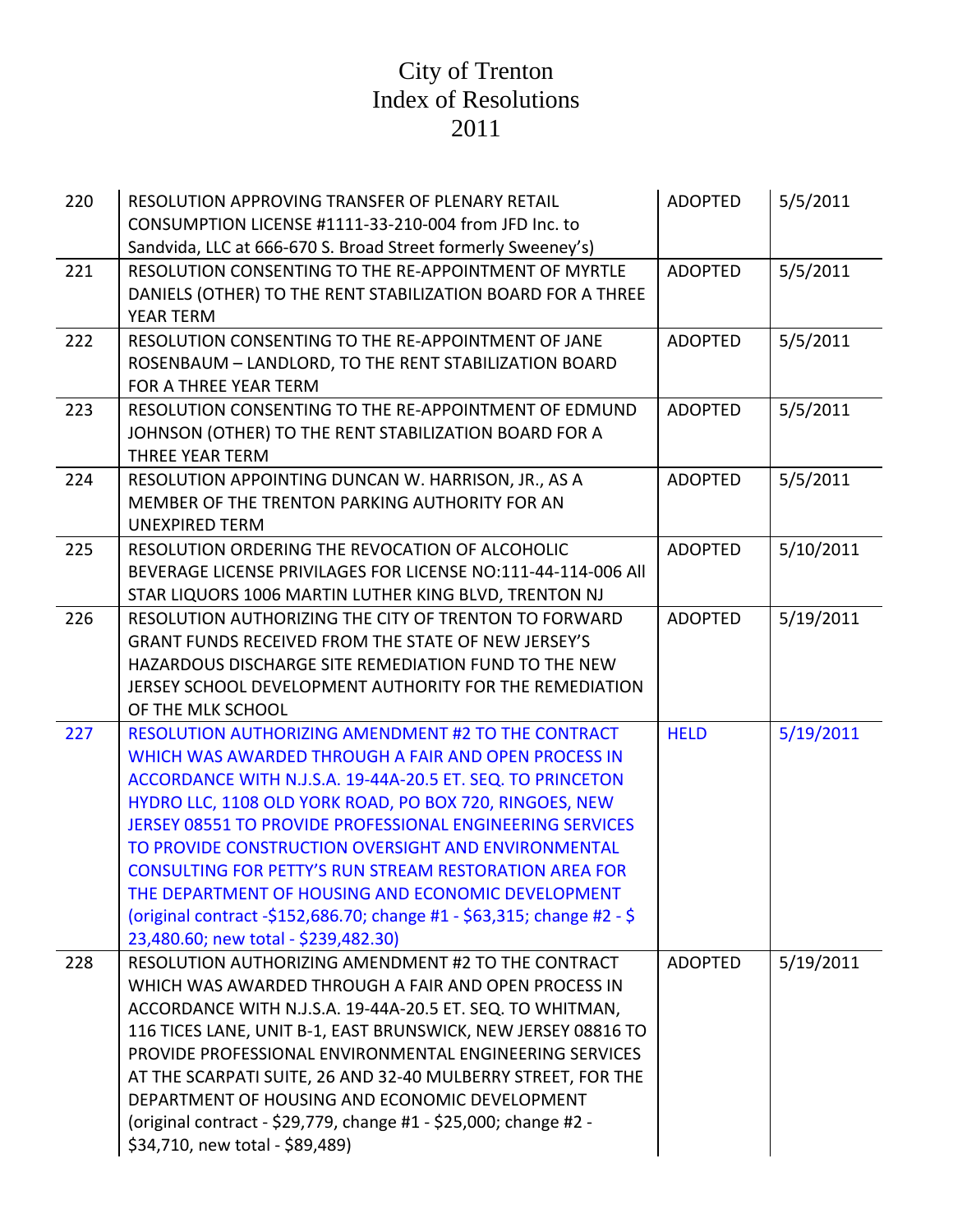| 229 | RESOLUTION AUTHORIZING AN APPLICATION TO THE NEW JERSEY<br>URBAN ENTERPRISE ZONE AUTHORITY FOR \$668,773 TO PROVIDE<br>FUNDS FOR UPGRADING DOWNTOWN STREETLIGHTS IN THE<br><b>TRENTON URBAN ZONE</b>                                                                                                                                                                                                                                                                   | <b>ADOPTED</b> | 5/19/2011 |
|-----|------------------------------------------------------------------------------------------------------------------------------------------------------------------------------------------------------------------------------------------------------------------------------------------------------------------------------------------------------------------------------------------------------------------------------------------------------------------------|----------------|-----------|
| 230 | RESOLUTION AUTHORIZING THE ACCEPTANCE OF FUNDS FROM<br>CAPITAL HEALTH TO PERFORM A REDEVELOPMENT INVESTIGATION<br>OF THE BELLEVUE/RUTHERFORD STUDY AREA (grant \$72,881)                                                                                                                                                                                                                                                                                               | <b>ADOPTED</b> | 5/19/2011 |
| 231 | RESOLUTION AUTHORIZING AN AMENDMENT TO RESOLUTION 10-<br>713 WHICH WAS AWARDED THROUGH A FAIR AND OPEN PROCESS<br>IN ACCORDANCE WITH N.J.S.A. 19:44A-20.5 ET SEQ TO SHANNON-<br>TAYLOR TACTICAL/K-9 CONSULTING GROUP, LLC, 10 KINDLE LANE,<br>LEVITTOWN, PENNSYLVANIA 19055 TO PROVIDE SIX (6) WORKING K-<br>9'S FOR THE DEPARTMENT OF POLICE (amended amount \$21,500)                                                                                                | <b>ADOPTED</b> | 5/19/2011 |
| 232 | RESOLUTION AUTHORIZING A PUBLIC SALE PURSUANT TO N.J.S.A.<br>39:10-10A-1 ET SEQ OF TOWING NINETY SEVEN (97) VEHICLES THAT<br>WERE FOUND ABANDONED AND WERE RECOVERED BY THE<br>TRENTON POLICE DEPARTMENT                                                                                                                                                                                                                                                               | <b>ADOPTED</b> | 5/19/2011 |
| 233 | RESOLUTION AUTHORIZING TRANSFERS TO BE MADE BY THE CHIEF<br>FINANCIAL OFFICER OF THE FY2010 APPROPRIATION                                                                                                                                                                                                                                                                                                                                                              | <b>ADOPTED</b> | 5/19/2011 |
| 234 | RESOLUTION AUTHORIZING THE UTILIZATION OF COMPETITIVE<br>CONTRACTING IN LIEU OF PUBLIC BIDDING PURSUANT TO N.J.S.A.<br>40A:11-4.1 (J) TO SECURE A COMPANY TO PERMIT PAYMENT OF<br>LANDLORD LICENSING FEES, TAX PAYMENTS, WATER & SEWER<br>PAYMENTS, AND OTHER CITY OF TRENTON FEES THROUGH<br><b>INTERNET CREDIT CARD TRANSACTIONS</b>                                                                                                                                 | <b>HELD</b>    | 5/19/2011 |
| 235 | RESOLUTION AUTHORIZING AN AMENDMENT TO THE CONTRACT<br>WHICH WAS AWARDED THOUGH A FAIR AND OPEN PROCESS IN<br>ACCORDANCE WITH N.J.S.A. 19:44A-20.5 ET SEQ TO HATCH MATT<br>MCDONALD, 27 BLEEKER STREET, MILBURN, NJ 07041 TO PROVIDE<br>ADDITIONAL PROFESSIONAL ENGINEERING SERVICES RELATED TO<br>THE WATER DISTRIBUTION SYSTEM CLEANING AND CEMENT<br>MORTAR LINING AND MAIN EXTENSION PROGRAM (original -<br>\$296,000 additional - \$15,500 new total - \$311,500) | <b>ADOPTED</b> | 5/19/2011 |
| 236 | RESOLUTION AUTHORIZING PAYMENT FOR A CONTRACT WITH TED<br>DOLCI, INC., 340 PATTERSON AVENUE, HAMILTON, NJ 08610 WHICH<br>WAS AWARDED ON AN EMERGENCY BASIS FOR THE REPAIR OF<br>WATER SERVICE LEAKS (not to exceed \$22,459                                                                                                                                                                                                                                            | <b>ADOPTED</b> | 5/19/2011 |
| 237 | RESOLUTION AUTHORIZING THE PURCHASE OF TWO 2011 OR<br>LATEST MODEL FORD ESCAPES XLT SUVS FOR THE DEPARTMENT OF<br>PUBLIC WORKS, DIVISION OF WATER UTILITY THROUGH THE STATE<br>OF NEW JERSEY COOPERATIVE PROGRAM WITHOUT COMPETITIVE<br>BIDDING (not to exceed \$47,877.43)                                                                                                                                                                                            | <b>ADOPTED</b> | 6/16/2011 |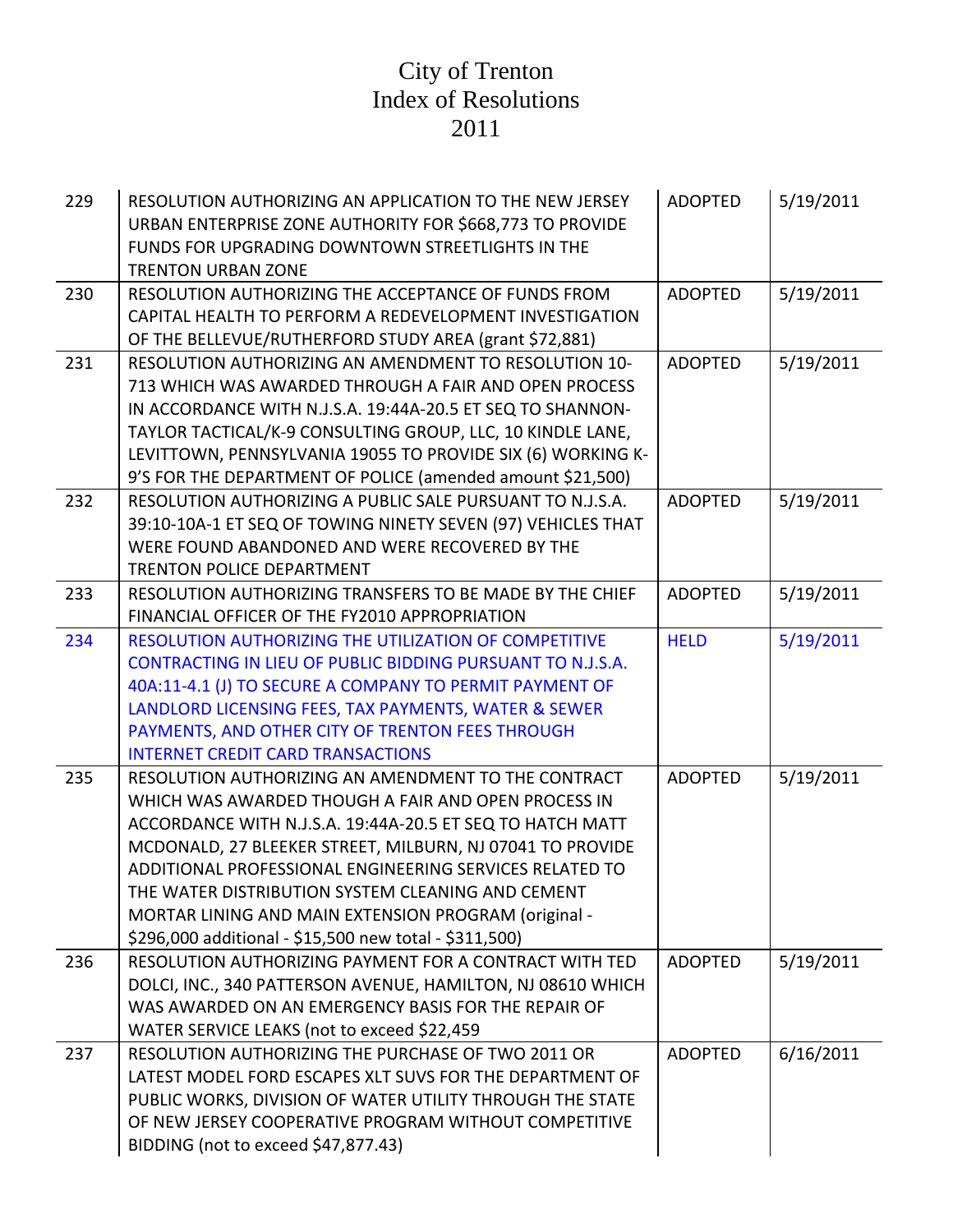| 238 | RESOLUTION AUTHORIZING THE AWARD OF A CONTRACT THROUGH<br>A FAIR AND OPEN PROCESS IN ACCORDANCE WITH N.J.S.A. 19:44A-<br>20.5 ET SEQ TO LOCKWOOD'S ELECTRIC MOTOR SERVICE, INC., 2239<br>NOTTINGHAM WAY, TRENTON, NEW JERSEY 08619 TO PROVIDE<br>ELECTRICAL MOTOR SERVICES FOR THE DEPARTMENT OF PUBLIC<br>WORKS, WATER UTILITY (not to exceed \$21,550)                                          | <b>ADOPTED</b> | 5/19/2011 |
|-----|---------------------------------------------------------------------------------------------------------------------------------------------------------------------------------------------------------------------------------------------------------------------------------------------------------------------------------------------------------------------------------------------------|----------------|-----------|
| 239 | RESOLUTION AUTHORIZING THE AWARD OF A CONTRACT THROUGH<br>A FAIR AND OPEN PROCESS IN ACCORDANCE WITH N.J.S.A. 19-44A-<br>20.5 ET. SEQ TO SCALES INDUSTRIAL TECHNOLOGIES CORP OF NJ,<br>185 LACKAWANNA AVENUE, WOODLAND PARK, NEW JERSEY 07424<br>FOR THE PROVISION OF AIR VACUUM HANDLING MAINTENANCE<br>SERVICE FOR THE DEPARTMENT OF PUBLIC WORKS, WATER UTILITY<br>(not to exceed \$18,310.04) | <b>ADOPTED</b> | 5/19/2011 |
| 240 | RESOLUTION ACCEPTING BID AND AWARDING CONTRACT TO<br>GARDEN STATE BOBCAT, INC, 999 ROUTE 33 EAST, FREEHOLD, NEW<br>JERSEY 07728, TO FURNISH AND DELIVER F.O.B. ONE (1) EACH<br><b>CURRENT YEAR A770 BOBCAT ALL-WHEEL STEER LOADER OR</b><br>APPROVED EQUIVALENT FOR THE DEPARTMENT OF PUBLIC WORKS,<br>DIVISION OF PUBLIC PROPERTY (not to exceed \$58,145.34)                                    | <b>ADOPTED</b> | 5/19/2011 |
| 241 | RESOLUTION ACCEPTING BID AND AWARDING CONTRACT TO JOB<br>ONE LAWN AND LANDSCAPING, LLC 36 STOUT AVE., TRENTON, NEW<br>JERSEY 08638 FOR THE PROVISION OF GROUNDS KEEPING SERVICES<br>AT VARIOUS LOCATIONS FOR THE DEPARTMENT OF PUBLIC WORKS,<br>WATER UTILITY (not to exceed \$53,475)                                                                                                            | <b>ADOPTED</b> | 5/19/2011 |
| 242 | AUTHORIZING A MEETING WHICH EXCLUDES THE PUBLIC                                                                                                                                                                                                                                                                                                                                                   | <b>ADOPTED</b> | 5/19/2011 |
| 243 | RESOLUTION AUTHORIZING EXECUTIVE SESSION THE CITY COUNCIL<br>TO PERMIT DISCUSSION OF PENDING LITIGATION                                                                                                                                                                                                                                                                                           | <b>ADOPTED</b> | 5/24/2011 |
| 244 | RESOLUTION APPROVING TRANSFER OF PLENARY RETAIL<br><b>CONSUMPTION LICENSE</b>                                                                                                                                                                                                                                                                                                                     | <b>ADOPTED</b> | 6/2/2011  |
| 245 | RESOLUTION APPROVING PERSON-TO-PERSON TRANSFER OF<br>PLENARY RETAIL CONSUMPTION LICENSE #1111-33-157-009 FROM<br>NANO GOMEZ, INC. TO PAHELI, INC.                                                                                                                                                                                                                                                 | <b>ADOPTED</b> | 6/16/2011 |
| 246 | RESOLUTION APPROVING CANCELLATION OF THE RESERVE FOR TAX<br>APPEALS IN THE CURRENT FUND FOR THE CITY OF TRENTON,<br>COUNTY OF MERCER, STATE OF NEW JERSEY                                                                                                                                                                                                                                         | <b>ADOPTED</b> | 6/2/2011  |
| 247 | RESOLUTION AUTHORIZING TRANSFERS TO BE MADE BY THE<br>DIRECTOR OF FINANCE OF THE FY 2011 APPROPRIATIONS                                                                                                                                                                                                                                                                                           | <b>ADOPTED</b> | 6/2/2011  |
| 248 | RESOLUTION APPROVING A TITLE AND TEXT CHANGE TO THE FY<br>2011 BUDGET FOR THE CITY OF TRENTON, COUNTY OF MERCER,<br>STATE OF NEW JERSEY                                                                                                                                                                                                                                                           | <b>ADOPTED</b> | 6/2/2011  |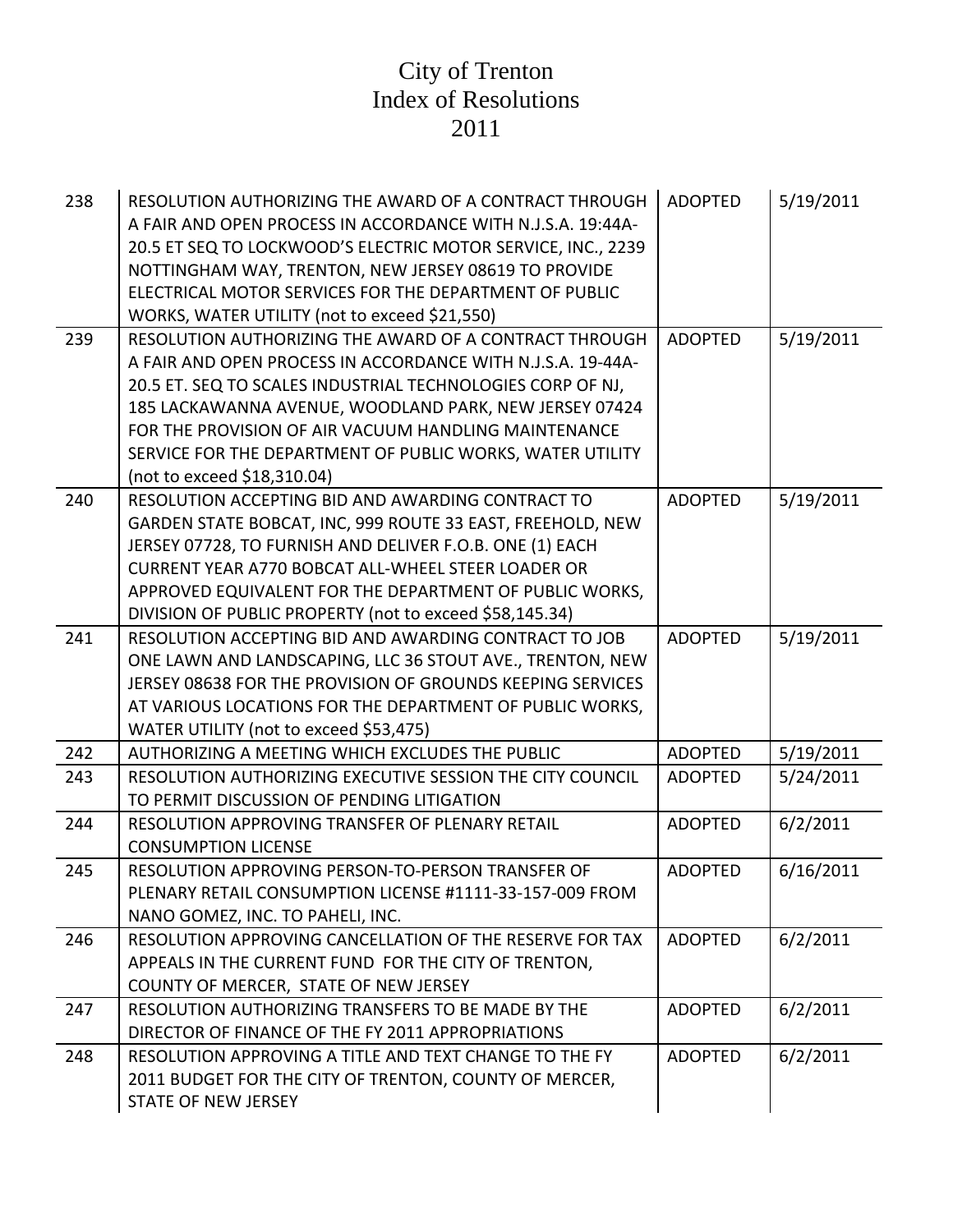| 249 | RESOLUTION PROVIDING FOR THE INSERTION OF A SPECIAL ITEM OF<br>REVENUE IN THE BUDGET OF A MUNICIPALITY PURSUANT TO | <b>ADOPTED</b> | 6/2/2011 |
|-----|--------------------------------------------------------------------------------------------------------------------|----------------|----------|
|     | N.J.S.A. 40a:4-87 CHAPTER 159 P.L. 1948 (County of Mercer - Gang                                                   |                |          |
|     | and Suppression Initiative - \$172,000)                                                                            |                |          |
| 250 | RESOLUTION PROVIDING FOR THE INSERTION OF A SPECIAL ITEM OF                                                        | <b>ADOPTED</b> | 6/2/2011 |
|     | REVENUE IN THE BUDGET OF A MUNICIPALITY PURSUANT TO                                                                |                |          |
|     | N.J.S.A. 40a:4-87 CHAPTER 159 P.L. 1948 (NJDHSS 2011 Sexually                                                      |                |          |
|     | Transmitted Disease - \$85,524)                                                                                    |                |          |
| 251 | RESOLUTION PROVIDING FOR THE INSERTION OF A SPECIAL ITEM OF                                                        | <b>ADOPTED</b> | 6/2/2011 |
|     | REVENUE IN THE BUDGET OF A MUNICIPALITY PURSUANT TO                                                                |                |          |
|     | N.J.S.A. 40a:4-87 CHAPTER 159 P.L. 1948 (State of NJDEP - Clean                                                    |                |          |
|     | Communities - \$108,021)                                                                                           |                |          |
| 252 | RESOLUTION PROVIDING FOR THE INSERTION OF A SPECIAL ITEM OF                                                        | <b>ADOPTED</b> | 6/2/2011 |
|     | REVENUE IN THE BUDGET OF A MUNICIPALITY PURSUANT TO                                                                |                |          |
|     | N.J.S.A. 40a:4-87 CHAPTER 159 P.L. 1948 (US Dept of Energy -                                                       |                |          |
|     | Renewable Energy Feasibility Study - \$475,750)                                                                    |                |          |
| 253 | RESOLUTION PROVIDING FOR THE INSERTION OF A SPECIAL ITEM OF                                                        | <b>ADOPTED</b> | 6/2/2011 |
|     | REVENUE IN THE BUDGET OF A MUNICIPALITY PURSUANT TO                                                                |                |          |
|     | N.J.S.A. 40a:4-87 CHAPTER 159 P.L. 1948 (2011 Community Based                                                      |                |          |
|     | Alcoholism Drug Abuse Prevention/Early Intervention - \$126,273)                                                   |                |          |
| 254 | RESOLUTION PROVIDING FOR THE INSERTION OF A SPECIAL ITEM OF                                                        | <b>ADOPTED</b> | 6/2/2011 |
|     | REVENUE IN THE BUDGET OF A MUNICIPALITY PURSUANT TO                                                                |                |          |
|     | N.J.S.A. 40a:4-87 CHAPTER 159 P.L. 1948 (FY 2011 Ask America                                                       |                |          |
|     | Yahoo Competition - \$15,000)                                                                                      |                |          |
| 255 | RESOLUTION PROVIDING FOR THE INSERTION OF A SPECIAL ITEM OF                                                        | <b>ADOPTED</b> | 6/2/2011 |
|     | REVENUE IN THE BUDGET OF A MUNICIPALITY PURSUANT TO                                                                |                |          |
|     | N.J.S.A. 40a:4-87 CHAPTER 159 P.L. 1948 (Redevelopment                                                             |                |          |
|     | Investigation of Bellevue/Rutherford Study - \$72,881)                                                             |                |          |
| 256 | RESOLUTION PROVIDING FOR THE INSERTION OF A SPECIAL ITEM OF                                                        | <b>ADOPTED</b> | 6/2/2011 |
|     | REVENUE IN THE BUDGET OF A MUNICIPALITY PURSUANT TO                                                                |                |          |
|     | N.J.S.A. 40a:4-87 CHAPTER 159 P.L. 1948 (SNJDLPS Over the Limit                                                    |                |          |
|     | Under Arrest 2010 - \$5,000)                                                                                       |                |          |
| 257 | RESOLUTION ACCEPTING CERTIFICATION BY BOARD OF SCHOOL                                                              | <b>ADOPTED</b> | 6/2/2011 |
|     | ESTIMATE OF 2011-2012 SCHOOL DISTRICT BUDGET AND                                                                   |                |          |
|     | APPROPRIATING \$21,115,662 FOR SCHOOL PURPOSES (the amount                                                         |                |          |
|     | certified does not exceed 1 1/2% the assessed valuation of the                                                     |                |          |
|     | ratables of the City which is \$1,980,295,615)                                                                     |                |          |
| 258 | RESOLUTION REJECTING NINE BIDS PURSUANT TO N.J.S.A. 40A:11-                                                        | <b>ADOPTED</b> | 6/2/2011 |
|     | 13.2 ET. SEQ. FOR THE FURNISHING AND DELIVERY OF ALL LABOR,                                                        |                |          |
|     | EQUIPMENT AND MATERIALS FOR THE GARAGE FLOOR                                                                       |                |          |
|     | REINFORCEMENT AT FIRE ENGINE #6 AT 561 N. CLINTON AVE,                                                             |                |          |
|     | TRENTON, NJ FOR THE DEPARTMENT OF INSPECTIONS                                                                      |                |          |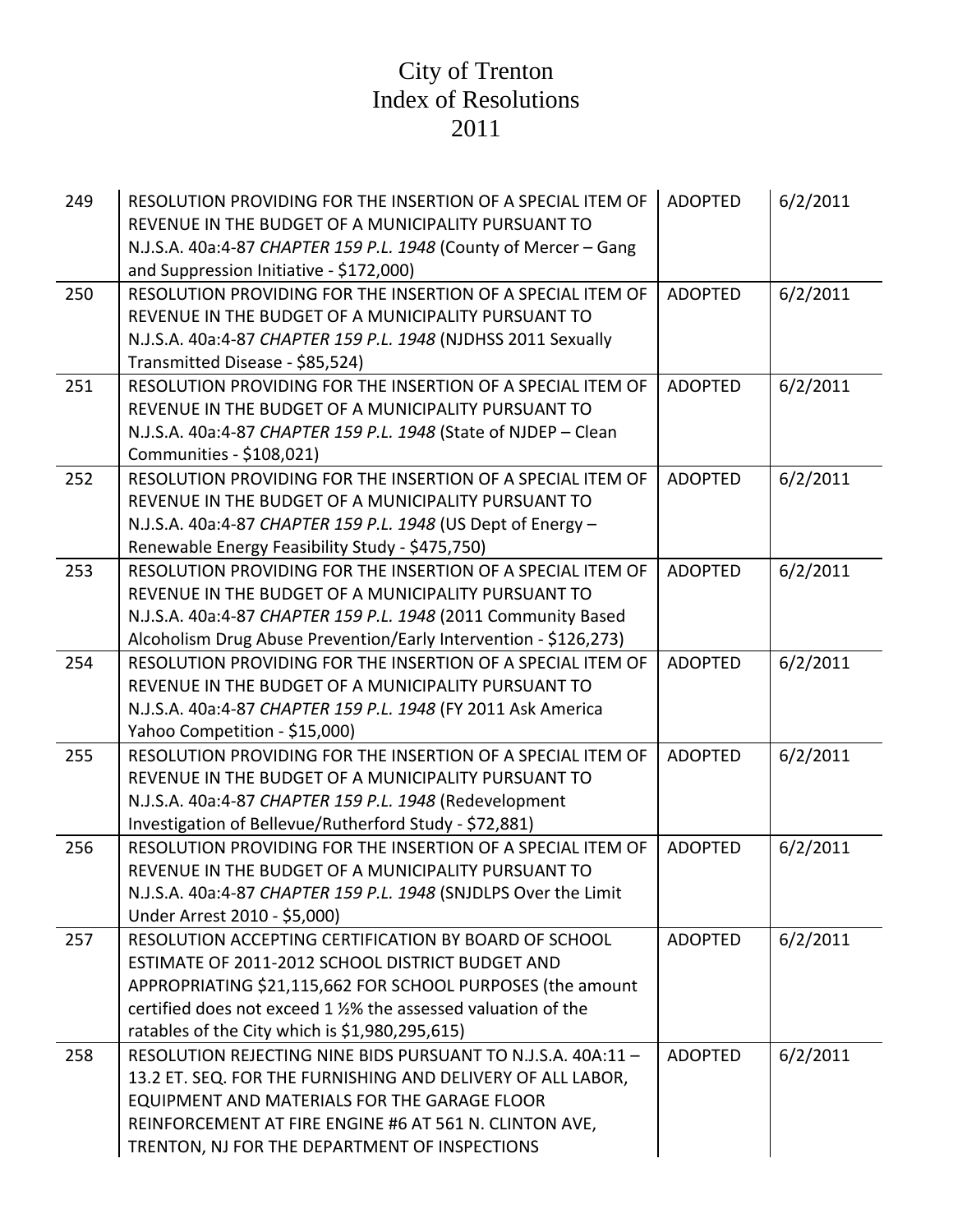| 259 | RESOLUTION ACCEPTING BID AND AWARDING CONTRACT TO WHIRL<br>CONSTRUCTION, INC., 187 MAIN STREET, P.O. BOX 110, PORT<br>MONMOUTH, NEW JERSEY 07758 FOR THE FURNISHING AND<br>DELIVERY OF ALL LABOR, EQUIPMENT AND MATERIALS TO INSTALL<br>PLAYGROUND EQUIPMENT AT GEORGE PAGE PARK FOR THE<br>DEPARTMENT OF RECREATION, NATURAL RESOURCES AND<br>CULTURE, DIVISION NATURAL RESOURCES. (not to exceed<br>\$54,500.00                                                                         | <b>ADOPTED</b> | 6/2/2011 |
|-----|-------------------------------------------------------------------------------------------------------------------------------------------------------------------------------------------------------------------------------------------------------------------------------------------------------------------------------------------------------------------------------------------------------------------------------------------------------------------------------------------|----------------|----------|
| 260 | RESOLUTION AUTHORIZING A REFUND TO NOOR SHAH OF THE<br>DEPOSIT FOR THE PURCHASE OF 302 HOME AVENUE PURSUANT TO<br>PUBLIC AUCTION (not to exceed \$5000)                                                                                                                                                                                                                                                                                                                                   | <b>ADOPTED</b> | 6/2/2011 |
| 261 | RESOLUTION ACCEPTING BID AND AWARDING CONTRACT TO EARLE<br>ASPHALT COMPANY, PO DRAWER 556, FARMINGDALE, NEW JERSEY<br>07727 FOR THE FURNISHING AND DELIVERY OF ALL LABOR,<br>EQUIPMENT AND MATERIALS FOR THE LOADING, TRANSPORTATION<br>AND DISPOSAL OF CONTAMINATED SOIL (INCLUDING WASTE<br>CLASSIFICATION AND ANCILLARY WORK) LOCATED AT THE THROPP<br>SITE, EAST STATE STREET, TRENTON, NEW JERSEY, DEPARTMENT OF<br>HOUSING AND ECONOMIC DEVELOPMENT. (not to exceed<br>\$81,713.13) | <b>ADOPTED</b> | 6/2/2011 |
| 262 | RESOLUTION ACCEPTING BID AND AWARDING CONTRACT TO<br>ZOMPARELLI CONTRACTORS, LLC, 11 MICHAEL MCCORRISTIN ROAD,<br>HAMILTON, NEW JERSEY 08690 FOR THE FURNISHING AND<br>DELIVERY OF ALL LABOR AND REPLACEMENT OF SIDEWALK, CURBS,<br>DRIVEWAYS AND HANDICAP RAMPS FOR THE DEPARTMENT OF<br>INSPECTIONS (not to exceed \$50,000.00)                                                                                                                                                         | <b>ADOPTED</b> | 6/2/2011 |
| 263 | RESOLUTION AUTHORIZING PAYMENT FOR A CONTRACT WITH<br>YANNUZZI & SONS, INC; 152 RTE 206 SOUTH UNIT #14;<br>HILLSBOROUGH, NJ 08844 WHICH WAS AWARDED ON AN<br><b>EMERGENCY BASIS FOR THE DEMOLITION OF 695 S BROAD STREET</b><br>TO ALLEVIATE A DANGEROUS AND HAZARDOUS CONDITION (not to<br>exceed \$65,000)                                                                                                                                                                              | <b>ADOPTED</b> | 6/2/2011 |
| 264 | RESOLUTION AUTHORIZING PAYMENT FOR A CONTRACT WITH<br>CARROLL DEMOLITION; 4 YOUNGS ROAD, HAMILTON, NJ 08619<br>WHICH WAS AWARDED ON AN EMERGENCY BASIS FOR THE<br>DEMOLITION OF 605 PENNSYLVANIA AVENUE TO ALLEVIATE A<br>DANGEROUS AND HAZARDOUS CONDITION (not to exceed \$22,815)                                                                                                                                                                                                      | <b>ADOPTED</b> | 6/2/2011 |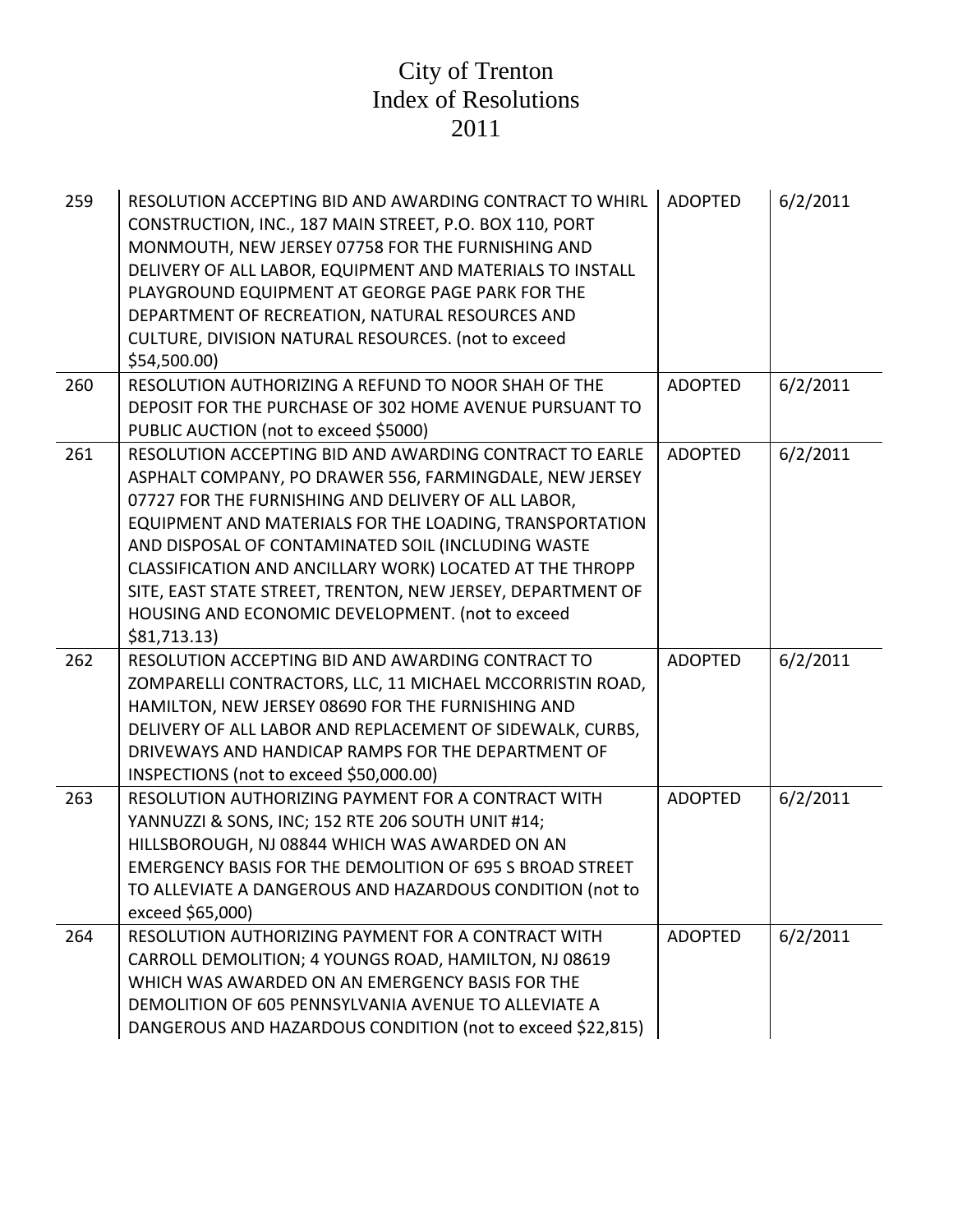| 265 | RESOLUTION ACCEPTING BID AND AWARDING CONTRACT TO U.S.<br>SECURITY ASSOCIATES, 1719 BRUNSWICK PIKE, LAWRENCEVILLE,<br>NEW JERSEY 08648, FOR THE PROVISION OF SECURITY GUARD<br>SERVICES AT THE TRENTON WATER WORKS DISTRIBUTION<br>COMPLEX, 333 COURTLAND STREET, TRENTON, NEW JERSEY, FOR<br>THE DEPARTMENT OF PUBLIC WORKS, WATER UTILITY. (not to<br>exceed \$118,809.60) | <b>ADOPTED</b> | 6/2/2011 |
|-----|------------------------------------------------------------------------------------------------------------------------------------------------------------------------------------------------------------------------------------------------------------------------------------------------------------------------------------------------------------------------------|----------------|----------|
| 266 | RESOLUTION ACCEPTING BID AND AWARDING CONTRACT TO FOLEY,<br>INC, 855 CENTENNIAL AVE, PISCATAWAY, NEW JERSEY 08855 FOR<br>THE PROVISION OF GENERATOR MAINTENANCE SERVICES FOR THE<br>DEPARTMENT OF PUBLIC WORKS, WATER UTILITY (not to exceed<br>\$30,820.00)                                                                                                                 | <b>ADOPTED</b> | 6/2/2011 |
| 267 | RESOLUTION ACCEPTING BID AND AWARDING CONTRACT TO<br>NALCO COMPANY, MUNICIPAL-ICG, 1601 WEST DIEHL ROAD,<br>NAPERVILLE, IL 60563-1198 FOR THE FURNISHING AND DELIVERY OF<br>SLUDGE BLANKET POLYMER FOR THE DEPARTMENT OF PUBLIC<br>WORKS, WATER UTILITY (not to exceed \$37,467.00)                                                                                          | <b>ADOPTED</b> | 6/2/2011 |
| 268 | RESOLUTION REJECTING A BID PURSUANT TO N.J.S.A. 40A:11-13.2<br>ET. SEQ. FOR THE INSPECTION, DISASSEMBLY, REHABILITATION AND<br>RE-ASSEMBLY OF FOUR PUMPS FOR THE DEPARTMENT OF PUBLIC<br><b>WORKS, WATER UTILITY.</b>                                                                                                                                                        | <b>ADOPTED</b> | 6/2/2011 |
| 269 | RESOLUTION AUTHORIZING THE FILING OF AN APPLICATION FOR<br>2010 RECYCLING TONNAGE GRANT WITH THE NEW JERSEY<br>DEPARTMENT OF ENVIRONMENTAL PROTECTION                                                                                                                                                                                                                        | <b>ADOPTED</b> | 6/2/2011 |
| 270 | RESOLUTION AUTHORIZATION AN APPLICATION FOR THE EDWARD<br>BYRNE DISCRETIONARY GRANT FROM THE NEW JERSEY DIVISION OF<br>CRIMINAL, THROUGH THE U.S. DEPARTMENT OF JUSTICE, OFFICE OF<br>JUSTICE PROGRAMS, BUREAU OF JUSTICE ASSISTANCE (\$92,000)                                                                                                                              | <b>ADOPTED</b> | 6/2/2011 |
| 271 | RESOLUTION AUTHORIZING AN APPLICATION FOR THE EDWARD<br>BYRNE DISCRETIONARY GRANT FROM THE NEW JERSEY DIVISION OF<br>CRIMINAL THROUGH THE U.S. DEPARTMENT OF JUSTICE, OFFICE OF<br>JUSTICE PROGRAMS, BUREAU OF JUSTICE ASSISTANCE.(\$46,000)                                                                                                                                 | <b>ADOPTED</b> | 6/2/2011 |
| 272 | RESOLUTION AUTHORIZING AN APPLICATION FOR A HIGHWAY<br>SAFETY GRANT FROM THE NEW JERSEY DIVISION OF HIGHWAY<br>TRAFFIC SAFETY, PEDESTRIAN SAFETY EDUCATION AND<br>ENFORCEMENT PROJECT. (Traffic Safety Overtime - \$24,700,<br>Education Overtime - \$2,400 and Education Materials - \$1,500)                                                                               | <b>ADOPTED</b> | 6/2/2011 |
| 273 | RESOLUTION AUTHORIZING AN APPLICATION FOR THE FY 2011<br>STATE OF NEW JERSEY EDWARD BRYNE MEMORIAL JUSTICE<br>ASSISTANCE GRANT FROM THE U.S. DEPARTMENT OF JUSTICE,<br>OFFICE OF JUSTICE PROGRAMS, BUREAU OF JUSTICE ASSISTANCE<br>( \$500,000)                                                                                                                              | <b>ADOPTED</b> | 6/2/2011 |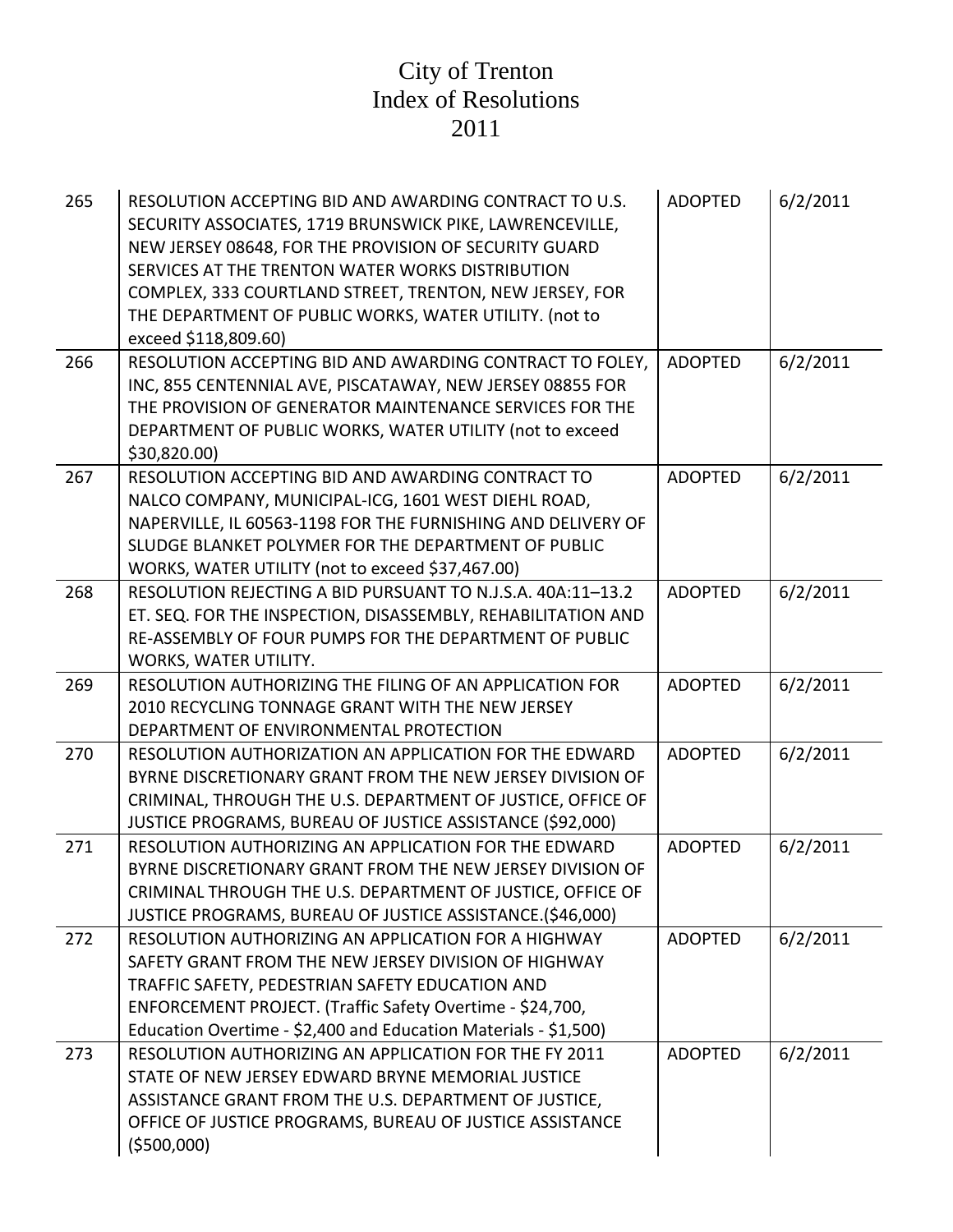| 274 | RESOLUTION AUTHORIZING PAYMENT TO EDUCATION OUTWEIGHS<br>THEM ALL, 10 CROSSWICK COURT, TRENTON, NEW JERSEY 08610<br>FOR THE RE-SCREENING OF T-SHIRTS FROM THE CITY OF TRENTON'S<br>ANNUAL LITTER MARCH BY THE DEPARTMENT OF PUBLIC WORKS.<br>(not to exceed \$23,167.75)                                                                                                    | <b>ADOPTED</b> | 6/2/2011  |
|-----|-----------------------------------------------------------------------------------------------------------------------------------------------------------------------------------------------------------------------------------------------------------------------------------------------------------------------------------------------------------------------------|----------------|-----------|
| 275 | RESOLUTION RE-APPOINTING ANTHONY L. GIORDANO AS MEMBER<br>OF THE ZONING BOARD OF ADJUSTMENT                                                                                                                                                                                                                                                                                 | <b>ADOPTED</b> | 6/2/2011  |
| 276 | AUTHORIZING A MEETING WHICH EXCLUDES THE PUBLIC                                                                                                                                                                                                                                                                                                                             | <b>ADOPTED</b> | 6/2/2011  |
| 277 | RESOLUTION SUPPORTING A NEW JERSEY STATEWIDE BAN ON<br>NATURAL GAS DEVELOPMENT INVOLVING HYDRAULIC FRACTURING                                                                                                                                                                                                                                                               | <b>ADOPTED</b> | 6/16/2011 |
| 278 | HUNTER RESEARCH, INCORPORATED - CELEBRATES 25 YEARS OF<br><b>SERVICE</b>                                                                                                                                                                                                                                                                                                    | <b>ADOPTED</b> | 6/16/2011 |
| 279 | RESOLUTION PROVIDING FOR THE INSERTION OF A SPECIAL ITEM OF<br>REVENUE IN THE BUDGET OF A MUNICIPALITY PURSUANT TO<br>N.J.S.A. 40A:4-87 (CHAPTER 159, P.L. 1948) (NJ Health Officers<br>Assoc. \$10,000.00)                                                                                                                                                                 | <b>ADOPTED</b> | 6/16/2011 |
| 280 | RESOLUTION PROVIDING FOR THE INSERTION OF A SPECIAL ITEM OF<br>REVENUE IN THE BUDGET OF A MUNICIPALITY PURSUANT TO<br>N.J.S.A. 40A:4087 (CHAPTER 159, P.L. 1948) (State of NJ, FY 10<br>Emergency \$10,000.00)                                                                                                                                                              | <b>ADOPTED</b> | 6/16/2011 |
| 281 | RESOLUTION PROVIDING FOR THE INSERTION OF A SPECIAL ITEM OF<br>REVENUE IN THE BUDGET OF A MUNICIPALITY PURSUANT TO<br>N.J.S.A. 40A:4087 (CHAPTER 159, P.L. 1948) (SNJ - Department of<br>State \$25,990.00)                                                                                                                                                                 | <b>ADOPTED</b> | 6/16/2011 |
| 282 | RESOLUTION APPROVING A TITLE AND TEXT CHANGE TO THE FY<br>2011 BUDGET FOR THE CITY OF TRENTON, COUNTY OF MERCER,<br><b>STATE OF NEW JERSEY</b>                                                                                                                                                                                                                              | <b>ADOPTED</b> | 6/16/2011 |
| 283 | RESOLUTION AUTHORIZING AN AMENDMENT TO THE CONTRACT<br>AWARDED TO MARSHALL INDUSTRIAL TECHNOLOGIES, INC., 529<br>SOUTH CLINTON AVENUE, TRENTON, NEW JERSEY 08611 TO<br>PROVIDED PREVENTATIVE MAINTENANCE SERVICES FOR HVAC<br>EQUIPMENT APPURTENANCES AT TEN (10) LOCATIONS FOR THE<br>DEPARTMENT OF PUBLIC WORKS, DIVISION OF PUBLIC PROPERTY<br>(not to exceed \$148,062) | <b>ADOPTED</b> | 6/16/2011 |
| 284 | RESOLUTION AWARDING A CONTRACT THROUGH A COMPETITIVE<br>CONTRACTING PROCESS TO GRANT 94FT. ACADEMIC SPORTS<br>ACADEMY, INC, 42 VAN WYCK DRIVE, PRINCETON JUNCTION, NEW<br>JERSEY 08550, TO MANAGE AND OPERATE A SEVEN (7) WEEK<br>SUMMER CAMP FOR THE DEPARTMENT OF RECREATION, NATURAL<br>RESOURCES & CULTURE (not to exceed \$45,829)                                     | <b>ADOPTED</b> | 6/16/2011 |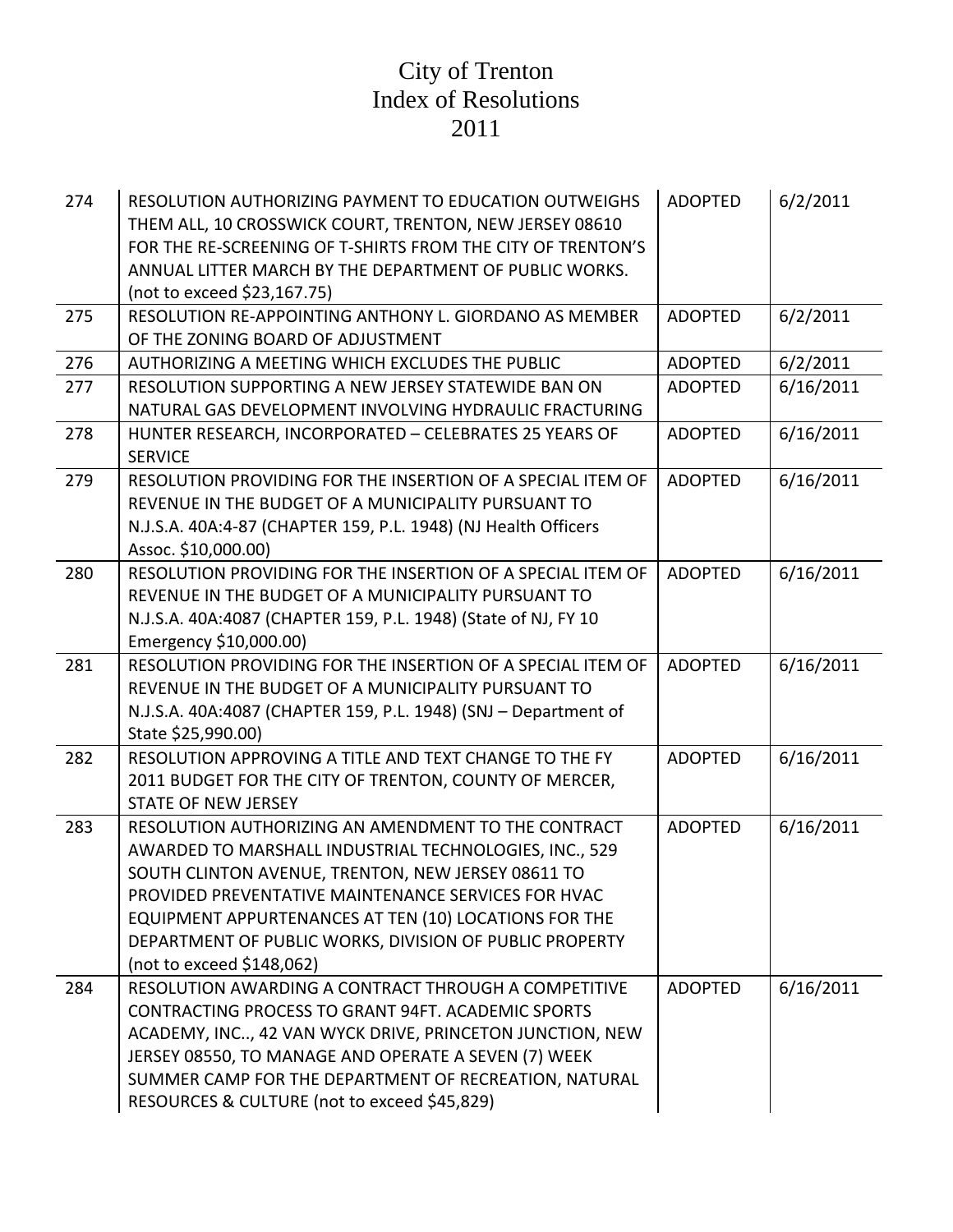| 285 | RESOLUTION ACCEPTING BID AND AWARDING CONTRACT TO MARK<br>GIALLELLA, 2061 PENNINGTON ROAD, EWING, NJ 08618 TO<br>PROVIDE TELEPHONE CABLING, COMPUTER CABLING,<br>INSTALLATION AND REPAIRS OF CENTREX TELEPHONE SERVICES,<br>CISCO VOICE OVER IP TELEPHONE SYSTEM FOR THE CITY OF<br>TRENTON, DEPARTMENT OF ADMINISTRATION (not to exceed<br>\$89,000)                                | <b>ADOPTED</b> | 6/16/2011 |
|-----|--------------------------------------------------------------------------------------------------------------------------------------------------------------------------------------------------------------------------------------------------------------------------------------------------------------------------------------------------------------------------------------|----------------|-----------|
| 286 | RESOLUTION AUTHORIZING THE CITY OF TRENTON TO ACCEPT A<br>GRANT AWARD FROM THE STATE OF NEW JERSEY, DEPARTMENT OF<br>HEALTH AND SENIOR SERVICES, GRANT NUMBER EPI-2011-STD-0008<br>FOR PROVIDING SEXUALLY TRANSMITTED DISEASE (STD) CLINIC<br><b>OPERATIONS AS CURRENTLY SCHEDULED.</b>                                                                                              | <b>ADOPTED</b> | 6/16/2011 |
| 287 | RESOLUTION AMENDING RESOLUTION #11-192 BY WHICH THE CITY<br>OF TRENTON ACCEPTED A GRANT FROM THE U.S. DEPARTMENT OF<br>HOUSING AND URBAN DEVELOPMENT'S 2010 HOMELESS<br>CONTINUUM OF CARE PROGRAM TO ASSIST VARIOUS<br>ORGANIZATIONS IDENTIFIED IN OUR 2010 SUBMISSION TO PROVIDE<br>HOUSING AND SUPPORTIVE SERVICES TO THE HOMELESS                                                 | <b>ADOPTED</b> | 6/16/2011 |
| 288 | RESOLUTION AUTHORIZING CHANGE ORDER #2 TO THE CONTRACT<br>WITH ALBERT MARINE CONSTRUCTION INC., 308 SOUTH MAIN<br>STREET, FORKED RIVER, NJ 08731, FOR CONSTRUCTION<br>CONTRACTING SERVICES AT PETTY'S RUN STREAM RESTORATION<br>AREA BETWEEN MARION AND 431 CALHOUN STREET (original -<br>\$980,752.75, change 1 - \$210,362.86, change 2 - \$101,552.07, total -<br>\$1,292,667.68) | <b>ADOPTED</b> | 6/16/2011 |
| 289 | AMENDMENT TO CORRECT FUNDING SOURCES FOR THE<br>PROFESSIONAL SERVICES AGREEMENT WITH WHITMAN, 116 TICES<br>LANE, UNIT B-1, EAST BRUNSWICK, NJ 08816, FOR PROFESSIONAL<br>ENGINEERING SERVICES AT 10 NOTTINGHAM WAY FOR THE<br>DEPARTMENT OF HOUSING AND ECONOMIC DEVELOPMENT                                                                                                         | <b>ADOPTED</b> | 6/16/2011 |
| 290 | RESOLUTION AUTHORIZING A CHANGE ORDER TO THE CONTRACT<br>WITH CAP SERVICES, INC. TO PROVIDE FOR THE FOUNDATION WALL<br>REPAIR AND STRUCTURAL SUPPORT OF 101 AND 103 SWEETS<br>AVENUE (not to exceed \$13,996.10)                                                                                                                                                                     | ADOPTED        | 6/16/2011 |
| 291 | RESOLUTION AUTHORIZING PAYMENT FOR A CONTRACT WITH<br>YANNUZZI & SONS, INC. 152 RTE 206 SOUTH UNIT #14,<br>HILLSBOROUGH, NJ 08844 WHICH WAS AWARDED ON AN<br><b>EMERGENCY BASIS FOR THE DEMOLITION OF 70 ASBURY STREET TO</b><br>ALLEVIATE A DANGEROUS AND HAZARDOUS CONDITION (not to<br>exceed \$51,500)                                                                           | <b>ADOPTED</b> | 6/16/2011 |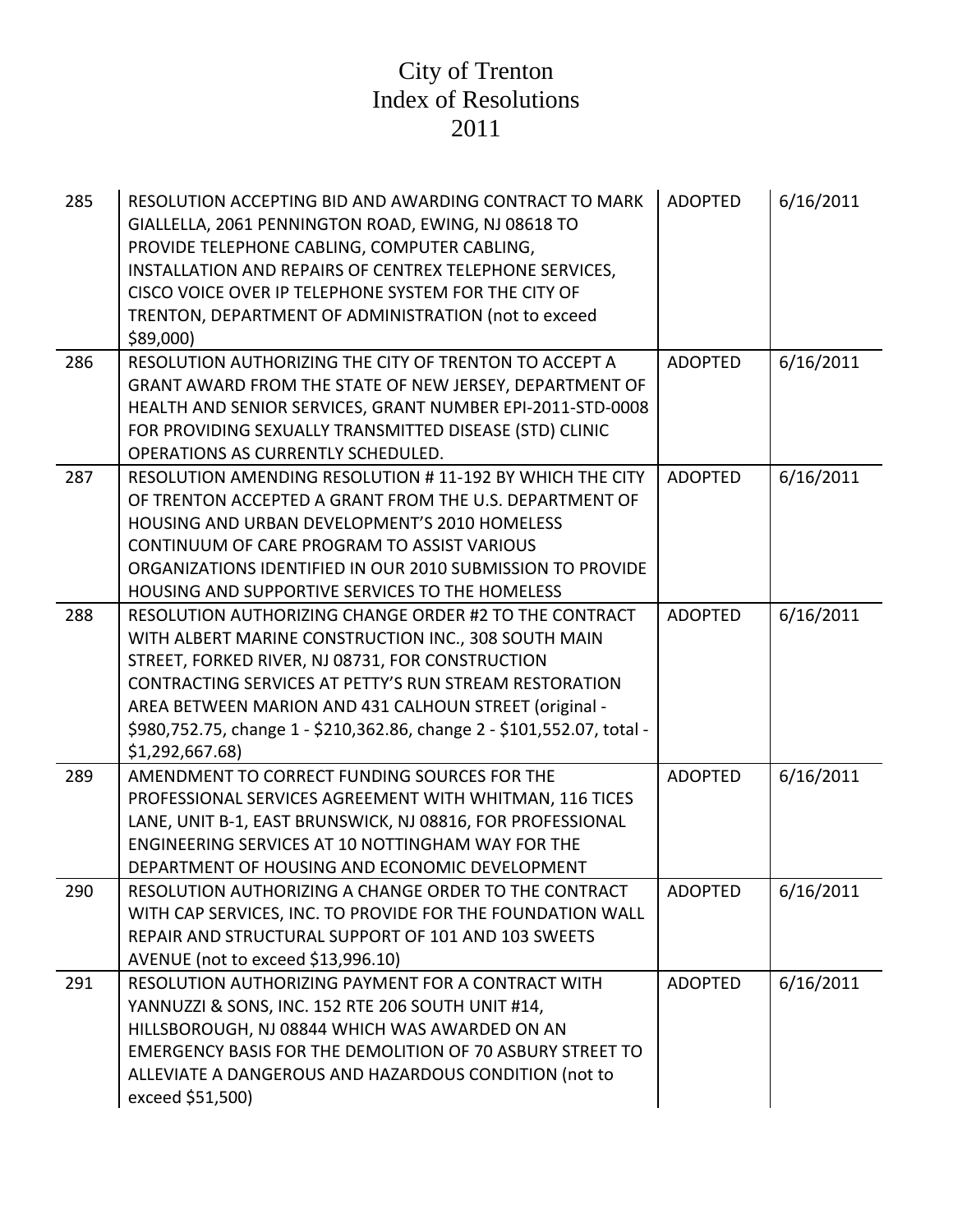| 292 | RESOLUTION AUTHORIZING PAYMENT FOR A CONTRACT WITH<br>CARROLL DEMOLITION, 4 YOUNGS ROAD, HAMILTON, NJ 08619<br>WHICH WAS AWARDED ON AN EMERGENCY BASIS FOR THE<br>DEMOLITION OF 117 SHERMAN AVENUE TO ALLEVIATE A<br>DANGEROUS AND HAZARDOUS CONDITION (not to exceed \$36,420)                                                                                                                                                                                                            | <b>ADOPTED</b> | 6/16/2011 |
|-----|--------------------------------------------------------------------------------------------------------------------------------------------------------------------------------------------------------------------------------------------------------------------------------------------------------------------------------------------------------------------------------------------------------------------------------------------------------------------------------------------|----------------|-----------|
| 293 | RESOLUTION AUTHORIZING PAYMENT FOR A CONTRACT WITH<br>CARROLL DEMOLITION, 4 YOUNGS ROAD, HAMILTON, NJ 08619<br>WHICH WAS AWARDED ON AN EMERGENCY BASIS FOR THE<br>DEMOLITION OF 63 S WALTER AVENUE TO ALLEVIATE A<br>DANGEROUS AND HAZARDOUS CONDITION (not to exceed \$29,260)                                                                                                                                                                                                            | <b>ADOPTED</b> | 6/16/2011 |
| 294 | RESOLUTION AUTHORIZING THE AWARD OF A CONTRACT THROUGH<br>A FAIR AND OPEN PROCESS IN ACCORDANCE WITH N.J.S.A. 19:44A-<br>20.5 ET. SEQ. TO CME ASSOCIATES, 1460 ROUTE 9 SOUTH, HOWELL,<br>NEW JERSEY 00731, FOR PROFESSIONAL ENGINEERING SERVICES<br>FOR PREPARATION OF PLANS, SPECIFICATIONS AND RELATED<br>DOCUMENTS FOR THE RECONSTRUCTION OF 500 ADA COMPLAINT<br>CURB RAMPS AT VARIOUS LOCATIONS IN THE CITY OF TRENTON<br>FOR THE DEPARTMENT OF INSPECTIONS. (not to exceed \$46,012) | <b>ADOPTED</b> | 6/16/2011 |
| 295 | RESOLUTION AUTHORIZING A TRANSFER OF INTEREST IN THE NJBIA<br>HEADQUARTERS PROJECT FROM 10 WEST LAFAYETTE STREET<br>URBAN RENEWAL CORPORATION TO 10 WEST LAFAYETTE STREET<br>URBAN RENEWAL LLC                                                                                                                                                                                                                                                                                             | <b>ADOPTED</b> | 6/16/2011 |
| 296 | RESOLUTION AUTHORIZING THE AWARD OF A CONTRACT THROUGH<br>A FAIR AND OPEN PROCESS IN ACCORDANCE WITH N.J.S.A. 19:44A-<br>20.5 ET SEQ TO SAPONARO AND SITZLER, THE NEWBOLD HOUSE, 27<br>CEDAR STREET, MOUNT HOLLY, NEW JERSEY 08060 LEGAL SERVICES<br>AS AN INDEPENDENT CONTRACTOR REGARDING GENERAL<br>MUNICIPAL AND DEFENSE LITIGATION MATTERS FOR THE CITY OF<br>TRENTON, DEPARTMENT OF LAW (not to exceed \$75,000)                                                                     | <b>ADOPTED</b> | 6/16/2011 |
| 297 | RESOLUTION ACCEPTING BID AND AWRDING CONTRACT TO THE<br>LIBERTY STORE, 5 EAST GENESEE STREET, AUBURN, NEW YORK<br>13021 FOR THE FURNISHING AND DELIVERY OF WORK SHOES FOR<br>THE VARIOUS DIVISIONS OF THE CITY OF TRENTON (not to exceed<br>\$53,824.90)                                                                                                                                                                                                                                   | <b>ADOPTED</b> | 6/16/2011 |
| 298 | RESOLUTION ACCEPTING BID AND AWARDING CONTRACT TO<br>INTAPOL INDUSTRIES, INC. 100 AMITY STREET, JERSEY CITY, NEW<br>JERSEY 07304 FOR THE FURNISHING AND DELIVERY OF UNIFORMS<br>FOR THE VARIOUS DIVISIONS OF THE CITY OF TRENTON (not to<br>exceed \$81,086)                                                                                                                                                                                                                               | <b>ADOPTED</b> | 6/16/2011 |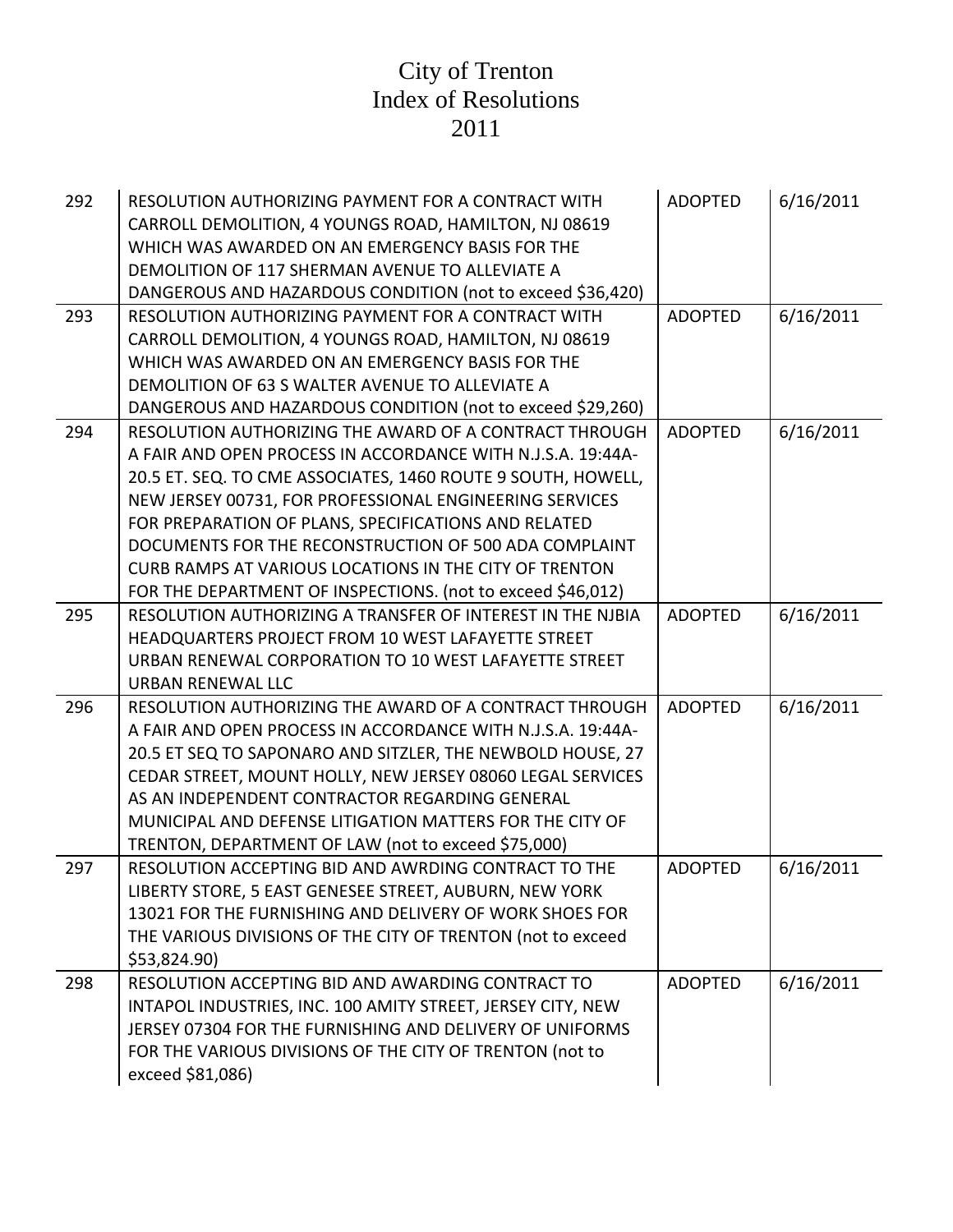| 299 | RESOLUTION AMENDING RESOLUTION 11-119 THAT AWARDED A<br>CONTRACT TO MYONJA LEE, RN, 64 ARROWHEAD DRIVE,<br>BURLINGTON, NEW JERSEY 08016 TO PROVIDE PROFESSIONAL<br>PUBLIC HEALTH NURSING SERVICES FOR THE DEPARTMENT OD<br>HEALTH AND HUMAN SERVICES, DIVISION OF HEALTH AND<br>CHANGING THE ACCOUNT NUMBER DUE TO THE AWARDING OF A<br>GRANT FROM THE NEW JERSEY DEPARTMENT OF HEALTH AND<br>SENIOR SERVICES NOT TO EXCEED \$24,500.00 | <b>ADOPTED</b>                | 6/16/2011 |
|-----|-----------------------------------------------------------------------------------------------------------------------------------------------------------------------------------------------------------------------------------------------------------------------------------------------------------------------------------------------------------------------------------------------------------------------------------------|-------------------------------|-----------|
| 300 | RESOLUTION AMENDING RESOLUTION 11-118 THAT AWARDED A<br>CONTRACT TO CARMEN G. BELFORD, RN, 1816 KUSER ROAD #7,<br>HAMILTON, NEW JERSEY 08690 TO PROVIDE PROFESSIONAL PUBLIC<br>HEALTH NURSING SERVICES FOR THE DEPARTMENT OF HEALTH AND<br>HUMAN SERVICES, DIVISION OF HEALTH AND CHANGING THE<br>ACCOUNT DUE TO THE AWARDING OF A GRANT FROM THE NEW<br>JERSEY DEPARTMENT OF HEALTH AND SENIOR SERVICES NOT TO<br>EXCEED \$24,500.00   | <b>ADOPTED</b>                | 6/16/2011 |
| 301 | RESOLUTION AUTHORIZING A SHARED SERVICES AGREEMENT WITH<br>THE STERLING REGIONAL HIGH SCHOOL DISTRICT/ TECHNOLOGY<br>CENTER, 801 PRESTON AVENUE, SOMERDALE, NEW JERSEY 08083<br>TO PROVIDE TECHNICAL SUPPORT SERVICES FOR THE CITY OF<br>TRENTON INFORMATION SYSTEMS, FOR THE DEPARTMENT OF<br><b>ADMINISTRATION</b>                                                                                                                    | <b>HELD PER</b><br><b>DCA</b> | 6/16/2011 |
| 302 | RESOLUTION AUTHORIZING A MEETING WHICH EXCLUDES THE<br>PUBLIC - TRENT HOUSE SQUARE LITIGATION                                                                                                                                                                                                                                                                                                                                           | <b>ADOPTED</b>                | 6/16/2011 |
| 303 | RESOLUTION DESIGNATING 2011-2012 TRENTON CITY COUNCIL<br>PRESIDENT                                                                                                                                                                                                                                                                                                                                                                      | <b>ADOPTED</b>                | 6/28/2011 |
| 304 | RESOLUTION DESIGNATING 2011-2012 TRENTON CITY COUNCIL VICE<br>PRESIDENT                                                                                                                                                                                                                                                                                                                                                                 | <b>ADOPTED</b>                | 6/28/2011 |
| 305 | RESOLUTION DESIGNATING OFFICIAL NEWSPAPER OF THE CITY OF<br><b>TRENTON</b>                                                                                                                                                                                                                                                                                                                                                              | <b>DEFEATED</b>               | 6/28/2011 |
| 306 | RESOLUTION APPROVING THE 2011-2012 SCHEDULE OF MEETINGS<br>OF THE CITY COUNCIL, ABC BOARD AND BOARD OF HEALTH OF THE<br><b>CITY OF TRENTON</b>                                                                                                                                                                                                                                                                                          | <b>ADOPTED</b>                | 6/28/2011 |
| 307 | RESOLUTION ACCEPTING BID AND AWARDING CONTRACT TO<br>AMERICAN ASPHALT COMPANY, INC. 116 MAIN STREET, W.<br>COLLINGSWOOD HEIGHTS, NEW JERSEY 08058 TO PROVIDE<br>VARIOUS BITUMINOUS CONCRETE MIXES AND ASPHALT CEMENT AS<br>NEEDED FOR THE DEPARTMENT OF PUBLIC WORKS, DIVISION OF<br>STREETS (not to exceed 500,000.00)                                                                                                                 | <b>ADOPTED</b>                | 6/28/2011 |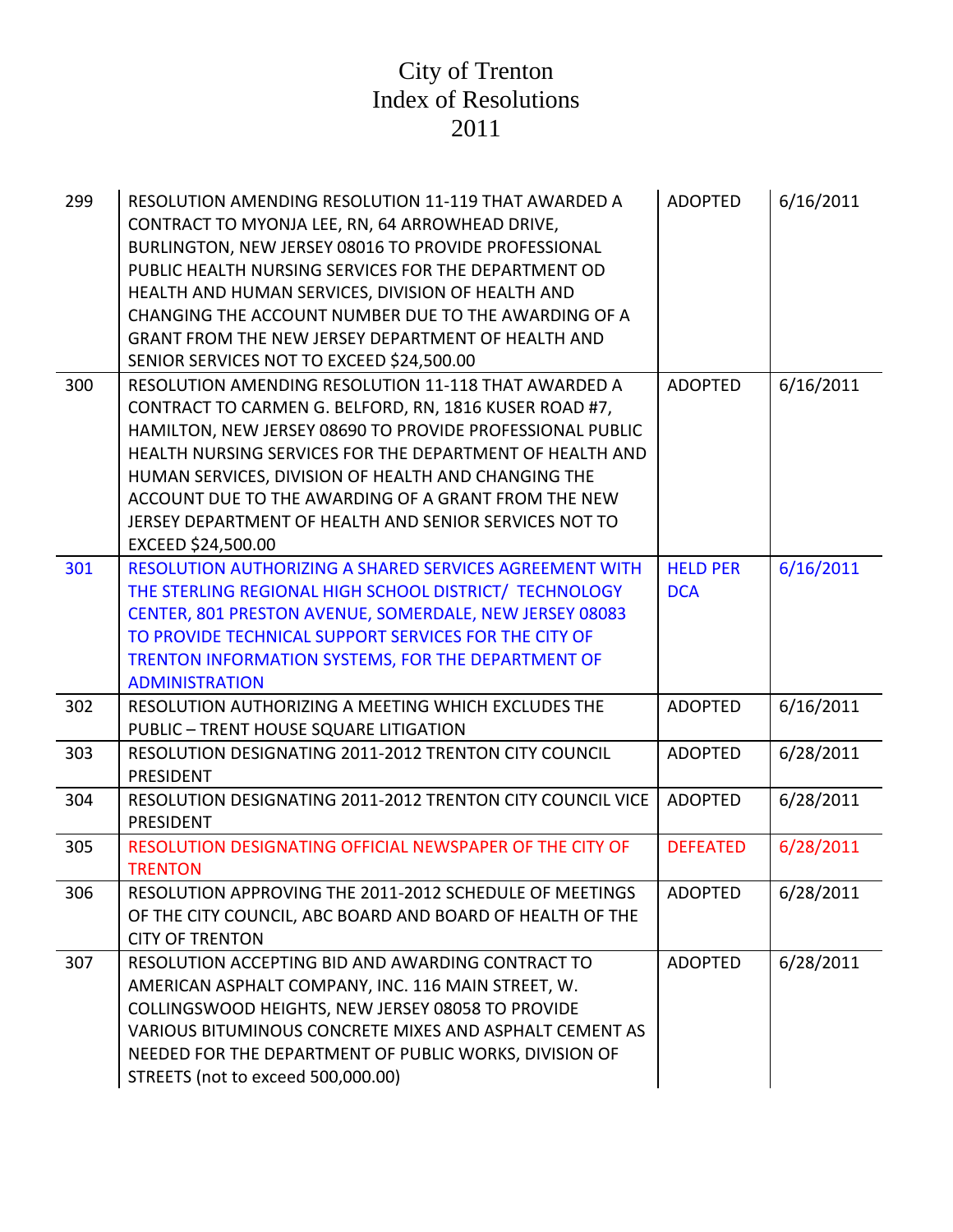| 308 | RESOLUTION AUTHORIZING THE PURCHASE OF SEVENTY-FIVE DELL<br>OPTIPLEX 780 DESKTOP BASE STANDARD PSU COMPUTER<br>UPGRADES FOR THE DEPARTMENT OF PUBLIC WORKS, DIVISION OF<br>WATER UTILITY THROUGH THE STATE OF NEW JERSEY COOPERATIVE<br>PROGRAM WITHOUT COMPETITIVE BIDDING (not to exceed<br>\$96,992.85)                                                                                                                                                                                                                                                                           | <b>ADOPTED</b>                  | 6/28/2011             |
|-----|--------------------------------------------------------------------------------------------------------------------------------------------------------------------------------------------------------------------------------------------------------------------------------------------------------------------------------------------------------------------------------------------------------------------------------------------------------------------------------------------------------------------------------------------------------------------------------------|---------------------------------|-----------------------|
| 309 | REJECTING A BID PURSUANT TO N.J.S.A. 17:27 ET. SEQ. TO PROVIDE<br>TECHNICAL SUPPORT SERVICES FOR THE CITY OF TRENTON<br><b>INFORMATION SYSTEMS FOR THE DEPARTMENT OF</b><br><b>ADMINISTRATION</b>                                                                                                                                                                                                                                                                                                                                                                                    | <b>ADOPTED</b>                  | 6/28/2011             |
| 310 | RESOLUTION AUTHORIZING THE AWARD OF A CONTRACT THROUGH<br>A FAIR AND OPEN PROCESS IN ACCORDANCE WITH N.J.S.A. 19:44A-<br>20.5 ET SEQ. TO VAN NOTE-HARVEY ASSOCIATES, PC, 777<br>ALEXANDER ROAD, PRINCETON, NEW JERSEY 08540 TO PROVIDE<br>ENGINEERING SERVICES FOR THE DEVELOPMENT AND<br>PREPARATION OF THE 2011 CONSUMER CONFIDENCE REPORT FOR<br>THE WATER UTILITY, FOR DEPARTMENT OF PUBLIC WORKS, WATER<br>UTILITY. (not to exceed \$14,950.00)                                                                                                                                 | <b>ADOPTED</b>                  | 6/28/2011             |
| 311 | RESOLUTION AUTHORIZING TRANSFERS TO BE MADE BY THE CHIEF<br>FINANCIAL OFFICER OF THE FY 2011 APPROPRIATIONS                                                                                                                                                                                                                                                                                                                                                                                                                                                                          | <b>ADOPTED</b>                  | 6/28/2011             |
| 312 | RESOLUTION AUTHORIZING SETTLEMENT OF A CIVIL SUIT IN THE<br>MATTER OF CHRISTOPHER A. STRASSER V. CITY OF TRENTON, ET AL.<br>IN THE TOTAL AMOUNT OF \$6,000.00                                                                                                                                                                                                                                                                                                                                                                                                                        | <b>ADOPTED</b>                  | 6/28/2011             |
| 313 | RESOLUTION AUTHORIZING AN AMENDMENT TO THE CONTRACT<br>THAT WAS AWARDED TO R. DAVID ROUSSEAU THROUGH NON-FAIR<br>AND OPEN PROCESS IN ACCORDANCE WITH N.J.S.A. 19:44A-20.5 ET<br>SEQ. TO PROVIDE PROFESSIONAL MUNICIPAL FINANCE SERVICES<br>FOR THE DEPARTMENT OF FINANCE (not to exceed \$26,346.00)                                                                                                                                                                                                                                                                                 | <b>ADOPTED</b>                  | 6/28/2011             |
| 314 | RESOLUTION AWARDING CONTRACTS THROUGH THE COMPETITIVE<br>CONTRACTING PROCESS PURSUANT TO N.J.S.A. 40A:11-4.1 TO<br>PRINCETON DELIVERANCE OUTREACH CENTER, 301 SOUTHARD<br>STREET, TRENTON, NEW JERSEY 08609, TO PROVIDE PROGRAMS<br>AND ACTIVITIES AIMED AT FOSTERING GRASS-ROOTS COMMUNITY<br>AWARENESS, COMMITMENT AND PARTICIPATION FOR THE<br>PURPOSE OF PREVENTING ALCOHOLISM AND DRUG ADDICTION AS<br>WELL AS POSITIVE YOUTH DEVELOPMENT FOR THE TRENTON<br>MUNICIPAL ALLIANCE FOR THE DEPARTMENT OF RECREATION,<br>NATURAL RESOURCES AND CULTURE. (not to exceed \$16,800.00) | <b>PULLED</b><br><b>ADOPTED</b> | 6/28/2011<br>9/1/2011 |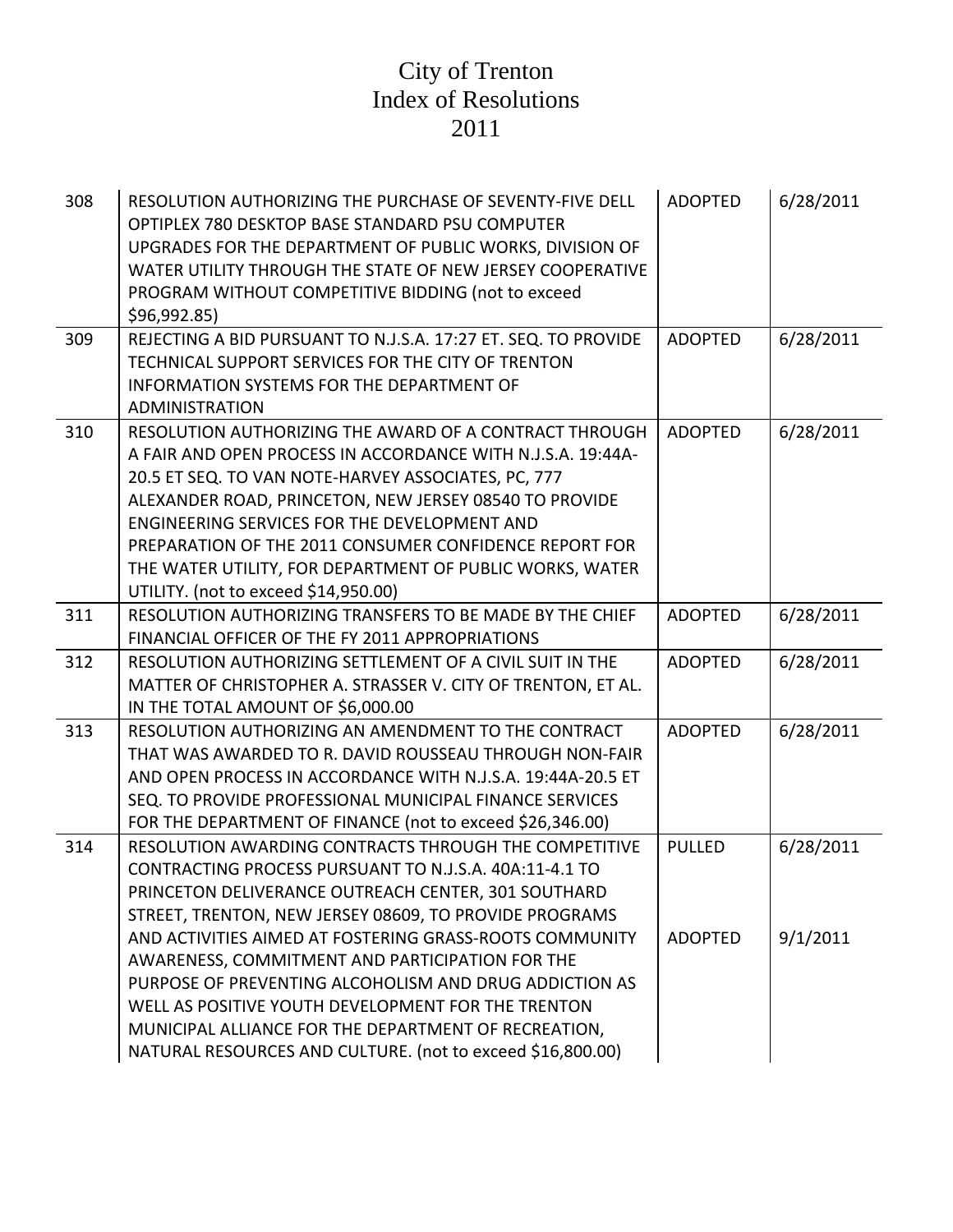| 315 | RESOLUTION AWARDING CONTRACTS THROUGH THE COMPETITIVE<br>CONTRACTION PROCESS PURSUANT TO N.J.S.A. 40A:11-4.1 TO<br>CAMPFIRE USA, 535 EAST FRANKLIN STREET, TRENTON, NEW JERSEY<br>08610, TO PROVIDE PROGRAMS AND ACTIVITIES AIMED AT                                                                                                                                                                | <b>PULLED</b>    | 6/28/2011 |
|-----|-----------------------------------------------------------------------------------------------------------------------------------------------------------------------------------------------------------------------------------------------------------------------------------------------------------------------------------------------------------------------------------------------------|------------------|-----------|
|     | FOSTERING GRASS-ROOTS COMMUNITY AWARENESS,<br>COMMITMENT AND PARTICIPATION FOR THE PURPOSE OF<br>PREVENTING ALCOHOLISM AND DRUG ADDICTION AS WELL AS<br>POSITIVE YOUTH DEVELOPMENT FOR THE TRENTON MUNICIPAL                                                                                                                                                                                        | <b>ADOPTED</b>   | 9/1/2011  |
|     | ALLIANCE FOR THE DEPARTMENT OF RECREATION, NATURAL<br>RESOURCES AND CULTURE. (not to exceed \$35,000.00)                                                                                                                                                                                                                                                                                            |                  |           |
| 316 | RESOLUTION AUTHORIZING PAYMENT TO THE HAMILTON<br>TOWNSHIP DIVISION OF HEALTH, 2100 GREENWOOD AVENUE,<br>HAMILTON, NEW JERSEY 08650-0150 FOR SERVICES PROVIDED<br>UNDER A SHARED SERVICE AGREEMENT WITH THE CITY OF<br>TRENTON, PROVIDING FOLLOW UP NURSING CASE MANAGEMENT<br>SERVICES TO PATIENTS WITH SEXUALLY TRANSMITTED DISEASE<br>(STD) (not to exceed \$6,000.00)                           | <b>ADOPTED</b>   | 6/28/2011 |
| 317 | RESOLUTION AWARDING A CONTRACT THROUGH A COMPETITIVE<br>CONTRACTING PROCESS TO KARSON FOODS, 3409 ROSE AVENUE,<br>OCEAN, NEW JERSEY 07712 TO PROVIDE OF THE 2011 SUMMER<br>FOOD SERVICE PROGRAM FOR THE DEPARTMENT OF RECREATION,<br>NATURAL RESOURCES & CULTURE (not to exceed \$313,995.76)                                                                                                       | <b>ADOPTED</b>   | 7/11/2011 |
| 318 | RESOLUTION AUTHORIZING THE AWARD OF A CONTRACT THROUGH<br>A FAIR AND OPEN PROCESS IN ACCORDANCE WITH N.J.S.A. 19:44A-<br>20.5 ET. SEQ. TO ON DECK SPORTS, 88 SPARK STREET, BROCKTON,<br>MA 02302 FOR THE PURCHASE OF CUSTOM BATTING CAGE<br>EQUIPMENT AT THE WEST END LITTLE LEAGUE BATTING CAGE FOR<br>THE DEPARTMENT OF RECREATION, NATURAL RESOURCES AND<br>CULTURE. (not to exceed \$23,164.14) | <b>ADOPTED</b>   | 6/28/2011 |
| 319 | RESOLUTION AUTHORIZING THE PURCHASE OF MAINTENANCE<br>SERVICES FOR RADIOS FROM MOTOROLA CORPORATION, INC., P.O.<br>BOX 1335 BURLINGTON, NJ 08015 FOR THE DEPARTMENT OF<br>POLICE, DIVISION OF COMMUNICATIONS, THROUGH THE STATE OF<br>NEW JERSEY COOPERATIVE PROGRAM WITHOUT COMPETITIVE<br>BIDDING (not to exceed \$246,886.50)                                                                    | <b>ADOPTED</b>   | 6/28/2011 |
| 320 | RESOLUTION AUTHORIZING AN AWARD OF A CONTRACT WITH THE<br>VEOLIA ENERGY TRENTON, L.P. (FORMERLY TRIGEN), 320 SOUTH<br>WARREN STREET, TRENTON, NEW JERSEY 08608, FOR<br>PROFESSIONAL ENGINEERING SERVICES AT THE SOUTH BROAD<br>STREET & WARREN STREET CULVERT PROJECT. (not to exceed<br>\$33,294.44                                                                                                | <b>WITHDRAWN</b> | 6/28/2011 |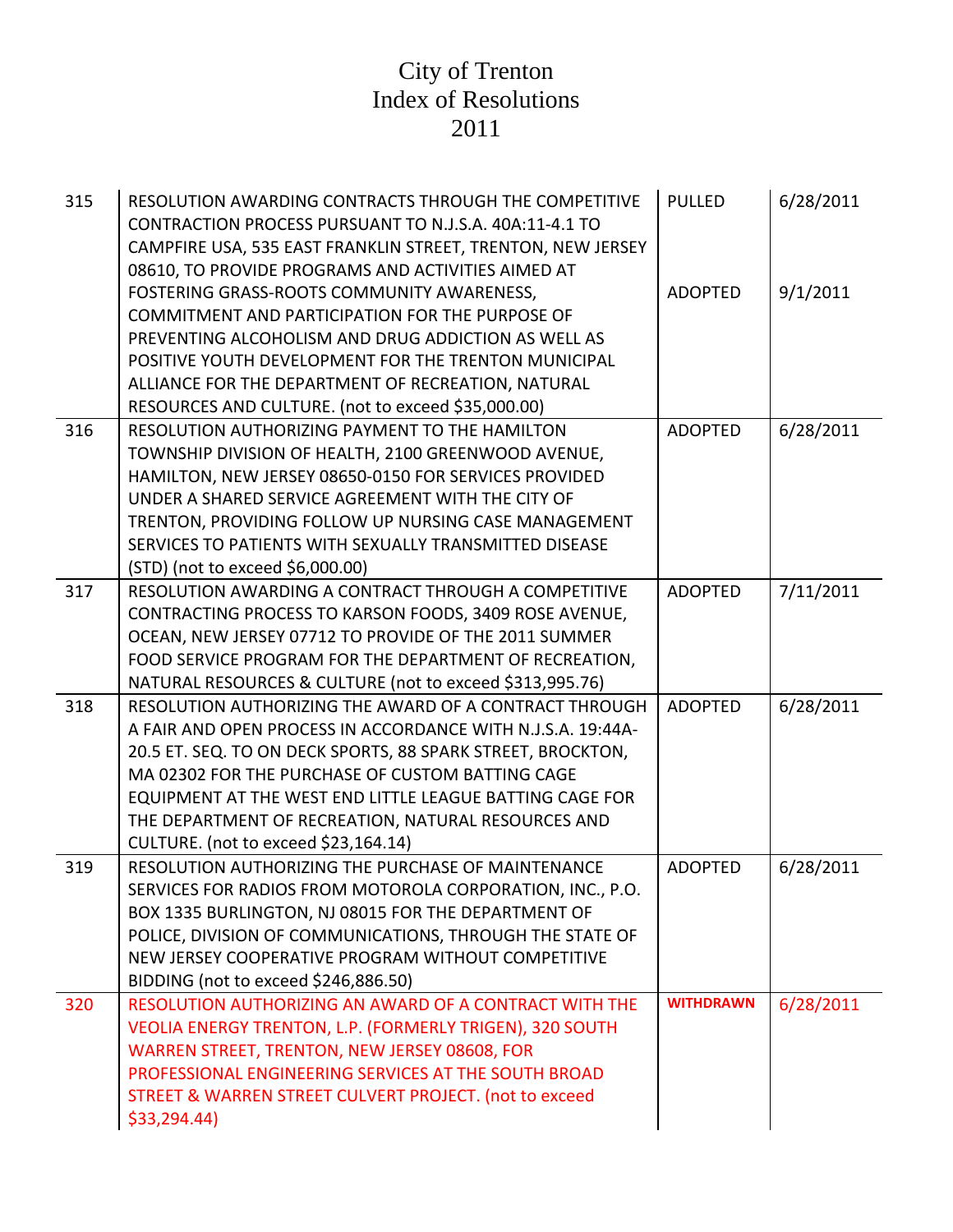| 321 | RESOLUTION TO ENTER INTO A MEMORANDUM OF<br>UNDERSTANDING WITH THE NEW JERSEY DEPARTMENT OF<br>ENVIRONMENTAL PROTECTION FOR REDEVELOPMENT OF THE<br>ASSUNPINK GREENWAY BROWNFIELD DEVELOPMENT AREA                                                                                                                                                                                                                                                                                                          | <b>ADOPTED</b>                | 6/28/2011               |
|-----|-------------------------------------------------------------------------------------------------------------------------------------------------------------------------------------------------------------------------------------------------------------------------------------------------------------------------------------------------------------------------------------------------------------------------------------------------------------------------------------------------------------|-------------------------------|-------------------------|
| 322 | RESOLUTION TO ENTER INTO A MEMORANDUM OF<br>UNDERSTANDING WITH THE NEW JERSEY DEPARTMENT OF<br>ENVIRONMENTAL PROTECTION FOR REDEVELOPMENT OF THE<br>MAGIC MARKER BROWNFIELD DEVELOPMENT AREA                                                                                                                                                                                                                                                                                                                | <b>ADOPTED</b>                | 6/28/2011               |
| 323 | RESOLUTION AMENDING RESOLUTION 09 279 AND INCREASING THE<br><b>COMMITMENT OF REGIONAL CONTRIBUTION AGREEMENT FUNDS</b><br>FROM \$1,007,381.76 TO \$3,751,968.51 FOR THE TRENTON<br>REHABILITATION PROGRAM (additional funds \$2,744,586.75 for a<br>total of \$3,751,968.51)                                                                                                                                                                                                                                | <b>HELD</b><br><b>ADOPTED</b> | 6/28/2011<br>11/22/2011 |
| 324 | RESOLUTION AUTHORIZING AMENDMENT #2 TO THE CONTRACT<br>WHICH WAS AWARDED THROUGH A FAIR AND OPEN PROCESS IN<br>ACCORDANCE WITH N.J.S.A. 19-44A-20.5 ET. SEQ. TO PRINCETON<br>HYDRO LLC, 1108 OLD YORK ROAD, PO BOX 720, RINGOES, NEW<br>JERSEY 08551 TO PROVIDE PROFESSIONAL ENGINEERING SERVICES<br>TO PROVIDE CONSTRUCTION OVERSIGHT AND ENVIRONMENTAL<br>CONSULTING FOR THE PETTY'S RUN STREAM RESTORATION AREA<br>FOR THE DEPARTMENT OF HOUSING AND ECONOMIC<br>DEVELOPMENT (not to exceed \$23,480.60) | <b>ADOPTED</b>                | 6/28/2011               |
| 325 | A RESOLUTION CONSENTING TO THE ASSIGNMENT OF THE IN LIEU<br>MINIMUM PAYMENT AGREEMENT MADE JUNE 2, 1979 WITH<br>SOUTH VILLAGE ASSOCIATES 1 AND SOUTH VILLAGE ASSOCIATES II<br>TO SOUTH VILLAGE URBAN RENEWAL, LLC                                                                                                                                                                                                                                                                                           | <b>ADOPTED</b>                | 6/28/2011               |
| 326 | RESOLUTION AUTHORIZING SETTLEMENT OF A WORKERS<br>COMPENSATION CLAIM IN THE MATTER OF COUNCILMAN<br>MUSCHAL DOUKAS V. THE CITY OF TRENTON, CLAIM PETITION NO<br>2003-8634, 2003-9208, 2006-26226 IN THE TOTAL AMOUNT OF<br>\$23,601.89                                                                                                                                                                                                                                                                      | <b>ADOPTED</b>                | 6/28/2011               |
| 327 | RESOLUTION ADOPTING THE CITY OF TRENTON 2011 ACTION PLAN<br>AND AUTHORIZING ITS SUBMISSION TO THE U.S. DEPARTMENT OF<br>HOUSING AND URBAN DEVELOPMENT AS THE CITY'S COMBINED<br>APPLICATION FOR THE 2001 COMMUNITY DEVELOPMENT GRANT<br>YEAR, THE 2001 EMERGENCY SHELTER GRANT YEAR, AND THE 2011<br>HOME INVESTMENT PARTNERSHIP YEAR                                                                                                                                                                       | <b>ADOPTED</b>                | 6/28/2011               |
| 328 | RESOLUTION AUTHORIZING SETTLEMENT OF A WORKERS<br>COMPENSATION CLAIM IN THE MATTER OF TIMOTHY THOMAS V.<br>THE CITY OF TRENTON, CLAIM PETITION NO 2010-21786 IN THE<br>TOTAL AMOUNT OF \$6,360.00                                                                                                                                                                                                                                                                                                           | <b>ADOPTED</b>                | 6/28/2011               |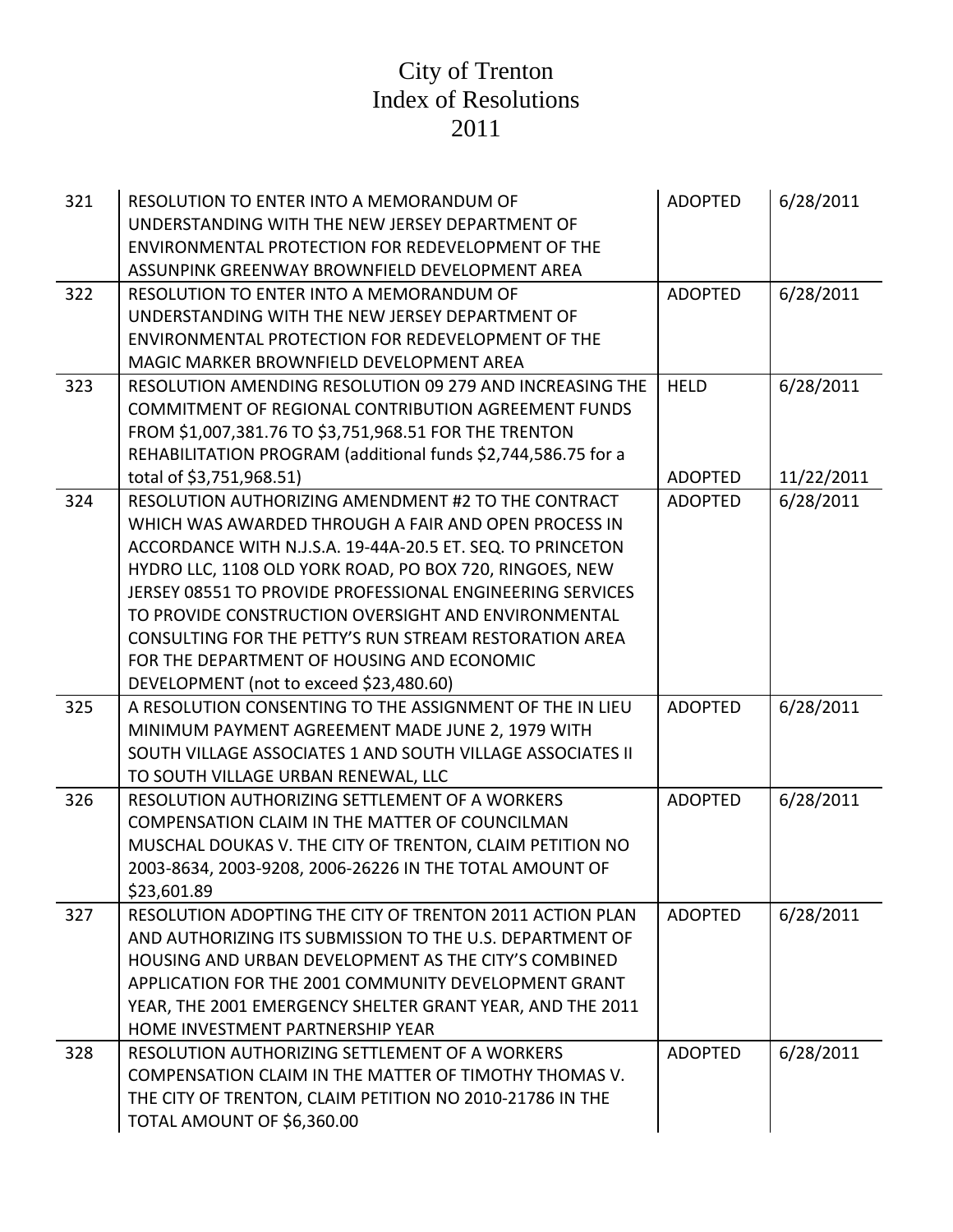| 329 | RESOLUTION AUTHORIZING SETTLEMENT OF A WORKERS<br>COMPENSATION CLAIM IN THE MATTER OF KEITH QUINLAN V. THE<br>CITY OF TRENTON, CLAIM PETITION NO 2010-11340 IN THE TOTAL<br>AMOUNT OF \$14,600.25   | <b>ADOPTED</b> | 6/28/2011 |
|-----|-----------------------------------------------------------------------------------------------------------------------------------------------------------------------------------------------------|----------------|-----------|
| 330 | RESOLUTION AUTHORIZING SETTLEMENT OF A WORKERS<br>COMPENSATION CLAIM IN THE MATTER OF CHARLES LAMIN V. THE<br>CITY OF TRENTON, CLAIM PETITION NO 2010-2004 IN THE TOTAL<br>AMOUNT OF \$14,440.50    | <b>ADOPTED</b> | 6/28/2011 |
| 331 | RESOLUTION AUTHORIZING SETTLEMENT OF A WORKERS<br>COMPENSATION CLAIM IN THE MATTER OF TERENCE MULRYNE V.<br>THE CITY OF TRENTON, CLAIM PETITION NO 2009-22335 IN THE<br>TOTAL AMOUNT OF \$17,767.50 | <b>ADOPTED</b> | 6/28/2011 |
| 332 | RESOLUTION AUTHORIZING SETTLEMENT OF A WORKERS<br>COMPENSATION CLAIM IN THE MATTER OF MAJESTY DUBAR V. THE<br>CITY OF TRENTON, CLAIM PETITION NO 2011-956 IN THE TOTAL<br>AMOUNT OF \$1,500.00      | <b>ADOPTED</b> | 6/28/2011 |
| 333 | RESOLUTION AUTHORIZING SETTLEMENT OF A WORKERS<br>COMPENSATION CLAIM IN THE MATTER OF THOMAS MILLER V. THE<br>CITY OF TRENTON, CLAIM PETITION NO 2006-20118 IN THE TOTAL<br>AMOUNT OF \$4,722.00    | <b>ADOPTED</b> | 6/28/2011 |
| 334 | RESOLUTION GRANTING RENEWAL OF ALCOHOL BEVERAGE<br>PLENARY RETAIL CONSUMPTION LICENSE # 1111-33-197-011,<br>TIMOTHY'S INC., 700 ROEBLING AVENUE, FOR THE 2011-2012<br><b>LICENSING PERIOD</b>       | <b>ADOPTED</b> | 7/7/2011  |
| 335 | RESOLUTION GRANTING RENEWAL OF ALCOHOL BEVERAGE<br>CONSUMPTION w/ BROAD PACKAGE LICENSE #1111-32-027-005,<br>VEGA STAR REALTY., 618-620 SOUTH CLINTON AVENUE, FOR THE<br>2011-2012 LICENSING PERIOD | <b>ADOPTED</b> | 6/28/2011 |
| 336 | RESOLUTION GRANTING RENEWAL OF ALCOHOL BEVERAGE<br>PLENARY RETAIL CONSUMPTION LICENSE # 1111-33-247-006,<br>SABOR LATINO BAR AND RESTAURANT INC., FOR THE 2011-2012<br><b>LICENSING PERIOD</b>      | <b>ADOPTED</b> | 6/28/2011 |
| 337 | RESOLUTION GRANTING RENEWAL OF ALCOHOL BEVERAGE<br>CONSUMPTION LICENSE # 1111-33-067-003, PEAR INC., 408 N.<br>CLINTON AVENUE, FOR THE 2011-2012 LICENSING PERIOD                                   | <b>ADOPTED</b> | 6/28/2011 |
| 338 | RESOLUTION GRANTING RENEWAL OF ALCOHOL BEVERAGE<br>CONSUMPTION LICENSE # 1111-33-176-008, PAT'S ORIGINAL DINER<br>INC., FOR THE 2011-2012 LICENSING PERIOD                                          | <b>ADOPTED</b> | 6/28/2011 |
| 339 | RESOLUTION GRANTING RENEWAL OF PLENARY DISTRIBUTION<br>LICENSE # 1111-44-088-005, NSKHOKUAL, LLC, FOR THE 2011-2012<br><b>LICENSING PERIOD</b>                                                      | <b>ADOPTED</b> | 6/28/2011 |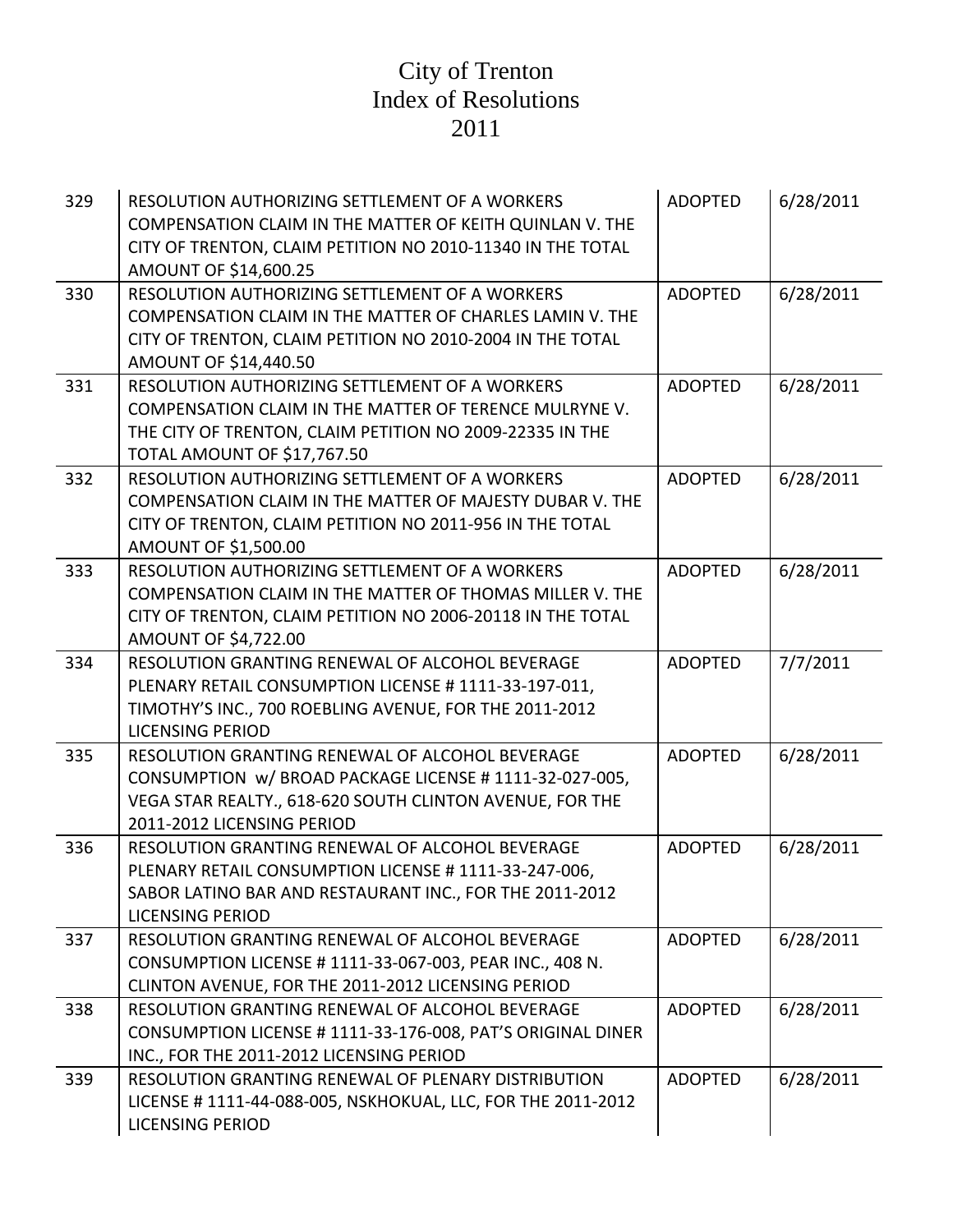| 340 | RESOLUTION GRANTING RENEWAL OF ALCOHOL BEVERAGE<br>DISTRIBUTION LICENSE # 1111-44-040-005, NEW HOME LIQUORS<br>#1, LLC, 810 STUYVESANT AVENUE, FOR THE 2011-2012 LICENSING<br><b>PERIOD</b>          | <b>ADOPTED</b> | 6/28/2011 |
|-----|------------------------------------------------------------------------------------------------------------------------------------------------------------------------------------------------------|----------------|-----------|
| 341 | RESOLUTION GRANTING RENEWAL OF ALCOHOL BEVERAGE<br>CONSUMPTION LICENSE #1111-33-068-007, MEM BAR AND<br>LIQUORS, 400 CENTRE STREET, FOR THE 2011-2012 LICENSING<br><b>PERIOD</b>                     | <b>ADOPTED</b> | 7/7/2011  |
| 342 | RESOLUTION GRANTING RENEWAL OF ALCOHOL BEVERAGE<br>CONSUMPTION LICENSE # 1111-33-256-004, DOOKIES BAR & GRILL,<br>LLC, 86 E. PAUL AVENUE, FOR THE 2011-2012 LICENSING PERIOD                         | <b>ADOPTED</b> | 6/28/2011 |
| 343 | RESOLUTION GRANTING RENEWAL OF ALCOHOL BEVERAGE<br>PLENARY RETAIL CONSUMPTION LICENSE #1111-33-065-007,<br>CHAPALA II MEXICAN GRILL, INC., FOR THE 2011-2012 LICENSING<br><b>PERIOD</b>              | <b>ADOPTED</b> | 6/28/2011 |
| 344 | RESOLUTION GRANTING RENEWAL OF ALCOHOL BEVERAGE<br>CONSUMPTION LICENSE #1111-33-254-003, CALDERONE, RENE, 477<br>CHESTNUT AVENUE, FOR THE 2011-2012 LICENSING PERIOD                                 | <b>ADOPTED</b> | 6/28/2011 |
| 345 | RESOLUTION GRANTING RENEWAL OF ALCOHOL BEVERAGE RETAIL<br>CONSUMPTION LICENSE #1111-33-001-003, A BROTHERS<br>ASSOCIATION, INC., 836 S. BROAD STREET, FOR THE 2011-2012<br><b>LICENSING PERIOD</b>   | <b>ADOPTED</b> | 6/28/2011 |
| 346 | RESOLUTION GRANTING RENEWAL OF ALCOHOL BEVERAGE<br>CONSUMPTION LICENSE # 1111-33-122-006, ANNA & GREG, INC.,<br>FOR THE 2011-2012 LICENSING PERIOD                                                   | <b>ADOPTED</b> | 6/28/2011 |
| 347 | RESOLUTION GRANTING RENEWAL OF ALCOHOL CONSUMPTION<br>LICENSE # 1111-33-034-008, AUM LIQUOR, LLC, 841 GENESEE<br>STREET, FOR THE 2011-2012 LICENSING PERIOD                                          | <b>ADOPTED</b> | 6/28/2011 |
| 348 | RESOLUTION GRANTING RENEWAL OF ALCOHOL BEVERAGE<br>CONSUMPTION LICENSE # 1111-33-107-004, AROON JAY INC., 523<br>HAMILTON AVENUE, FOR THE 2011-2012 LICENSING PERIOD                                 | <b>ADOPTED</b> | 6/28/2011 |
| 349 | RESOLUTION GRANTING RENEWAL OF ALCOHOL BEVERAGE<br>PLENARY RETAIL CONSUMPTION LICENSE #1111-33-126-006,<br>BALCONE VINO & CUCINA, INC., 2 MIFFLIN ST., FOR THE 2011-2012<br><b>LICENSING PERIOD</b>  | <b>ADOPTED</b> | 7/7/2011  |
| 350 | RESOLUTION GRANTING RENEWAL OF ALCOHOL BEVERAGE<br>PLENARY RETAIL DISTRIBUTION LICENSE #1111-44-134-006, THE<br>BAY RIDGE COMPANY, 547 HAMILTON AVENUE, FOR THE 2011-2012<br><b>LICENSING PERIOD</b> | <b>ADOPTED</b> | 6/28/2011 |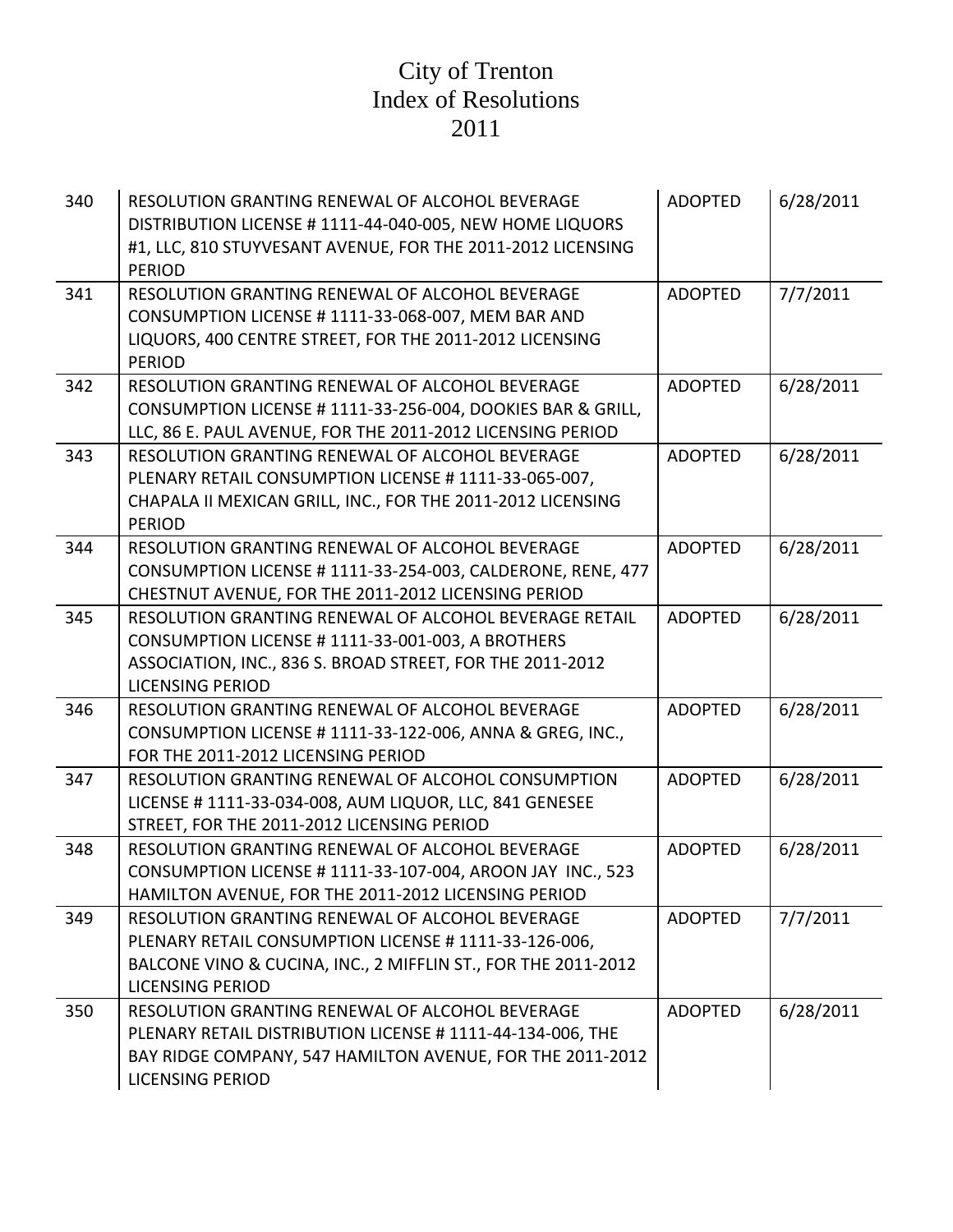| 351 | RESOLUTION GRANTING RENEWAL OF ALCOHOL BEVERAGE<br>PLENARY RETAIL DISTRIBUTION LICENSE # 1111-44-055-006,<br>BEACHWOOD RESTAURANT INC., 1568-70-72-74 EDGEWOOD<br>AVENUE, FOR THE 2011-2012 LICENSING PERIOD | <b>ADOPTED</b> | 6/28/2011 |
|-----|--------------------------------------------------------------------------------------------------------------------------------------------------------------------------------------------------------------|----------------|-----------|
| 352 | RESOLUTION GRANTING RENEWAL OF ALCOHOL BEVERAGE<br>CONSUMPTION LICENSE # 1111-33-031-003, BRAY, DONALD, G., 324<br>CALHOUN STREET, FOR THE 2011-2012 LICENSING PERIOD                                        | <b>ADOPTED</b> | 6/28/2011 |
| 353 | RESOLUTION GRANTING RENEWAL OF ALCOHOL BEVERAGE<br>PLENARY RETAIL CONSUMPTION LICENSE #1111-33-151-009, BUZZ<br>BAR, INC., 702 PINE STREET, FOR THE 2011-2012 LICENSING PERIOD                               | <b>ADOPTED</b> | 6/28/2011 |
| 354 | RESOLUTION GRANTING RENEWAL OF ALCOHOL BEVERAGE<br>CONSUMPTION LICENSE # 1111-33-051-008, BROWN & WILLITTS<br>ENT., INC., 627 N. OLDEN AVENUE, FOR THE 2011-2012 LICENSING<br><b>PERIOD</b>                  | <b>ADOPTED</b> | 6/28/2011 |
| 355 | RESOLUTION GRANTING RENEWAL OF ALCOHOL BEVERAGE<br>CONSUMPTION w/ BROAD PACKAGE, LICENSE #1111-32-043-003,<br>CANDLELIGHT EVENTS, LLC, FOR THE 2011-2012 LICENSING PERIOD                                    | <b>ADOPTED</b> | 6/28/2011 |
| 356 | RESOLUTION GRANTING RENEWAL OF ALCOHOL BEVERAGE<br>PLENARY RETAIL CONSUMPTION LICENSE #1111-33-219-010,<br>CAPITAL DISTRICT, LLC, 931-933 NEW YORK AVENUE, FOR THE 2011-<br><b>2012 LICENSING PERIOD</b>     | <b>ADOPTED</b> | 6/28/2011 |
| 357 | RESOLUTION GRANTING RENEWAL OF PLENARY CONSUMPTION<br>LICENSE # 1111-33-092-008, CARIDAD'S, LLC, FOR THE 2011-2012<br><b>LICENSING PERIOD</b>                                                                | <b>ADOPTED</b> | 6/28/2011 |
| 358 | RESOLUTION GRANTING RENEWAL OF PLENARY RETAIL<br>CONSUMPTION LICENSE # 1111-33-086-002, CAVEMAN<br>INCORPORATED, FOR THE 2011-2012 LICENSING PERIOD                                                          | <b>ADOPTED</b> | 6/28/2011 |
| 359 | RESOLUTION GRANTING RENEWAL OF ALCOHOL BEVERAGE<br>CONSUMPTION LICENSE #1111-33-231-007, CHESTNUT CORNERS<br>CORP., 600-602 CHESTNUT AVENUE, FOR THE 2011-2012 LICENSING<br><b>PERIOD</b>                    | <b>ADOPTED</b> | 6/28/2011 |
| 360 | RESOLUTION GRANTING RENEWAL OF ALCOHOL BEVERAGE<br>CONSUMPTION w/ BROAD PACKAGE LICENSE #1111-32-041-007,<br>CHIKARA TOMI INC., 105 E. HANOVER STREET, FOR THE 2011-2012<br><b>LICENSING PERIOD</b>          | <b>ADOPTED</b> | 6/28/2011 |
| 361 | RESOLUTION GRANTING RENEWAL OF ALCOHOL BEVERAGE<br>CONSUMPTION LICENSE # 1111-33-249-008, CHOPPY'S GALLERIA<br>INC., 640 N. OLDEN AVENUE, FOR THE 2011-2012 LICENSING PERIOD                                 | <b>ADOPTED</b> | 6/28/2011 |
| 362 | RESOLUTION GRANTING RENEWAL OF ALCOHOL BEVERAGE<br>CONSUMPTION LICENSE # 1111-33-142-007, EL ENCANTO, LLC, 554<br>LAMBERTON STREET, FOR THE 2011-2012 LICENSING PERIOD                                       | <b>ADOPTED</b> | 6/28/2011 |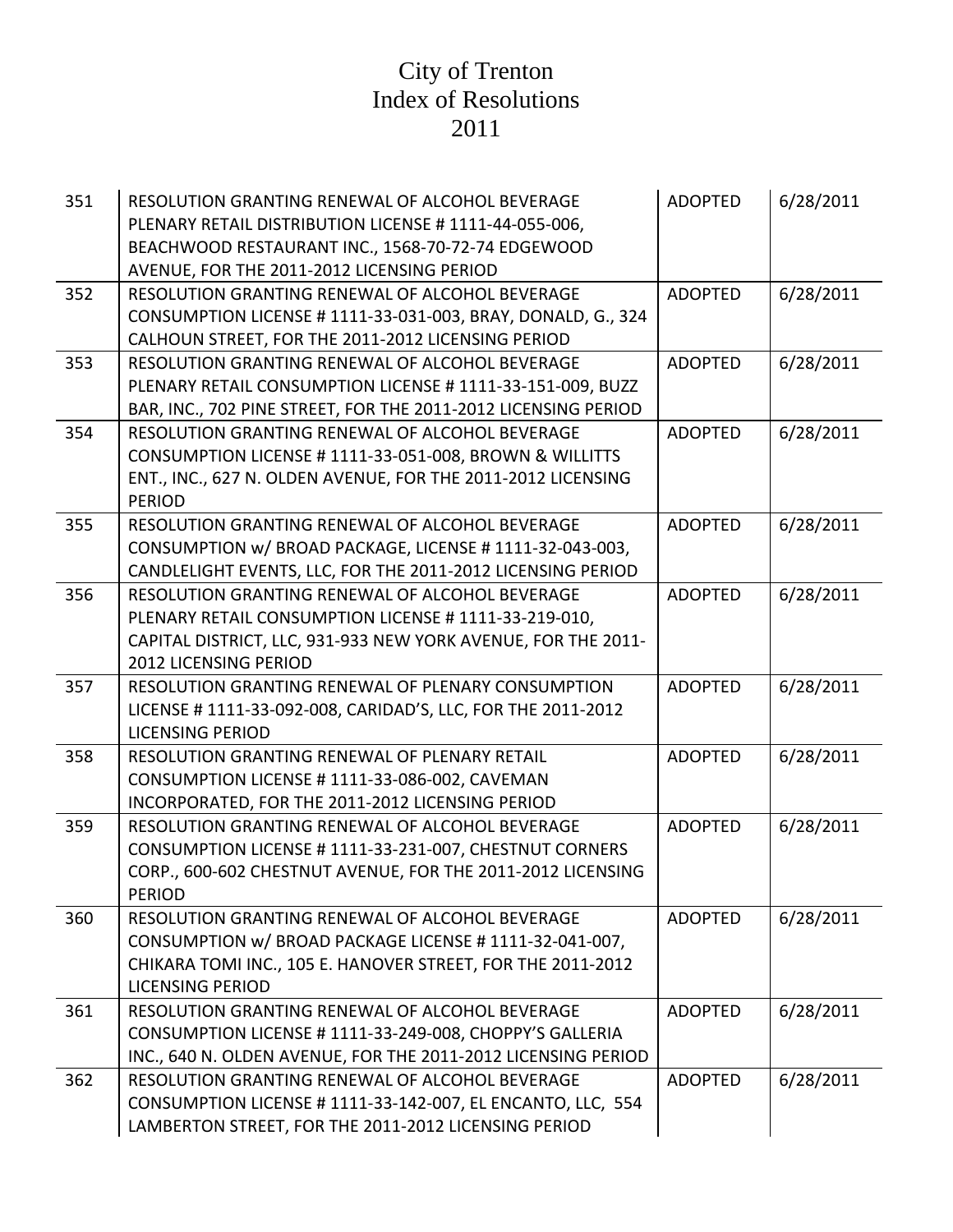| 363 | RESOLUTION GRANTING RENEWAL OF ALCOHOL BEVERAGE<br>PLENARY RETAIL CONSUMPTION LICENSE #1111-33-125-007,<br>ELEVEN WEST FRONT, LLC, 11 W. FRONT STREET, FOR THE 2011-<br><b>2012 LICENSING PERIOD</b>                          | <b>ADOPTED</b> | 6/28/2011 |
|-----|-------------------------------------------------------------------------------------------------------------------------------------------------------------------------------------------------------------------------------|----------------|-----------|
| 364 | RESOLUTION GRANTING RENEWAL OF ALCOHOL BEVERAGE<br>CONSUMPTION LICENSE # 1111-33-058-004, ENROMA, 17-19 E.<br>FRONT STREET, FOR THE 2011-2012 LICENSING PERIOD                                                                | <b>ADOPTED</b> | 6/28/2011 |
| 365 | RESOLUTION GRANTING RENEWAL OF ALCOHOL BEVERAGE<br>CONSUMPTION LICENSE # 1111-33-117-009, FRANKEYES<br>RESTAURANT INC., 1500 S. CLINTON AVENUE, FOR THE 2011-2012<br><b>LICENSING PERIOD</b>                                  | <b>ADOPTED</b> | 6/28/2011 |
| 366 | RESOLUTION GRANTING RENEWAL OF ALCOHOL BEVERAGE<br>CONSUMPTION LICENSE # 1111-33-037-007, GEMINI RESTAURANTS<br>LLC, 629 WHITTAKER AVENUE, FOR THE 2011-2012 LICENSING<br><b>PERIOD</b>                                       | <b>ADOPTED</b> | 6/28/2011 |
| 367 | RESOLUTION GRANTING RENEWAL OF ALCOHOL BEVERAGE<br>CONSUMPTION LICENSE #1111-33-116-005, GEORGE C'S TAVERN,<br>1849 S. CLINTON AVENUE, FOR THE 2011-2012 LICENSING PERIOD                                                     | <b>ADOPTED</b> | 6/28/2011 |
| 368 | RESOLUTION GRANTING RENEWAL OF ALCOHOL BEVERAGE<br>PLENARY CONSUMPTION LICENSE # 1111-32-189-008, PAUL E.<br>ZIEGLER, FOR THE 2011-2012 LICENSING PERIOD                                                                      | <b>ADOPTED</b> | 6/28/2011 |
| 369 | RESOLUTION GRANTING RENEWAL OF ALCOHOL BEVERAGE<br>CONSUMPTION LICENSE #1111-44-181-003, JAI MAKALI, INC., FOR<br>THE 2011-2012 LICENSING PERIOD                                                                              | <b>ADOPTED</b> | 6/28/2011 |
| 370 | RESOLUTION GRANTING RENEWAL OF ALCOHOL BEVERAGE<br>PLENARY CONSUMPTION LICENSE # 1111-32-110-008, JAQUEZ<br>LIQUORS, INC., FOR THE 2011-2012 LICENSING PERIOD                                                                 | <b>ADOPTED</b> | 6/28/2011 |
| 371 | RESOLUTION GRANTING RENEWAL OF ALCOHOL BEVERAGE<br>CONSUMPTION LICENSE # 1111-32-241-002, JJ.WW. ENTERPRISES,<br>INC., 327 MARKET STREET, FOR THE 2011-2012 LICENSING PERIOD                                                  | <b>ADOPTED</b> | 6/28/2011 |
| 372 | RESOLUTION GRANTING RENEWAL OF ALCOHOL BEVERAGE<br>PLENARY RETAIL CONSUMPTION w/ BROAD PACKAGE LICENSE #<br>1111-32-144-006, JOHNSON RESTAURANT SERVICES, INC., 1218 S.<br>CLINTON AVENUE, FOR THE 2011-2012 LICENSING PERIOD | <b>ADOPTED</b> | 6/28/2011 |
| 373 | RESOLUTION GRANTING RENEWAL OF ALCOHOL BEVERAGE<br>CONSUMPTION LICENSE # 1111-33-165-005, LAGUIRA, LLC, 420-422<br>N. CLINTON AVENUE, FOR THE 2011-2012 LICENSING PERIOD                                                      | <b>ADOPTED</b> | 6/28/2011 |
| 374 | RESOLUTION GRANTING RENEWAL OF ALCOHOL BEVERAGE<br>PLENARY RETAIL CONSUMPTION LICENSE #1111-33-124-007,<br>LARRY'S TAVERN INC., 965 NEW YORK AVENUE, FOR THE 2011-2012<br><b>LICENSING PERIOD</b>                             | <b>ADOPTED</b> | 6/28/2011 |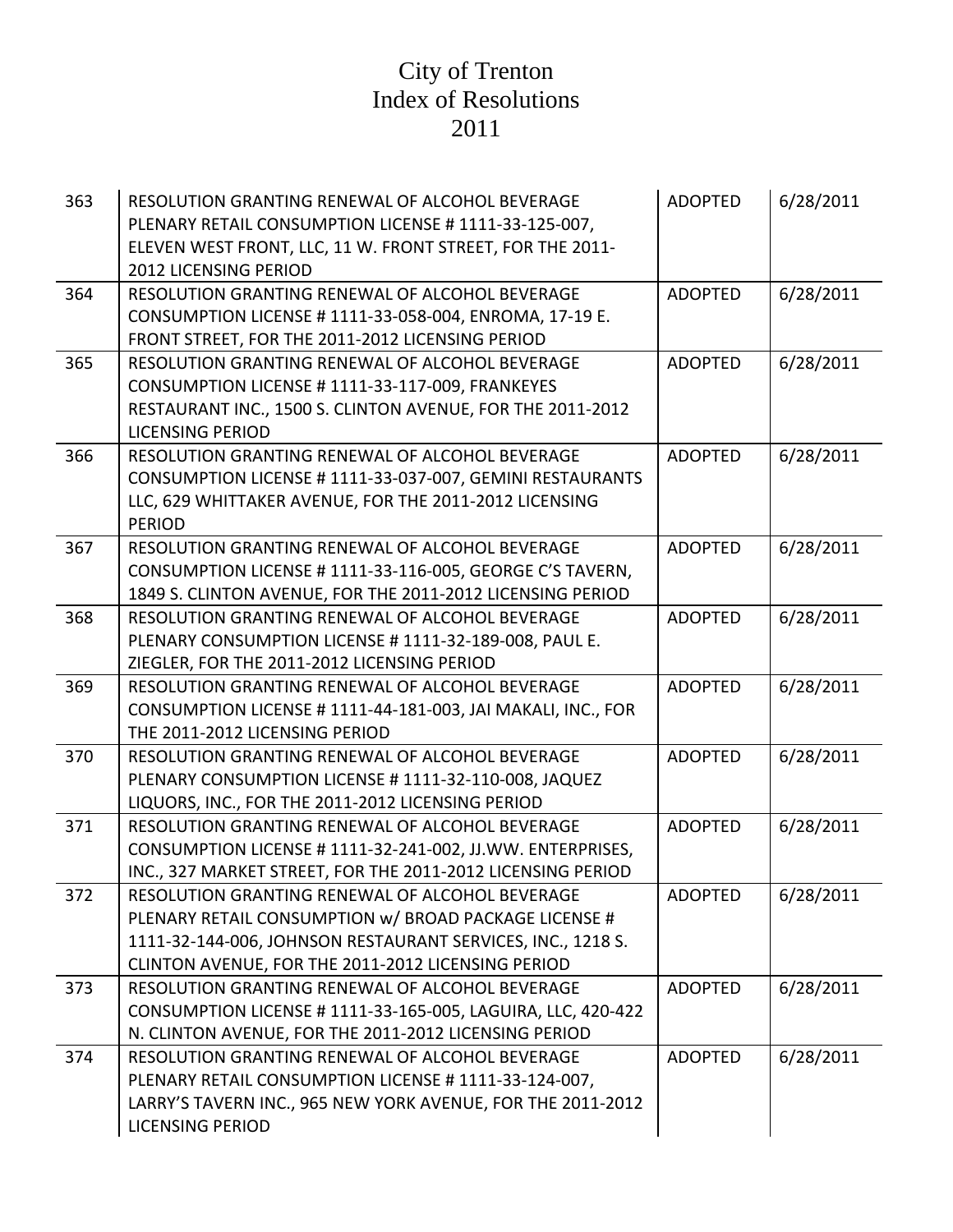| 375 | RESOLUTION GRANTING RENEWAL OF ALCOHOL BEVERAGE<br>CONSUMPTION LICENSE # 1111-33-082-008, LIQUOR-X BRUNSWICK<br>INC., 1002-1004 N. OLDEN AVENUE, FOR THE 2011-2012 LICENSING<br><b>PERIOD</b>          | <b>ADOPTED</b> | 6/28/2011 |
|-----|--------------------------------------------------------------------------------------------------------------------------------------------------------------------------------------------------------|----------------|-----------|
| 376 | RESOLUTION GRANTING RENEWAL OF ALCOHOL BEVERAGE<br>CONSUMPTION w/ BROAD PACKAGE LICENSE #1111-32-072-004,<br>M&D TAVERN AND LIQUOR STORE, INC., FOR THE 2011-2012<br><b>LICENSING PERIOD</b>           | <b>ADOPTED</b> | 6/28/2011 |
| 377 | RESOLUTION GRANTING RENEWAL OF ALCOHOL BEVERAGE<br>CONSUMPTION LICENSE # 1111-33-240-004, MARIA AND<br>DAUGHTERS, LLC, 267 CUMMINGS AVENUE, FOR THE 2011-2012<br><b>LICENSING PERIOD</b>               | <b>ADOPTED</b> | 7/7/2011  |
| 378 | RESOLUTION GRANTING RENEWAL OF ALCOHOL BEVERAGE<br>PLENARY RETAIL CONSUMPTION LICENSE # 1111-33-184-006,<br>TROPICAL FAMILY RESTAURANT, INC., 778 CENTRE STREET, FOR THE<br>2011-2012 LICENSING PERIOD | <b>ADOPTED</b> | 6/28/2011 |
| 379 | RESOLUTION GRANTING RENEWAL OF ALCOHOL BEVERAGE<br>CONSUMPTION LICENSE #1111-33-140-003, MATUCHECK,<br>MICHAEL, 801 ANDERSON STREET, FOR THE 2011-2012 LICENSING<br><b>PERIOD</b>                      | <b>ADOPTED</b> | 7/7/2011  |
| 380 | RESOLUTION GRANTING RENEWAL OF ALCOHOL BEVERAGE<br>CONSUMPTION w BROAD PACKAGE LICENSE # 1111-32-138-009,<br>MATUCHECK, MICHAEL P., 530 LALOR STREET, FOR THE 2011-2012<br><b>LICENSING PERIOD</b>     | <b>ADOPTED</b> | 7/7/2011  |
| 381 | RESOLUTION GRANTING RENEWAL OF ALCOHOL BEVERAGE<br>CONSUMPTION LICENSE # 1111-33-226-002, TOP C ENTERPRISES,<br>INC., 1042-1044 BRUNSWICK AVENUE, FOR THE 2011-2012<br><b>LICENSING PERIOD</b>         | <b>ADOPTED</b> | 6/28/2011 |
| 382 | RESOLUTION GRANTING RENEWAL OF ALCOHOL BEVERAGE<br>DISTRIBUTION LICENSE # 1111-44-081-006, TORRES & JIMENEZ,<br>INC., 199 OAKLAND STREET, FOR THE 2011-2012 LICENSING PERIOD                           | <b>ADOPTED</b> | 6/28/2011 |
| 383 | RESOLUTION GRANTING RENEWAL OF CLUB LICENSE # 1111-31-275-<br>001, TRENTON POLISH AMERICAN DEMOCRATIC CLUB, INC., FOR<br>THE 2011-2012 LICENSING PERIOD                                                | <b>ADOPTED</b> | 6/28/2011 |
| 384 | RESOLUTION GRANTING RENEWAL OF ALCOHOL BEVERAGE<br>CONSUMPTION LICENSE # 1111-33-078-006, URBAN WORLD, LLC,<br>439-451 BROAD STREET, FOR THE 2011-2012 LICENSING PERIOD                                | <b>ADOPTED</b> | 7/7/2011  |
| 385 | RESOLUTION GRANTING RENEWAL OF ALCOHOL BEVERAGE<br>DISTRIBUTION LICENSE # 1111-44-046-008, SHREE NUDHI<br>CORPORATION, 1335 S. BROAD STREET, FOR THE 2011-2012<br><b>LICENSING PERIOD</b>              | <b>ADOPTED</b> | 6/28/2011 |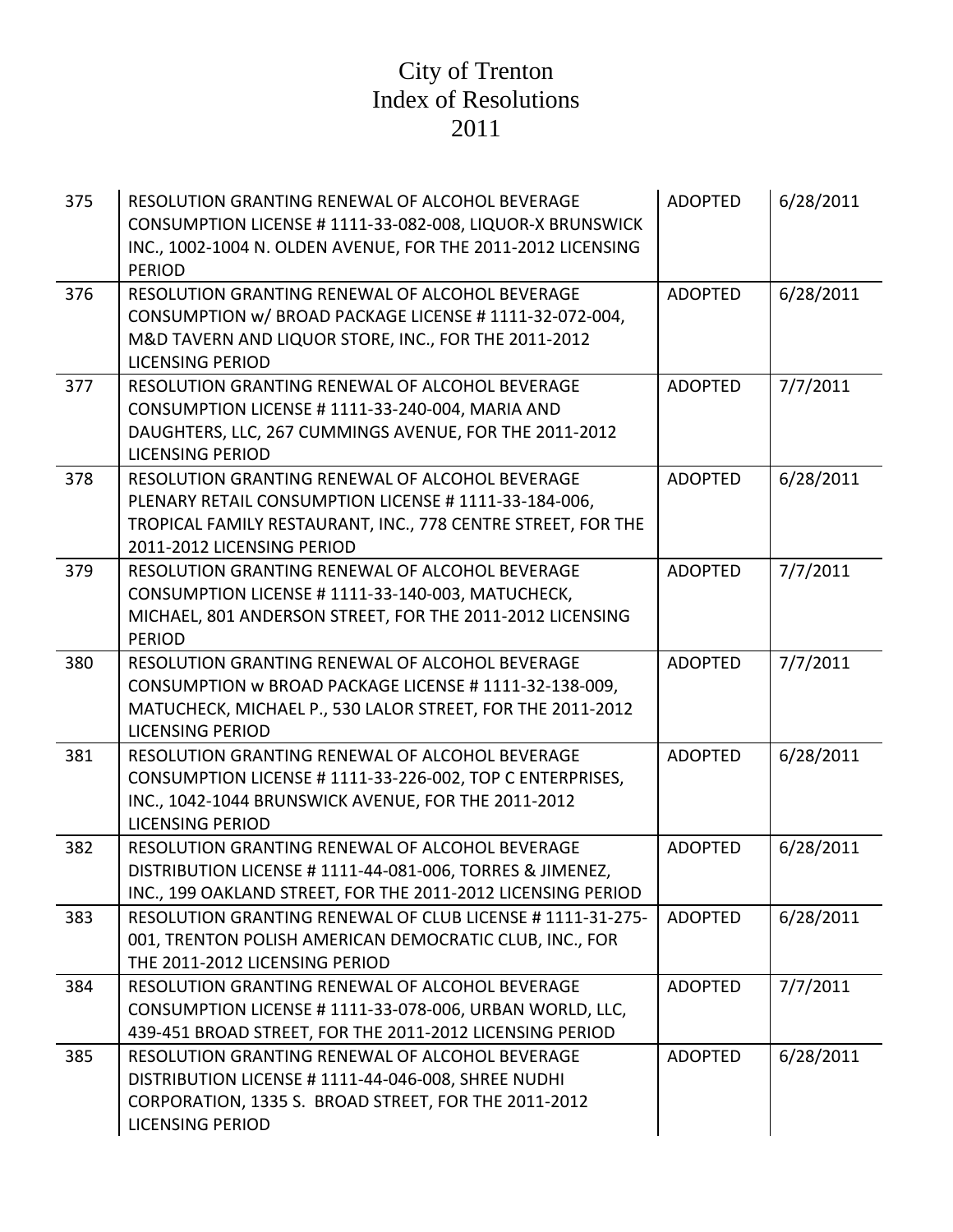| 386 | RESOLUTION GRANTING RENEWAL OF ALCOHOL BEVERAGE CLUB<br>LICENSE #1111-31-271-002, SLOVAK COMMUNITY HOME, INC., 565<br>CENTRE STREET, FOR THE 2011-2012 LICENSING PERIOD                                  | <b>ADOPTED</b> | 6/28/2011 |
|-----|----------------------------------------------------------------------------------------------------------------------------------------------------------------------------------------------------------|----------------|-----------|
| 387 | RESOLUTION GRANTING RENEWAL OF ALCOHOL BEVERAGE<br>PLENARY CONSUMPTION LICENSE # 1111-32-003-004, SV WINE &<br>LIQUOR CORPORATION, FOR THE 2011-2012 LICENSING PERIOD                                    | <b>ADOPTED</b> | 6/28/2011 |
| 388 | RESOLUTION GRANTING RENEWAL OF ALCOHOL BEVERAGE<br>CONSUMPTION LICENSE # 1111-33-097-008, T KAT CORP., 50<br>RIVERVIEW EXEL PARK, FOR THE 2011-2012 LICENSING PERIOD                                     | <b>ADOPTED</b> | 6/28/2011 |
| 389 | RESOLUTION GRANTING RENEWAL OF ALCOHOL BEVERAGE<br>CONSUMPTION LICENSE #1111-33-238-004, THABTO INC., 151<br>LIBERTY STREET, FOR THE 2011-2012 LICENSING PERIOD                                          | <b>ADOPTED</b> | 6/28/2011 |
| 390 | RESOLUTION GRANTING RENEWAL OF ALCOHOL BEVERAGE<br>CONSUMPTION LICENSE # 1111-33-255-004, TIR NA NOG, INC., FOR<br>THE 2011-2012 LICENSING PERIOD                                                        | <b>ADOPTED</b> | 6/28/2011 |
| 391 | RESOLUTION GRANTING RENEWAL OF PLENARY RETAIL<br>CONSUMPTION LICENSE # 1111-33-073-004, PETERS PLACE, LLC,<br>FOR THE 2011-2012 LICENSING PERIOD                                                         | <b>ADOPTED</b> | 6/28/2011 |
| 392 | RESOLUTION GRANTING RENEWAL OF ALCOHOL BEVERAGE<br>DISTRIBUTION LICENSE #1111-44-018-006, RADHA AND KRISHAN<br>INC., 250 E. HANOVER STREET, FOR THE 2011-2012 LICENSING<br><b>PERIOD</b>                 | <b>ADOPTED</b> | 6/28/2011 |
| 393 | RESOLUTION GRANTING RENEWAL OF ALCOHOL BEVERAGE<br>PLENARY RETAIL CONSUMPTION LICENSE # 1111-33-062-003, REGAL<br>I, INC., 533 N. OLDEN AVENUE, FOR THE 2011-2012 LICENSING<br><b>PERIOD</b>             | <b>ADOPTED</b> | 6/28/2011 |
| 394 | RESOLUTION GRANTING RENEWAL OF ALCOHOL BEVERAGE<br>CONSUMPTION LICENSE # 1111-33-012-002, MAXE INC., 14 SOUTH<br>WARREN STREET, FOR THE 2011-2012 LICENSING PERIOD                                       | <b>ADOPTED</b> | 6/28/2011 |
| 395 | RESOLUTION GRANTING RENEWAL OF ALCOHOL BEVERAGE<br>CONSUMPTION LICENSE # 1111-33-218-004, MIR-ROVS, LLC, 800<br>CHESTNUT AVENUE, FOR THE 2011-2012 LICENSING PERIOD                                      | <b>ADOPTED</b> | 6/28/2011 |
| 396 | RESOLUTION GRANTING RENEWAL OF ALCOHOL BEVERAGE CLUB<br>LICENSE #1111-31-260-001, NORTH TRENTON POST NO. 458 THE<br>AMERICAN LEGION, 1438 BRUNSWICK AVENUE, FOR THE 2011-2012<br><b>LICENSING PERIOD</b> | <b>ADOPTED</b> | 6/28/2011 |
| 397 | RESOLUTION GRANTING RENEWAL OF ALCOHOL BEVERAGE<br>PLENARY RETAIL CONSUMPTION LICENSE #1111-33-157-008, NANO<br>GOMEZ, INC., 328-330 MULBERRY STREET, FOR THE 2011-2012<br><b>LICENSING PERIOD</b>       | <b>ADOPTED</b> | 6/28/2011 |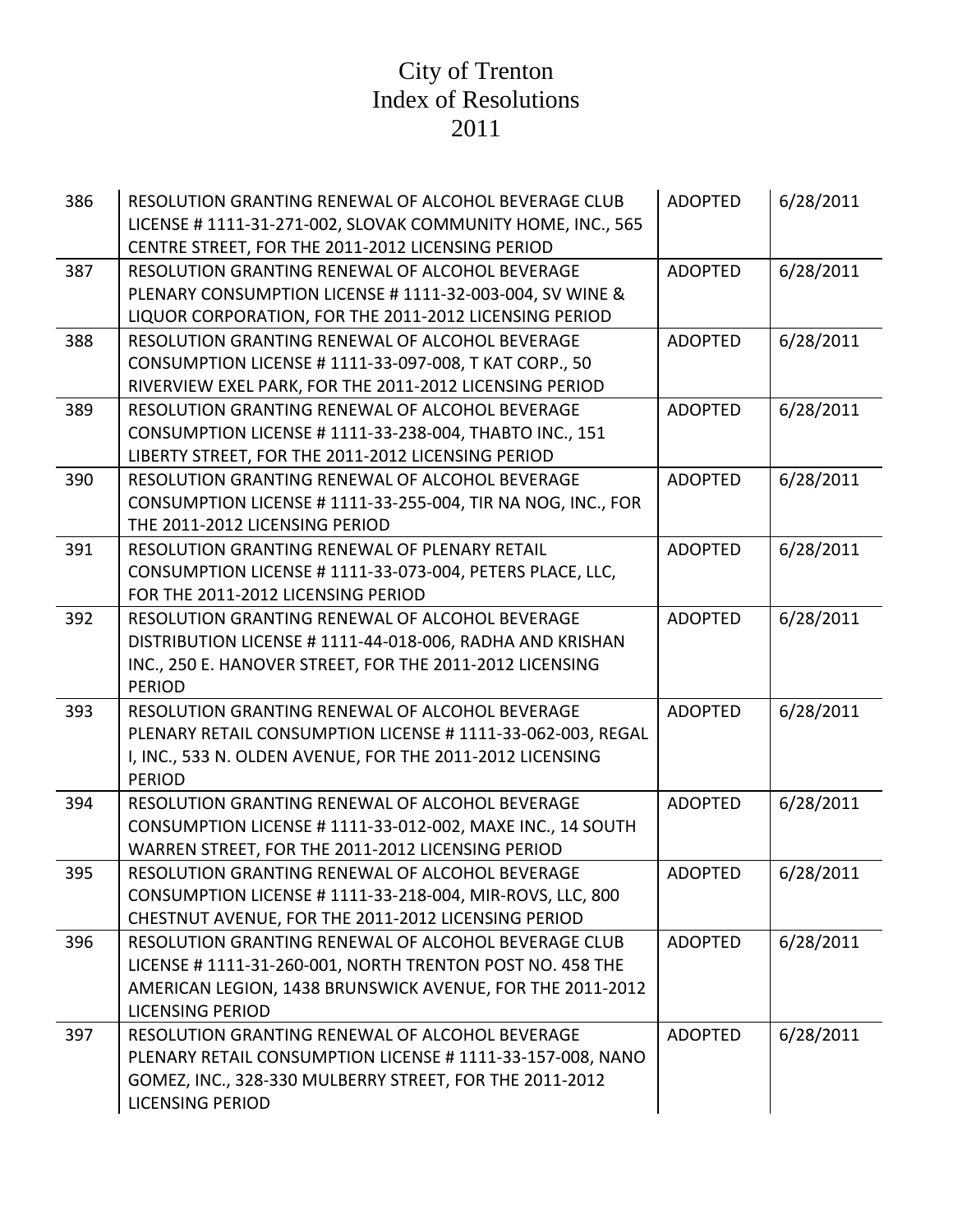| 398 | RESOLUTION GRANTING RENEWAL PLENARY DISTRIBUTION LICENSE<br>#1111-44-192-006, ADRAINO'S LIQUORS, INC., FOR THE 2011-2012<br><b>LICENSING PERIOD</b>                                                                                                                                                 | <b>ADOPTED</b> | 6/28/2011 |
|-----|-----------------------------------------------------------------------------------------------------------------------------------------------------------------------------------------------------------------------------------------------------------------------------------------------------|----------------|-----------|
| 399 | RESOLUTION GRANTING RENEWAL OF ALCOHOL BEVERAGE<br>CONSUMPTION W/ BROAD PACKAGE LICENSE #1111-32-042-007,<br>GK ENTERPRISES, LLC, FOR THE 2011-2012 LICENSING                                                                                                                                       | <b>ADOPTED</b> | 6/28/2011 |
| 400 | RESOLUTION GRANTING RENEWAL OF ALCOHOL BEVERAGE<br>CONSUMPTION w/ BROAD PACKAGE LICENSE #1111-32-191-005,<br>NEWBUS, LLC, FOR THE 2011-2012 LICENSING PERIOD                                                                                                                                        | <b>ADOPTED</b> | 6/28/2011 |
| 401 | RESOLUTION GRANTING RENEWAL OF ALCOHOL BEVERAGE<br>CONSUMPTION LICENSE # 1111-32-205-012, SAMBUCA, LLC, 1200-<br>1206 S. BROAD STREET, FOR THE 2011-2012 LICENSING PERIOD                                                                                                                           | <b>ADOPTED</b> | 7/7/2011  |
| 402 | RESOLUTION AUTHORIZING ASSISTANT CITY ATTORNEY NAKIA T.<br>WHITE TO SERVE AS CHIEF MUNICIPAL PROSECUTOR FOR THE<br><b>TRENTON MUNICIPAL COURT</b>                                                                                                                                                   | <b>ADOPTED</b> | 6/28/2011 |
| 403 | RESOLUTION TO APPLY AND ACCEPT FY 2010 HOMELAND SECURITY<br><b>EMERGENCY MANAGEMENT PERFORMANCE GRANT (AWARD</b><br>#2010-EP-EO-0047) FROM THE STATE OF NEW JERSEY, STATE<br>POLICE, OFFICE OF EMERGENCY                                                                                            | <b>ADOPTED</b> | 6/28/2011 |
| 404 | RESOLUTION CONCERNING THE CONTRACT WITH ASSOCIATED DATE<br>PROCESSING CONSULTANTS, INC. (ADPC), 116 VILLAGE BLVD., SUITE<br>200, PRINCETON, NEW JERSEY 008540 TO PROVIDE TECHNICAL<br>SUPPORT SERVICES FOR THE CITY OF TRENTON, DEPARTMENT OF<br>ADMINISTRATION, DIVISION OF INFORMATION TECHNOLOGY | <b>ADOPTED</b> | 6/28/2011 |
| 405 | RESOLUTION EXTENDING THE CONTRACT WITH IPS/PAYPALL<br>SOLUTIONS, LLC, 7250 WESTFIELD AVE, SUITE M, PENNSAUKEN,<br>NEW JEERSEY 08110 TO PROVIDE PAYROLL AND HUMAN<br>RESOURCES INFORMATION SYSTEMS FOR THE CITY OF TRENTON                                                                           | <b>ADOPTED</b> | 6/28/2011 |
| 406 | AUTHORIZING A MEETING WHICH EXCLUDES THE PUBLIC                                                                                                                                                                                                                                                     | <b>ADOPTED</b> | 6/28/2011 |
| 407 | RESOLUTION REAPPOINTING SARAH C. IVORY, AS ALTERNATE<br>MEMBER #1 OF THE ZOING BOARD OF ADJUSTMENT FOR AN<br><b>UNEXPIRED TERM</b>                                                                                                                                                                  | <b>ADOPTED</b> | 6/28/2011 |
| 408 | RESOLUTION CONFIRMING THE APPOINTMENT OF DONALD<br>BROKATE AS MEMBER OF THE ZONING BORAD OF ADJUSTMENT<br>FOR A FOUR YEAR TERM EXPIRING JUNE 30, 2013                                                                                                                                               | <b>ADOPTED</b> | 6/28/2011 |
| 409 | RESOLUTION REMOVING DAVID W. BOSTED, AS A MEMBER OF THE<br>ZONING BOARD OF ADJUSTMENT                                                                                                                                                                                                               | <b>ADOPTED</b> | 6/28/2011 |
| 410 | RESOLUTION MAKING TEMPORARY UTILITY FUND APPROPRIATIONS<br>PRIOR TO THE FINAL ADOPTION OF THE FY-2012 MUNICIPAL UTILITY<br>BUDGETS OF THE CITY OF TRENTON, NEW JERSEY                                                                                                                               | <b>ADOPTED</b> | 7/1/2011  |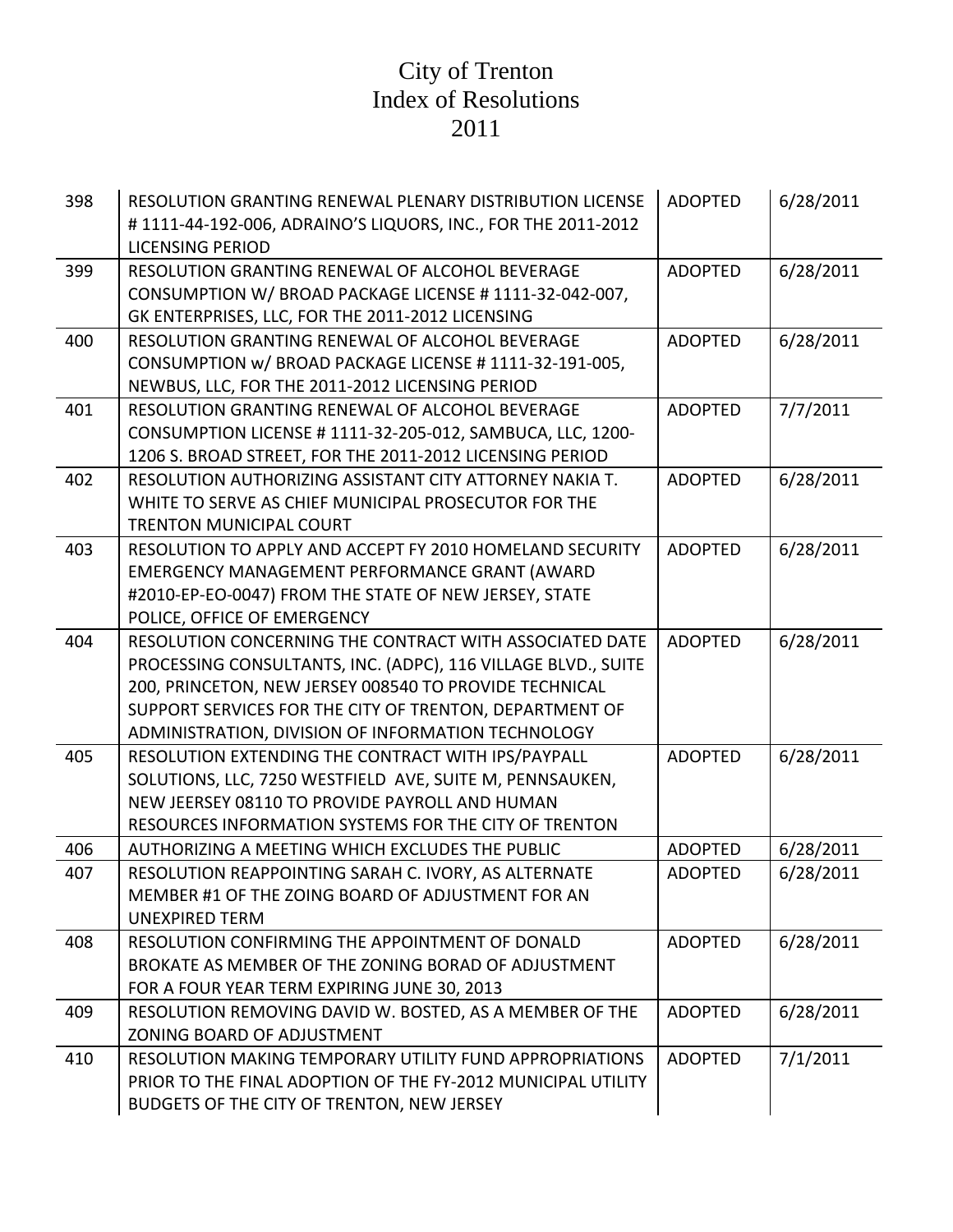| 411 | <b>RESOLUTION MAKING TEMPORARY CURRENT BUDGET</b><br>APPROPRIATIONS PRIOR TO THE FINAL ADOPTION OF THE FY 2012                                                                                       | <b>ADOPTED</b> | 7/1/2011 |
|-----|------------------------------------------------------------------------------------------------------------------------------------------------------------------------------------------------------|----------------|----------|
|     | MUNICIPAL BUDGET OF THE CITY OF TRENTON, NEW JERSEY                                                                                                                                                  |                |          |
| 412 | <b>RESOLUTION MAKING TEMPORARY APPROPRIATIONS FOR INTEREST</b><br>AND DEBT REDEMPTION CHARGES PRIOR TO THE FINAL ADOPTION<br>OF THE FY2012 BUDGET FOR THE CITY OF TRENTON                            | <b>ADOPTED</b> | 7/1/2011 |
| 413 | RESOLUTION MAKING TEMPORARY APPROPRIATIONS FOR INTEREST<br>AND DEBT REDEMPTION CHARGES FOR THE UTILITY FUNDS PRIOR<br>TO THE FINAL ADOPTION OF THE FY2012 BUDGET FOR THE CITY OF<br><b>TRENTON</b>   | <b>ADOPTED</b> | 7/1/2011 |
| 414 | RESOLUTION ADOPTING A PRELIMINARY TAX LEVY FOR FISCAL YEAR<br>2012 TO GENERATE 2011 3RD AND 4TH QUARTER TAX BILLS                                                                                    | <b>ADOPTED</b> | 7/1/2011 |
| 415 | RESOLUTION GRANTING RENEWAL OF ALCOHOLIC BEVERAGE<br>RETAIL CONSUMPTION w/ BROAD PACKAGE #1111-32-105-004,<br>MSOC, LLC, 905 ANDERSON STREET FOR THE 2011-2012 LICENSING<br><b>PERIOD</b>            | <b>ADOPTED</b> | 7/7/2011 |
| 416 | RESOLUTION GRANTING RENEWAL OF ALCOHOLIC BEVERAGE<br>CONSUMPTION LICENSE# 1111-33-080-006, REGENCY RESTAURANT<br>MANAGEMENT INC., 145 MORRIS AVENUE, FOR THE 2011-2012<br><b>LICENSING PERIOD</b>    | <b>ADOPTED</b> | 7/7/2011 |
| 417 | RESOLUTION GRANTING RENEWAL OF ALCOHOLIC BEVERAGE<br>RETAIL CONSUMPTION W/ BROAD PACKAGE LICENSE #1111-32-<br>141-004, GOMEZ BISONO, INC., 202 CASS ST. FOR THE 2011-2012<br><b>LICENSING PERIOD</b> | <b>ADOPTED</b> | 7/7/2011 |
| 418 | RESOLUTION GRANTING RENEWAL OF ALCOHOLIC BEVERAGE<br>CONSUMPTION LICENSE 1111-33-060-004, J & J LIQUOR BAR INC.,<br>225 BRUNSWICK AVENUE, FOR THE 2011-2012 LICENSING PERIOD                         | <b>ADOPTED</b> | 7/7/2011 |
| 419 | RESOLUTION GRANTING RENEWAL OF ALCOHOLIC BEVERAGE<br>CONSUMPTION w/BROAD PACKAGE LICENSE 1111-32-159-009,<br>HERTKORN, INC., 212 PROSPECT STREET, FOR THE 2011-2012<br><b>LICENSING PERIOD</b>       | <b>ADOPTED</b> | 7/7/2011 |
| 420 | RESOLUTION GRANTING RENEWAL OF CLUB LICENSE # 1111-31-298-<br>001, HOLY CROSS POST 417 CATHOLIC WAR VETERANS, INC., FOR<br>THE 2010-2011 LICENSING PERIOD                                            | <b>ADOPTED</b> | 7/7/2011 |
| 421 | RESOLUTION GRANTING RENEWAL OF PLENARY RETAIL<br>CONSUMPTION LICENSE # 1111-33-246-006, PURA VIDA<br>RESTAURANT & BAR, INC., FOR THE 2011-2012 LICENSING PERIOD                                      | <b>ADOPTED</b> | 7/7/2011 |
| 422 | RESOLUTION GRANTING RENEWAL OF ALCOHOLIC BEVERAGE<br>CONSUMPTION LICENSE# 1111-33-053-008, JOHN DON INC., 142<br>MOTT STREET, FOR THE 2011-2012 LICENSING PERIOD                                     | <b>ADOPTED</b> | 7/7/2011 |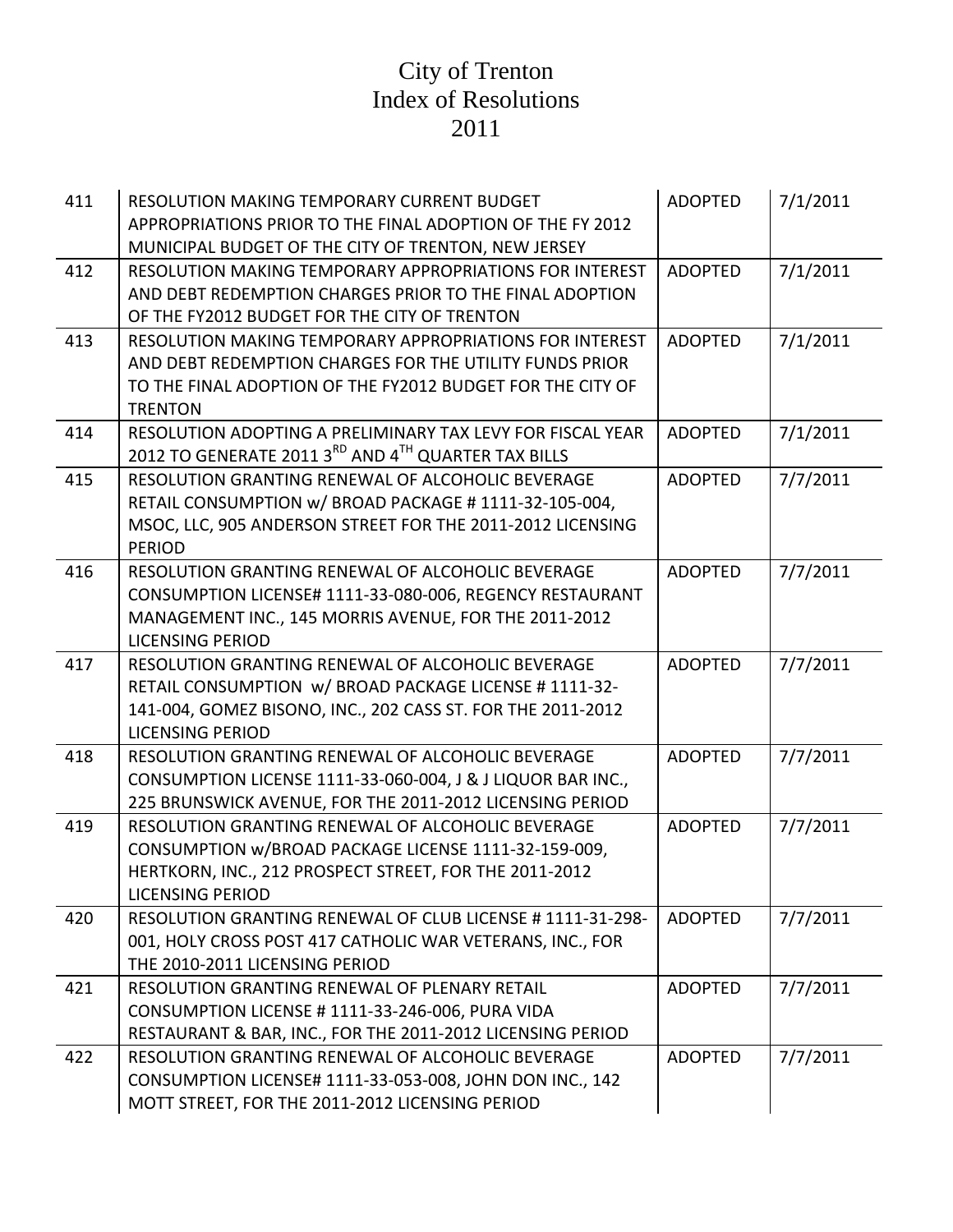| 423 | RESOLUTION GRANTING RENEWAL OF ALCOHOLIC BEVERAGE<br>CONSUMPTION w/ BROAD PACKAGE LICENSE 1111-32-085-004,<br>MARTINEZ LIQUOR, INC., 101 CHAMBERS ST., FOR THE 2011-2012<br><b>LICENSING PERIOD</b>    | <b>ADOPTED</b> | 7/7/2011 |
|-----|--------------------------------------------------------------------------------------------------------------------------------------------------------------------------------------------------------|----------------|----------|
| 424 | RESOLUTION GRANTING RENEWAL OF ALCOHOLIC BEVERAGE<br>CONSUMPTION w/ BROAD PACKAGE LICENSE 1111-32-015-007,<br>DINSHA BAR & GRILL, INC, 900-902 CHESTNUT AVENUE, FOR THE<br>2011-2012 LICENSING PERIOD  | <b>ADOPTED</b> | 7/7/2011 |
| 425 | RESOLUTION GRANTING RENEWAL OF ALCOHOLIC BEVERAGE<br>CONSUMPTION LICENSE # 1111-33-083-007, WSBM, INC., 602<br>MULBERRY ST., FOR THE 2011-2012 LICENSING PERIOD                                        | <b>ADOPTED</b> | 7/7/2011 |
| 426 | RESOLUTION GRANTING RENEWAL OF ALCOHOLIC BEVERAGE CLUB<br>LICENSE# 1111-31-267-001, LENOXVILLE ATHLETIC CLUB, FOR THE<br>2011-2012 LICENSING PERIOD                                                    | <b>ADOPTED</b> | 7/7/2011 |
| 427 | RESOLUTION GRANTING RENEWAL OF ALCOHOLIC BEVERAGE<br>CONSUMPTION LICENSE# 1111-33-196-003, P & D ASSOCIATES LLC,<br>1449 S CLINTON AVENUE FOR THE 2011-2012 LICENSING PERIOD                           | <b>ADOPTED</b> | 7/7/2011 |
| 428 | RESOLUTION GRANTING RENEWAL OF ALCOHOLIC BEVERAGE<br>CONSUMPTION w/BROAD PACKAGE, LICENSE #1111-32-149-006,<br>ROEBLING LIQUORS, LLC, FOR THE 2011-2012 LICENSING PERIOD                               | <b>ADOPTED</b> | 7/7/2011 |
| 429 | RESOLUTION GRANTING RENEWAL OF ALCOHOLIC BEVERAGE CLUB<br>LICENSE# 1111-31-269-001, POLISH AMERICAN WORLD WAR<br>VETERANS CLUB, FOR THE 2011-2012 LICENSING PERIOD                                     | <b>ADOPTED</b> | 7/7/2011 |
| 430 | RESOLUTION GRANTING RENEWAL OF PLENARY RETAIL<br>DISTRIBUTION LICENSE# 1111-44-038-006, NEW FAMILY LIQUORS<br>AND WINES, INC., 1202-1204 EAST STATE STREET, FOR THE 2011-<br>2012 LICENSING PERIOD     | <b>ADOPTED</b> | 7/7/2011 |
| 431 | RESOLUTION GRANTING RENEWAL OF PLENARY RETAIL<br>CONSUMPTION LICENSE 1111-33-030-001, BOWENS, ALVIN, 428<br>BRIDGE STREET, FOR THE 2011-2012 LICENSING PERIOD                                          | <b>ADOPTED</b> | 7/7/2011 |
| 432 | RESOLUTION GRANTING RENEWAL OF PLENARY RETAIL<br>CONSUMPTION LICENSE# 1111-33-028-008, QUIL-TO, INC., 200<br>FULTON STREET, FOR THE 2011-2012 LICENSING PERIOD                                         | <b>ADOPTED</b> | 7/7/2011 |
| 433 | RESOLUTION GRANTING RENEWAL OF PLENARY RETAIL<br>DISTRIBUTION LICENSE# 1111-44-129-005, NEW FAMILY LIQUORS<br>AND WINES, INC., 130 CALHOUN STREET, FOR THE 2011-2012<br><b>LICENSING PERIOD</b>        | <b>ADOPTED</b> | 7/7/2011 |
| 434 | RESOLUTION GRANTING RENEWAL OF ALCOHOLIC BEVERAGE<br>RETAIL CONSUMPTION LICENSE# 1111-33-090-004, FRALMER, INC.,<br>66 SOUTH CLINTON AVENUE FOR THE 2010-2011 AND 2011-2012<br><b>LICENSING PERIOD</b> | <b>ADOPTED</b> | 7/7/2011 |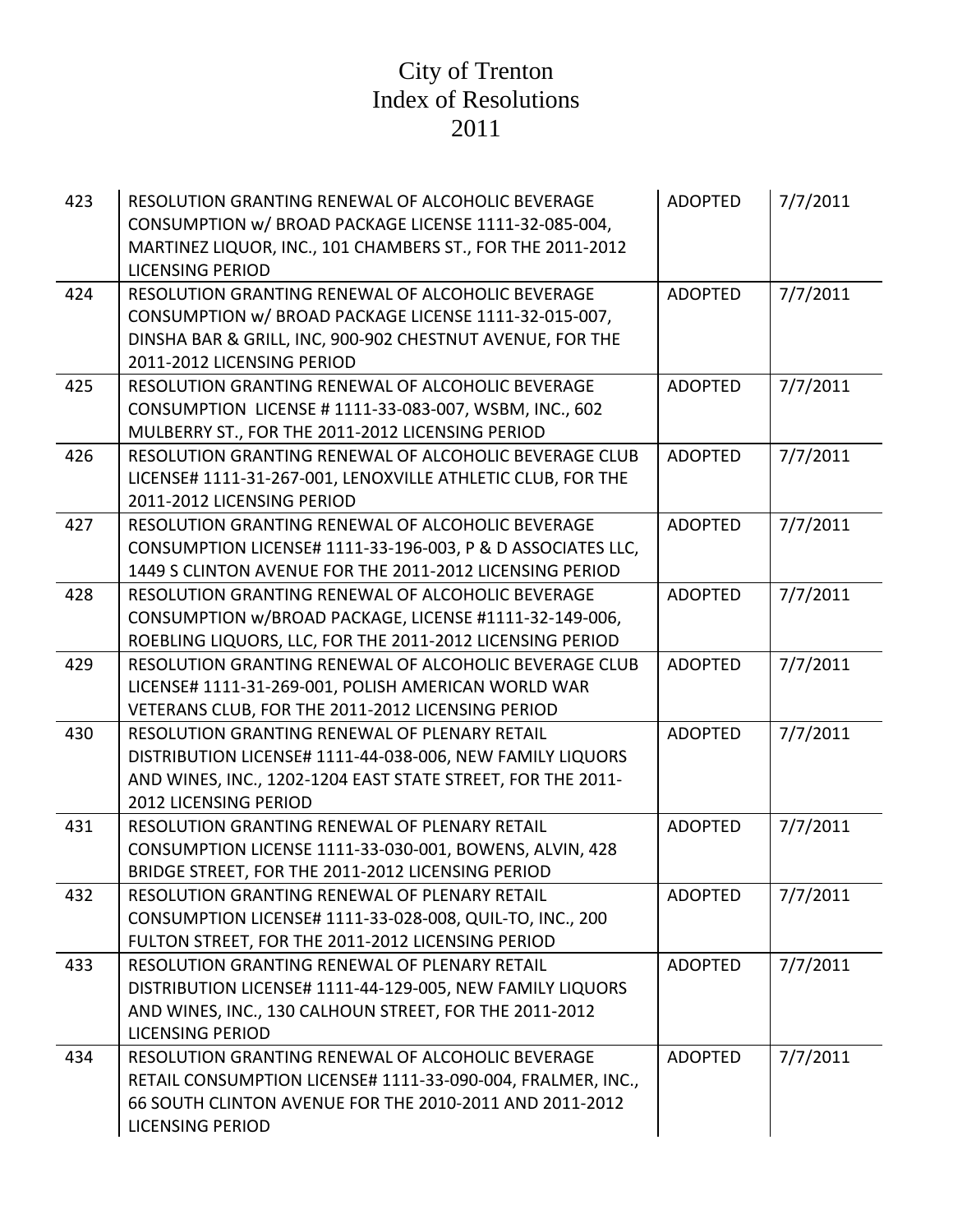| 435 | RESOLUTION GRANTING RENEWAL OF ALCOHOLIC BEVERAGE CLUB<br>LICENSE #1111-31-257-001, ACACIA TEMPLE BUILDING<br>CORPORATION, 81 BELLEVUE AVENUE, FOR THE 2011-2012<br><b>LICENSING PERIOD</b>          | <b>ADOPTED</b> | 7/7/2011 |
|-----|------------------------------------------------------------------------------------------------------------------------------------------------------------------------------------------------------|----------------|----------|
| 436 | RESOLUTION GRANTING RENEWAL OF PLENARY RETAIL<br>CONSUMPTION w/BROAD PACKAGE LICENSE # 1111-32-189-008,<br>HUB LIQUORS, INC. 886-884 SOUTH BROAD ST., FOR THE 2011-2012<br><b>LICENSING PERIOD</b>   | <b>ADOPTED</b> | 7/7/2011 |
| 437 | RESOLUTION GRANTING RENEWAL OF ALCOHOLIC BEVERAGE<br>CONSUMPTION LICENSE 1111-33-095-005, MARPOP CORPORATION,<br>1700 S CLINTON AVENUE FOR THE 2011-2012 LICENSING PERIOD                            | <b>ADOPTED</b> | 7/7/2011 |
| 438 | RESOLUTION GRANTING RENEWAL OF ALCOHOLIC BEVERAGE<br>CONSUMPTION LICENSE# 1111-33-132-004, J.E.S. ENTERPRISES INC.,<br>900 LIBERTY STREET, FOR THE 2011-2012 LICENSING PERIOD                        | <b>ADOPTED</b> | 7/7/2011 |
| 439 | RESOLUTION GRANTING RENEWAL OF ALCOHOLIC BEVERAGE<br>PLENARY RETAIL CONSUMPTION LICENSE #1111-33-154-004,<br>MARSILIO'S, INC, 541 ROEBLING AVENUE, FOR THE 2011-2012<br><b>LICENSING PERIOD</b>      | <b>ADOPTED</b> | 7/7/2011 |
| 440 | RESOLUTION GRANTING RENEWAL OF ALCOHOLIC BEVERAGE<br>CONSUMPTION LICENSE # 1111-33-234-009, PERALTA, INC., 1<br>JERSEY STREET, FOR THE 2011-2012 LICENSING PERIOD                                    | <b>ADOPTED</b> | 7/7/2011 |
| 441 | RESOLUTION GRANTING RENEWAL OF PLENARY CONSUMPTION<br>LICENSE # 1111-33-253-004, PAUL E. ZIEGLER, FOR THE 2011-2012<br><b>LICENSING PERIOD</b>                                                       | <b>ADOPTED</b> | 7/7/2011 |
| 442 | RESOLUTION GRANTING RENEWAL OF PLENARY RETAIL<br>CONSUMPTION LICENSE 1111-33-137-005, DENEVY, INC., 300<br>SOUTH BROAD STREET, FOR THE 2011-2012 LICENSING PERIOD                                    | <b>ADOPTED</b> | 7/7/2011 |
| 443 | RESOLUTION GRANTING RENEWAL OF PLENARY RETAIL<br>CONSUMPTION LICENSE# 1111-33-070-003, MOSS-GARGIONE, INC.,<br>18 EAST LAFAYETTE STREET, FOR THE 2011-2012 LICENSING PERIOD                          | <b>ADOPTED</b> | 7/7/2011 |
| 444 | RESOLUTION GRANTING RENEWAL OF PLENARY RETAIL<br>CONSUMPTION LICENSE# 1111-33-185-008, PUERTO BARRIOS<br>RESTAURANTE, LLC, FOR THE 2011-2012 LICENSING PERIOD                                        | <b>ADOPTED</b> | 7/7/2011 |
| 445 | RESOLUTION GRANTING RENEWAL OF ALCOHOLIC BEVERAGE<br>RETAIL CONSUMPTION w/ BROAD PACKAGE LICENSE #1111-32-<br>019-009, RANSOME GROUP, LLC, 931 CHAMBERS STREET FOR THE<br>2011-2012 LICENSING PERIOD | <b>ADOPTED</b> | 7/7/2011 |
| 446 | RESOLUTION GRANTING RENEWAL OF ALCOHOLIC BEVERAGE<br>RETAIL CONSUMPTION# 1111-33-210-003, JFD, INC., 660-670 S.<br>BROAD ST. FOR THE 2011-2012 LICENSING PERIOD                                      | <b>ADOPTED</b> | 7/7/2011 |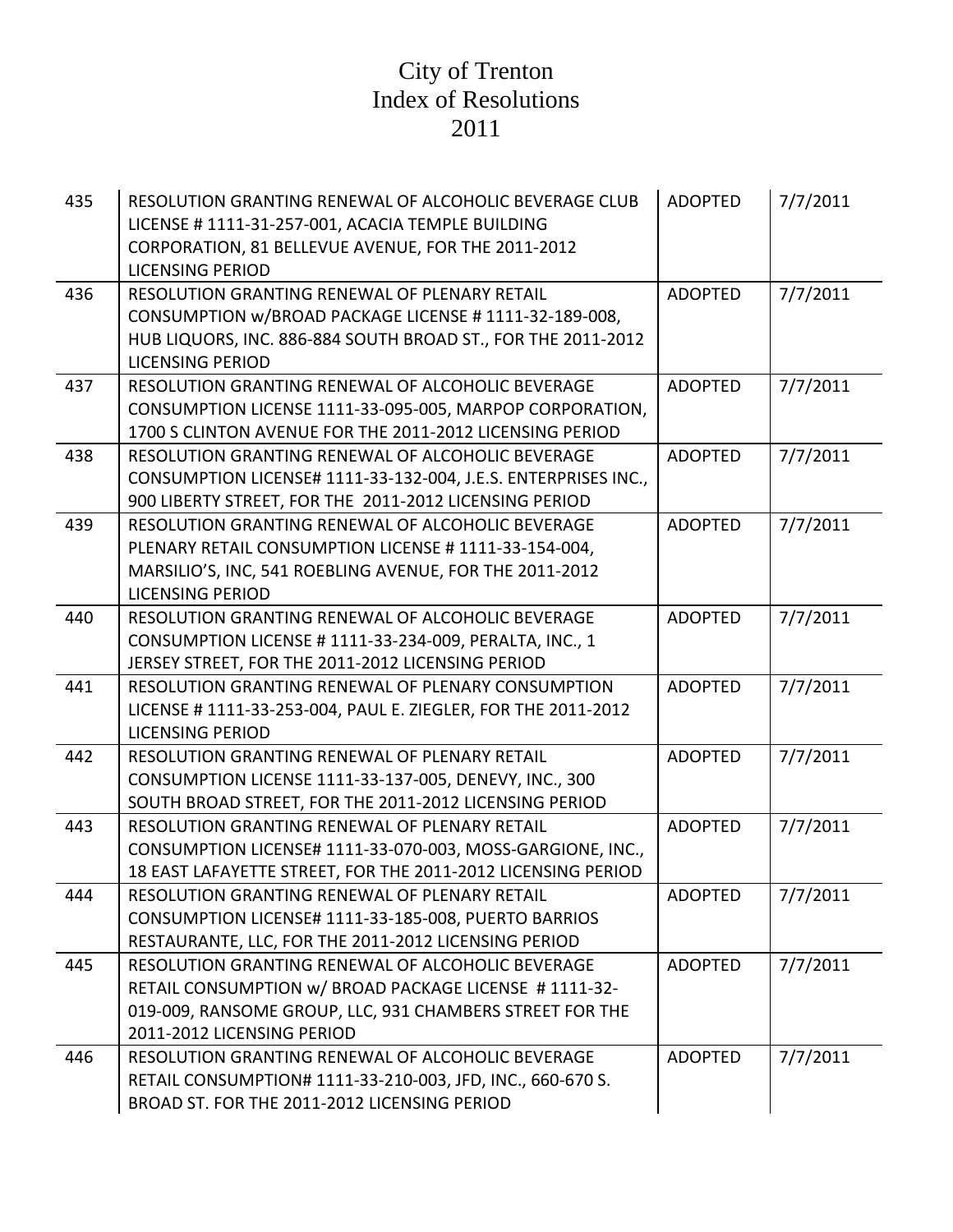| 447 | RESOLUTION GRANTING RENEWAL OF PLENARY RETAIL               | <b>ADOPTED</b> | 7/7/2011c |
|-----|-------------------------------------------------------------|----------------|-----------|
|     | CONSUMPTION LICENSE# 1111-33-198-006, ROSSI MICHAEL A &L    |                |           |
|     | KAY, 501 MORRIS AVENUE, FOR THE 2011-2012 LICENSING PERIOD  |                |           |
| 448 | RESOLUTION AUTHORIZING THE AWARD OF A CONTRACT THROUGH      | <b>ADOPTED</b> | 7/19/2011 |
|     | A FAIR AND OPEN PROCESS IN ACCORDANCE WITH N.J.S.A. 19:44A- |                |           |
|     | 20.5 ET SEQ. TO HATCH MOTT MACDONALD, 27 BLEEKER STREET,    |                |           |
|     | MILLBURN, NEW JERSEY 07041-1008 TO PROVIDE PROFESSIONAL     |                |           |
|     | ENGINEERING SERVICES TO REVIEW, ANALYSIS, DESIGN AND        |                |           |
|     | CONSTRUCTION OBSERVATION SERVICES FOR REPLACEMENT AND       |                |           |
|     | UPGRADE OF TRENTON WATER FILTRATION PLANT, PUMP ROOM        |                |           |
|     | FLOOR SUMP PUMP SYSTEM FOR THE DEPARTMENT OF PUBLIC         |                |           |
|     | WORKS, WATER UTILITY (not to exceed \$84,180.00)            |                |           |
| 449 | RESOLUTION ACCEPTING BID AND AWARDING CONTRACT TO ABLE      | <b>ADOPTED</b> | 7/19/2011 |
|     | CLEANING SERVICE OF N.J., LLC, 1313 NECK ROAD, BURLINGTON,  |                |           |
|     | NEW JERSEY 08016 TO PROVIDE CLEANING SERVICES FOR THE       |                |           |
|     | DEPARTMENT OF PUBLIC WORKS, WATER UTILITY DISTRIBUTION      |                |           |
|     | COMPLEX LOCATED AT 333 COURTLAND STREET, TRENTON, NEW       |                |           |
|     | JERSEY (not to exceed \$22,477.00)                          |                |           |
| 450 | RESOLUTION AUTHORIZING THE CONVEYANCE OF CERTAIN            | <b>ADOPTED</b> | 7/19/2011 |
|     | VEHICLES TOWED BY HAWK'S SERVICES TOWING IN LIEU OF FULL    |                |           |
|     | PAYMENT OF ANY AND ALL COSTS ASSOCIATED WITH THE TOWING     |                |           |
|     | AND STORAGE OF SAID VEHICLES                                |                |           |
| 451 | RESOLUTION AUTHORIZING THE CONVEYANCE OF CERTAIN            | <b>ADOPTED</b> | 7/19/2011 |
|     | VEHICLES TOWED BY EWINGVILLE AUTO ON BEHALF OF THE CITY OF  |                |           |
|     | TRENTON TO EWINGVILLE AUTO TOWING IN LIEU OF FULL           |                |           |
|     | PAYMENT OF ANY AND ALL COSTS ASSOCIATED WITH THE TOWING     |                |           |
|     | AND STORAGE OF SAID VEHICLES                                |                |           |
| 452 | RESOLUTION AUTHORIZING PAYMENT FOR A CONTRACT WITH          | <b>ADOPTED</b> | 7/19/2011 |
|     | CARROLL DEMOLITION; 4 YOUNGS ROAD, HAMILTON, NJ 08619       |                |           |
|     | WHICH WAS AWARDED ON AN EMERGENCY BASIS FOR THE             |                |           |
|     | DEMOLITION OF 490 MARTIN LUTHER KING JR. BOULEVARD TO       |                |           |
|     | ALLEVIATE A DANGEROUS AND HAZARDOUS CONDITION (amount       |                |           |
|     | \$33,120.00                                                 |                |           |
| 453 | RESOLUTION AUTHORIZING AN APPLICATION FOR A HIGHWAY         | <b>ADOPTED</b> | 7/19/2011 |
|     | SAFETY GRANT FROM THE NEW JERSEY DIVISION OF HIGHWAY        |                |           |
|     | TRAFFIC SAFETY, OVER THE LIMIT UNDER ARREST 2011 STATEWIDE  |                |           |
|     | CRACKDOWN.                                                  |                |           |
| 454 | RESOLUTION AUTHORIZING APPLICATION OF THE 2011 PROJECT      | <b>ADOPTED</b> | 7/19/2011 |
|     | SAFE NEIGHBORHOODS GRANT PROGRAM ADMINISTERED BY THE        |                |           |
|     | NEW JERSEY DIVISION OF CRIMINAL JUSTICE, DEPARTMENT OF LAW  |                |           |
|     | AND PUBLIC SAFETY                                           |                |           |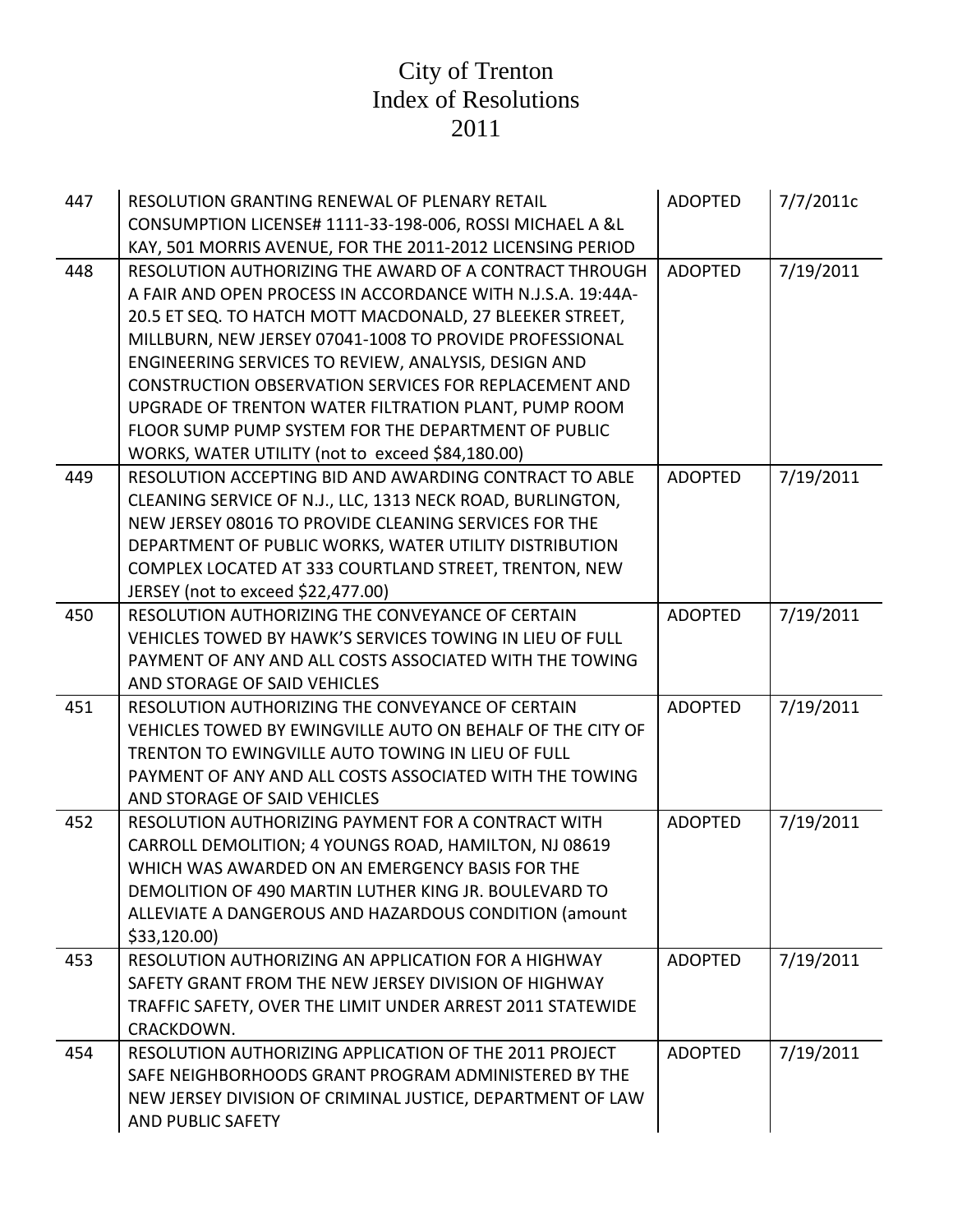| 455 | RESOLUTION DESIGNATING THE TRENTON DOWNTOWN<br>ASSOCIATION AS DESTINATION MARKETING ORGANIZATION FOR<br>THE CITY OF TRENTON                                                                                                                                                                                                                                                                                                                                                                                   | <b>ADOPTED</b> | 7/19/2011 |
|-----|---------------------------------------------------------------------------------------------------------------------------------------------------------------------------------------------------------------------------------------------------------------------------------------------------------------------------------------------------------------------------------------------------------------------------------------------------------------------------------------------------------------|----------------|-----------|
| 456 | RESOLUTION ACCEPTING BID AND AWARDING CONTRACT TO<br>WATERS AND BUGBEE, INC., 75 SOUTH GOLD DRIVE, HAMILTON,<br>NEW JERSEY 08691 FOR THE FURNISHING AND DELIVERY OF ALL<br>LABOR, EQUIPMENT AND MATERIALS FOR THE TRENTON GATEWAY<br>CONSTRUCTION PROJECT CONSISTING OF STREETSCAPE,<br>LANDSCAPE, SIGNAL AND ROAD IMPROVEMENTS ALONG WARREN<br>STREET, MARKET STREET AND JOHN FITCH WAY, FOR THE<br>DEPARTMENT OF HOUSING AND ECONOMIC DEVELOPMENT,<br>DIVISION OF PLANNING. (not to exceed \$4,4441,800.56) | <b>ADOPTED</b> | 7/19/2011 |
| 457 | RESOLUTION DESIGNATING OFFICIAL NEWSPAPER OF THE CITY OF<br><b>TRENTON</b>                                                                                                                                                                                                                                                                                                                                                                                                                                    | <b>ADOPTED</b> | 7/19/2011 |
| 458 | RESOLUTION AUTHORIZING AN AMENDMENT TO THE CONTRACT<br>THROUGH A NON-FAIR AND OPEN PROCESS TO JOHN MORELLI, P.C.,<br>203 WEST SOMERDALE ROAD, VOORHEES, NJ 0080043 TO PROVIDE<br>TRANSITIONAL PROFESSIONAL LEGAL SERVICES-CIVIL RIGHTS AND<br>OTHER SPECIALIZED LITIGATION FOR THE CITY OF TRENTON IN AN<br>AMOUNT NOT TO EXCEED \$12,000.00                                                                                                                                                                  | <b>ADOPTED</b> | 7/19/2011 |
| 459 | RESOLUTION AUTHORIZING SETTLEMENT OF WORKERS<br>COMPENSATION CLAIM IN THE MATTER OF AIDA RODRIGUEZ V. THE<br>CITY OF TRENTON, CLAIM PETITION NO. 2010-441 IN THE TOTAL<br>AMOUNT OF \$2,000.00                                                                                                                                                                                                                                                                                                                | <b>ADOPTED</b> | 7/19/2011 |
| 460 | RESOLUTION AUTHORIZING SETTLEMENT OF A WORKERS<br>COMPENSATION CLAIM IN THE MATTER OF DONALD LECH V. THE<br>CITY OF TRENTON, CLAIM PETITION NO. 2007-19591, 2007-19596,<br>AND 2007-19603 IN THE TOTAL AMOUNT OF \$20,000.00                                                                                                                                                                                                                                                                                  | <b>ADOPTED</b> | 7/19/2011 |
| 461 | RESOLUTION AUTHORIZING SETTLEMENT OF A WORKERS<br>COMPENSATION CLAIM IN THE MATTER OF BENJAMIN WARD V. THE<br>CITY OF TRENTON, CLAIM PETITION NO. 2007-22304, 2007-<br>29723, AND 2007-94795 IN THE TOTAL AMOUNT OF \$98,506.67<br>PLUS A SHARE OF FEES AND COSTS                                                                                                                                                                                                                                             | <b>ADOPTED</b> | 7/19/2011 |
| 462 | RESOLUTION AUTHORIZING SETTLEMENT OF A WORKERS<br>COMPENSATION CLAIM IN THE MATTER OF RAUL VIRELLA V. THE<br>CITY OF TRENTON, CLAIM PETITION NO. 2009-339974 IN THE<br>TOTAL AMOUNT OF \$25,000.00 PLUS COURT COSTS AND FEES                                                                                                                                                                                                                                                                                  | <b>ADOPTED</b> | 7/19/2011 |
| 463 | RESOLUTION AUTHORIZING SETTLEMENT OF A WORKERS<br>COMPENSATION CLAIM IN THE MATTER OF JASON ROGERS V. THE<br>CITY OF TRENTON, CLAIM PETITION NO. 2010-22741 IN THE TOTAL<br>AMOUNT OF \$5,000.00                                                                                                                                                                                                                                                                                                              | <b>ADOPTED</b> | 7/19/2011 |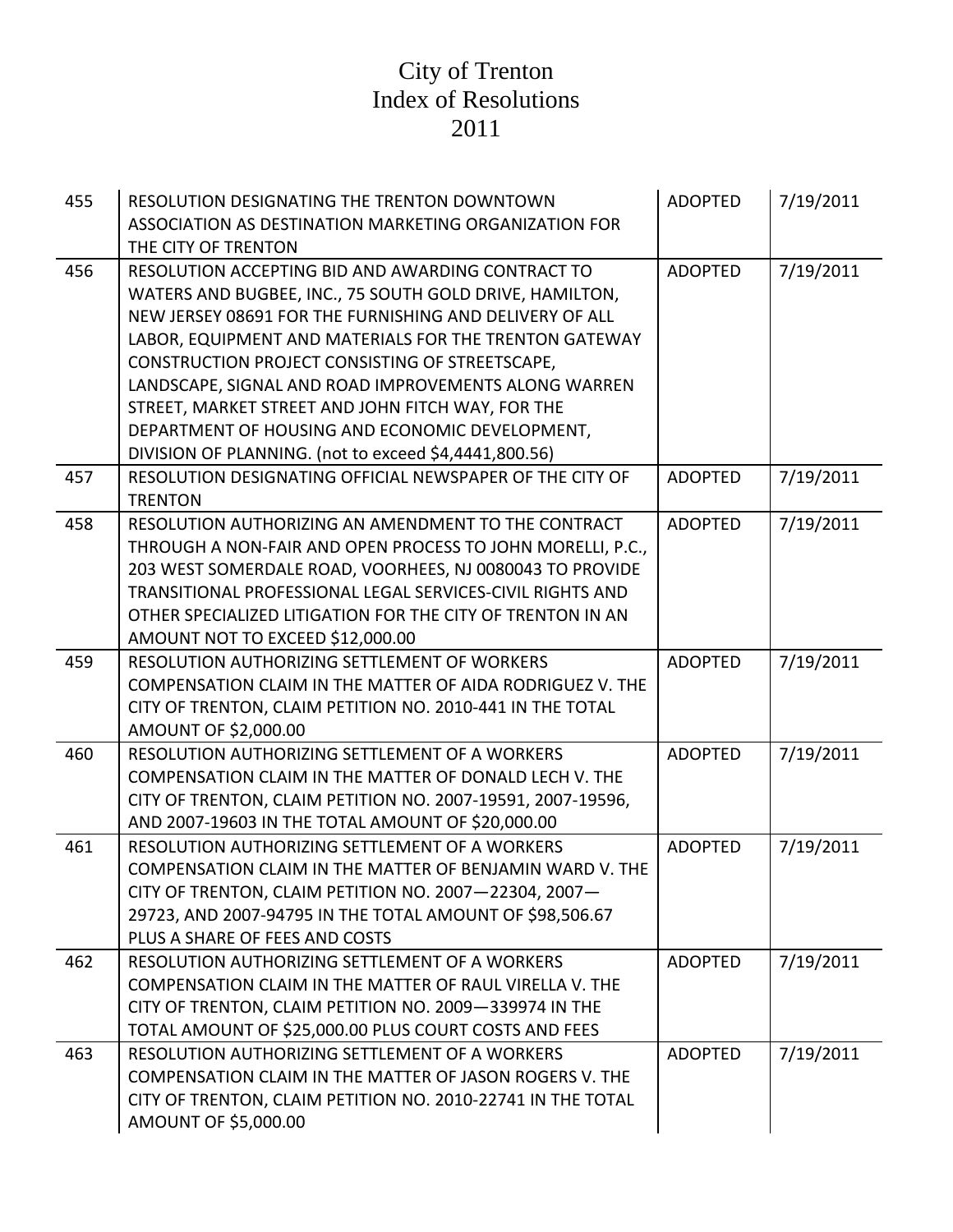| 464 | RESOLUTION GRANTING RENEWAL OF PLENARY CONSUMPTION<br>LICENSE #11110330236-008, JASBIR S. SETHI, FOR THE 2011-2012 | <b>ADOPTED</b>  | 10/6/2011 |
|-----|--------------------------------------------------------------------------------------------------------------------|-----------------|-----------|
|     | <b>LICENSING PERIOD</b>                                                                                            |                 |           |
| 465 | RESOLUTION GRANTING RENEWAL OF PLENARY RETAIL                                                                      | <b>ADOPTED</b>  | 7/19/2011 |
|     | CONSUMPTION LICENSE 1111-32-050-005, JDNS INC., 120 SOUTH                                                          |                 |           |
|     | WARREN STREET, FOR THE 2010-2011 AND 2011-2012 LICENSING                                                           |                 |           |
|     | <b>PERIODS</b>                                                                                                     |                 |           |
| 466 | RESOLUTION GRANTING RENEWAL OF PLENARY RETAIL                                                                      | <b>ADOPTED</b>  | 7/19/2011 |
|     | CONSUMPTION LICENSE # 1111-33-071-011, COLUMBUS LOUNGE &                                                           |                 |           |
|     | RESTAURANT, INC., FOR THE 2011-2012 LICENSING PERIOD                                                               |                 |           |
| 467 | RESOLUTION GRANTING RENEWAL OF ALCOHOLIC BEVERAGE                                                                  | <b>ADOPTED</b>  | 7/19/2011 |
|     | RETAIL DISTRIBUTION #1111-44-021-007, GLEN LIQUOR, INC., 909-                                                      |                 |           |
|     | 919 PENNINGTON AVE., FOR THE 2011-2012 LICENSING PERIOD                                                            |                 |           |
| 468 | RESOLUTION GRANTING RENEWAL OF ALCOHOLIC BEVERAGE                                                                  | <b>ADOPTED</b>  | 7/19/2011 |
|     | CONSUMPTION LICENSE, 1111-33-293-006, FRIAS, MAYRA M., 2114                                                        |                 |           |
|     | LIBERTY ST. FOR THE 2011-2012 LICENSING PERIOD                                                                     |                 |           |
| 469 | RESOLUTION GRANTING RENEWAL OF ALCOHOLIC BEVERAGE                                                                  | <b>ADOPTED</b>  | 7/19/2011 |
|     | RETAIL CONSUMPTION # 1111-33-096-002, EARL'S ENTERPRISES,                                                          |                 |           |
|     | INC., 1133 E. STATE ST., FOR THE 2011-2012 LICENSING PERIOD                                                        |                 |           |
| 470 | RESOLUTION GRANTING RENEWAL OF ALCOHOLIC BEVERAGE                                                                  | <b>ADOPTED</b>  | 7/19/2011 |
|     | RETAIL DISTRIBUTION # 1111-44-022-004, ANSHUL, INC., 255                                                           |                 |           |
|     | HAMILTON AVE., FOR THE 2011-2012 LICENSING PERIOD                                                                  |                 |           |
| 471 | AUTHORIZING A MEETING WHICH EXCLUDES THE PUBLIC                                                                    | <b>ADOPTED</b>  | 7/19/2011 |
| 472 | RESOLUTION TO PROVIDE EMERGENCY APPROPRIATIONS TO THE                                                              | <b>ADOPTED</b>  | 8/18/2011 |
|     | SFY 2012 TEMPORARY BUDGETS OF THE CITY OF TRENTON                                                                  |                 |           |
| 473 | RESOLUTION AUTHORIZING TRANSFERS TO BE MADE BY THE CHIEF                                                           | <b>DEFEATED</b> | 8/18/2011 |
|     | FINANCIAL OFFICER OF THE FY 2011 APPROPRIATION RESERVE                                                             |                 |           |
| 474 | RESOLUTION AUTHORIZING ASSIGNMENT OF TAX SALE CERTIFICATE                                                          | <b>ADOPTED</b>  | 8/18/2011 |
|     | PURSUANT N.J.S.A. 54:5-113 GUY ZARA, LLC                                                                           |                 |           |
| 475 | RESOLUTION AUTHORIZING CALCULATION OF THE RESERVE FOR                                                              | <b>ADOPTED</b>  | 9/1/2011  |
|     | UNCOLLECTED TAXES USING A THREE YEAR AVERAGE COLLECTION                                                            |                 |           |
|     | <b>RATE</b>                                                                                                        |                 |           |
| 476 | RESOLUTION AUTHORIZING THE PURCHASE OF THIRTEEN (13) EACH                                                          | <b>ADOPTED</b>  | 9/1/2011  |
|     | OPTIPLEX COMPUTERS WITH NECESSARY SOFTWARE AND                                                                     |                 |           |
|     | PERIPHERALS FROM DELL MARKETING LP, ONE DELL WAY, ROUND                                                            |                 |           |
|     | ROCK, TEXAS 78682 FOR THE DEPARTMENT OF FIRE, THROUGH THE                                                          |                 |           |
|     | STATE OF NEW JERSEY COOPERATIVE PROGRAM WITHOUT                                                                    |                 |           |
|     | COMPETITIVE BIDDING. (Total cost \$13,144.00)                                                                      |                 |           |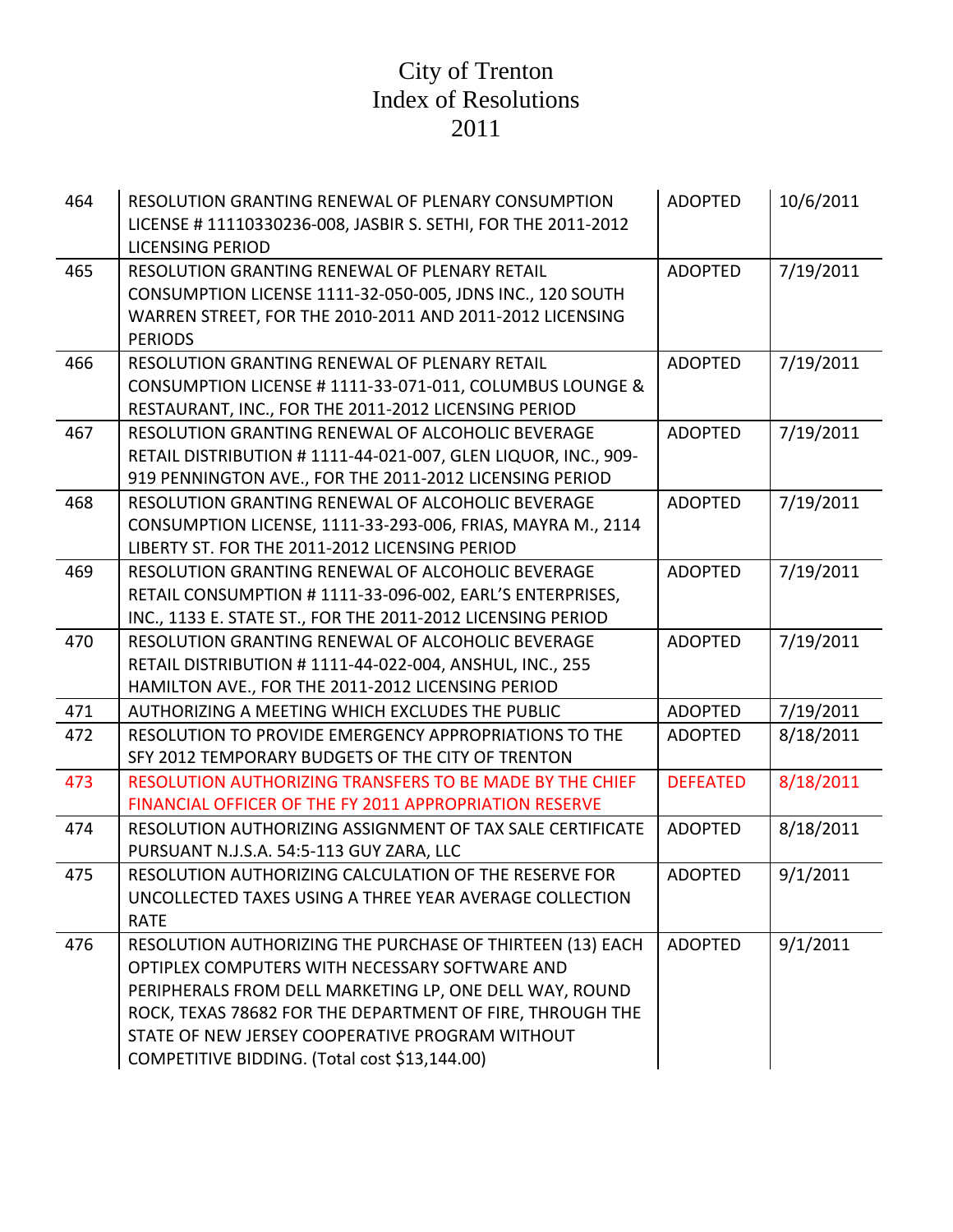| 477 | RESOLUTION AUTHORIZING THE AWARD OF A CONTRACT THROUGH<br>A FAIR AND OPEN PROCESS IN ACCORDANCE WITH N.J.S.A. 19:44A-<br>20.5 ET SEQ. TO SADAT ASSOCIATES, INC., 1545 LAMBERTON ROAD,<br>TRENTON, NEW JERSEY 08610 FOR THE ENVIRONMENTAL AND<br>PROFESSIONAL CONSTRUCTION OVERSIGHT REMEDIAL SERVICES<br>FOR CALHOUN STREET PARK, TRENTON, NEW JERSEY, FOR THE<br>DEPARTMENT OF RECREATION, NATURAL RESOURCES AND<br>CULTURE, DIVISION OF NATURAL RESOURCES. (Not to exceed<br>\$51,209.00 | <b>ADOPTED</b> | 9/1/2011c |
|-----|--------------------------------------------------------------------------------------------------------------------------------------------------------------------------------------------------------------------------------------------------------------------------------------------------------------------------------------------------------------------------------------------------------------------------------------------------------------------------------------------|----------------|-----------|
| 478 | RESOLUTION AUTHORIZING THE AWARD OF A CONTRACT THROUGH<br>A NON-FAIR AND OPEN PROCESS WITH VERIZON, INC., NATIONAL<br>CONTRACTS REPOSITORY, MC:HQW02125, 700 HIDDEN RIDGE,<br>IRVING, TEXAS 75038 TO PROVIDED NON-VOICE OVER INTERNET<br>PROTOCOL TELEPHONE SERVICE FOR THE CITY OF TRENTON (not to<br>exceed \$258,000.00)                                                                                                                                                                | <b>ADOPTED</b> | 9/15/2011 |
| 479 | RESOLUTION AUTHORIZING THE EXECUTION OF AN AGREEMENT<br>FOR PAYMENT IN LIEU OF TAXES FOR THE RESCUE MISSION OF<br>TRENTON PERRY STREET PERMANENT SUPPORTIVE HOUSING<br><b>PROJECT</b>                                                                                                                                                                                                                                                                                                      | <b>ADOPTED</b> | 8/18/2011 |
| 480 | RESOLUTION AUTHORIZING THE CITY OF TRENTON TO ACCEPT<br>GRANT MONEYS UP TO THE AMOUNT OF \$1,000,000 FROM THE<br>UNITED STATES ENVIRONMENTAL PROTECTION AGENCY'S<br>BROWNFIELDS ASSESSMENT AND CLEANUP GRANTS                                                                                                                                                                                                                                                                              | <b>ADOPTED</b> | 9/1/2011  |
| 481 | AMENDMENT TO RESOLUTION 09 51 AUTHORIZING AN AWARD OF<br>A CONTRACT WITH USA ENVIRONMENTAL MANAGEMENT, INC 344<br>WEST STATE STREET, TRENTON, NJ 08618, FOR PROFESSIONAL<br>ENVIRONMENTAL ENGINEERING SERVICES AT 163 NORTH OLDEN<br>AVENUE (Not to exceed \$45,622.00)                                                                                                                                                                                                                    | <b>ADOPTED</b> | 9/1/2011  |
| 482 | RESOLUTION AUTHORIZING PAYMENT FOR A CONTRACT WITH<br>CARROLL DEMOLITION, LLC, 4 YOUNGS ROAD, HAMILTON, NJ<br>008619 WHICH WAS AWARDED ON AN EMERGENCY BASIS FOR THE<br>DEMOLITION OF 61 COLONIAL AVENUE TO ALLEVIATE A<br>DANGEROUS AND HAZARDOUS CONDITION (Amount is \$43,620.00)                                                                                                                                                                                                       | <b>ADOPTED</b> | 9/1/2011  |
| 483 | RESOLUTION AUTHORIZING PAYMENT FOR A CONTRACT WITH<br>YANNUZZI & SONS, INC, 152 RTE 206 SOUTH UNIT #14,<br>HILLSBOROUGH, NJ 08844 WHICH WAS AWARDED ON AN<br>EMERGENCY BASIS FOR THE DEMOLITION OF 97 VINE STREET TO<br>ALLEVIATE A DANGEROUS AND HAZARDOUS CONDITION (Amount is<br>\$9,800.00                                                                                                                                                                                             | <b>ADOPTED</b> | 9/1/2011  |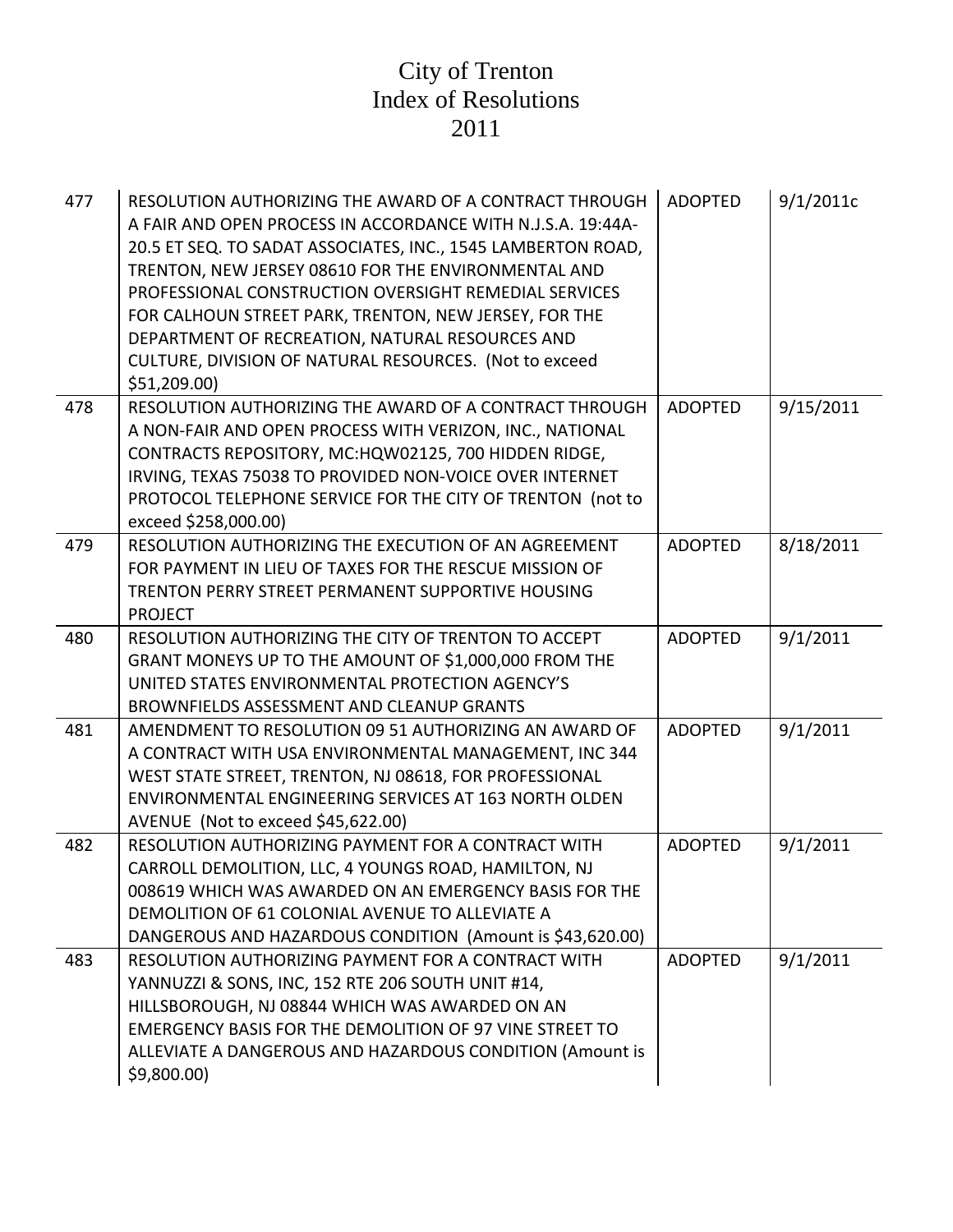| 484<br>485 | RESOLUTION AUTHORIZING PAYMENT FOR A CONTRACT WITH<br>CARROLL DEMOLITION, 4 YOUNGS ROAD, HAMILTON, NJ 08619<br>WHICH WAS AWARDED ON AN EMERGENCY BASIS FOR THE<br>DEMOLITION OF 66 SOUTH OLDEN AVENUE TO ALLEVIATE A<br>DANGEROUS AND HAZARDOUS CONDITION (Amount is \$29,430.00)<br>RESOLUTION AUTHORIZING THE AWARD OF A CONTRACT THROUGH<br>A FAIR AND OPEN PROCESS IN ACCORDANCE WITH N.J.S.A. 19:44A-<br>20.5 ET. SEQ. TO CLEANING UNLIMITED, 5 SETTLERS LANE,<br>COLUMBUS, NEW JERSEY 08022 TO PROVIDED JANITORIAL<br>CLEANING SERVICES AT 218 NORTH BROAD STREET, TRENTON, NEW<br>JERSEY FOR THE DEPARTMENT OF HEALTH & HUMAN SERVICES, | <b>ADOPTED</b><br><b>ADOPTED</b> | 9/1/2011<br>9/15/2011 |
|------------|------------------------------------------------------------------------------------------------------------------------------------------------------------------------------------------------------------------------------------------------------------------------------------------------------------------------------------------------------------------------------------------------------------------------------------------------------------------------------------------------------------------------------------------------------------------------------------------------------------------------------------------------|----------------------------------|-----------------------|
|            | DIVISION OF HEALTH. (Not to exceed \$16,120.00)                                                                                                                                                                                                                                                                                                                                                                                                                                                                                                                                                                                                |                                  |                       |
| 486        | RESOLUTION AUTHORIZING THE AWARD OF A CONTRACT THROUGH<br>A FAIR AND OPEN PROCESS IN ACCORDANCE WITH N.J.S.A. 19:44A-<br>20.5 ET SEQ. TO MYONGYA LEE, RN, 64 ARROWHEAD DRIVE,<br>BURLINGTON, NEW JERSEY 08016 TO PROVIDE PROFESSIONAL<br>PUBLIC HEALTH NURSING SERVICES FOR THE DEPARTMENT OF<br>HEALTH & HUMAN SERVICES, DIVISION OF HEALTH (Not to exceed<br>\$22,399.00                                                                                                                                                                                                                                                                     | <b>ADOPTED</b>                   | 9/15/2011             |
| 487        | RESOLUTION AUTHORIZING THE AWARD OF A CONTRACT THROUGH<br>A FAIR AND OPEN PROCESS IN ACCORDANCE WITH N.J.S.A. 19:44A-<br>20.5 ET SEQ. TO CARMEN G. BELFORD, RN, 1816 KUSER ROAD, #7<br>TRENTON, NEW JERSEY 08690 TO PROVIDE PROFESSIONAL PUBLIC<br>HEALTH NURSING SERVICES FOR THE DEPARTMENT OF HEALTH &<br>HUMAN SERVICES, DIVISION OF HEALTH (Not to exceed \$28,792.00)                                                                                                                                                                                                                                                                    | <b>ADOPTED</b>                   | 9/15/2011             |
| 488        | RESOLUTION AUTHORIZING SETTLEMENT OF WORKERS<br>COMPENSATION CLAIM IN THE MATTER OF LISA PACCILLO V. THE<br>CITY OF TRENTON, CLAIM PETITION NO 2010-10001 IN THE TOTAL<br>AMOUNT OF \$7,500.00                                                                                                                                                                                                                                                                                                                                                                                                                                                 | <b>ADOPTED</b>                   | 9/1/2011              |
| 489        | RESOLUTION AUTHORIZING SETTLEMENT OF A WORKERS<br>COMPENSATION CLAIM IN THE MATTER OF JOSE FELICIANO V. THE<br>CITY OF TRENTON, CLAIM PETITION NO 2009-4493, 2009-4495 IN<br>THE TOTAL AMOUNT OF \$8,550.00                                                                                                                                                                                                                                                                                                                                                                                                                                    | <b>ADOPTED</b>                   | 09/1/2011             |
| 490        | RESOLUTION AUTHORIZING SETTLEMENT OF A WORKERS<br>COMPENSATION CLAIM IN THE MATTER OF PAMELA HAYES V. THE<br>CITY OF TRENTON, CLAIM PETITION NO 2009-24494 IN THE TOTAL<br>AMOUNT OF \$5,000.00                                                                                                                                                                                                                                                                                                                                                                                                                                                | <b>ADOPTED</b>                   | 09/1/2011             |
| 491        | RESOLUTION AUTHORIZING SETTLEMENT OF A WORKERS<br>COMPENSATION CLAIM IN THE MATTER OF HARRY GOODMAN V.<br>THE CITY OF TRENTON, CLAIM PETITION NO 2005-10055 IN THE<br>TOTAL AMOUNT OF \$7,500.00                                                                                                                                                                                                                                                                                                                                                                                                                                               | <b>ADOPTED</b>                   | 09/1/2011             |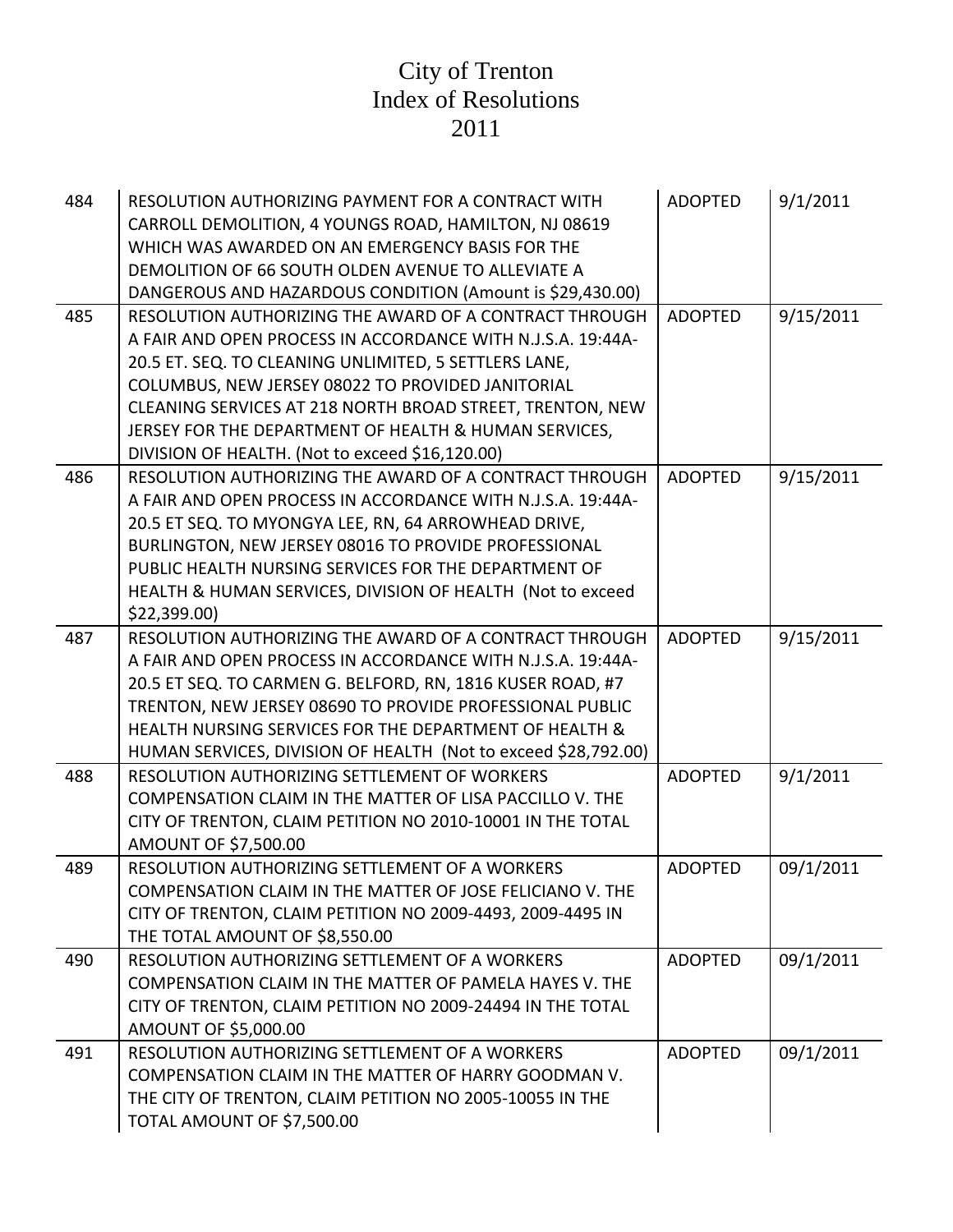| 492 | RESOLUTION AUTHORIZING SETTLEMENT OF A WORKERS<br>COMPENSATION CLAIM IN THE MATTER OF CLAYTON HOLLEY V. THE<br>CITY OF TRENTON, CLAIM PETITION NO 2010-14625 IN THE TOTAL<br>AMOUNT OF \$2,500.00                                                                                                                                                                                                       | <b>ADOPTED</b>  | 09/1/2011 |
|-----|---------------------------------------------------------------------------------------------------------------------------------------------------------------------------------------------------------------------------------------------------------------------------------------------------------------------------------------------------------------------------------------------------------|-----------------|-----------|
| 493 | RESOLUTION AUTHORIZING SETTLEMENT OF A WORKERS<br>COMPENSATION CLAIM IN THE MATTER OF WILLIAM BOYD V. THE<br>CITY OF TRENTON, CLAIM PETITION NO 2007-14224 IN THE TOTAL<br>AMOUNT OF \$21,414.00                                                                                                                                                                                                        | <b>ADOPTED</b>  | 09/1/2011 |
| 494 | RESOLUTION AUTHORIZING SETTLEMENT OF A WORKERS<br>COMPENSATION CLAIM IN THE MATTER OF CARLOS MEDINA V. THE<br>CITY OF TRENTON, CLAIM PETITION NO 2010-1086 IN THE TOTAL<br>AMOUNT OF \$37,461.00 PLUS COSTS AND FEES                                                                                                                                                                                    | <b>ADOPTED</b>  | 09/1/2011 |
| 495 | RESOLUTION AUTHORIZING THE AWARD OF A CONTRACT THROUGH<br>A FAIR AND OPEN PROCESS IN ACCORDANCE WITH N.J.S.A. 19:44A-<br>20.5 ET. SEQ. TO DONALD R. BROWN, ESQUIRE, 1005 SCENIC DRIVE,<br>EWING, NEW JERSEY 08628 TO PROVIDE PROFESSIONAL PUBLIC<br>DEFENDER SERVICES AT THE TRENTON MUNICIPAL COURT FOR THE<br>DEPARTMENT OF ADMINISTRATION. (Not to exceed \$60,000.00)                               | <b>ADOPTED</b>  | 9/15/2011 |
| 496 | RESOLUTION AUTHORIZING SETTLEMENT OF A WORKERS<br>COMPENSATION CLAIM IN THE MATTER OR ARMANDO ROSARIO, JR<br>V. THE CITY OF TRENTON, CLAIM PETITION NO 2011-4409 IN THE<br>TOTAL AMOUNT OF \$3,000.00                                                                                                                                                                                                   | <b>ADOPTED</b>  | 9/15/2011 |
| 497 | RESOLUTION AUTHORIZING SETTLEMENT OF A WORKERS<br>COMPENSATION CLAIM IN THE MATTER OR ARMANDO ROSARIO, JR<br>V. THE CITY OF TRENTON, CLAIM PETITION NO 2011-4409 IN THE<br>TOTAL AMOUNT OF \$3,000.00                                                                                                                                                                                                   | <b>ADOPTED</b>  | 9/15/2011 |
| 498 | RESOLUTION AUTHORIZING THE AWARD OF A CONTRACT THROUGH<br>A NON-FAIR AND OPEN PROCESS TO HERBERT I. WALDMAN, ESQ.,<br>LAW OFFICES OF JAVERBAUM, WUGAFT, HICKS, KAHN, WIKSTROM<br>& SININS, 201 WASHINGTON STREET, NEWARK, NJ 07102 TO<br><b>PROVIDE PROFESSIONAL LEGAL SERVICES - CIVIL RIGHTS AND</b><br>OTHER SPECIALIZED LITIGATION FOR THE CITY OF TRENTON IN AN<br>AMOUNT NOT TO EXCEED \$2,105.00 | <b>DEFEATED</b> | 9/15/2011 |
| 499 | RESOLUTION AUTHORIZING THE AWARD OF A CONTRACT THROUGH<br>A FAIR AND OPEN PROCESS IN ACCORDANCE WITH N.J.S.A. 19:44A-<br>20.5 ET. SEQ. TO H. LEE WEARING, ESQ., 836 WEST STATE STREET,<br>TRENTON, NEW JERSEY 08618 TO PROVIDE PROFESSIONAL PUBLIC<br>DEFENDER SERVICES AT THE TRENTON MUNICIPAL COURT FOR THE<br>DEPARTMENT OF ADMINISTRATION. (Not to exceed \$70,556.00)                             | <b>ADOPTED</b>  | 9/15/2011 |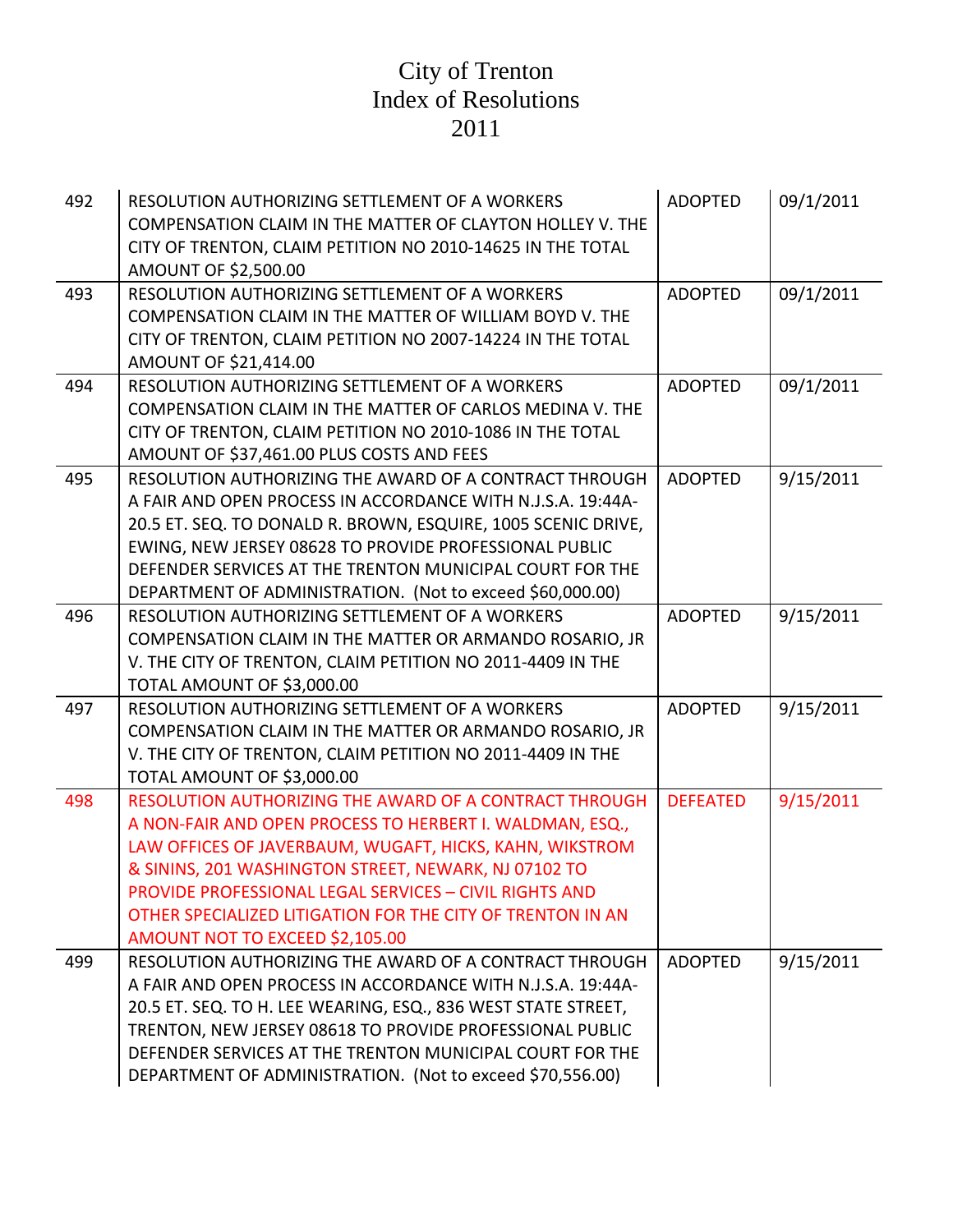| 500 | RESOLUTION AUTHORIZING THE AWARD OF A CONTRACT THROUGH<br>A FAIR AND OPEN PROCESS IN ACCORDANCE WITH N.J.S.A. 19:44A-<br>20.5 ET. SEQ. TO NANCY R. GARZA, ESQUIRE, 27 CEDAR STREET,<br>MOUNT HOLLY, NEW JERSEY 08060 TO PROVIDE PROCESSIONAL<br>PUBLIC DEFENDER SERVICES AT THE TRENTON MUNICIPAL COURT<br>FOR THE DEPARTMENT OF ADMINISTRATION. (Not to exceed<br>\$28,800.00       | <b>ADOPTED</b> | 9/15/2011 |
|-----|--------------------------------------------------------------------------------------------------------------------------------------------------------------------------------------------------------------------------------------------------------------------------------------------------------------------------------------------------------------------------------------|----------------|-----------|
| 501 | RESOLUTION AUTHORIZING THE AWARD OF A CONTRACT THROUGH<br>A FAIR AND OPEN PROCESS IN ACCORDANCE WITH N.J.S.A. 19:44A-<br>20.5 ET. SEQ. TO ALICIA G. EBER INTERPRETING SERVICES, 431<br>GATEWOOD ROAD, CHERRY HILL, NEW JERSEY 08003-3422 TO<br>PROVIDE INTERPRETING AND/OR TRANSLATION SERVICES ON AN AS<br>NEEDED BASIS FOR TRENTON MUNICIPAL COURT. (Not to exceed<br>\$51,000.00] | <b>ADOPTED</b> | 9/15/2011 |
| 502 | RESOLUTION AUTHORIZING THE AWARD OF A CONTRACT THROUGH<br>A FAIR AND OPEN PROCESS IN ACCORDANCE WITH N.J.S.A. 19:44A-<br>20.5 ET SEQ. TO LANGUAGE LINE SERVICES, ONE LOWER RAGSDALE<br>DRIVE, BUILDING TWO, MONTEREY, CA 93940 TO PROVIDE<br>TELEPHONIC INTERPRETING SERVICES ON AN AS NEEDED BASIS AT<br>TRENTON MUNICIPAL COURT (Not to exceed \$17,500.00)                        | <b>ADOPTED</b> | 9/15/2011 |
| 503 | RESOLUTION AUTHORIZING THE AWARD OF A CONTRACT THROUGH<br>A FAIR AND OPEN PROCESS IN ACCORDANCE WITH N.J.S.A. 19:44A-<br>20.5 ET SEQ. TO COLLEEN BREEN, CPA, 7-13 FAIR LAWN AVENUE,<br>FAIR LAWN, NEW JERSEY 07410 TO PROVIDE PROFESSIONAL<br>CERTIFIED PUBLIC ACCOUNTING SERVICES FOR THE TRENTON<br>MUNICIPAL COURT (Not to exceed \$8,100.00)                                     | <b>ADOPTED</b> | 9/15/2011 |
| 504 | RESOLUTION AUTHORIZING APPLICATION FOR A GRANT PURSUANT<br>TO THE BODY ARMOR REPLACEMENT FUND ACT, P.L.1997, c.177<br>(N.J.S.A. 52:17b-4.4) BY THE NEW JERSEY DIVISION OF CRIMINAL<br>JUSTICE, DEPARTMENT OF LAW AND PUBLIC SAFETY                                                                                                                                                   | <b>ADOPTED</b> | 9/1/2011  |
| 505 | RESOLUTION AUTHORIZING AN APPLICATION FOR THE FY2011<br>EDWARD BYRNE MEMORIAL JUSTICE ASSISTANCE RECOVERY GRANT<br>FROM THE U.S. DEPARTMENT OF JUSTICE, OFFICE OF JUSTICE<br>PROGRAMS, BUREAU OF JUSTICE ASSISTANCE                                                                                                                                                                  | <b>ADOPTED</b> | 9/1/2011  |
| 506 | RESOLUTION AUTHORIZING THE ACCEPTANCE FOR A HIGHWAY<br>SAFETY GRANT FROM THE NEW JERSEY DIVISION OF HIGHWAY<br>TRAFFIC SAFETY, PEDESTRIAN SAFETY EDUCATION AND<br><b>ENFORCEMENT PROJECT</b>                                                                                                                                                                                         | <b>ADOPTED</b> | 9/1/2011  |
| 507 | RESOLUTION AUTHORIZING APPLICATION FOR THE FY 2011<br>BULLETPROOF VEST PARTNERSHIP GRANT PROGRAM FROM THE<br>U.S. DEPARTMENT OF JUSTICE, OFFICE OF JUSTICE PROGRAMS,<br><b>BUREAU OF JUSTICE ASSISTANCE</b>                                                                                                                                                                          | <b>ADOPTED</b> | 9/1/2011  |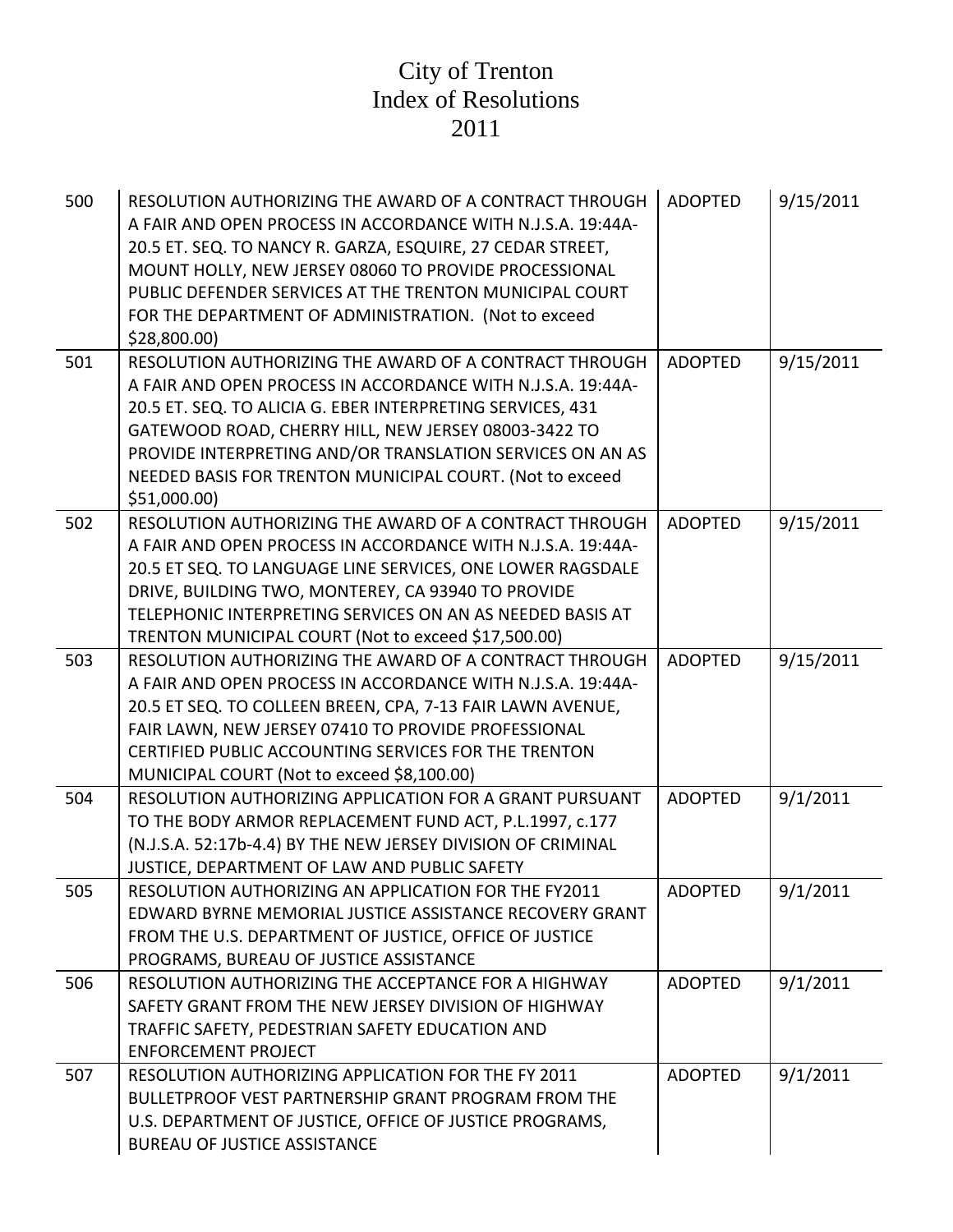| 508 | RESOLUTION AUTHORIZING THE ACCEPTANCE OF THE EDWARD<br>BYRNE DISCRETIONARY GRANT FROM THE NEW JERSEY DIVISION OF<br>CRIMINAL, THROUGH THE U.S. DEPARTMENT OF JUSTICE, OFFICE OF<br>JUSTICE PROGRAMS, BUREAU OF JUSTICE ASSISTANCE                                                                               | <b>ADOPTED</b>  | 9/1/2011  |
|-----|-----------------------------------------------------------------------------------------------------------------------------------------------------------------------------------------------------------------------------------------------------------------------------------------------------------------|-----------------|-----------|
| 509 | RESOLUTION AUTHORIZING THE ACCEPTANCE OF THE EDWARD<br>BYRNE DISCRETIONARY GRANT FROM THE NEW JERSEY DIVISION OF<br>CRIMINAL, THROUGH THE U.S. DEPARTMENT OF JUSTICE, OFFICE OF<br>JUSTICE PROGRAMS, BUREAU OF JUSTICE ASSISTANCE                                                                               | <b>ADOPTED</b>  | 9/1/2011  |
| 510 | RESOLUTION AUTHORIZING AN APPLICATION FOR THE FY2011 COPS<br>HIRING COMPETITIVE GRANT PROGRAM, FROM THE OFFICE OF<br><b>COMMUNITY ORIENTED POLICING SERVICES</b>                                                                                                                                                | <b>ADOPTED</b>  | 8/18/2011 |
| 511 | RESOLUTION AUTHORIZING THE APPLICATION OF THE 2011<br>PROJECT SAFE NEIGHBORHOODS GRANT PROGRAM ADMINISTERED<br>BY THE NEW JERSEY DIVISION OF CRIMINAL JUSTICE, DEPARTMENT<br>OF LAW AND PUBLIC SAFETY                                                                                                           | <b>ADOPTED</b>  | 8/18/2011 |
| 512 | RESOLUTION AUTHORIZING THE PURCHASE OF ONE 2011 OR LATEST<br>MODEL AWD EXPRESS CARGO VAN FOR THE DEPARTMENT OF<br>PUBLIC WORKS, DIVISION OF WATER UTILITY THROUGH THE STATE<br>OF NEW JERSEY COOPERATIVE PROGRAM WITHOUT COMPETITIVE<br>BIDDING. (Not to exceed \$25,400.00)                                    | <b>ADOPTED</b>  | 9/15/2011 |
| 513 | RESOLUTION ACCEPTING BID AND AWARDING CONTRACT TO<br>INTERLIEN BRANDS dba AMSAN., 80 TWINBRIDGE DRIVE,<br>PENNSAUKEN, NEW JERSEY 08110 FOR THE FURNISHING AND<br>DELIVERY ON AN AS NEEDED BASIS, PAPER GOODS FOR THE<br>DEPARTMENT OF PUBLIC WORKS, DIVISION OF PUBLIC PROPERTY.<br>(Not to exceed \$46,558.10) | <b>DEFEATED</b> | 9/15/2011 |
| 514 | RESOLUTION ACCEPTING BID AND AWARDING CONTRACT TO ALLIED<br>CONTROL SERVICES, INC., 611 GARFIELD AVENUE, P.O. BOX 234,<br>WEST POINT, PA 19486 TO PROVIDE CHLORINE EQUIPMENT<br>MAINTENANCE SERVICES FOR THE DEPARTMENT OF PUBLIC WORKS,<br>WATER UTILITY (Not to exceed \$57,544.00)                           | <b>ADOPTED</b>  | 9/1/2011  |
| 515 | RESOLUTION ACCEPTING BID AND AWARDING CONTRACT TO ALLIED<br>CONTROL SERVICES, INC., 611 GARFIELD AVENUE, P.O. BOX 234,<br>WEST POINT, PA 19486 TO PROVIDE INSTRUMENTATION,<br>CALIBRATION AND REPAIR SERVICES FOR THE DEPARTMENT OF<br>PUBLIC WORKS, WATER UTILITY (Not to exceed \$149,938.00)                 | <b>ADOPTED</b>  | 9/1/2011  |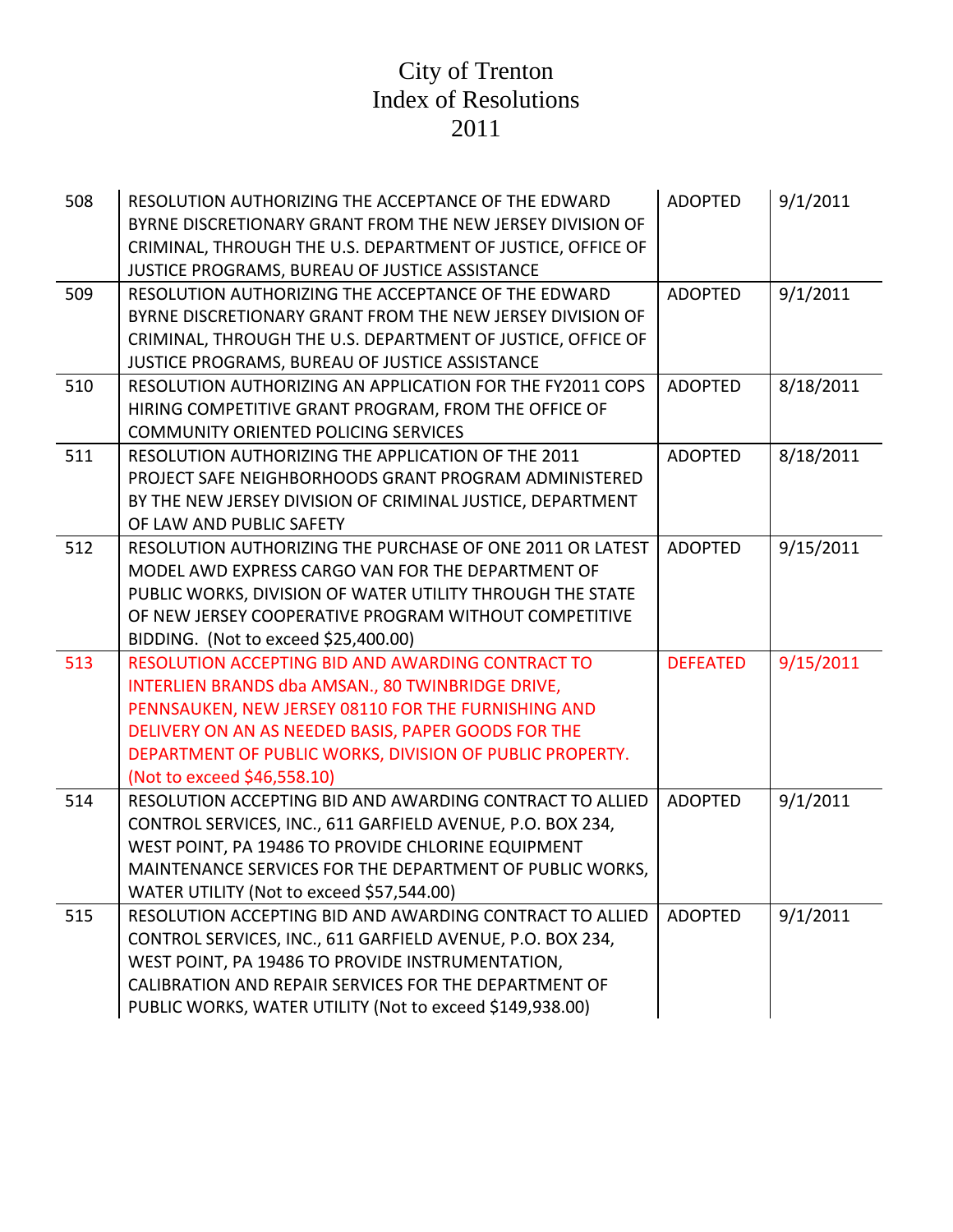| 516 | RESOLUTION ACCEPTING BID AND AWARDING CONTRACT TO<br>MUNICIPAL MAINTENANCE COMPANY, 1351 TAYLOR LANE,<br>CINNAMINSON, NEW JERSEY 08077 FOR THE FURNISHING AND<br>DELIVERY OF ALL LABOR, EQUIPMENT AND MATERIALS FOR<br>PREVENTATIVE MAINTENANCE AND INSPECTION OF THE TEKKEM<br>LIME SLAKING SYSTEMS FOR THE DEPARTMENT OF PUBLIC WATERS,<br>WATER UTILITY (Not to exceed \$44,145.00)    | <b>ADOPTED</b> | 9/1/2011c |
|-----|-------------------------------------------------------------------------------------------------------------------------------------------------------------------------------------------------------------------------------------------------------------------------------------------------------------------------------------------------------------------------------------------|----------------|-----------|
| 517 | RESOLUTION ACCEPTING BID AND AWARDING CONTRACT TO<br>ACCURATE WASTE REMOVAL SERVICES, INC., 226 PROSPECT POINT<br>ROAD, LAKE HOPATCONG, NEW JERSEY 07840 TO PROVIDE DAILY<br>REMOVAL AND DISPOSAL OF LIQUID SLUDGE FROM THE DIGESTER<br>TANKS AT THE SEWER UTILITY LOCATED AT 1502 LAMBERTON<br>ROAD, TRENTON, NEW JERSEY. (Not to exceed \$872,144.00)                                   | <b>ADOPTED</b> | 9/1/2011  |
| 518 | RESOLUTION AUTHORIZING THE AWARD OF A CONTRACT TO AGRA<br>ENVIRONMENTAL & LABORATORY SERVICES, 90 % WEST BLACKWELL<br>STREET, DOVER, NJ 07801 TO PROVIDE LABORATORY AND WATER<br><b>QUALITY CONSULTING SERVICES FOR THE DEPARTMENT OF PUBLIC</b><br>WORKS, WATER UTILITY THROUGH A FAIR AND OPEN PROCESS IN<br>ACCORDANCE WITH N.J.S.A. 19:44A-20.5 ET SEQ. (Not to exceed<br>\$34,000.00 | <b>ADOPTED</b> | 9/1/2011  |
| 519 | RESOLUTION ACCEPTING BID AND AWARDING CONTRACT TO<br>GARDEN STATE LABORATORIES, INC., 410 HILLSIDE AVENUE,<br>HILLSIDE, NEW JERSEY 07205 TO PROVIDE ANALYSIS OF SOLID<br>WASTE AND WASTEWATER FOR THE DEPARTMENT OF PUBLIC<br>WORKS, SEWER UTILITY. (Not to exceed \$14,704.00)                                                                                                           | <b>ADOPTED</b> | 9/15/2011 |
| 520 | RESOLUTION AUTHORIZING THE REDUCTION OF SEWER CHARGES<br>AT 229 PHILLIPS (ACCOUNT #615-3066.301) DUE TO NON-ENTRY OF<br>WATER INTO THE SEWER SYSTEM. (Amount is \$441.42)                                                                                                                                                                                                                 | <b>ADOPTED</b> | 9/15/2011 |
| 521 | RESOLUTION GRANTING RENEWAL OF ALCOHOLIC BEVERAGE<br>RETAIL CONSUMPTION LICENSE # 1111-33-193-006, INFINITY<br>FAMILY LLC, 100 WHITTAKER AVE., FOR THE 2011-2012 LICENSING<br><b>PERIOD</b>                                                                                                                                                                                               | <b>ADOPTED</b> | 8/18/2011 |
| 522 | RESOLUTION AUTHORIZING PAYMENT FOR A CONTRACT WITH J.P.Z.<br>CONSTRUCTION COMPANY, INC., 4 WOODFERN AVENUE, TRENTON,<br>NEW JERSEY 08628, WHICH WAS AWARDED ON AN EMERGENCY<br>BASIS FOR THE EMERGENCY UNDERMINING REPAIR WORK AT<br>DEUTZ AVENUE AND HENRY STREET, HAMILTON TOWNSHIP, NEW<br>JERSEY 08611 (Amount is \$23,995.00)                                                        | <b>ADOPTED</b> | 9/15/2011 |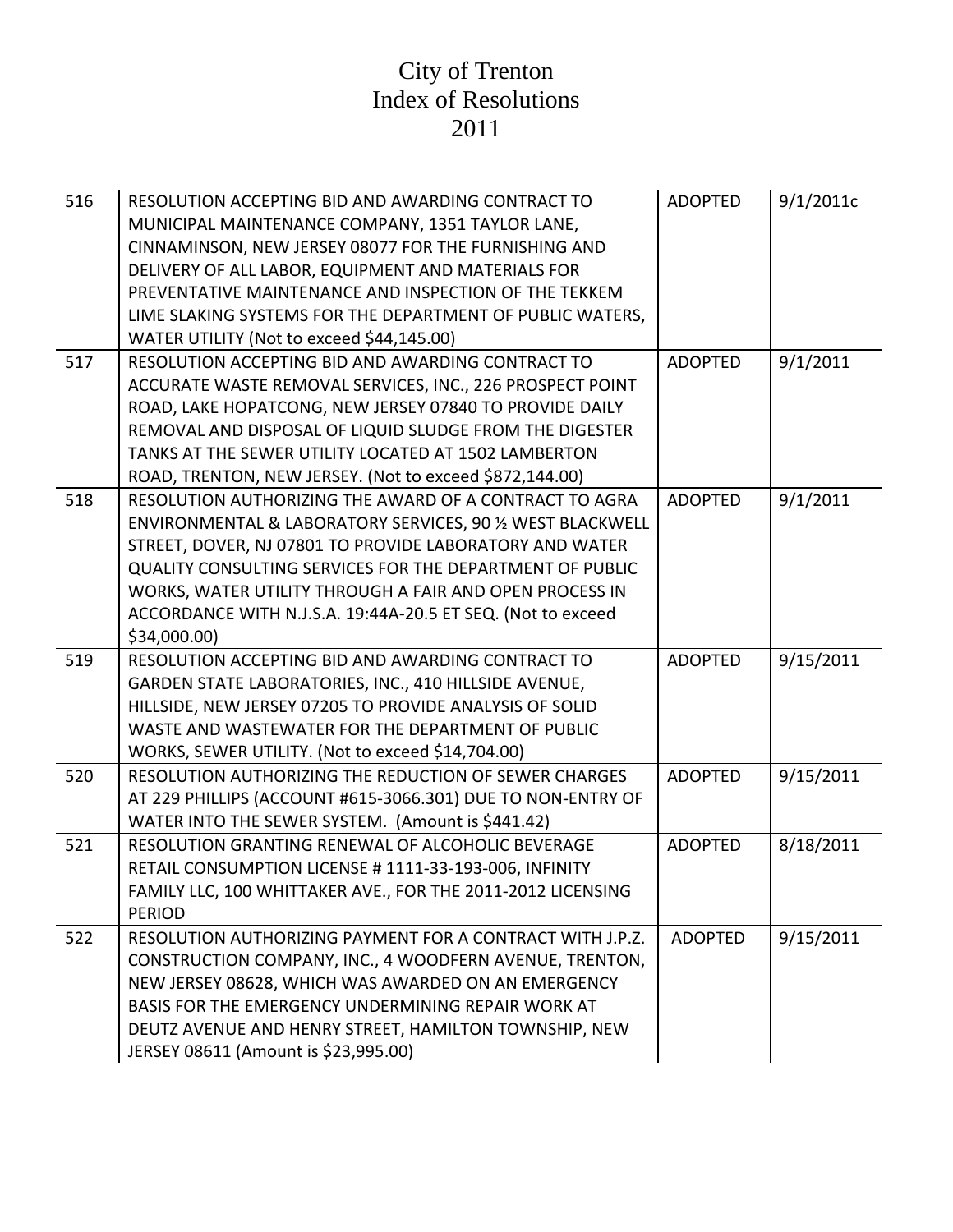| 523 | RESOLUTION ACCEPTING BID AND AWARDING CONTRACT TO NORIT<br>AMERICAS, INC., 3200 UNIVERSITY AVENUE, MARSHALL, TEXAS<br>75670 FOR THE FURNISHING AND DELIVERY OF POWDERED<br>ACTIVATED CARBON FOR THE DEPARTMENT OF PUBLIC WORKS,<br>WATER UTILITY. (Not to exceed \$104,000.00)      | <b>ADOPTED</b> | 9/1/2011  |
|-----|-------------------------------------------------------------------------------------------------------------------------------------------------------------------------------------------------------------------------------------------------------------------------------------|----------------|-----------|
| 524 | RESOLUTION ACCEPTING BID AND AWARDING CONTRACT TO<br>BRENNTAGE NORTHEAST, INC, 81 WEST HULLER LANE, READING, PA<br>19605, FOR THE FURNISHING AND DELIVERY AS NEEDED FOR<br>POTASSIUM PERMANGANATE FOR THE DEPARTMENT OF PUBLIC<br>WORKS, WATER UTILITY. (Not to exceed \$37,077.75) | <b>ADOPTED</b> | 9/1/2011  |
| 525 | RESOLUTION ACCEPTING BID AND AWARDING CONTRACT TO<br>MUNICIPAL MAINTENANCE COMPANY, 1352 TAYLOR LANE,<br>CINNAMINSON, NEW JERSEY 08077 TO PROVIDE ALTITUDE VALVE<br>MAINTENANCE FOR THE DEPARTMENT OF PUBLIC WORKS, WATER<br>UTILITY. (Not to exceed \$40,350.00)                   | <b>ADOPTED</b> | 9/1/2011  |
| 526 | RESOLUTION GRANTING RENEWAL OF ALCOHOLIC BEVERAGE<br>RETAIL CONSUMPTION LICENSE #1111-33-099-005, LAS ESTRELLA<br>BAR, LLC, 1299 E. STATE ST., FOR THE 2011-2012 LICENSING PERIOD                                                                                                   | <b>ADOPTED</b> | 8/18/2011 |
| 527 | RESOLUTION AMENDING RESOLUTION 11-443, GRANTING<br>RENEWAL OF PLENARY RETAIL CONSUMPTION LICENSE 1111-33-<br>070-003, MOSS-GARGIONE, INC., 18 EAST LAFAYETTE STREET, TO<br>INCLUDE THE 2010-2011 LICENSING PERIOD                                                                   | <b>ADOPTED</b> | 8/18/2011 |
| 528 | RESOLUTION GRANTING RENEWAL OF ALCOHOLIC BEVERAGE<br>RETAIL CONSUMPTION LICENSE # 1111-33-036-006, EASTSIDE<br>LOUNGE, INC., 107 KLAGG AVE., FOR THE 2011-2012 LICENSING<br><b>PERIOD</b>                                                                                           | <b>ADOPTED</b> | 8/18/2011 |
| 529 | RESOLUTION GRANTING RENEWAL OF ALCOHOLIC BEVERAGE<br>RETAIL CONSUMPTION LICENSE #1111-33-004-005, 428<br>FARNSWORTH AVE., CORP., 538 ADELINE ST., FOR THE 2011-2012<br><b>LICENSING PERIOD</b>                                                                                      | <b>ADOPTED</b> | 8/18/2011 |
| 530 | RESOLUTION GRANTING RENEWAL OF ALCOHOLIC BEVERAGE<br>RETAIL CONSUMPTION LICENSE #1111-33-009-003, VJDB LLC, 701<br>CASS ST., FOR THE 2011-2012 LICENSING PERIOD                                                                                                                     | <b>ADOPTED</b> | 8/18/2011 |
| 531 | RESOLUTION GRANTING RENEWAL OF ALCOHOLIC BEVERAGE<br>RETAIL CONSUMPTION LICENSE #1111-33-007-002, AL-LEES<br>LOUNGE, INC., 133 DICKINSON ST., FOR THE 2011-2012 LICENSING<br><b>PERIOD</b>                                                                                          | <b>ADOPTED</b> | 8/18/2011 |
| 532 | AMENDING RESOLUTION #11-434 WHICH APPROVED THE RENEWAL<br>OF ALCOHOLIC BEVERAGE RETAIL CONSUMPTION LICENSE #1111-<br>33-090-004, FRALMER, INC., 66 SOUTH CLINTON AVENUE FOR THE<br>2010-2011 AND 2011-2012 LICENSING PERIOD                                                         | <b>ADOPTED</b> | 8/18/2011 |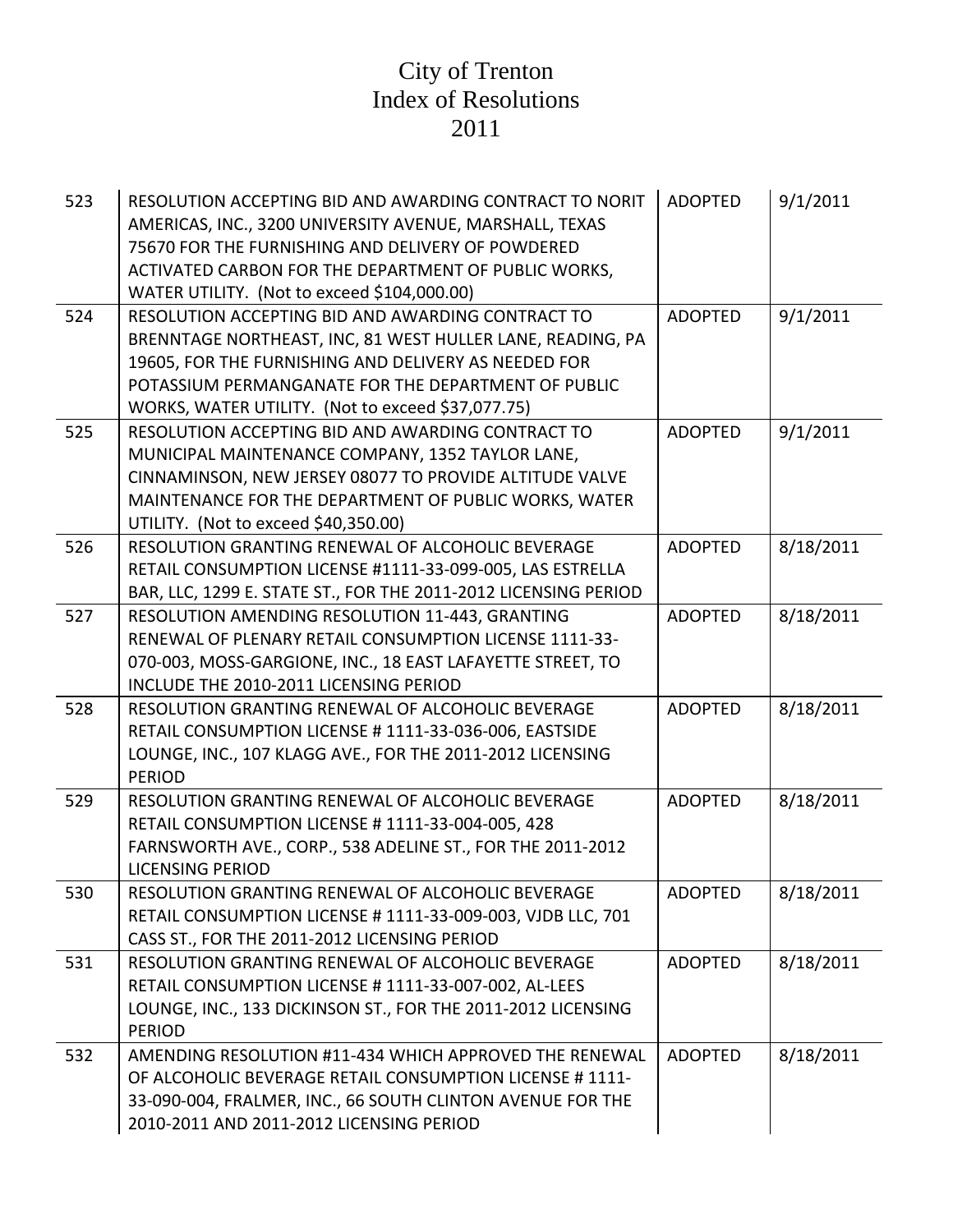| 533 | RESOLUTION AUTHORIZING THE AWARD OF A CONTRACT WITH<br>DEAN J. BUONO, 1487 ROUTE 38 WEST 2 <sup>ND</sup> FLOOR, HAINSPORT,<br>NEW JERSEY TO PROVIDE PROSECUTORIAL SERVICES-EARLY<br>DISPOSITION SESSIONS FOR THE CITY OF TRENTON IN AN AMOUNT<br>NOT TO EXCEED \$15,000.00                                                                                                                                                                                                           | <b>ADOPTED</b>  | 9/15/2011 |
|-----|--------------------------------------------------------------------------------------------------------------------------------------------------------------------------------------------------------------------------------------------------------------------------------------------------------------------------------------------------------------------------------------------------------------------------------------------------------------------------------------|-----------------|-----------|
| 534 | RESOLUTION AUTHORIZING THE AWARD OF A CONTRACT TO DEAN<br>J. BUONO, 1487 ROUTE 38 WEST, 2 <sup>ND</sup> FLOOR, HAINSPORT, NEW<br>JERSEY TO PROVIDE PROSECUTORIAL MUNICIPAL COURT THROUGH<br>A FAIR AND OPEN PROCESS IN ACCORDANCE WITH N.J.S.A. 19:44A-<br>20.5 ET SEQ. (Not to exceed \$25,000.00)                                                                                                                                                                                  | <b>ADOPTED</b>  | 9/15/2011 |
| 535 | RESOLUTION AUTHORIZING THE ACCEPTANCE OF THE EDWARD<br>BYRNE DISCRETIONARY GRANT FROM THE NEW JERSEY DIVISION OF<br>CRIMINAL, THROUGH THE U.S. DEPARTMENT OF JUSTICE, OFFICE OF<br>JUSTICE PROGRAMS, BUREAU OF JUSTICE ASSISTANCE                                                                                                                                                                                                                                                    | <b>ADOPTED</b>  | 9/15/2011 |
| 536 | <b>RESOLUTION AWARDING A CONTRACT TO INSERVCO INSURANCE</b><br>SERVICES, INC., 2 NORTH SECOND STREET, HARRISBURG,<br>PENNSYLVANIA 17101 TO PROVIDE THIRD PARTY ADMINISTRATOR<br>SERVICES FOR WORKERS COMPENSATION CLAIMS MANAGED AND<br>LOSS CONTROL SERVICES FOR THE CITY OF TRENTON. (Not to<br>exceed \$74,840.00)                                                                                                                                                                | <b>DEFEATED</b> | 8/18/2011 |
| 537 | RESOLUTION AUTHORIZING THE AWARD OF A CONTRACT THROUGH<br>A FAIR AND OPEN PROCESS IN ACCORDANCE WITH N.J.S.A. 19:44A-<br>20.5 ET SEQ. TO BROWNFIELD REDEVELOPMENT SOLUTIONS, INC.,<br>P.O. BOX 107, CAMDEN, NEW JERSEY 08101 TO PROVIDE<br>PROFESSIONAL SERVICES FOR PLANNING, OVERSIGHT AND<br>CONSULTING SERVICES FOR PARK DEVELOPMENT PROJECTS, FOR<br>THE DEPARTMENT OF RECREATION, NATURAL RESOURCES AND<br>CULTURE, DIVISION NATURAL RESOURCES. (Not to exceed<br>\$40,000.00) | <b>DEFEATED</b> | 8/18/2011 |
| 538 | RESOLUTION AWARDING A CONTRACT TO INSERVCO INSURANCE<br>SERVICES, INC. 2 NORTH SECOND STREET, HARRISBURG,<br>PENNSYLVANIA, 17101 TO PROVIDE THIRD PARTY ADMINISTRATOR<br>SERVICES FOR GENERAL LIABILITY CLAIMS AND LOSS CONTROL<br>SERVICES FOR THE CITY OF TRENTON (Not to exceed \$45,000.00)                                                                                                                                                                                      | <b>DEFEATED</b> | 8/18/2011 |
| 539 | RESOLUTION AUTHORIZING THE AWARD OF A CONTRACT WITH<br>ROBERT H. YOSTEMBSKI, 205 CORNWALL AVENUE, TRENTON, NEW<br>JERSEY, TO PROVIDE PROSECUTORIAL SERVICES-EARLY DISPOSITION<br>SESSIONS FOR THE CITY OF TRENTON IN AN AMOUNT NOT TO<br>EXCEED \$15,000.00                                                                                                                                                                                                                          | <b>ADOPTED</b>  | 9/15/2011 |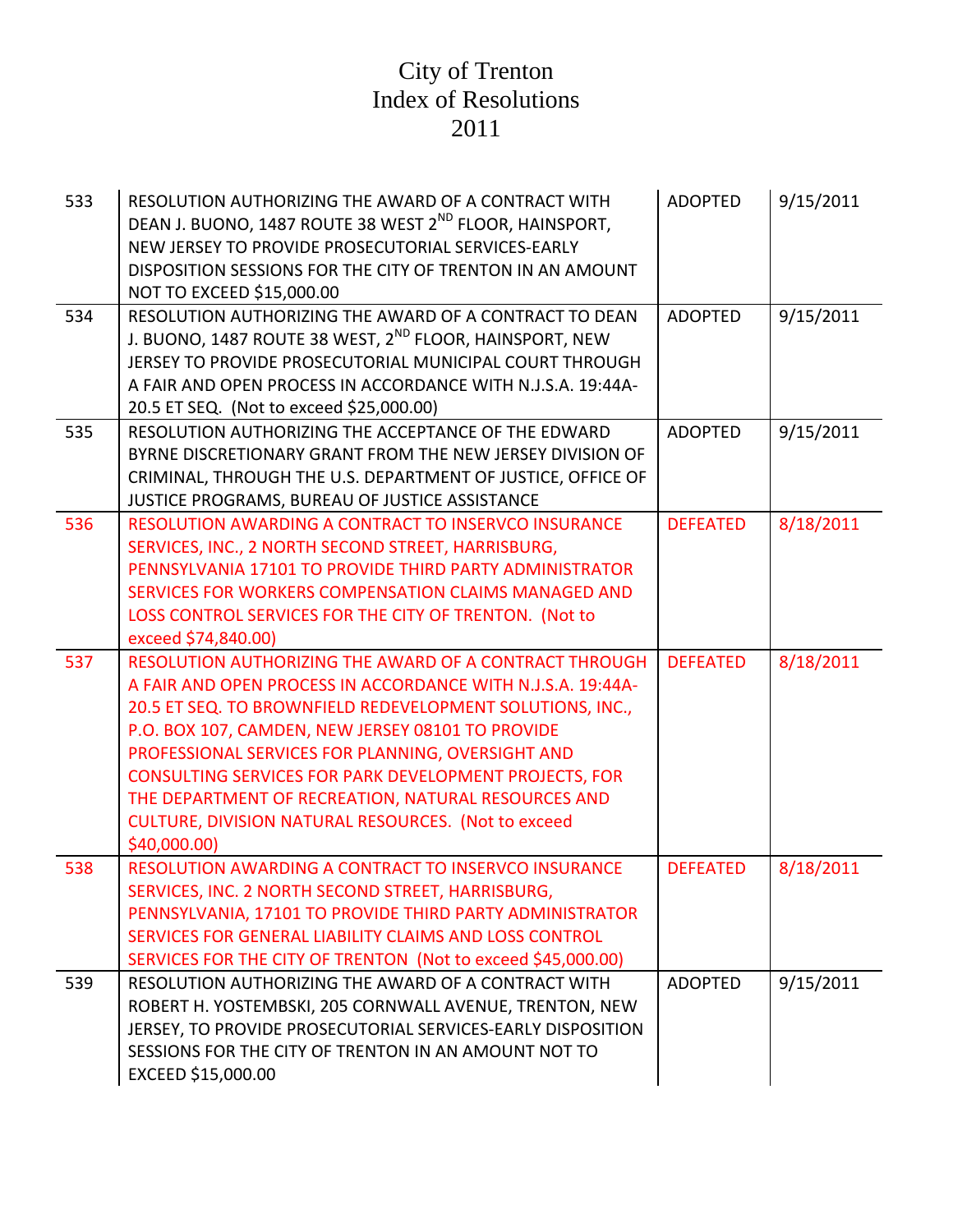| 540 | RESOLUTION AUTHORIZING THE AWARD OF A CONTRACT WITH<br>ROBERT H. YOSTEMBSKI, 205 CORNWALL AVENUE, TRENTON, NEW<br>JERSEY, TO PROVIDE PROSECUTORIAL SERVICES IN TRENTON<br>MUNICIPAL COURT THROUGH A FAIR AND OPEN PROCESS IN<br>ACCORDANCE WITH N.J.S.A. 19:44A-20.5 ET SEQ. (Not to exceed<br>\$50,000.00] | <b>ADOPTED</b> | 9/15/2011 |
|-----|-------------------------------------------------------------------------------------------------------------------------------------------------------------------------------------------------------------------------------------------------------------------------------------------------------------|----------------|-----------|
| 541 | RESOLUTION AUTHORIZING THE AWARD OF A CONTRACT WITH<br>LENORE HANNAH, 121 PINEWOOD CIRCLE, NEW HOPE, PA 18938<br>TO PROVIDE PROSECUTORIAL SERVICES-EARLY DISPOSITION<br>SESSIONS FOR THE CITY OF TRENTON IN AN AMOUNT NOT TO<br>EXCEED \$15,000.00                                                          | <b>ADOPTED</b> | 9/15/2011 |
| 542 | RESOLUTION AUTHORIZING THE AWARD OF A CONTRACT WITH<br>LENORE HANNAH, 121 PINEWOOD CIRCLE, NEW HOPE, PA 18938<br>TO PROVIDE PROSECUTORIAL SERVICES IN TRENTON MUNICIPAL<br>COURT THROUGH A FAIR AND OPEN PROCESS IN ACCORDANCE<br>WITH N.J.S.A. 19::44A-20.5 ET SEQ. (Not to exceed \$25,000.00)            | <b>ADOPTED</b> | 9/15/2011 |
| 543 | RESOLUTION AUTHORIZING THE AWARD OF A CONTRACT WITH LYLE<br>P. HOUGH, 79 MORGAN AVENUE, YARDLEY, PA, TO PROVIDE<br>PROSECUTORIAL SERVICES-EARLY DISPOSITION SESSIONS FOR THE<br>CITY OF TRENTON IN AN AMOUNT NOT TO EXCEED \$15,000.00                                                                      | <b>ADOPTED</b> | 10/5/2011 |
| 544 | RESOLUTION AUTHORIZING THE AWARD OF A CONTRACT WITH LYLE<br>P. HOUGH, 79 MORGAN AVENUE, YARDLEY, PA, TO PROVIDE<br>PROSECUTORIAL SERVICES IN TRENTON MUNICIPAL COURT<br>THROUGH A FAIR AND OPEN PROCESS IN ACCORDANCE WITH<br>N.J.S.A. 19:44A-20.5 ET SEQ. (Not to exceed \$40,000.00)                      | <b>ADOPTED</b> | 10/5/2011 |
| 545 | RESOLUTION AUTHORIZING THE AWARD OF A CONTRACT WITH<br>BERTHA L. SCOTT, 101 KENSINGTON AVENUE, TRENTON, NEW<br>JERSEY, TO PROVIDE PROSECUTORIAL SERVICES-EARLY DISPOSITION<br>SESSIONS FOR THE CITY OF TRENTON IN AN AMOUNT NOT TO<br>EXCEED \$15,000.00                                                    | <b>ADOPTED</b> | 9/15/2011 |
| 546 | RESOLUTION AUTHORIZING THE AWARD OF A CONTRACT WITH<br>BERTHA L. SCOTT, 101 KENSINGTON AVENUE, TRENTON, NEW<br>JERSEY, TO PROVIDE PROSECUTORIAL SERVICES IN TRENTON<br>MUNICIPAL COURT THROUGH A FAIR AND OPEN PROCESS IN<br>ACCORDANCE WITH N.J.S.A. 19:44A-20.5 ET SEQ. (Not to exceed<br>\$40,000.00)    | <b>ADOPTED</b> | 9/15/2011 |
| 547 | RESOLUTION AUTHORIZING THE AWARD OF A CONTRACT WITH<br>ALFRED B. VUOCOLO, 1083 LAWRENCE ROAD, LAWRENCEVILLE,<br>NEW JERSEY, TO PROVIDE PROSECUTORIAL SERVICES-EARLY<br>DISPOSITION SESSIONS FOR THE CITY OF TRENTON IN AN AMOUNT<br>NOT TO EXCEED \$15,000.00                                               | <b>ADOPTED</b> | 9/15/2011 |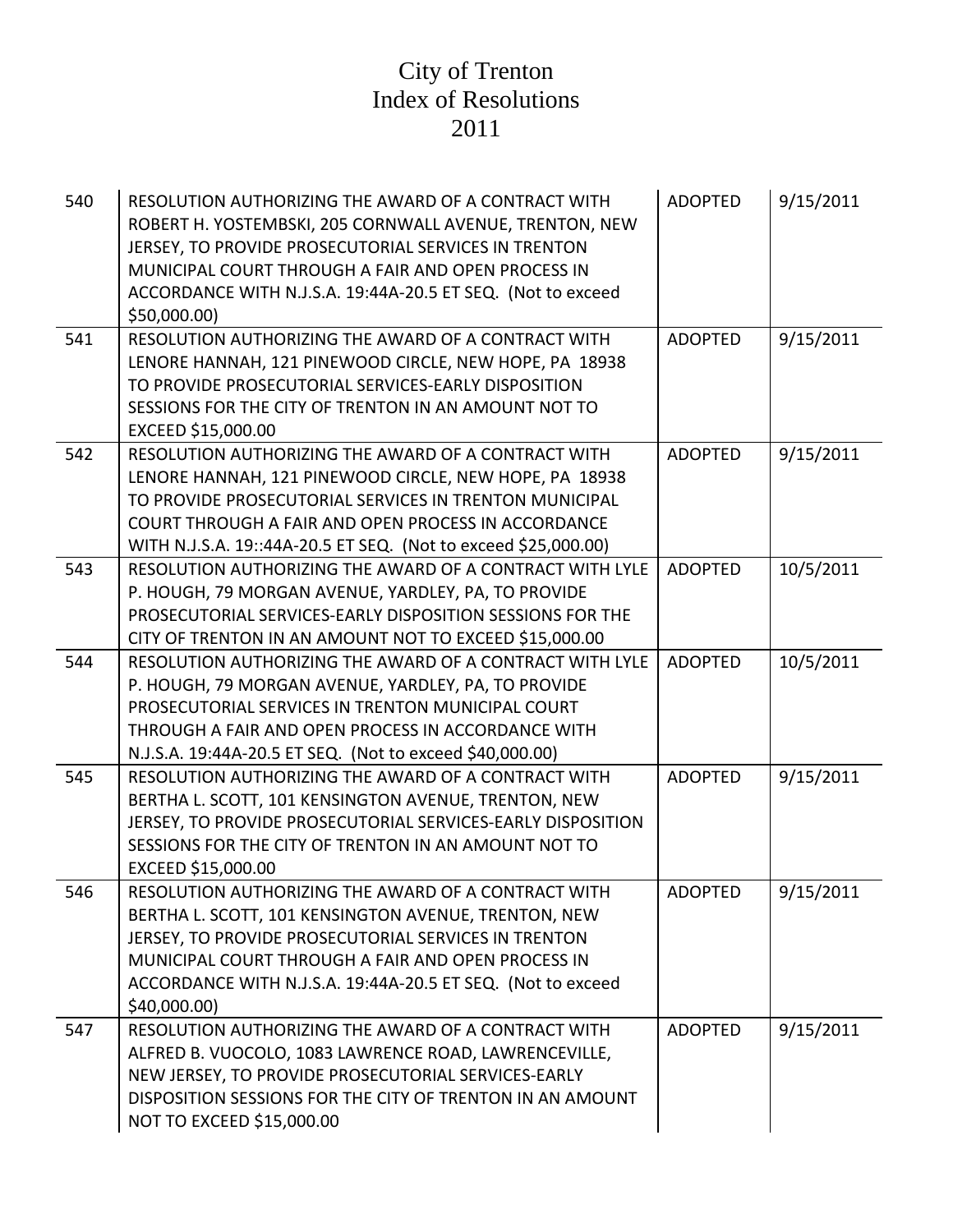| 548 | RESOLUTION AUTHORIZING THE AWARD OF A CONTRACT WITH<br>ALFRED B. VUOCOLO, 1083 LAWRENCE ROAD, LAWRENCEVILLE,<br>NEW JERSEY, TO PROVIDE PROSECUTORIAL SERVICES IN TRENTON<br>MUNICIPAL COURT THROUGH A FAIR AND OPEN PROCESS IN<br>ACCORDANCE WITH N.J.S.A. 19:44A-20.5 ET SEQ. (Not to exceed<br>\$50,000.00]                                                                                                                                                          | <b>ADOPTED</b>  | 9/15/2011 |
|-----|------------------------------------------------------------------------------------------------------------------------------------------------------------------------------------------------------------------------------------------------------------------------------------------------------------------------------------------------------------------------------------------------------------------------------------------------------------------------|-----------------|-----------|
| 549 | RESOLUTION AUTHORIZING THE AWARD OF A CONTRACT A FAIR<br>AND OPEN POROCESS IN ACCORDANCE WITH N.J.S.A. 19:11A-20.5<br>ET SEQ. TO LONG MARMERO & ASSOCIATES, LLP, 44 EUCLID STREET,<br>WOODBURY, NEW JERSEY 08096 TO PROVIDE LEGAL SERVICES AS<br>AN INDEPENDENT CONTRACTOR REGARDING GENERAL MUNICIPAL<br>AND DEFENSE LITIGATION MATTERS FOR THE CITY OF TRENTON,<br><b>DEPARTMENT OF LAW.</b>                                                                         | <b>DEFEATED</b> | 8/18/2011 |
| 550 | <b>RESOLUTION AUTHORIZING THE AWARD OF A CONTRACT</b><br>THROUGHT A FAIR AND OPEN PROCESSS IN ACCORDANCE WITH<br>N.J.S.A. 19:44A-20.5 ET SEQ. TO PARKER MCCAY ATTORNEY AT LAW,<br>9000 MIDLANTIC DRIVE, SUITE 300, P.O. BOX 5054, MOUNT LAUREL,<br>NEW JERSEY 08054-1539 TO PROVIDE LEGAL SERVICES AS<br><b>INDEPENDENT CONTRACTOS TO REPRESENT THE CITY IN CIVIL</b><br>RIGHTS AND OTHER SPECIALIZED LITIGATION MATTERS FOR THE<br>CITY OF TRENTON, DEPARTMENT OF LAW | <b>DEFEATED</b> | 8/18/2011 |
| 551 | AUTHORIZING A MEETING WICH EXCLUDES THE PUBLIC/<br>PERSONNEL-LAW DEPARTMENT-LAYOFFS                                                                                                                                                                                                                                                                                                                                                                                    | <b>ADOPTED</b>  | 8/18/2011 |
| 552 | RESOLUTION BY THE TRENTON CITY COUNCIL OF THE CITY OF<br>TRENTON IN THE COUNTY OF MERCER AND STATE OF NEW JERSEY<br>AUTHORIZING MUNICIPAL LEVY CAP REFERENDUM ON NOVEMBER<br>8,2011                                                                                                                                                                                                                                                                                    | <b>DEFEATED</b> | 8/18/2011 |
| 553 | RESOLUTION APPOINTING PATRICIA H. STEWART, AS A MEMBER OF<br>THE ZONING BOARD OF ADJUSTMENT                                                                                                                                                                                                                                                                                                                                                                            | <b>ADOPTED</b>  | 8/18/2011 |
| 554 | RESOLUTUION APPOINTING WILLIAM C. FITZGERALD TO AN<br>UNEXPIRED TERM FOR THE TRENTON HOUSING AUTHORITY                                                                                                                                                                                                                                                                                                                                                                 | <b>ADOPTED</b>  | 8/18/2011 |
| 555 | RESOLUTION RE-APPOINTING ANNE LABATE, AS A MEMBER OF THE<br>TRENTON PARKING AUTHORITY FOR A FIVE TERM                                                                                                                                                                                                                                                                                                                                                                  | <b>ADOPTED</b>  | 8/18/2011 |
| 556 | RESOLUTION AUTHORIZING AWARD OF A CONTRACT TO CLARKE<br>CATON HINTZ TO PERFORM A REDEVELOPMENT INVESTIGATION ON<br>THE BELLEVUE/RUTHERFORD STUDY AREA (Not to exceed<br>\$72,881.00)                                                                                                                                                                                                                                                                                   | <b>ADOPTED</b>  | 9/15/2011 |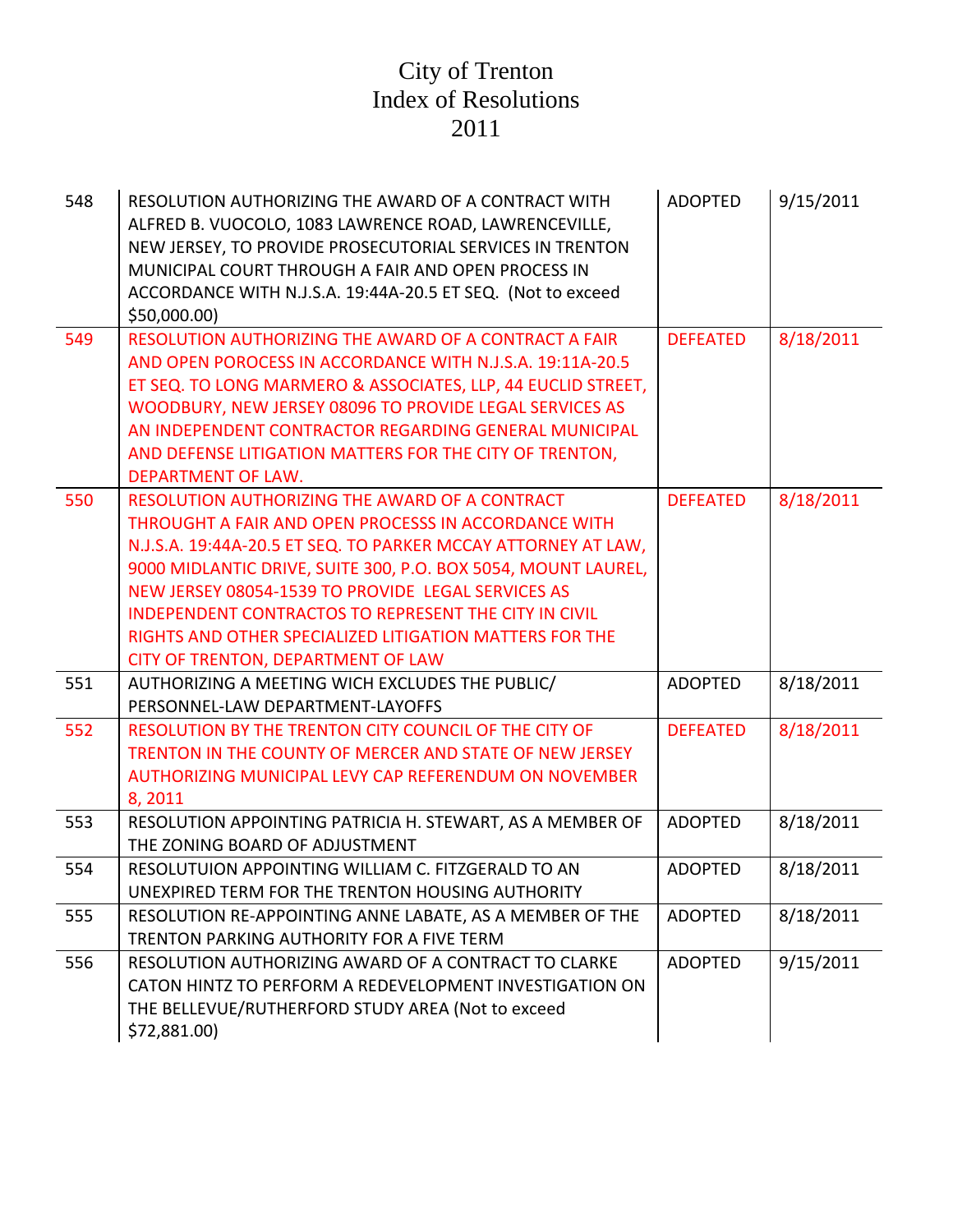| 557 | RESOLUTION AUTHORIZING THE AWARD OF A CONTRACT THROUGH<br>A FAIR AND OPEN PROCESS IN ACCORDANCE WITH N.J.S.A. 19:44A-<br>20.5 ET SEQ. TO REHABCO, INC., 470 MANTOLOKING ROAD, BRICK,<br>NEW JERSEY 08724 TO PROVIDE COMMUNITY DEVELOPMENT AND<br><b>PLANNING CONSULTANTS TO GENERATE THE CONSOLIDATED</b><br>ANNUAL PERFORMANCE AND EVALUATION REPORT (CAPER) FOR<br>THE 2010 COMMUNITY DEVELOPMENT BLOCK GRANT (CDBG)<br>PROGRAM, THE EMERGENCY SHELTER GRANT (ESG) PROGRAM,<br>AND THE HOME INVESTMENT PARTNERSHIPS PROGRAM. THESE<br>COMMUNITY DEVELOPMENT PROGRAM ARE ADMINISTERED BY THE<br>DEPARTMENT OF HOUSING AND ECONOMIC DEVELOPMENT. (Not<br>to exceed \$7,500.00) | <b>ADOPTED</b> | 9/1/2011   |
|-----|--------------------------------------------------------------------------------------------------------------------------------------------------------------------------------------------------------------------------------------------------------------------------------------------------------------------------------------------------------------------------------------------------------------------------------------------------------------------------------------------------------------------------------------------------------------------------------------------------------------------------------------------------------------------------------|----------------|------------|
| 558 | RESOLUTION ACCEPTING BID AND AWARDING CONTRACT TO KRAFT<br>POWER CORP., 241 WEST PARKWAY, POMPTON PLAINS, NEW<br>JERSEY 07444 TO PROVIDE GAS ENGINE MAINTENANCE SERVICES<br>FOR THE DEPARTMENT OF PUBLIC WORKS, WATER UTILITY. (Not to<br>exceed \$67,560.00)                                                                                                                                                                                                                                                                                                                                                                                                                  | <b>ADOPTED</b> | 9/15/2011  |
| 559 | RESOLUTION ACCEPTING BID AND AWARDING CONTRACT TO<br>PREMIER BUILDING RESTORATION, INC., 5 MONTGOMERY AVE.,<br>ERDENHEIM, PA 19038 FOR THE FURNISHING AND DELIVERY OF ALL<br>LABOR, EQUIPMENT AND MATERIALS FOR THE MASONRY CLEANING<br>FOR TRENTON CITY HALL FOR THE DEPARTMENT OF PUBLIC WORKS,<br>DIVISION OF PUBLIC PROPERTY. (Not to exceed \$63,000.00)                                                                                                                                                                                                                                                                                                                  | <b>ADOPTED</b> | 9/15/2011  |
| 560 | RESOLUTION ACCEPTIN BID AND AWARDING CONTRACT TO KUEHNE<br>COMPANY, 86 NORTH HACKENSACK AVENUE, SOUTH KEARNEY,<br>NEW JERSEY 07032-4675 FOR THE FURNISHING AND DELIVERY OF<br>SODIUM HYPOCHLORITE SOLUTION AS NEEDED FOR THE<br>DEPARTMENT OF PUBLIC WORKS, SEWER UTILITY.                                                                                                                                                                                                                                                                                                                                                                                                     | <b>ADOPTED</b> | 9/15/2011  |
| 561 | RESOLUTION AUTHORIZING ASSIGNMENT OF TAX SALE CERTIFICATE<br>PURSUANT N.J.S.A. 54:5-113 ELLA MCLEAN                                                                                                                                                                                                                                                                                                                                                                                                                                                                                                                                                                            | <b>ADOPTED</b> | 09/01/2011 |
| 562 | RESOLUTION AUTHORIZING SETTLEMENT OF A WORKERS<br>COMPENSATION CLAIM IN THE MATTER OF LILLIE AGOSTO v. THE<br>CITY OF TRENTON, CLAIM PETITION NO 2007-4275 IN THE TOTAL<br>AMOUNT OF \$6,332.76 PLUS PORTIONS OF COSTS FEES                                                                                                                                                                                                                                                                                                                                                                                                                                                    | <b>ADOPTED</b> | 09/01/2011 |
| 563 | RESOLUTION AUTHORIZING PAYMENT FOR A CONTRACT WITH<br>CARROLL DEMOLITION, 4 YOUNGS ROAD, HAMILTON, NJ 08619<br>WHICH WAS AWARDED ON AN EMERGENCY BASIS FOR THE<br>DEMOLITION OF 129 BURTON AVENUE TO ALLEVIATE A<br>DANGEROUS AND HAZARDOUS CONDITION (Amount of \$24,870.00)                                                                                                                                                                                                                                                                                                                                                                                                  | <b>ADOPTED</b> | 09/01/2011 |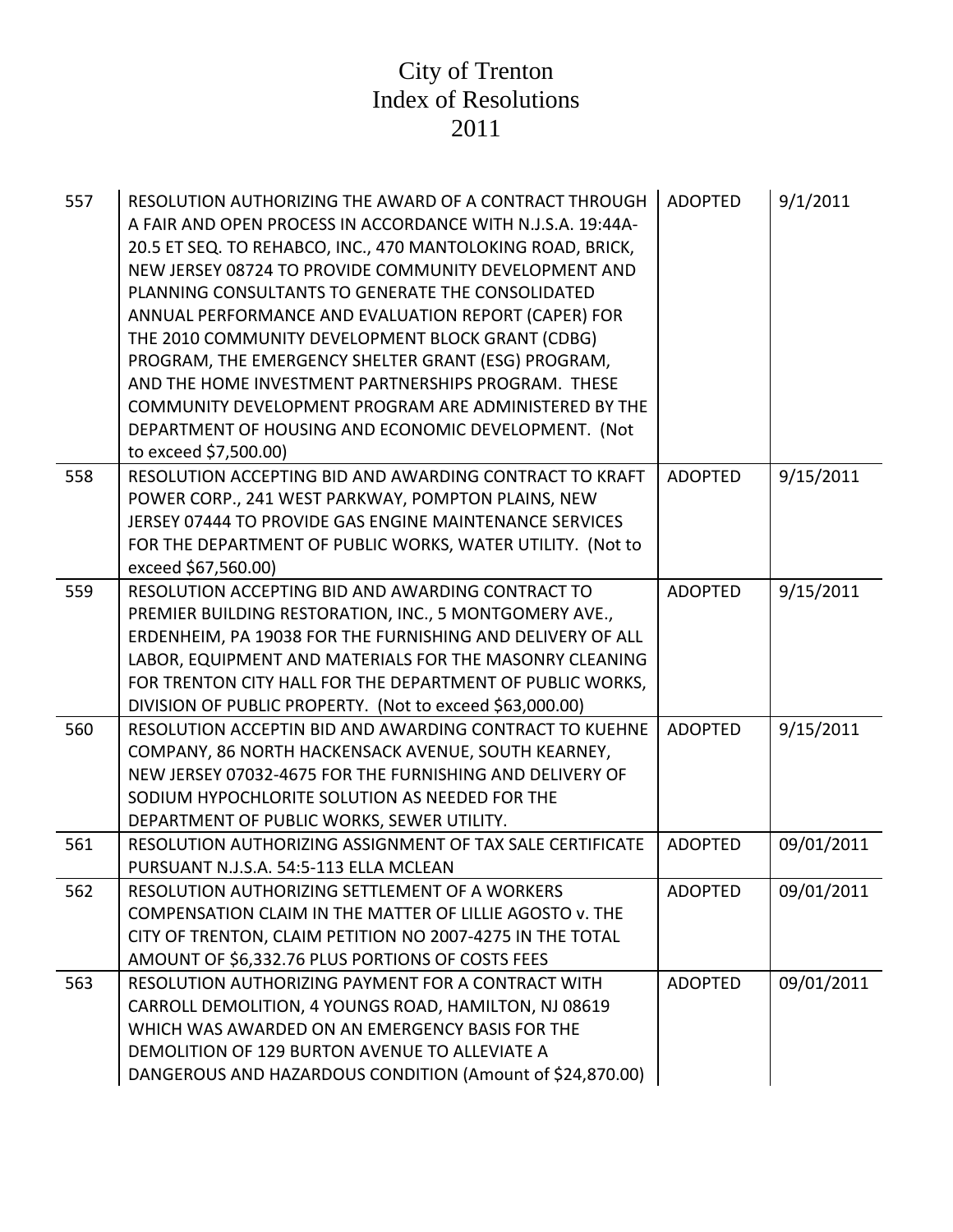| 564 | RESOLUTION AUTHORIZING THE APPLICATION AND ACCEPTANCE OF<br>A FISCAL YEAR 2012 STATE AND LOCAL TASK FORCE AGREEMENT<br>PROVIDED BY THE UNITED STATES DEPARTMENT OF JUSTICE, DRUG<br>ENFORCEMENT ADMINISTRATION TO THE CITY OF TRENTON, NEW<br><b>JERSEY POLICE DEPARTMENT</b> | <b>ADOPTED</b> | 09/01/2011                      |
|-----|-------------------------------------------------------------------------------------------------------------------------------------------------------------------------------------------------------------------------------------------------------------------------------|----------------|---------------------------------|
| 565 | RESOLUTION ACCEPTING A HIGHWAY SAFETY GRANT FROM THE<br>NEW JERSEY DIVISION OF HIGHWAY TRAFFIC SAFETY, OVER THE<br>LIMIT UNDER ARREST 2011 STATEWIDE CRACKDOWN.                                                                                                               | <b>ADOPTED</b> | 09/01/2011                      |
| 566 | RESOULTION ACCEPTING BID AND AWARDING CONTRACT TO JCI<br>JONES CHEMICALS, INC., 103 RIVER STREET, WARWICK, NEW YORK<br>10990 TO PROVIDE CHEMICAL (LIQUID CHLORINE) FOR THE<br>DEPARTMENT OF PUBLIC WORKS, WATER UTILITY.                                                      | <b>ADOPTED</b> | 9/15/2011                       |
| 567 | RESOLUTION ACCEPTING BID AND AWARDING CONTRACT TO<br>GEORGE S. COYNE CHEMICAL CO., INC, 3015 STATE ROAD,<br>CROYDON, PA 19021-6997 FOR THE FURNISHING AND DELIVERY<br>COAGULANT AID POLYMER FOR THE CITY OF TRENTON,<br>DEPARTMENT OF PUBLIC WORKS, WATER UTILITY.            | <b>ADOPTED</b> | 9/15/2011<br>12/2/2011<br>filed |
| 568 | RESOLUTION ACCEPTING BID AND AWARDING CONTRACT TO<br>CARMEUSE LIME, INC., 11 STANWIX STREEET, 21 <sup>ST</sup> FLOOR,<br>PITTSBURGH, PA 15222 TO PROVIDE CHEMICALS (QUICKLIME) FOR<br>THE DEPARTMENT OF PUBLIC WORKS, WATER UTILITY.                                          | <b>ADOPTED</b> | 9/15/2011                       |
| 569 | RESOLUTION ACCEPTING BID AND AWARDING CONTRACT TO<br>UNIVAR USA INC, 532 E. EMAUS STREET, MIDDLETOWN<br>PENNYSLVANIA 17057, FOR THE FURNISHING AND DELIVERY<br>COPPER SULFATE FOR THE CITY OF TRENTON DEPARTMENT OF<br>PUBLIC WORKS, DIVISION WATER UTILITY.                  | <b>ADOPTED</b> | 9/15/2011                       |
| 570 | RESOLUTION ACCEPTING BID AND AWARDING CONTRACT TO<br>MOSAIC CORP NUTRITION, LLC., 13830 CIRCA CROSSING DRIVE,<br>LITHIA, FL 33547 FOR THE FURNISHING AND DELIVERY OF<br>FLUOROSILICIC ACID (HYDROFLUOROSILICIC ACID) FOR THE<br>DEPARTMENT OF PUBLIC WORKS, WATER UTILITY.    | <b>ADOPTED</b> | 9/15/2011                       |
| 571 | RESOLUTION ACCEPTING BID AND AWARDING CONTRACT TO<br>POLYDYNE, INC., CHEMICAL PLANT ROAD, P.O.BOX 279, RICEBORO,<br>GA, 31323 TO PROVIDE ALLIED COLLOIDS PERCOL LT27 POLYMER,<br>FOR THE DEPARTMENT OF PUBLIC WORKS, WATER UTILITY.                                           | <b>ADOPTED</b> | 9/15/2011                       |
| 572 | RESOLUTION AUTHORIZING TRANSFERS TO BE MADE BY THE CHIEF<br>FINANCIAL OFFICER OF THE FY 2011 APPROPRIATION RESERVE                                                                                                                                                            | <b>ADOPTED</b> | 9/01/2011                       |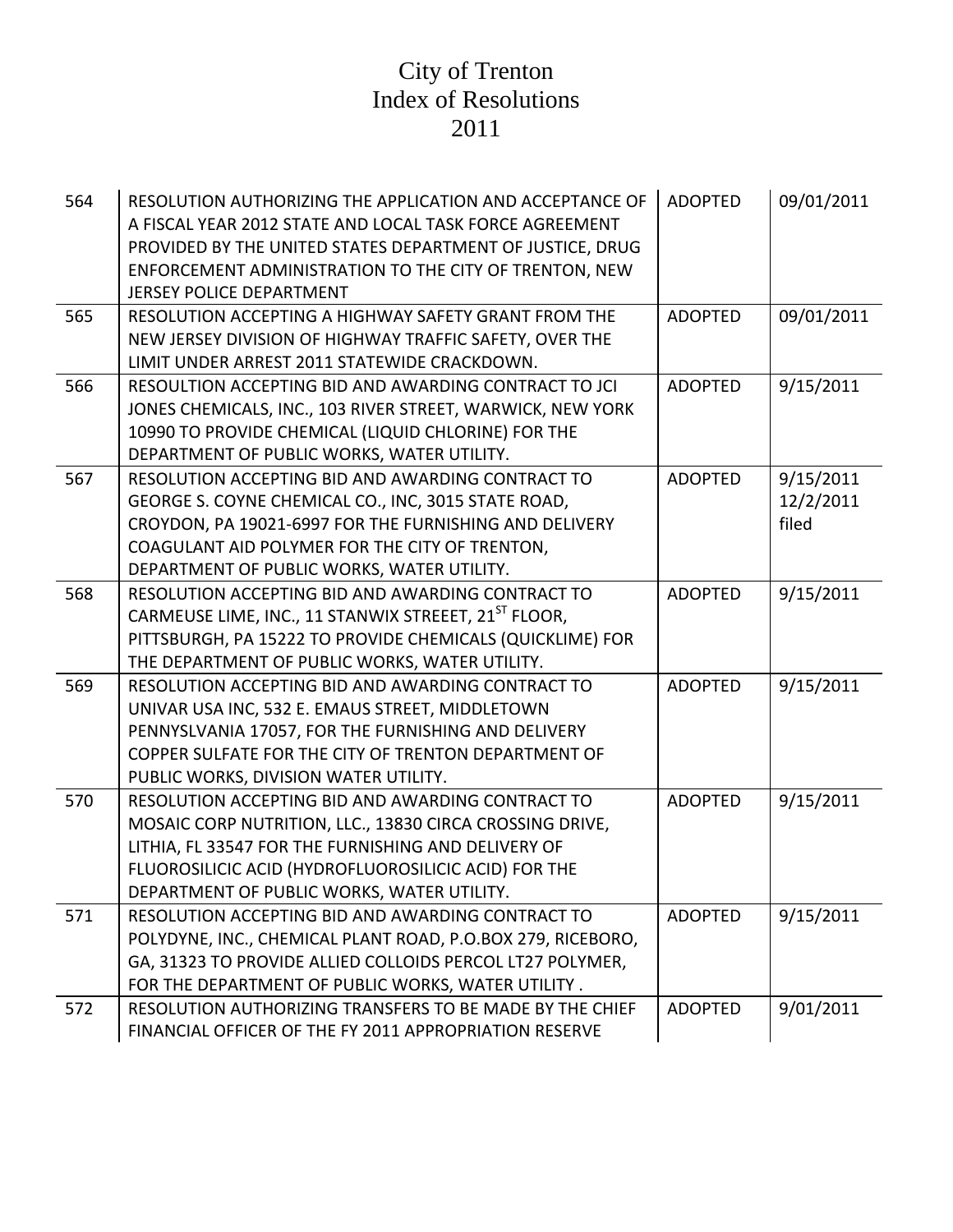| 573 | RESOLUTION AUTHORIZING THE AWARD OF A CONTRACT THROUGH<br>A FAIR AND OPEN PROCESS IN ACCORDANCE WITH N.J.S.A. 19:44a-<br>20.5 ET SEQ. TO BROWNFIELD REDEVELOPMENT SOLUTIONS, INC.,<br>P.O. BOX 107, CAMDEN, NEW JERSEY 08101 TO PROVIDE<br>PROFESSIONAL SERVICES FOR PLANNING, OVERSIGHT AND<br>CONSULTING SERVICES FOR PARK DEVELOPMENT PROJECTS, FOR<br>THE DEPARTMENT OF RECREATION, NATURAL RESOURCES AND<br>CULTURE, DIVISION NATURAL RESOURCES. (Not to exceed<br>\$40,000.00) | <b>ADOPTED</b>  | 9/01/2011 |
|-----|--------------------------------------------------------------------------------------------------------------------------------------------------------------------------------------------------------------------------------------------------------------------------------------------------------------------------------------------------------------------------------------------------------------------------------------------------------------------------------------|-----------------|-----------|
| 574 | CITY OF TRENTON JOINING THE NATIONAL MOMENT OF<br>REMEMBRANCE OF THE 10TH ANNIVERSARY OF SEPTEMBER 11TH                                                                                                                                                                                                                                                                                                                                                                              | <b>ADOPTED</b>  | 9/1/2011  |
| 575 | RESOLUTION AWARDING A CONTRACT TO INSERVCO INSURANCE<br>SERVICES, INC., 2 NORTH SECOND STREET, HARRISBURG,<br>PENNSYLVANIA 17101 TO PROVIDE THIRD PARTY ADMINISTRATOR<br>SERVICES FOR WORKERS COMPENSATION CLAIMS MANAGED AND<br>LOSS CONTROL SERVICES FOR THE CITY OF TRENTON.                                                                                                                                                                                                      | <b>DEFEATED</b> | 9/15/2011 |
| 576 | RESOLUTION GRANTING RENEWAL OF ALCOHOLIC BEVERAGE<br>RETAIL CONSUMPTION LICENSE #1111-33-200-005, OZ JUAN, INC.,<br>801-803 EAST STATE STREET, FOR THE 2011-2012 LICENSING PERIOD                                                                                                                                                                                                                                                                                                    | <b>ADOPTED</b>  | 9/01/2011 |
| 577 | RESOLUTION GRANTING RENEWAL OF ALCOHOLIC BEVERAGE<br>RETAIL CONSUMPTION LICENSE #1111-33-002-012, EL NOA NOA,<br>INC., 677-679 S. BROAD STREET, FOR THE 2011-2012 LICENSING<br><b>PERIOD</b>                                                                                                                                                                                                                                                                                         | <b>ADOPTED</b>  | 9/01/2011 |
| 578 | RESOLUTION GRANTING RENEWAL OF ALCOHOLIC BEVERAGE<br>CONSUMPTION #1111-32-105-004, ABREY, INC., 549-551<br>BRUNSWICK AVE., FOR THE 2011-2012 LICENSING PERIOD                                                                                                                                                                                                                                                                                                                        | <b>ADOPTED</b>  | 9/01/2011 |
| 579 | RESOLUTION GRANTING RENEWAL OF ALCOHOLIC BEVERAGE CLUB<br>LICENSE # 1111-31-295-003, MITCHELL DAVIS POST 182, 1406-1408<br>PRINCETON AVENUE, FOR THE 2011-2012 LICENSING PERIOD                                                                                                                                                                                                                                                                                                      | <b>ADOPTED</b>  | 9/01/2011 |
| 580 | RESOLUTION GRANTING RENEWAL OF ALCOHOLIC BEVERAGE<br>RETAIL CONSUMPTION LICENSE #1111-33-179-003, SBZ, INC., 346<br>EMORY AVE., FOR THE 2011-2012 LICENSING PERIOD                                                                                                                                                                                                                                                                                                                   | <b>ADOPTED</b>  | 9/01/2011 |
| 581 | RESOLUTION AWARDING A CONTRACT TO INSERVCO INSURANCE<br>SERVICES, INC., 2 NORTH SECOND STREET, HARRISBURG,<br>PENNSYLVANIA, 17101 TO PROVIDE THIRD PARTY ADMINISTRATOR<br>SERVICES FOR GENERAL LIABILITY CLAIMS AND LOSS CONTROL<br>SERVICES FOR THE CITY OF TRENTON                                                                                                                                                                                                                 | <b>DEFEATED</b> | 9/15/2011 |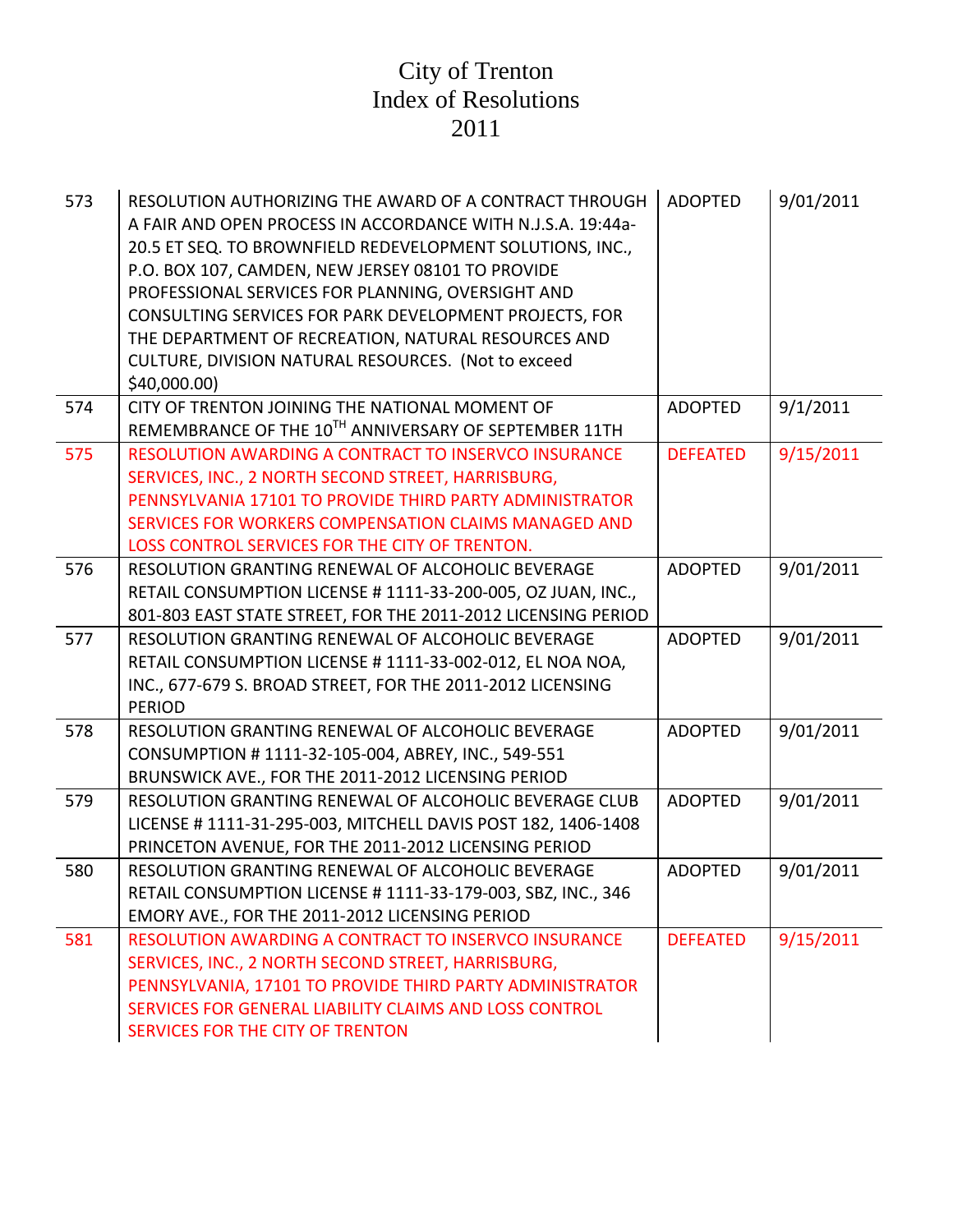| 582 | RESOLUTION AUTHORIZING CHANGE ORDER #1 TO THE CONTRACT<br>WITH SILVERLANDS SERVICES, INC., 4475 S. CLINTON AVENUE, SUITE<br>215, SOUTH PLAINFIELD, NJ 07080, FOR THE FURNISHING AND<br>DELIVERY OF ALL LABOR EQUIPMENT AND MATERIALS FOR THE<br>BUILDING AND SITE DEMOLITION AT THE FISHER AND PUKALA<br>PROPERTIES SITE, 101 HART AVENUE AND 121 POPLAR STREET FOR<br>THE DEPARTMENT OF HOUSING AND ECONOMIC DEVELOPMENT                                                               | <b>ADOPTED</b> | 9/01/2011 |
|-----|-----------------------------------------------------------------------------------------------------------------------------------------------------------------------------------------------------------------------------------------------------------------------------------------------------------------------------------------------------------------------------------------------------------------------------------------------------------------------------------------|----------------|-----------|
| 583 | RESOLUTION ACCEPTING BID AND AWARDING CONTRACT TO<br>NATIONAL WASTE AND RECYCLING SERVICES, LLC, 225 TURNBULL<br>AVE., HAMILTON, NEW JERSEY 08610 FOR THE FURNISHING AND<br>DELIVERY OF ALL LABOR, MATERIALS AND EQUIPMENT FOR THE<br>STRUCTURE DEMOLITION AND CONTAMINATED SOIL HOT SPOT<br>REMOVAL AT THE FREIGHT YARD SITE, 163 NORTH OLDEN AVE.,<br>TRENTON, NEW JERSEY, FOR THE CITY OF TRENTON, DEPARTMENT<br>OF HOUSING AND ECONOMIC DEVELOPMENT, DIVISION OF<br>ECONOMIC.       | <b>ADOPTED</b> | 9/01/2011 |
| 584 | AUTHORIZING A MEETING WHICH EXCLUDES THE PUBLIC                                                                                                                                                                                                                                                                                                                                                                                                                                         | <b>ADOPTED</b> | 9/1/2011  |
| 585 | AUTHORIZING A MEETING WHICH EXCLUDES THE PUBLIC                                                                                                                                                                                                                                                                                                                                                                                                                                         | <b>ADOPTED</b> | 8/30/2011 |
| 586 | RESOLUTION EXTENDING THE CONTRACT WITH ASSOCIATED DATA<br>PROCESSING CONSULTANTS, INC. (ADPC), 116 VILLAGE BLVD, SUITE<br>200, PRINCETON, NEW JERSEY 08540 TO PROVIDE TECHNICAL<br>SUPPORT SERVICES FOR THE CITY OF TRENTON, DEPARTMENT OF<br>ADMINISTRATION, DIVISION OF INFORMATION TECHNOLOGY                                                                                                                                                                                        | <b>ADOPTED</b> | 9/1/2011  |
| 587 | RESOLUTION AUTHORIZING SPECIAL COUNSEL TO FILE A MOTION<br>TO TRANSFER A HEARING NORMALLY HELD BEFORE TRENTON CITY<br>COUNCIL FOR LICENSEE URBAN WORD, L.L.C. TRADING AS<br>CONDUIT/TIKIZIA NIGHT CLUB UNDER LICENSE NUMBER 1111-33-<br>078-006 TO THE DIVISION OF ALCOHOLIC BEVERAGE CONTROL AND<br>THE DIRECTOR OF SAID DIVISION FOR AN INITIAL HEARING FOR THE<br><b>REASONS SET FORTH HEREIN</b>                                                                                    | <b>ADOPTED</b> | 9/1/2011  |
| 588 | RESOLUTION AUTHORIZING THE AWARD OF A CONTRACT THROUGH<br>A FAIR AND OPEN PROCESS IN ACCORDANCE WITH N.J.S.A. 19:44A-<br>20.5 ET SEQ. TO PARKER MCCAY ATTORNEYS AT LAW, 9000<br>MIDLANTIC DRIVE, SUITE 300, P.O. BOX 5054, MOUNT LAUREL, NEW<br>JERSEY 08054-1539 TO PROVIDE LEGAL SERVICES AS INDEPENDENT<br>CONTRACTORS TO REPRESENT THE CITY IN CIVIL RIGHTS AND OTHER<br>SPECIALIZED LITIGATION MATTERS FOR THE CITY OF TRENTON,<br>DEPARTMENT OF LAW. (Not to exceed \$100,000.00) | <b>ADOPTED</b> | 9/15/2011 |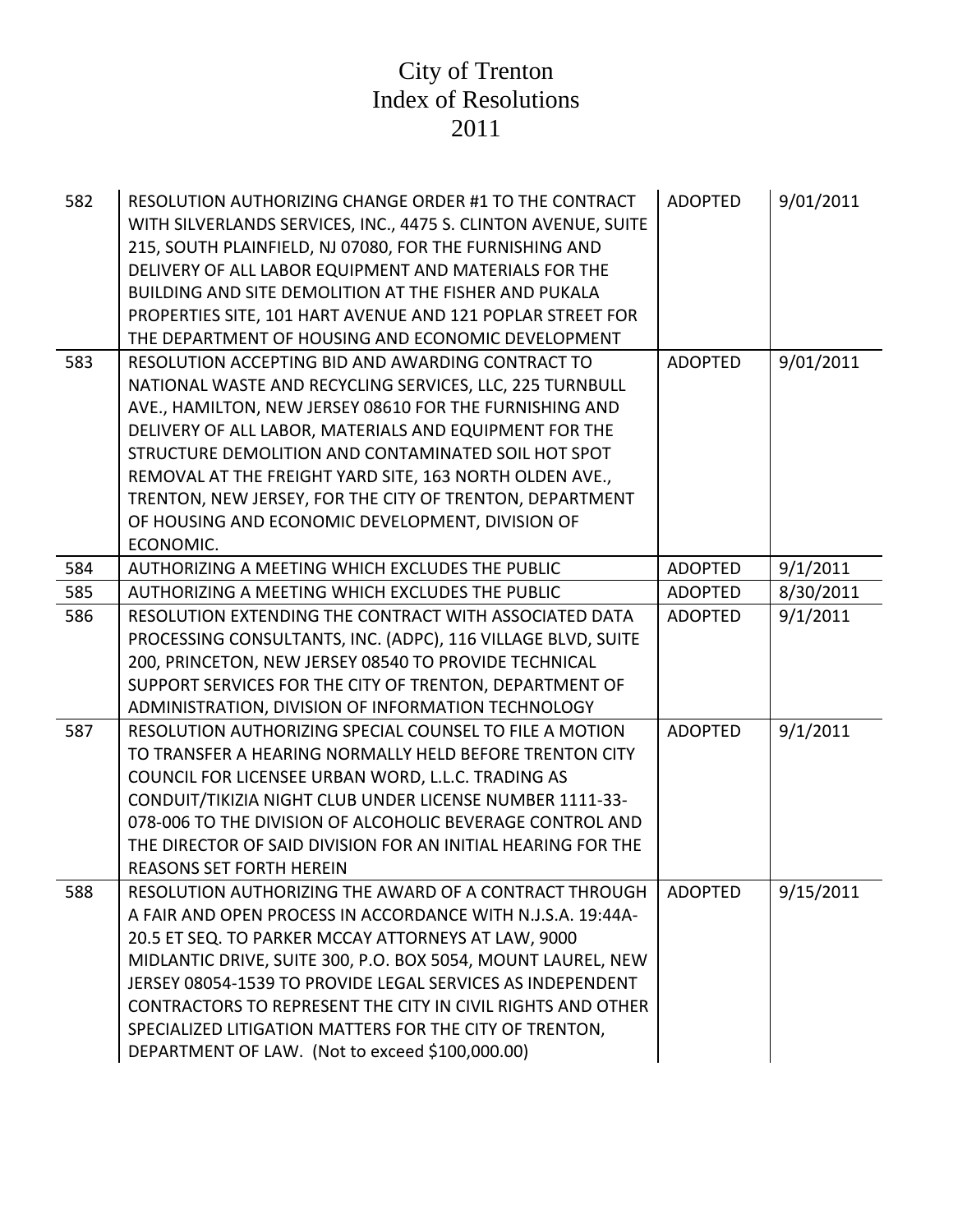| 589 | RESOLUTION AUTHORIZING THE AWARD OF A CONTRACT THROUGH<br>A FAIR AND OPEN PROCESS IN ACCORDANCE WITH N.J.S.A. 19:44A-<br>20.5 ET SEQ. TO LONG MARMERO & ASSOCIATES, LLP, 44 EUCLID<br>STREET, WOODBURY, NEW JERSEY 08096 TO PROVIDE LEGAL<br>SERVICES AS AN INDEPENDENT CONTRACTOR REGARDING GENERAL<br>MUNICIPAL AND DEFENSE LITIGATION MATTERS FOR THE CITY OF<br>TRENTON, DEPARTMENT OF LAW. (Not to exceed\$100,000.00) | <b>ADOPTED</b>  | 9/15/2011 |
|-----|-----------------------------------------------------------------------------------------------------------------------------------------------------------------------------------------------------------------------------------------------------------------------------------------------------------------------------------------------------------------------------------------------------------------------------|-----------------|-----------|
| 590 | RESOLUTION AUTHORIZING AN AMENDMENT TO THE CONTRACT<br>THROUGH A FAIR AND OPEN PROCESS TO CONNELL FOLEY, LLP, 85<br>LLIVINGSTON AVENUE, ROSELAND, NJ 07068 TO PROVIDE<br><b>TRANSITIONAL PROFESSIONAL LEGAL SERVICES REGARDING</b><br>SPECIALIZED INSURANCE MATTERS FOR THE CITY OF TRENTON IN<br>AN AMOUNT NOT TO EXCEED \$30,059.52                                                                                       | <b>DEFEATED</b> | 9/15/2011 |
| 591 | RESOLUTION AUTHORIZING AN AMENDMENT TO THE CONTRACT<br>WHICH WAS AWARDED TO THE LAW OFFICES OF FLORIO PERRUCCI<br>STEINHARDT & FADER, L.L.C., 218 ROUTE 17 NORTH, ROCHELLE<br>PARK, NEW JERSEY 07662 TO PROVIDE PROFESSIONAL LEGAL<br>SERVICES REGARDING GENERAL MUNICIPAL AND DEFENSE<br>LITIGATION THROUGH A FAIR AND OPEN PROCESS IN ACCORDANCE<br>WITH N.J.S.A. 19:44A-20.5 ET SEQ. (Not to exceed \$23,000.00)         | <b>ADOPTED</b>  | 9/15/2011 |
| 592 | RESOLUTION ACCEPTING BID AND AWARDING CONTRACT TO TRI-<br>COUNTY SECURITY, NJ, 1142 EAST CHESTNUT AVENUE, SUITE 1,<br>VINELAND, NEW JERSEY 08360 TO PROVIDE ONE (1) ADULT<br>CROSSING GUARD AT LALOR STREET AND ROUTE 129, TRENTON,<br>NEW JERSEY FOR THE DEPARTMENT OF POLICE. (Not to exceed<br>\$51,275.95                                                                                                               | <b>ADOPTED</b>  | 9/15/2011 |
| 593 | RESOLUTION AUTHORIZING THE PURCHASE OF WIRELESS SERVICES<br>FOR AIRCARDS AND BLACKBERRIES FROM SPRINT TOGETHER WITH<br>NEXTEL, P.O. BOX 4181, CAROL STREAM, IL 60197-4181 FOR POLICE,<br>FIRRE AND COMMUNICATIONS THROUGH THE STATE OF NEW<br>JERSEY COOPERATIVE PROGRAM WITHOUT COMPETITIVE BIDDING.<br>(Not to exceed \$129,669.06)                                                                                       | <b>ADOPTED</b>  | 9/15/2011 |
| 594 | RESOLUTION AUTHORIZING PAYMENT FOR TWO CONTRACTS WITH<br>USA ENVIRONMENTAL MANAGEMENT, INC., 344 WEST STATE<br>STREET, TRENTON, NJ 08618 WHICH WERE AWARDED ON AN<br>EMERGENCY BASIS FOR THE CLOSURE AND REMOVAL OF AN<br>UNDERGROUND STORAGE TANK AND RELATED SOIL REMEDIATION<br>INCLUDING ENGINEERING AND INSTITUTIONAL CONTROLS AT THE<br>EAST TRENTON HOMES CONSTRUCTION SITE (Not toe exceed<br>\$71,684.75)          | <b>ADOPTED</b>  | 9/15/2011 |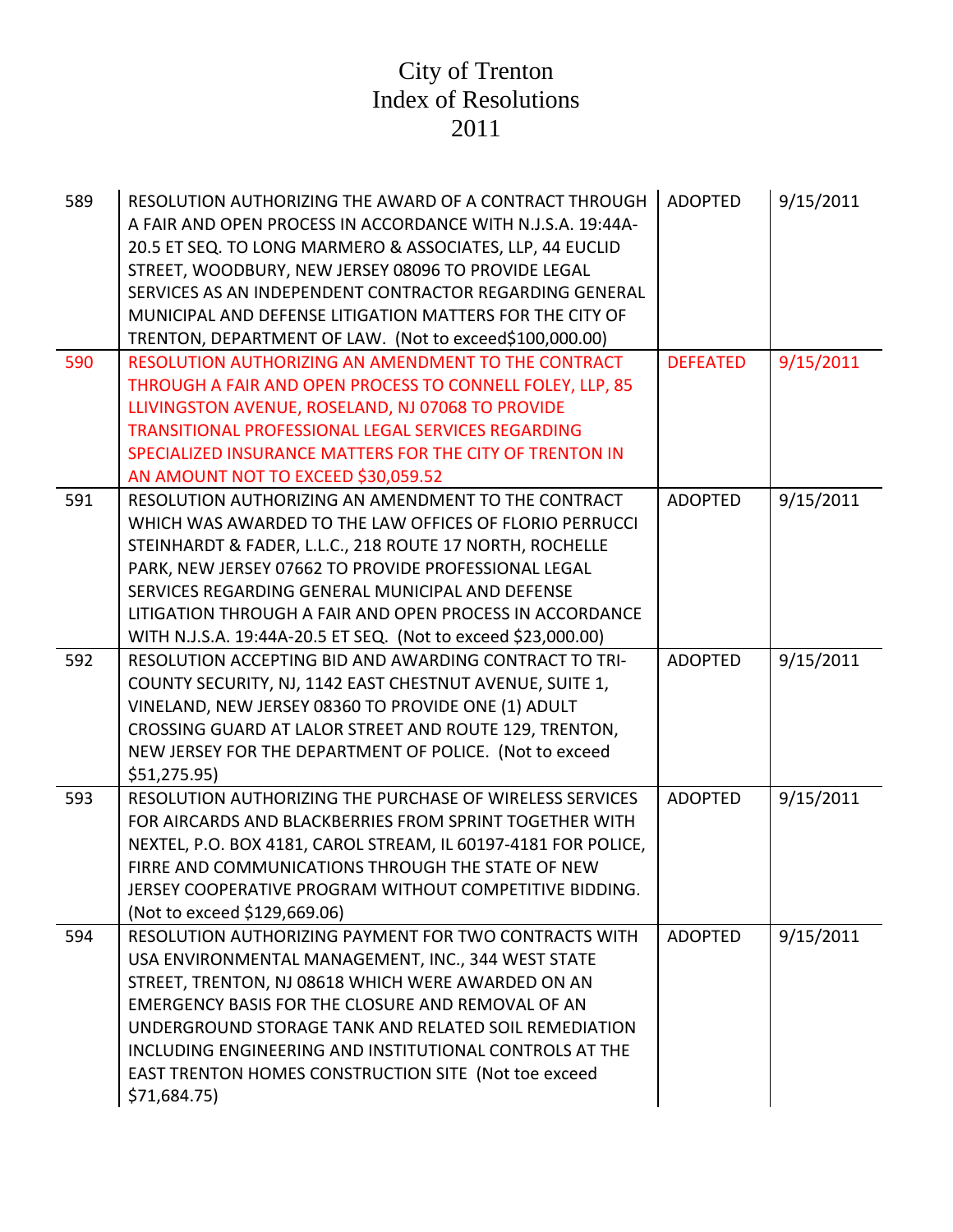| 595 | RESOLUTION AUTHORIZING AN AMENDMENT TO THE CONTRACT<br>WHICH WAS AWARDED THROUGH A FAIR AND OPEN PROCESS IN<br>ACCORDANCE WITH N.J.S.A. 19:44A-20.5 ET SEQ. WITH MWH OF<br>AMERICAS, PARK 80 WEST, PLAZA TWO, 4 <sup>TH</sup> FLOOR, SADDLE BROOK,<br>NJ 07663 TO PROVIDE ADDITIONAL PROFESSIONAL ENGINEERING<br>SERVICES RELATED TO THE WATER FILTRATION PLANT PRE-<br>TREATMENT UPGRADE PROJECT (Not to exceed \$65,900.00) | <b>ADOPTED</b> | 9/15/2011 |
|-----|-------------------------------------------------------------------------------------------------------------------------------------------------------------------------------------------------------------------------------------------------------------------------------------------------------------------------------------------------------------------------------------------------------------------------------|----------------|-----------|
| 596 | RESOLUTION ACCEPTING BID AND AWARDING CONTRACT TO BCHG,<br>INC, DBA LORIA ENVIRONMENTAL SERVICES, 747 CHERRY STREET,<br>SOUTHAMPTON, NEW JERSEY 08088 TO PROVIDE REMOVAL AND<br>BENEFICIAL REUSE OF RESIDUALS FOR THE CITY OF TRENTON<br>DEPARTMENT OF PUBLIC WORKS, DIVISION WATER UTILITY. (Not to<br>exceed \$332,525.00)                                                                                                  | <b>ADOPTED</b> | 9/15/2011 |
| 597 | RESOLUTION AUTHORIZING AN AWARD OF A CONTRACT WITH<br>HATCH MOTT MACDONALD, 27 BLEEKER STREET, MILLBERRY, NJ<br>07041, FOR PROFESSIONAL ENGINEERING SERVICES FOR THE<br>OPERATIONS, ORGANIZATION AND MANAGEMENT FOR THE<br>TRENTON WATER WORKS THROUGH A FAIR AND OPEN PROCESS<br>(Not to exceed \$723,700.00)                                                                                                                | <b>ADOPTED</b> | 9/15/2011 |
| 598 | RESOLUTION AUTHORIZING AN AWARD OF A CONTRACT WITH<br>HATCH MOTT MACDONALD, 27 BLEEKER STREET, MILLBURN, NJ<br>07041-1008, FOR PROFESSIONAL SERVICES FOR THE<br>UNIDIRECTIONAL FLUSHING PROGRAM, HAMILTON TOWNSHIP, NJ<br>08609 (Not to exceed \$16,800.00)                                                                                                                                                                   | <b>ADOPTED</b> | 9/15/2011 |
| 599 | RESOLUTION AUTHORIZING CHANGE ORDER NUMBER 1 TO THE<br>CONTRACT WITH THE FIRM OF HATCH MOTT MACDONALD TO<br>PROVIDE ADDITIONAL PROFESSIONAL ENGINEERING SERVICES AND<br><b>RESIDENT OBSERVATION FOR THE CLEANING AND CEMENT-</b><br>MORTAR LINING OF WATER MAINS (Not to exceed \$28,000.00)                                                                                                                                  | <b>ADOPTED</b> | 9/15/2011 |
| 600 | RESOLUTION AUTHORIZING PAYMENT FOR A CONTRACT WITH<br>ARMANDO CONSTRUCTION COMPANY, INC., 311 DICKENSON<br>STREET, EWING TOWNSHIP, NEW JERSEY 08638, WHICH WAS<br>AWARDED ON AN EMERGENCY BASIS FOR THE EMERGENCY<br>UNDERMINING REPAIR WORK AT 42-43 FLORENCE AVENUE,<br>HAMILTON TOWNSHIP, NEW JERSEY 08611 (Not to exceed<br>$$14,375.00$ )                                                                                | <b>ADOPTED</b> | 9/15/2011 |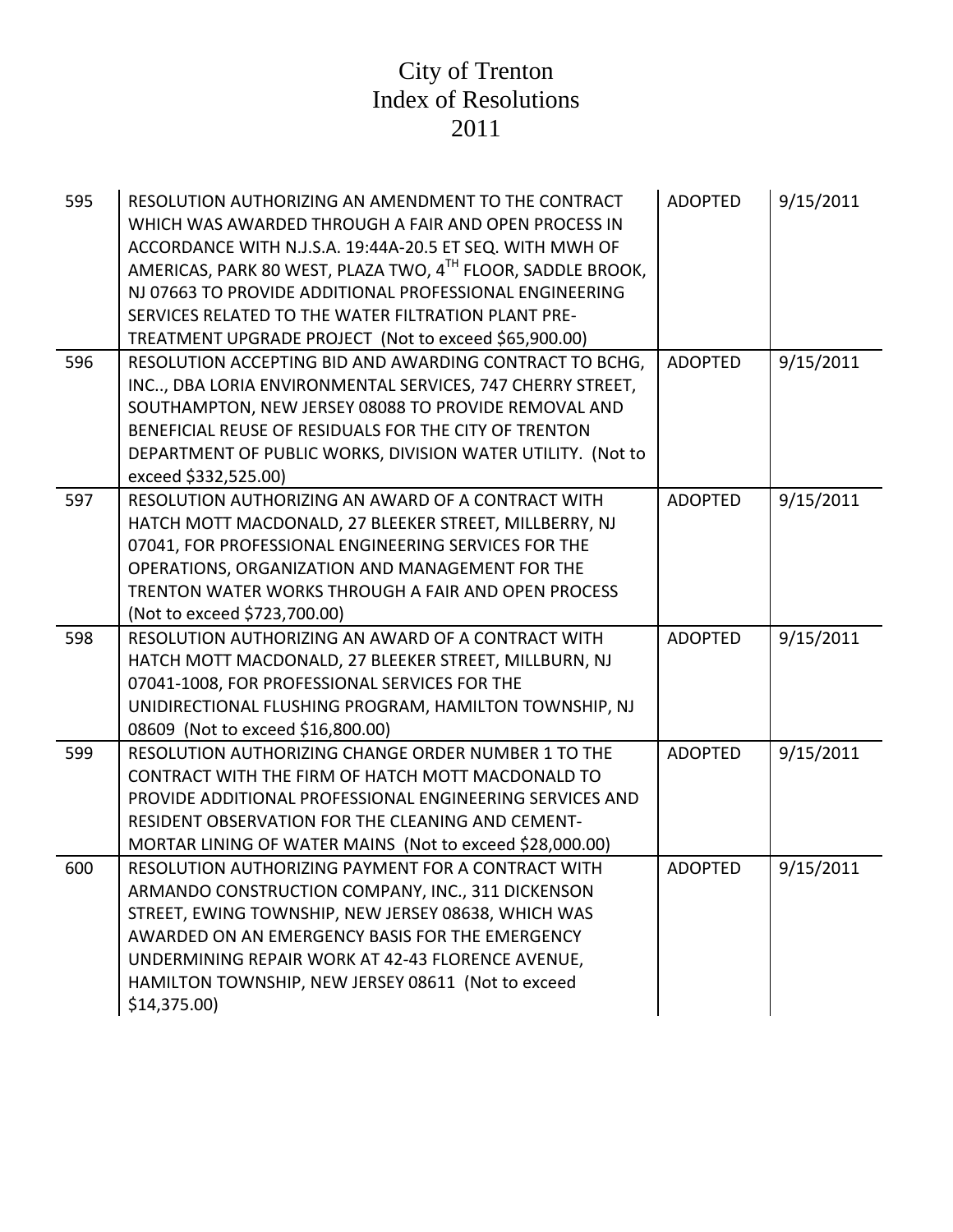| 601 | RESOLUTION AUTHORIZING PAYMENT FOR A CONTRACT WITH<br>ARMANDO CONSTRUCTION COMPANY, INC., 311 DICKENSON<br>STREET, EWING TOWNSHIP, NEW JERSEY 08638, WHICH WAS<br>AWARDED ON AN EMERGENCY BASIS FOR THE EMERGENCY<br>UNDERMINING REPAIR WORK AT 42-43 FLORENCE AVENUE,<br>HAMILTON TOWNSHIP, NEW JERSEY 08611 (Not to exceed<br>\$19,597.00 | <b>ADOPTED</b>  | 9/15/2011 |
|-----|---------------------------------------------------------------------------------------------------------------------------------------------------------------------------------------------------------------------------------------------------------------------------------------------------------------------------------------------|-----------------|-----------|
| 602 | RESOLUTION AUTHORIZING THE AWARD OF A CONTRACT THROUGH                                                                                                                                                                                                                                                                                      | <b>ADOPTED</b>  | 9/15/2011 |
|     | A FAIR AND OPEN PROCESS IN ACCORDANCE WITH N.J.S.A. 19:44A-                                                                                                                                                                                                                                                                                 |                 |           |
|     | 20.5 ET SEQ. TO HATCH MOTT MACDONALD, 27 BLEEKER STREET,                                                                                                                                                                                                                                                                                    |                 |           |
|     | MILLBURN, NEW JERSEY 07041-1008 TO PROVIDE PROFESSIONAL                                                                                                                                                                                                                                                                                     |                 |           |
|     | ENGINEERING SERVICES AFTER RECEIPT OF BIDS AND BEFORE AND                                                                                                                                                                                                                                                                                   |                 |           |
|     | DURING THE CONSTRUCTION OF DISTRIBUTION SYSTEM                                                                                                                                                                                                                                                                                              |                 |           |
|     | <b>IMPROVEMENTS INCLUDING CLEANING AND CEMENT MORTAR</b>                                                                                                                                                                                                                                                                                    |                 |           |
|     | LINING OF CAST IRON WATER MAINS, INSTALLATION OF                                                                                                                                                                                                                                                                                            |                 |           |
|     | REPLACEMENT WATER MAINS AND OTHER RELATED                                                                                                                                                                                                                                                                                                   |                 |           |
|     | IMPROVEMENTS, FOR THE DEPARTMENT OF PUBLIC WORKS,                                                                                                                                                                                                                                                                                           |                 |           |
|     | WATER UTILITY (Not to exceed \$137,500.00)                                                                                                                                                                                                                                                                                                  |                 |           |
| 603 | RESOLUTION AUTHORIZING AN AMENDMENT TO THE CONTRACT                                                                                                                                                                                                                                                                                         | <b>ADOPTED</b>  | 9/15/2011 |
|     | WHICH WAS AWARDED TO LAW OFFICES OF ZARWIN BAUM DEVITO                                                                                                                                                                                                                                                                                      |                 |           |
|     | KAPLAN SCHAER TODDY, P.C., 5 GREENTREE CENTRE, SUITE 303,                                                                                                                                                                                                                                                                                   |                 |           |
|     | MARLTON, NEW JERSEY 08053 TO PROVIDE PROFESSIONAL LEGAL                                                                                                                                                                                                                                                                                     |                 |           |
|     | SERVICES REGARDING GENERAL MUNICIPAL AND DEFENSE                                                                                                                                                                                                                                                                                            |                 |           |
|     | LITIGATION THROUGH A FAIR AND OPEN PROCESS IN ACCORDANCE                                                                                                                                                                                                                                                                                    |                 |           |
|     | WITH N.J.S.A. 19:44A-20.5 ET SEQ. (Not to exceed \$37,459.88)                                                                                                                                                                                                                                                                               |                 |           |
| 604 | RESOLUTION AUTHORIZING AN AMENDMENT TO THE CONTRACT                                                                                                                                                                                                                                                                                         | <b>DEFEATED</b> | 9/15/2011 |
|     | WHICH WAS AWARDED TO LAW OFFICES OF RUDERMAN &                                                                                                                                                                                                                                                                                              |                 |           |
|     | GLICKMAN, P.C., 675 MORRIS AVENUE, SUITE 100, SPRINGFIELD,                                                                                                                                                                                                                                                                                  |                 |           |
|     | NEW JERSEY 07081 TO PROVIDE PROFESSIONAL LEGAL SERVICES                                                                                                                                                                                                                                                                                     |                 |           |
|     | REGARDING GENERAL MUNICIPAL AND DEFENSE LITIGATION                                                                                                                                                                                                                                                                                          |                 |           |
|     | THROUGH A FAIR AND OPEN PROCESS IN ACCORDANCE WITH                                                                                                                                                                                                                                                                                          |                 |           |
|     | N.J.S.A. 19:44A-20.5 ET SEQ.                                                                                                                                                                                                                                                                                                                |                 |           |
| 605 | RESOLUTION APPROVING PERSON TO PERSON TRANSFER OF                                                                                                                                                                                                                                                                                           | <b>ADOPTED</b>  | 9/15/2011 |
|     | PLENARY RETAIL CONSUMPTION LICENSE #1111-33-293-006 (Frias,                                                                                                                                                                                                                                                                                 |                 |           |
|     | Mayra M. to Villa Park Liquors, LLC, 2114 Liberty Street)                                                                                                                                                                                                                                                                                   |                 |           |
| 606 | AUTHORIZING A MEETING WHICH EXCLUDES THE PUBLIC                                                                                                                                                                                                                                                                                             | <b>ADOPTED</b>  | 9/13/2011 |
| 607 | RESOLUTION AUTHORIZING TRANSFERS TO BE MADE BY THE CHIEF                                                                                                                                                                                                                                                                                    | <b>ADOPTED</b>  | 9/15/2011 |
|     | FINANCIAL OFFICER OF THE FY 2011 APPROPRIATION RESERVE                                                                                                                                                                                                                                                                                      |                 |           |
| 608 | RESOLUTION AUTHORIZING SETTLEMENT OF A WORKERS                                                                                                                                                                                                                                                                                              | <b>ADOPTED</b>  | 9/15/2011 |
|     | COMPENSATION CLAIM IN THE MATTER OF GRAY ADAMS v. THE                                                                                                                                                                                                                                                                                       |                 |           |
|     | CITY OF TRENTON, CLAIM PETITION NO 2010-15407 IN THE TOTAL                                                                                                                                                                                                                                                                                  |                 |           |
|     | AMOUNT OF \$13,922.00 PLUS COSTS AND FEES                                                                                                                                                                                                                                                                                                   |                 |           |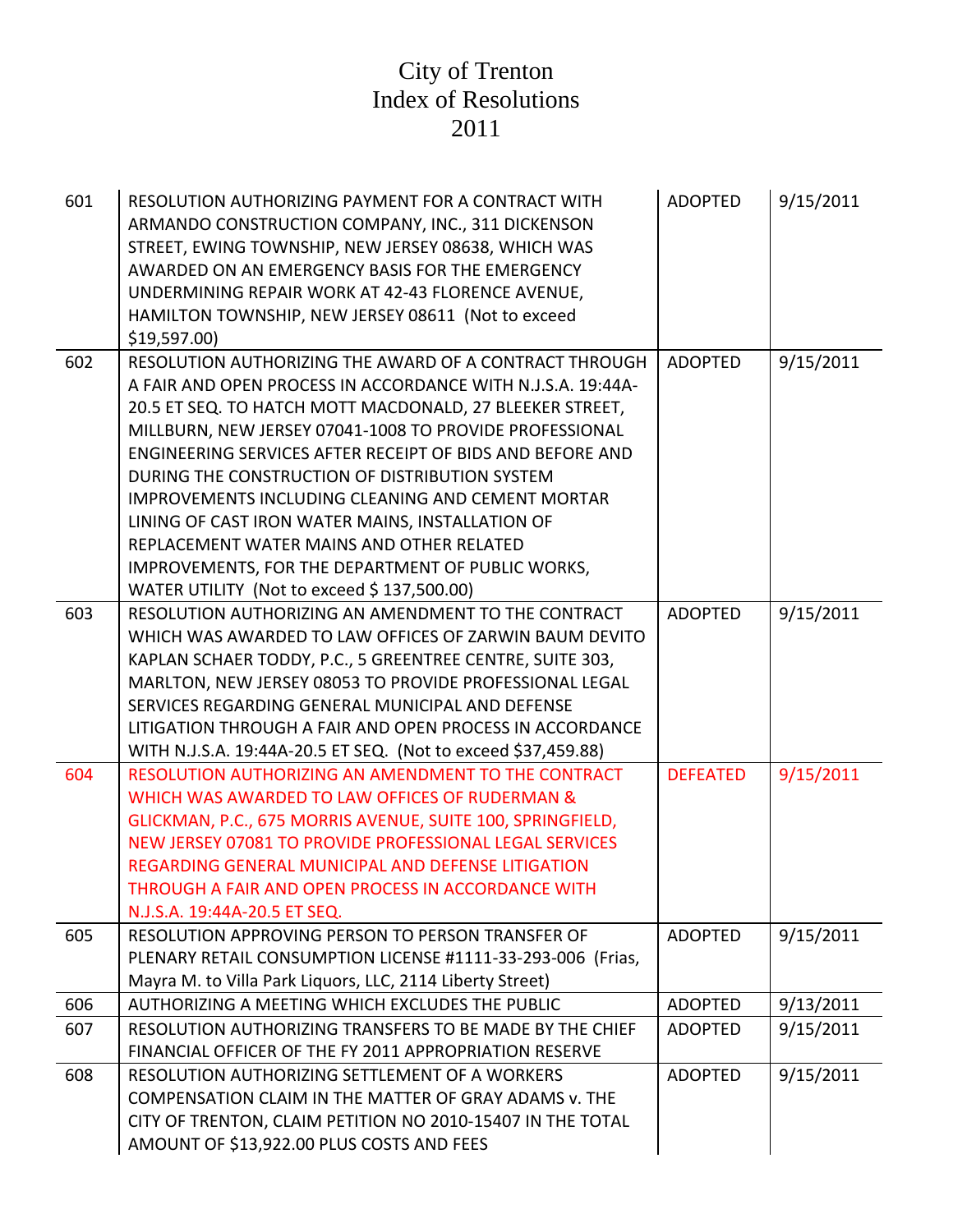| 609 | RESOLUTION AUTHORIZING PAYMENT FOR A CONTRACT WITH TED<br>DOLCI, INC., 340 PATTERSON AVENUE, HAMILTON, NJ 08610 WHICH<br>WAS AWARDED ON AN EMERGENCY BASIS FOR THE EMERGENCY<br>VAVLE REPLACEMENT ON VINCENT AVENUE AT NOTTINGHAM WAY,<br>HAMILTON TOWNSHIP, NJ (Not to exceed \$21,622.00)                                          | <b>ADOPTED</b> | 9/15/2011 |
|-----|--------------------------------------------------------------------------------------------------------------------------------------------------------------------------------------------------------------------------------------------------------------------------------------------------------------------------------------|----------------|-----------|
| 610 | RESOLUTION ACCEPTING BID AND AWARDING CONTRACT TO<br>MUNICIPAL MAINTENANCE CO., INC. 1352 TAYLORS LANE,<br>CINNAMINSON, NEW JERSEY 08077 FOR THE INSPECTION,<br>DISASSEMBLY, REHABILITATION AND RE-ASSEMBLY OF FOUR (4)<br>PUMPS, FOR THE DEPARTMENT OF PUBLIC WORKS, WATER UTILITY<br>(Not to exceed \$46,390.00)                   | <b>ADOPTED</b> | 9/15/2011 |
| 611 | RESOLUTION ACCEPTING BID AND AWARDING CONTRACT TO B & B<br>MOWER SERVICE, 1690 PENNINGTON ROAD, EWING, NEW JERSEY<br>08618 FOR THE FURNISHING AND DELIVERY F.O.B. ONE (1) EACH X<br>CALIBER-DIESEL CHOPPER LAWN MOWER WITH TRAILER FOR THE<br>DEPARTMENT OF PUBLIC WORKS, DIVISION OF PUBLIC PROPERTY.<br>(Not to exceed \$16,699.00 | <b>ADOPTED</b> | 9/15/2011 |
| 612 | RESOLUTION ACCEPTING BID AND AWARDING CONTRACT TO<br>KEMIRA WATER SOLUTIONS, INC., 3211 CLINTON PARKWAY COURT,<br>SUITE 1, LAWRENCE, KS 66047 FOR THE FURNISHING AND DELIVERY<br>OF FERRIC CHLORIDE FOR THE CITY OF TRENTON DEPARTMENT OF<br>PUBLIC WORKS, WATER UTILITY (Not to exceed \$577,392.00)                                | <b>ADOPTED</b> | 9/15/2011 |
| 613 | RESOLUTION AUTHORIZING THE AWARD OF A NON-FAIR AND OPEN<br>CONTRACT TO SUNGARD PUBLIC SECTOR, INC., 1000 BUSINESS<br>CENTER DRIVE, LAKE MARY, FLORIDA 32746 TO PROVIDE ANNUAL<br>MAINTENANCE AND SUPPORT FOR THE INTEGRATED PUBLIC SAFETY<br>911 SYSTEM FOR THE DEPARTMENT OF POLICE. (Not to exceed<br>\$207,602.20)                | <b>ADOPTED</b> | 9/15/2011 |
| 614 | RESOLUTION AUTHORIZING AN APPLICATION AND ACCEPTANCE<br>FOR A HIGHWAY SAFETY GRANT FUND PROGRAM (SAFE<br>CORRIDORS) FROM THE NEW JERSEY DEPARTMENT OF<br>TRANSPORTATION.                                                                                                                                                             | <b>ADOPTED</b> | 9/15/2011 |
| 615 | RESOLUTION AUTHORIZING THE CITY OF TRENTON TO ACCEPT A<br>GRANT AWARD FROM THE STATE OF NEW JERSEY, DEPARTMENT OF<br>HEALTH AND SENIOR SERVICES, GRANT NUMBER EPID12STD005<br>FOR PROVIDING SEXUALLY TRANSMITTED DISEASE (STD) CLINIC<br>SERVICES.                                                                                   | <b>ADOPTED</b> | 9/15/2011 |
| 616 | RESOLUTION AUTHORIZING THE CITY OF TRENTON TO ACCEPT A<br>GRANT AWARD FROM THE STATE OF NEW JERSEY, DEPARTMENT OF<br>HEALTH AND SENIOR SERVICES, GRANT NUMBER AIDS12CTR025<br>FOR PROVIDING CLINIC SERVICES AND TESTING AND CARE AND<br>TREATMENT ON THE PROJECT IMPACT VAN                                                          | <b>ADOPTED</b> | 9/15/2011 |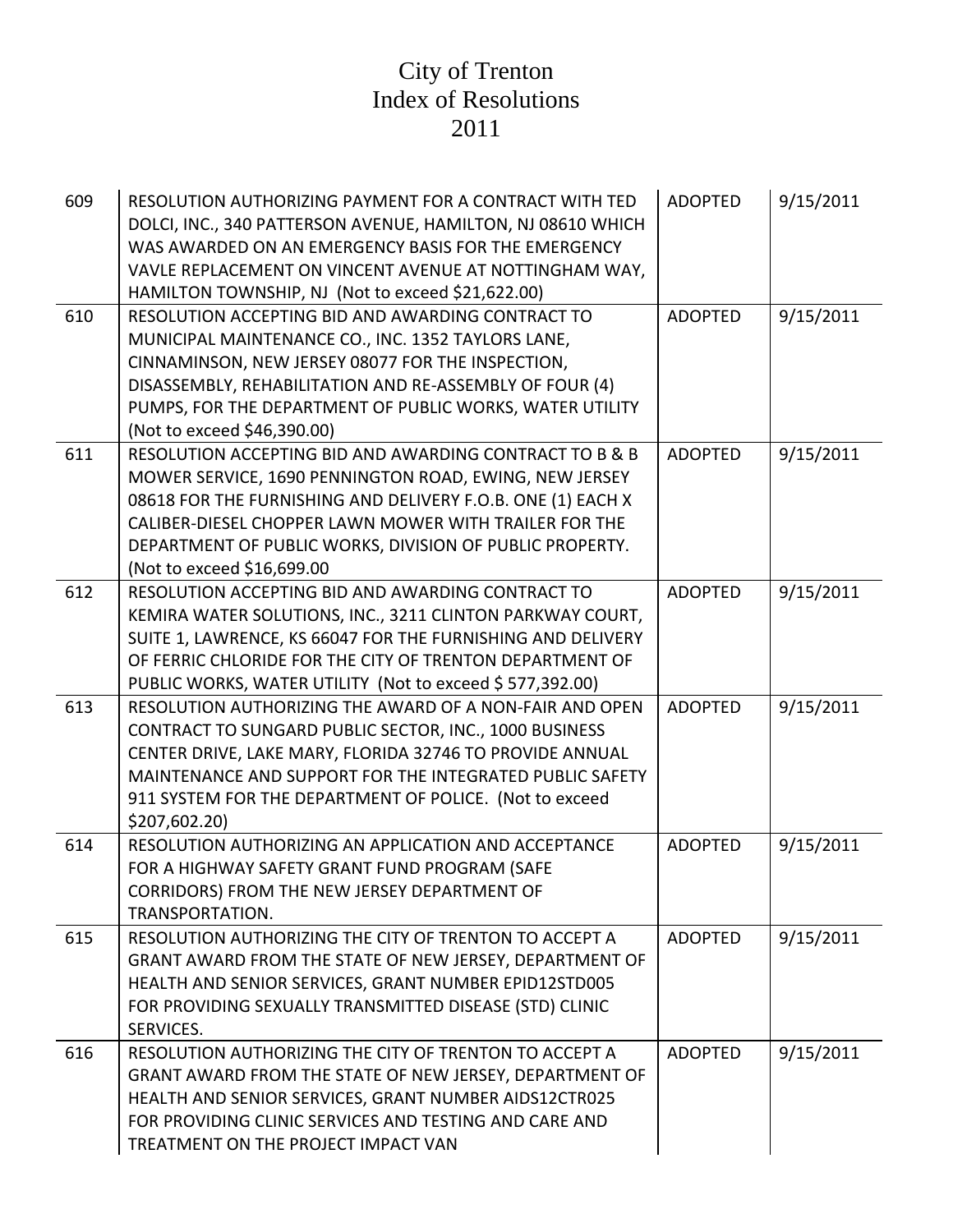| 617 | RESOLUTION GRANTING RENEWAL OF ALCOHOLIC BEVERAGE<br>CONSUMPTION LICENSE FOR CHARLIE FISH'S LOUNGE, INC. FOR THE<br>2011-2012 LICENSING PERIOD (License No. 1111-33-175-002 (540-<br>540 1/2 N. Clinton Avenue)                                                                                                                                                                                                                                                                    | <b>ADOPTED</b> | 9/15/2011 |
|-----|------------------------------------------------------------------------------------------------------------------------------------------------------------------------------------------------------------------------------------------------------------------------------------------------------------------------------------------------------------------------------------------------------------------------------------------------------------------------------------|----------------|-----------|
| 618 | RESOLUTION GRANTING RENEWAL OF ALCOHOLIC BEVERAGE<br>CONSUMPTION LICENSE FOR OMG CORPORATION, INC. FOR THE<br>2011-2012 LICENSING PERIOD (License No. 1111-33-155-003 (1122<br>Anderson Street)                                                                                                                                                                                                                                                                                    | <b>ADOPTED</b> | 9/15/2011 |
| 619 | RESOLUTION AUTHORIZING SETTLEMENT OF A CIVIL SUIT IN THE<br>MATTER OF ANTHONY DEFRANCISCO V. CITY OF TRENTON, ET AL. IN<br>THE TOTAL AMOUNT OF \$500,000.00                                                                                                                                                                                                                                                                                                                        | <b>ADOPTED</b> | 9/15/2011 |
| 620 | RESOLUTION DECLARING EMERGENCY WITH RESPECT TO EFFECTIVE<br>DATE OF AN ORDINANCE TO AMEND CHAPTER II, ADMINISTRATION,<br>OF THE REVISEDED GENERAL ORDINANCES OF THE CITY OF<br>TRENTON BY THE CONSOLIDATION OF THE DEPARTMENTS OF<br>INSPECTIONS AND HOUSING AND ECONOMIC DEVELOPMENT INTO<br>A SINGLE DEPARTMENT OF HOUSING AND ECONOMIC<br>DEVELOPMENT AND BY ESTABLISHING A DEPARTMENT OF WATER<br>AND SEWER, TRANSFERRING SAID SERVICES FROM THE<br>DEPARTMENT OF PUBLIC WORKS | <b>ADOPTED</b> | 9/1/2011  |
| 621 | RESOLUTION AUTHORIZING AN AMENDMENT TO THE CONTRACT<br>THAT WAS AWARDED TO R. DAVID ROUSSEAU THROUGH NON-FAIR<br>AND OPEN PROCESS IN ACCORDANCE WITH N.J.S.A 19:44A-20.5 ET<br>SEQ TO PROVIDE PROFESSIONAL MUNICIPAL FINANCE SERVICES FOR<br>THE DEPARTMENT OF FINANCE (not to exceed \$28,362.00)                                                                                                                                                                                 | <b>ADOPTED</b> | 10/6/2011 |
| 622 | <b>RESOLUTION AMENDING RESOLUTION NUMBER 11-176 THAT</b><br>AWARDED A CONTRACT THOUGH A FAIR AND OPEN PROCESS N<br>ACCORDANCE WITH N.J.S.A 19:44A-20.5 ET SEQ TO ERIC<br>BROADWAY, ESQUIRE., 2609 BRUNSWICK PIKE, LAWRENCEVILLE,<br>NEW JERSEY 08648 TO PROVIDE PROFESSIONAL LEGAL SERVICES AS<br>A PUBLIC DEFENDER FOR THE EARLY DISPOSITION PROGRAM AT<br>TRENTON MUNICIPAL COURT (total contract not to exceed \$10,<br>600.00)                                                 | <b>ADOPTED</b> | 10/6/2011 |
| 623 | RESOLUTION AMENDING RESOLUTION NUMBER 11-175 THAT<br>AWARDED A CONTRACT THOUGH A FAIR AND OPEN PROCESS N<br>ACCORDANCE WITH N.J.S.A 19:44A-20.5 ET SEQ TO KENDALL<br>MURPHY, ESQUIRE, 309 MARKET STREET, TRENTON, NEW JERSEY<br>08611 TO PROVIDE PROFESSIONAL LEGAL SERVICES AS A PUBLIC<br>DEFENDER FOR THE EARLY DISPOSITION PROGRAM AT TRENTON<br>MUNICIPAL COURT (total contract not to exceed \$36,200.00)                                                                    | <b>ADOPTED</b> | 10/6/2011 |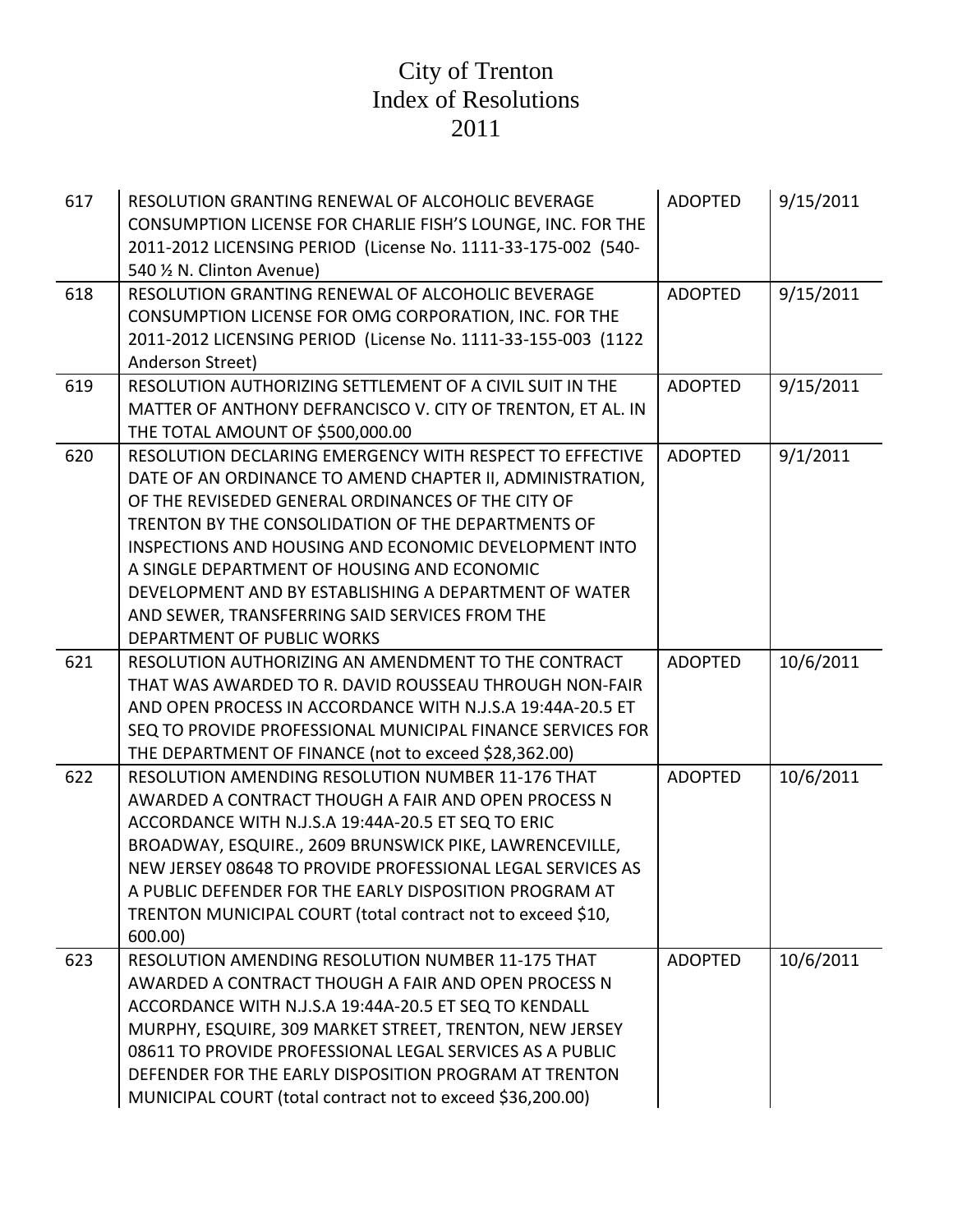| 624 | RESOLUTION AUTHORIZING THE CITY OF TRENTON TO ACCEPT A<br>GRANT IN THE AMOUNT OF \$51,685.00 FROM THE FEDERAL     | <b>ADOPTED</b>  | 10/6/2011 |
|-----|-------------------------------------------------------------------------------------------------------------------|-----------------|-----------|
|     | <b>EMERGENCY MANAGEMENT AGENCY (FEMA) MERCER COUNTY</b><br>LOCAL BOARD TO OPERATE THE PURCHASE OF SERVICE PROGRAM |                 |           |
| 625 | RESOLUTION TO PROVIDE EMERGENCY APPROPRIATIONS TO THE                                                             | <b>DEFEATED</b> | 10/6/2011 |
|     | SFY 2012 TEMPORARY BUDGETS OF THE CITY OF TRENTON                                                                 |                 |           |
| 626 | RESOLUTION AUTHORIZING THE AWARD OF A CONTRACT THROUGH                                                            | <b>ADOPTED</b>  | 10/6/2011 |
|     | A FAIR AND OPEN PROCESS IN ACCORDANCE WITH N.J.S.A. 19:44A-                                                       |                 |           |
|     | 20.5 ET SEQ TO GOLDMAN, BEALE ASSOCIATES, 45 NURSERY ROAD,                                                        |                 |           |
|     | TITUSVILLE, NEW JERSEY 08620 TO PROVIDE PROFESSIONAL                                                              |                 |           |
|     | FINANCIAL ADVISORY SERVICES AS AN INDEPENDENT CONTRACTOR                                                          |                 |           |
|     | REGARDING THE PLANNING, TIMING, STRUCTURE, APPROVALS,                                                             |                 |           |
|     | RATINGS, INSURANCE AND ALL OTHER MATTERS AS IT RELATES TO                                                         |                 |           |
|     | THE ISSUANCE OF BONDS AND/OR NOTES AND ANY OTHER                                                                  |                 |           |
|     | FINANCIAL ADVISORY SERVICES DURING FISCAL YEAR 2012 (not to                                                       |                 |           |
|     | exceed \$52,500.00)                                                                                               |                 |           |
| 627 | RESOLUTION AUTHORIZING THE AMENDMENT OF A                                                                         | <b>ADOPTED</b>  | 10/6/2011 |
|     | MEMORANDUM OF UNDERSTANDING FOR FISCAL YEAR 2011,                                                                 |                 |           |
|     | BETWEEN THE UNITED STATES DEPARTMENT OF JUSTICE, UNITED                                                           |                 |           |
|     | STATES MARSHAL SERVICE AND THE CITY OF TRENTON, NEW JERSEY                                                        |                 |           |
|     | POLICE DEPARTMENT, TO PROVIDE ADDITIONAL FUNDING FOR THE                                                          |                 |           |
|     | REGIONAL FUGITIVE TASK FORCE                                                                                      |                 |           |
| 628 | RESOLUTION AUTHORIZING SETTLEMENT OF A WORKERS                                                                    | <b>ADOPTED</b>  | 10/6/2011 |
|     | COMPENSATION CLAIM IN THE MATTER OF CLAYTON HOLLEY v. THE                                                         |                 |           |
|     | CITY OF TRENTON, CLAIM PETITION NO. 2009-34228, 2010-14625 IN                                                     |                 |           |
|     | THE TOTAL AMOUNT OF \$8,860.00                                                                                    |                 |           |
| 629 | RESOLUTION AUTHORIZING SETTLEMENT OF A WORKERS                                                                    | <b>ADOPTED</b>  | 10/6/2011 |
|     | COMPENSATION CLAIM IN THE MATTER OF NATHANIEL WILKERSON                                                           |                 |           |
|     | v. THE CITY OF TRENTON, CLAIM PETITION NO. 2010-8605 IN THE                                                       |                 |           |
|     | TOTAL AMOUNT IF \$10,971.00                                                                                       |                 |           |
| 630 | RESOLUTION AUTHORIZING SETTLEMENT OF A WORKERS                                                                    | <b>ADOPTED</b>  | 10/6/2011 |
|     | COMPENSATION CLAIM IN THE MATTER OF LEROY JAMES v. THE                                                            |                 |           |
|     | CITY OF TRENTON, CLAIM PETITION NO. 2007-17690 IN THE TOTAL                                                       |                 |           |
|     | AMOUNT IF \$125,360.50                                                                                            |                 |           |
| 631 | RESOLUTION AUTHORIZING SETTLEMENT OF A WORKERS                                                                    | <b>ADOPTED</b>  | 10/6/2011 |
|     | COMPENSATION CLAIM IN THE MATTER OF CATHERINE VAIVADA v.                                                          |                 |           |
|     | THE CITY OF TRENTON, CLAIM PETITION NO. 2008-16571 IN THE                                                         |                 |           |
|     | TOTAL AMOUNT IF \$33,589.08 PLUS APPROPRIATE FEES AND COSTS                                                       |                 |           |
| 632 | RESOLUTION AUTHORIZING SETTLEMENT OF A WORKERS                                                                    | <b>ADOPTED</b>  | 10/6/2011 |
|     | COMPENSATION CLAIM IN THE MATTER OF WILLIAM BOYD v. THE                                                           |                 |           |
|     | CITY OF TRENTON, CLAIM PETITION NO. 2007-14224 IN THE TOTAL                                                       |                 |           |
|     | AMOUNT IF \$15,437.00 PLUS APPROPRIATE FEES AND COSTS                                                             |                 |           |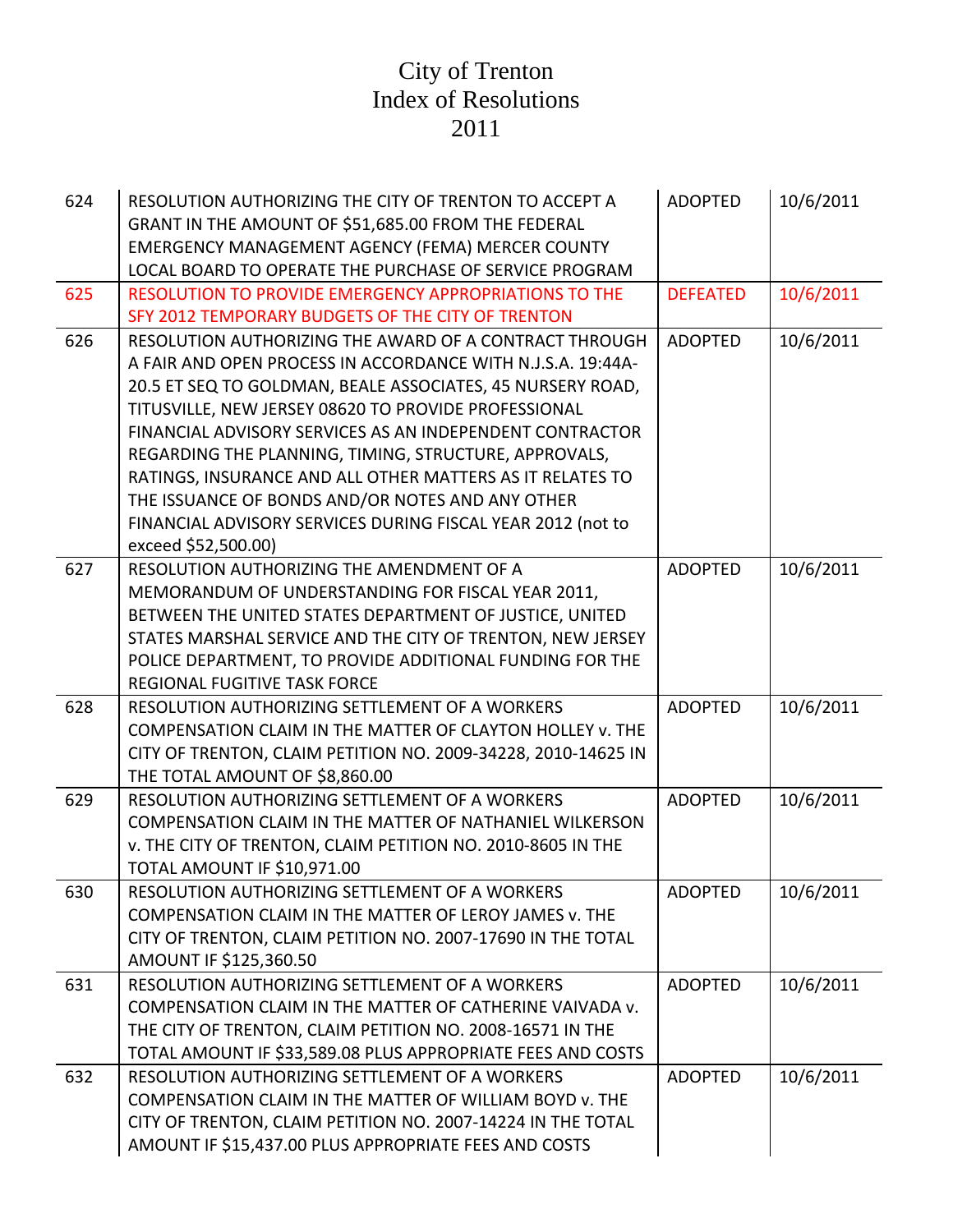| 633 | RESOLUTION AUTHORIZING SETTLEMENT OF A WORKERS<br>COMPENSATION CLAIM IN THE MATTER OF KENNETH BULLOCK v.<br>THE CITY OF TRENTON, CLAIM PETITION NO. 2011-2671 IN THE                                                                                                                                                                                                                                                                                                                                                                                                          | <b>ADOPTED</b>  | 10/6/2011                       |
|-----|-------------------------------------------------------------------------------------------------------------------------------------------------------------------------------------------------------------------------------------------------------------------------------------------------------------------------------------------------------------------------------------------------------------------------------------------------------------------------------------------------------------------------------------------------------------------------------|-----------------|---------------------------------|
| 634 | TOTAL AMOUNT IF \$17,720.00 PLUS APPROPRIATE FEES AND COSTS<br>RESOLUTION AUTHORIZING THE AWARD OF A CONTRACT THROUGH<br>A FAIR AND OPEN PROCESS IN ACCORDANCE WITH N.J.S.A. 19:44A-<br>20.5 ET SEQ TO JOHNSON, MIRMIRAN & THOMPSON<br>ENGINEERING., 1200 LENNOX DRIVE, SUITE 101, TRENTON, NJ<br>08648 TO PROVIDE ENGINEERING AND CONSTRUCTION OVERSIGHT<br>SERVICES FOR THE TRENTON GATEWAY CONSTRUCTION PROJECT<br>FOR JOHN FITCH WAY, MARKET AND WARREN STREET, TRENTON,<br>NEW JERSEY FOR THE DEPARTMENT OF HOUSING AND ECONOMIC<br>DEVELOPMENT (not to exceed \$78,400) | <b>ADOPTED</b>  | 10/6/2011                       |
| 635 | RESOLUTION AUTHORIZING THE AWARD OF A CONTRACT THROUGH<br>A FAIR AND OPEN PROCESS IN ACCORDANCE WITH N.J.S.A. 19:44A-<br>20.5 ET SEQ TO SSC ENGINEERING, LLC., 1 CLAIRE COURT,<br>MATATWAN, NJ 07747 TO PROVIDE ENGINEERING SERVICE FOR<br>PREPARATION OF PLANS, SPECIFICATIONS AND RELATED<br>DOCUMENTS FOR THE RECONSTRUCTION OF SIDEWALKS AND<br>CURBS ON CARTERET AVENUE, TRENTON, NJ FOR THE CITY OF<br>TRENTON'S DEPARTMENT OF HOUSING AND ECONOMIC<br>DEVELOPMENT, DIVISION OF HOUSING PRODUCTION (not to exceed<br>\$9,997.00                                         | <b>DEFEATED</b> | 10/6/2011                       |
| 636 | RESOLUTION AUTHORIZING THE EXECUTION OF AN AGREEMENT<br>BETWEEN THE CITY OF TRENTON AND NEW JERSEY FOR THE<br>PURCHASE AND SALE OF WATER BETWEEN THE TWO WATER<br><b>UTILITIES</b>                                                                                                                                                                                                                                                                                                                                                                                            | <b>ADOPTED</b>  | 10/6/2011                       |
| 637 | RESOLUTION ACCEPTING BID AND AWARDING CONTRACT TO<br>RUSLING PAVING AND CONCRETE, LLC FOR THE FURNISHING AND<br>DELIVERY OF ALL LABOR, EQUIPMENT AND MATERIALS FOR THE<br>FY2012 ROADWAY RESTORATION CONTRACT FOR TOWNSHIPS FOR<br>THE DEPARTMENT OF PUBLIC WORKS, WATER UTILITY (not to<br>exceed \$304,710.00)                                                                                                                                                                                                                                                              | <b>ADOPTED</b>  | 12/2/2011                       |
| 638 | RESOLUTION ACCEPTING BID AND AWARDING CONTRACT TO<br>RUSLING PAVING AND CONCRETE, LLC FOR THE FURNISHING AND<br>DELIVERY OF ALL LABOR, EQUIPMENT AND MATERIALS FOR THE<br>FY2012 SIDEWALK, CURB AND DRIVEWAY APRON RESTORATION<br>CONTRACT FOR TOWNSHIPS FOR THE DEPARTMENT OF PUBLIC<br>WORKS, WATER UTILITY (not to exceed \$58,120.00)                                                                                                                                                                                                                                     | <b>ADOPTED</b>  | 10/6/2011<br>12/2/2011<br>filed |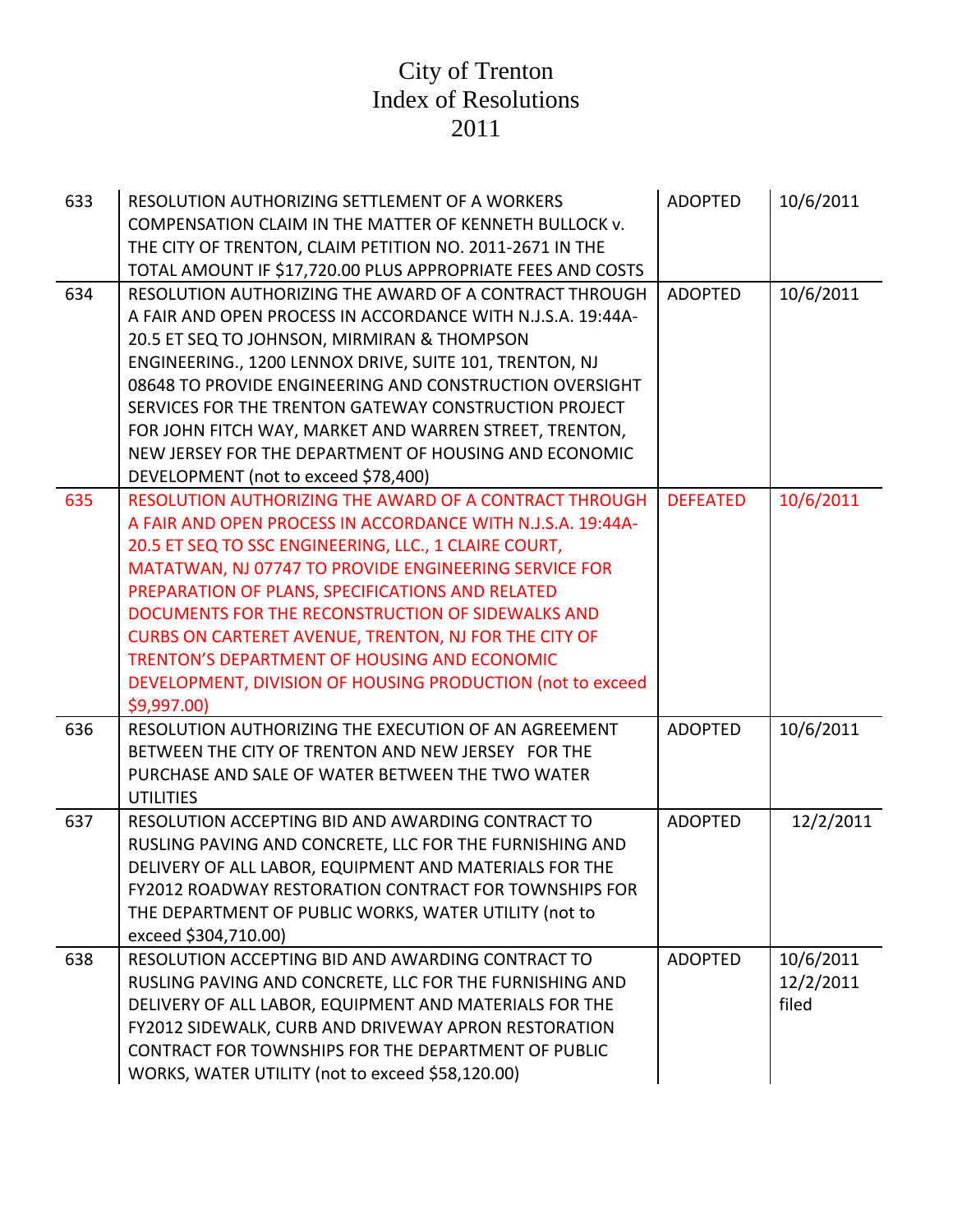| 639 | RESOLUTION ACCEPTING BID AND AWARDING CONTRACT TO<br>RUSLING PAVING AND CONCRETE, LLC FOR THE FURNISHING AND<br>DELIVERY OF ALL LABOR, EQUIPMENT AND MATERIALS FOR THE<br><b>FY2012 ROADWAY RESTORATION CONTRACT FOR TRENTON CITY</b><br>FOR THE DEPARTMENT OF PUBLIC WORKS, WATER UTILITY (not to<br>exceed \$247,578.00)                         | <b>ADOPTED</b> | 10/6/2011<br>12/2/2011<br>filed |
|-----|----------------------------------------------------------------------------------------------------------------------------------------------------------------------------------------------------------------------------------------------------------------------------------------------------------------------------------------------------|----------------|---------------------------------|
| 640 | RESOLUTION ACCEPTING BID AND AWARDING CONTRACT TO<br>ARMANDO CONSTRUCTION, INC., 311 DICKINSON STREET, EWING,<br>NEW JERSEY 08638 FOR THE FURNISHING AND DELIVERY OF ALL<br>LABOR, EQUIPMENT AND MATERIALS FOR THE FY2012 SIDEWALK,                                                                                                                | <b>ADOPTED</b> | 10/6/2011<br>12/2/2011<br>filed |
|     | CURB AND DRIVEWAY APRON RESTORATION CONTRACT FOR<br>TRENTON CITY FOR THE DEPARTMENT OF PUBLIC WORKS, DIVISION<br>OF TRENTON WATER WORKS (not to exceed \$63,550.00)                                                                                                                                                                                |                |                                 |
| 641 | <b>RESOLUTION AUTHORIZING PAYMENT FOR A CONTRACT WITH KRIS</b><br>D. REMODELING INC., 611 MULBERRY STREET, TRENTON, NEW<br>JERSEY WHICH WAS AWARDED ON AN EMERGENCY BASIS FOR THE<br>DEMOLITION AND REBUILDING OF THE PUMP STATION HOUSE AT<br>WEST END FIELD ON PARKSIDE AVENUE TO ALLEVIATE A<br>DANGEROUS AND HAZARDOUS CONDITION (\$35,700.00) | <b>PULLED</b>  | 10/6/2011                       |
| 642 | RESOLUTION AUTHORIZING THE REDUCTION OF SEWER CHARGES<br>AT 15 MIFFLIN STREET (ACCOUNT #6170471.300) DUE TO NON-<br>ENTRY OF WATER INTO THE SEWER SYSTEM (\$1,348.26)                                                                                                                                                                              | <b>ADOPTED</b> | 10/6/2011                       |
| 643 | RESOLUTION AUTHORIZING THE USE OF THE ROEBLING MACHINE<br>SHOP, 675 SOUTH CLINTON AVENUE (BLOCK 16001, LOT 3) BY THE<br>NEIGHBORHOOD IMPROVEMENT ASSOCIATION (NIA) FOR<br>TRENTON'S 1ST ANNUAL HARVEST FESTIVAL                                                                                                                                    | <b>ADOPTED</b> | 10/6/2011                       |
| 644 | RESOLUTION AUTHORIZING ACCEPTANCE OF A GRANT FROM THE<br>NEW JERSEY DEPARTMENT IF AGRICULTURE FOR THE FY2012<br>SUMMER FOOD SERVICE PROGRAM FOR CHILDREN                                                                                                                                                                                           | <b>ADOPTED</b> | 10/6/2011                       |
| 645 | RESOLUTION AUTHORIZING PAYMENT FOR A CONTRACT WITH<br>DEWCON, INC., PO BOX 439 BASKING RIDGE, NEW JERSEY, 07920<br>WHICH WAS AWARDED ON AN EMERGENCY BASIS FOR THE<br>EMERGENCY UNDERMINING REPAIR WORK AT 1471 SOUTH OLDEN<br>AVENUE, HAMILTON TOWNSHIP, NEW JERSEY 08611 (not to exceed<br>\$16,577.87                                           | <b>ADOPTED</b> | 10/6/2011                       |
| 646 | RESOLUTION AUTHORIZING THE PURCHASE OF TWO 2011 OR<br>LATEST MODEL FORD F350 4WD MODEL UTILITY PICKUP FOR THE<br>DEPARTMENT OF PUBLIC WORKS, DIVISION OF WATER UTILITY<br>THROUGH THE STATE OF NEW JERSEY COOPERATIVE PROGRAM<br>WITHOUT COMPETITIVE BIDDING (not to exceed \$74,472.00 total)                                                     | <b>ADOPTED</b> | 10/6/2011                       |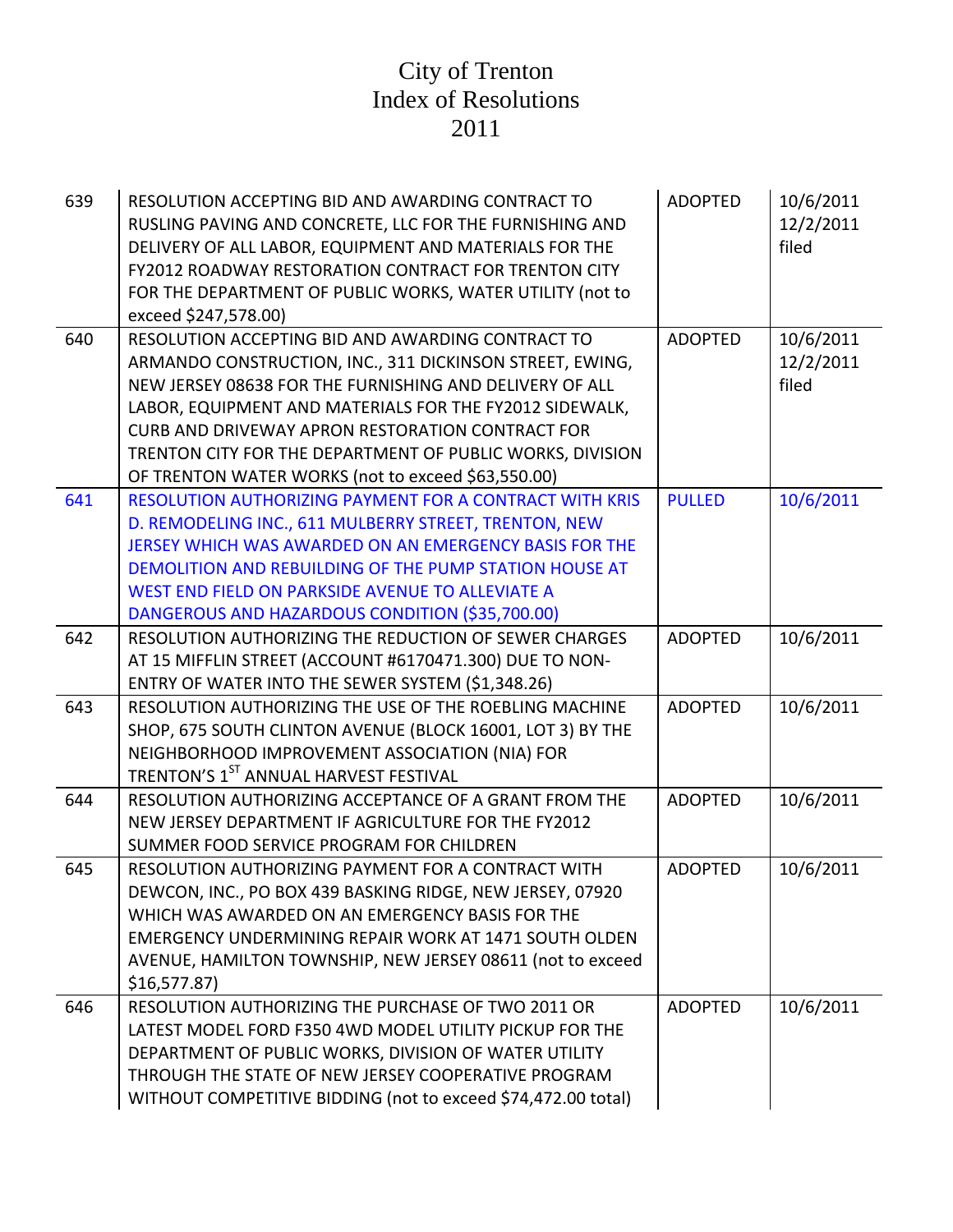| 647 | RESOLUTION AUTHORIZING THE PURCHASE OF TWO 2011 OR<br>LATEST MODEL FORD F350 4X4 SUPER CAB EIGHT INCH BOX MODEL<br>UTILITY PICKUP FOR THE DEPARTMENT OF PUBLIC WORKS, DIVISION<br>OF WATER UTILITY THROUGH THE STATE OF NEW JERSEY<br>COOPERATIVE PROGRAM WITHOUT COMPETITIVE BIDDING (not to<br>exceed \$75,060.00 total)                                                     | <b>ADOPTED</b> | 10/6/2011                      |
|-----|--------------------------------------------------------------------------------------------------------------------------------------------------------------------------------------------------------------------------------------------------------------------------------------------------------------------------------------------------------------------------------|----------------|--------------------------------|
| 648 | RESOLUTION EXTENDING THE CONTRACT WITH PEPCO ENERGY<br>SERVICES, INC. 1300 NORTH 17TH STREET, SUITE 1600, ARLINGTON,<br>VA 22209 TO SUPPLY AND DELIVER ELECTRICITY AT THE WATER<br>UTILITY AND SEWER UTILITY FACILITIES (not to exceed<br>\$1,212,750.00                                                                                                                       | <b>ADOPTED</b> | 10/6/2011                      |
| 649 | RESOLUTION AUTHORIZING THE PURCHASE OF SEVENTY-FIVE DELL<br>OPTIPLEX 780 DESKTOP BASE STANDARD PSU COMPUTER<br>UPGRADES FOR THE DEPARTMENT OF PUBLIC WORKS, DIVISION OF<br>WATER UTILITY THROUGH THE STATE OF NEW JERSEY COOPERATIVE<br>PROGRAM WITHOUT COMPETITIVE BIDDING (not to exceed<br>\$96,992.85                                                                      |                |                                |
| 650 | RESOLUTION EXTENDING CONTRACT WITH UGI ENERGY SERVICES,<br>INC., 704 EAST MAIN STREET, MOORESTOWN, NEW JERSEY 08057<br>TO SUPPLY AND DELIVER NATURAL GAS TO THE DEPARTMENT OF<br>PUBLIC WORKS, WATER UTILITY FACILITIES (not to exceed<br>\$244,800.00)                                                                                                                        | <b>ADOPTED</b> | 10/20/2011                     |
| 651 | RESOLUTION ACCEPTING BID AND AWARDING CONTRACT TO<br>FISHER SCIENTIFIC COMPANY, LLC., 4500 TURNBERRY DRIVE,<br>HANOVER PARK, IL 60133 FOR THE FURNISHING AND DELIVERY OF<br>LABORATORY BACTERIOLOGICAL SUPPLIES FOR THE DEPARTMENT<br>OF PUBLIC WORKS, WATER UTILITY (not to exceed \$18,460.00)                                                                               | <b>ADOPTED</b> | 10/6/2011                      |
| 652 | RESOLUTION ACCEPTING BID AND AWARDING CONTRACT TO TEC<br>ELEVATOR, INC., 35C SOUTH SHORE ROAD, MARMORA, NEW JERSEY<br>08223 TO PROVIDE ELEVATOR MAINTENANCE AT VARIOUS<br>LOCATIONS FOR THE DEPARTMENT OF PUBLIC WORKS, DIVISION OF<br>PUBLIC PROPERTY (not to exceed \$32,859.00)                                                                                             | <b>ADOPTED</b> | 10/20/2011                     |
| 653 | RESOLUTION ACCEPTING BID AND AWARDING BID TO RICHARD T.<br>BARRETT PAVING COMPANY, INC, 400 PROSPECT STREET, TRENTON,<br>NEW JERSEY 08618 FOR THE FURNISHING AND DELIVERY OF ALL<br>LABOR, EQUIPMENT AND MATERIALS FOR THE RECONSTRUCTION<br>OF PERRY STREET AND BANK STREET FOR THE DEPARTMENT OF<br>PUBLIC WORKS, TRAFFIC AND TRANSPORTATION (not to exceed<br>\$495,232.55) | <b>ADOPTED</b> | 10/6/211<br>12/2/2011<br>filed |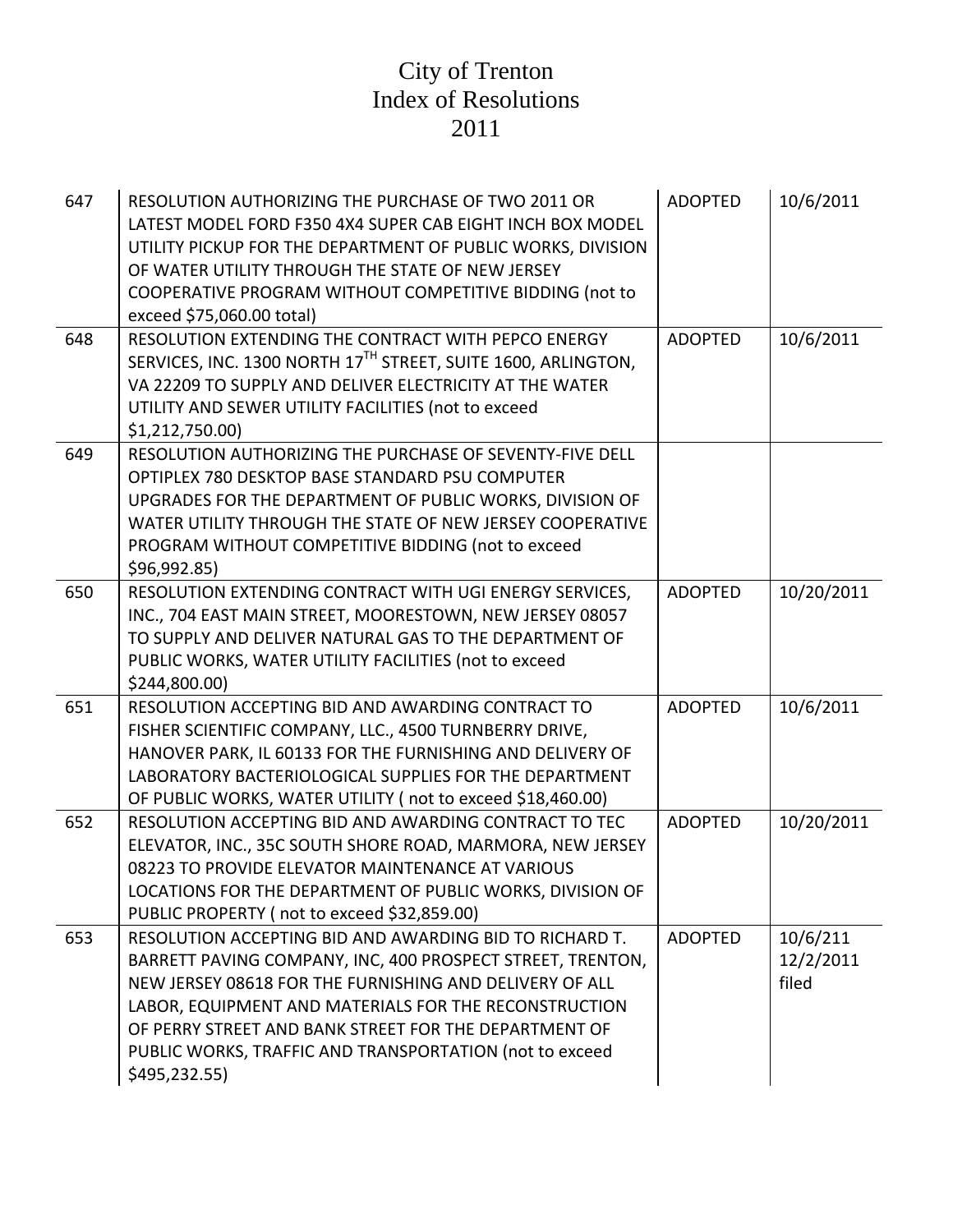| 654 | RESOLUTION CONCERNING THE CONTRACT WITH ASSOCIATED DATA<br>PROCESSING CONSULTANTS, INC., (ADPC), 116 VILLAGE BLVD, SUITE<br>200,, PRINCETON, NEW JERSEY 08540 TO PROVIDED TECHNICAL<br>SUPPORT SERVICES FOR THE CITY OF TRENTON, DEPARTMENT OF<br>ADMINISTRATION, DIVISION OF INFORMATION TECHNOLOGY | <b>ADOPTED</b> | 10/6/2011  |
|-----|------------------------------------------------------------------------------------------------------------------------------------------------------------------------------------------------------------------------------------------------------------------------------------------------------|----------------|------------|
| 655 | AUTHORIZING A MEETING WHICH EXCLUDES THE PUBLIC                                                                                                                                                                                                                                                      | <b>ADOPTED</b> | 10/6/2011  |
| 656 | RESOLUTION TO PROVIDE EMERGENCY APPROPRIATIONS TO THE                                                                                                                                                                                                                                                |                | 10/18/2011 |
|     | SFY 2012 TEMPORARY BUDGETS OF THE CITY OF TRENTON                                                                                                                                                                                                                                                    |                |            |
| 657 | RESOLUTION AUTHORIZING THE CANCELING OF THE UNEXPENDED                                                                                                                                                                                                                                               | <b>ADOPTED</b> | 10/20/2011 |
|     | CAPITAL APPROPRIATION BALANCE OF COMPLETED CAPITAL                                                                                                                                                                                                                                                   |                |            |
|     | PROJECTS AND TO ANTICIPATE THE CANCELLED BALANCES AS                                                                                                                                                                                                                                                 |                |            |
|     | REVENUE IN FY'12 BUDGET (N.J.S.A. 5.30-4.1 ET SEQ)                                                                                                                                                                                                                                                   |                |            |
| 658 | RESOLUTION AWARDING A CONTRACT TO BLACKBOARD CONNECT                                                                                                                                                                                                                                                 | <b>ADOPTED</b> | 10/20/2011 |
|     | INC., 15301 VENTURA BLVD., BUILDING B, SUITE 300, SHERMAN                                                                                                                                                                                                                                            |                |            |
|     | OAKS, CA 91403 TO PROVIDE AN MASS NOTIFICATION SYSTEMS FOR                                                                                                                                                                                                                                           |                |            |
|     | THE CITY OF TRENTON DEPARTMENT OF ADMINISTRATION,                                                                                                                                                                                                                                                    |                |            |
|     | DIVISION OF INFORMATION TECHNOLOGY. (Not to exceed                                                                                                                                                                                                                                                   |                |            |
|     | \$54,437.13\$                                                                                                                                                                                                                                                                                        |                |            |
| 659 | RESOLUTION AUTHORIZING SETTLEMENT OF A WORKERS                                                                                                                                                                                                                                                       | <b>ADOPTED</b> | 10/20/2011 |
|     | COMPENSATION CLAIM IN THE MATTER OF TONY LITTLE V. THE CITY                                                                                                                                                                                                                                          |                |            |
|     | OF TRENTON, CLAIM PETITION NO 2010-14410 IN THE TOTAL                                                                                                                                                                                                                                                |                |            |
|     | AMOUNT OF \$12,720.00 PLUS ATTORNEY FEES AND COSTS                                                                                                                                                                                                                                                   |                |            |
| 660 | RESOLUTION AUTHORIZING SETTLEMENT OF A WORKERS                                                                                                                                                                                                                                                       | <b>ADOPTED</b> | 10/20/2011 |
|     | COMPENSATION CLAIM IN THE MATTER OF CYNTHIA BELL-                                                                                                                                                                                                                                                    |                |            |
|     | WILLIAMS V. THE CITY OF TRENTON, CLAIM PETITION NO 2009-80 IN                                                                                                                                                                                                                                        |                |            |
|     | THE TOTAL AMOUNT OF \$3,000.00 PLUS FEES AND COST                                                                                                                                                                                                                                                    |                |            |
| 661 | RESOLUTION AUTHORIZING SETTLEMENT OF A WORKERS                                                                                                                                                                                                                                                       | <b>ADOPTED</b> | 10/20/2011 |
|     | COMPENSATION CLAIM IN THE MATTER OF ARMANDO ROSARIO,                                                                                                                                                                                                                                                 |                |            |
|     | JR., V. THE CITY OF TRENTON, CLAIM PETITION NO. 2011-4409 IN                                                                                                                                                                                                                                         |                |            |
|     | THE TOTAL AMOUNT OF \$3,000.00 PLUS ATTORNEY FEES AND                                                                                                                                                                                                                                                |                |            |
|     | <b>COSTS</b>                                                                                                                                                                                                                                                                                         |                |            |
| 662 | RESOLUTION AUTHORIZING SETTLEMENT OF A WORKERS                                                                                                                                                                                                                                                       | <b>ADOPTED</b> | 10/20/2011 |
|     | COMPENSATION CLAIM IN THE MATTER OF TONY LITTLE V. THE CITY                                                                                                                                                                                                                                          |                |            |
|     | OF TRENTON, CLAIM PETITION NO. 2010-1435 IN THE TOTAL                                                                                                                                                                                                                                                |                |            |
|     | AMOUNT OF \$72,200.00 PLUS ATTORNEY FEES AND COSTS                                                                                                                                                                                                                                                   |                |            |
| 663 | <b>RESOLUTION AUTHORIZING SUB-GRANT AGREEMENTS WITH</b>                                                                                                                                                                                                                                              | <b>ADOPTED</b> | 10/20/2011 |
|     | VARIOUS COMMUNITY-BASED ORGANIZATIONS TO PROVIDE                                                                                                                                                                                                                                                     |                |            |
|     | HOUSING AND SUPPORTIVE SERVICES TO THE HOMELESS, DISABLED                                                                                                                                                                                                                                            |                |            |
|     | INDIVIDUALS, AND FAMILIES IN THE CITY OF TRENTON AND                                                                                                                                                                                                                                                 |                |            |
|     | SURROUNDING AREAS (Total amount of \$1,222,351.00)                                                                                                                                                                                                                                                   |                |            |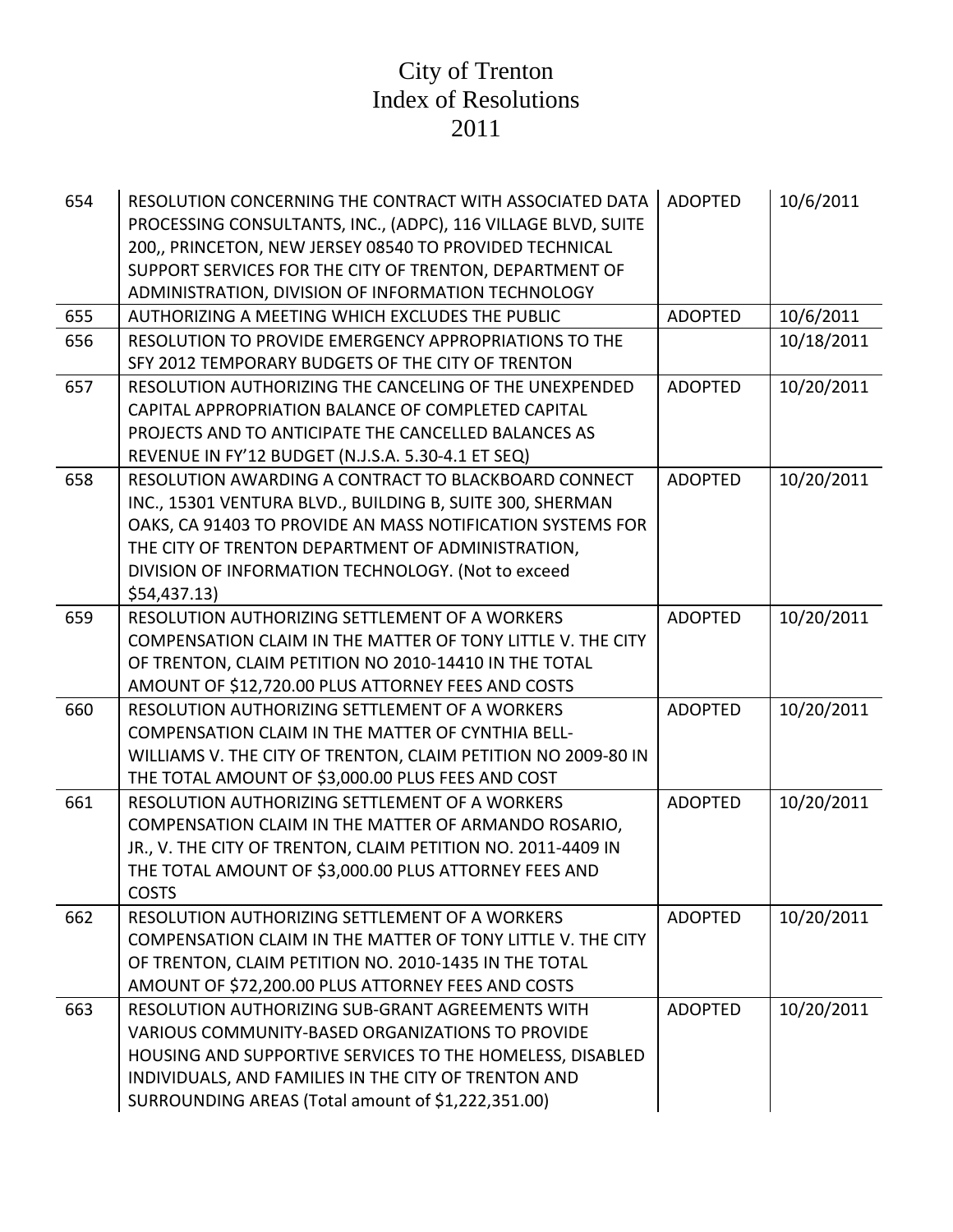| 664 | RESOLUTION ACCEPTING BID AND AWARDING CONTRACT TO<br>SHOTSPOTTER, INC., 1060 TERRA BELLA AVENUE, MOUNTAIN VIEW,<br>CA 94043 FOR THE FURNISHING AND DELIVERY OF ALL MATERIALS,<br>LABOR AND EQUIPMENT FOR A GUNSHOT DETECTION AND                                                                                                                                                                                        | <b>HELD</b>    | 10/18/2011<br>11/3/2011 |
|-----|-------------------------------------------------------------------------------------------------------------------------------------------------------------------------------------------------------------------------------------------------------------------------------------------------------------------------------------------------------------------------------------------------------------------------|----------------|-------------------------|
|     | LOCATION SYSTEM FOR THE DEPARTMENT OF POLICE (Not to<br>exceed \$300,000.00)                                                                                                                                                                                                                                                                                                                                            | <b>PULLED</b>  | 12/1/2011               |
| 665 | RESOLUTION ACCEPTING BID AND AWARDING CONTRACT TO<br>ZIENWICZ SIGN CO., 202 EAST CANAL STREET, TRENTON, NEW<br>JERSEY 08609 TO FURNISH AND DELIVERY PRINTING OF CUSTOM<br>BOULEVARD BANNERS, PREMIUM SPRING ARM BRACKET SYSTEM<br>OR SIMILAR QUALITY AND INSTALLATION, FOR THE DEPARTMENT<br>OF HOUSING AND ECONOMIC DEVELOPMENT, DIVISION OF<br>ECONOMIC DEVELOPMENT. (Not to exceed \$31,500.00)                      | <b>ADOPTED</b> | 10/20/2011              |
| 666 | RESOLUTION AUTHORIZING THE ESTABLISHMENT OF THE GREEN<br>TEAM, A SUSTAINABLE MUNICIPAL CERTIFICATION PROGRAM THAT<br>SEEKS TO HELP CITIES DEAL WITH ISSUES AND THE QUALITY OF LIFE<br>IN THE FUTURE                                                                                                                                                                                                                     | <b>ADOPTED</b> | 10/20/2011              |
| 667 | RESOLUTION ACCEPTING BID AND AWARDING CONTRACT TO<br>WATER WORKS SUPPLY COMPANY, INC., 660 STATE HIGHWAY 23,<br>P.O. BOX 306, POMPTON PLAINS, NEW JERSEY 07444. FOR THE<br>FURNISHING AND DELIVERY OF BRINGHAM AND TAYLOR VALVE BOX<br>LIDS, CAST IRON ROADWAY VALVE BOXES BOTTOM SECTIONS 36"<br>LENGTH AND 26" VALVE BOX TOP SECTION FOR THE DEPARTMENT<br>OF PUBLIC WORKS, WATER UTILITY (Not to exceed \$24,822.50) | <b>ADOPTED</b> | 10/20/2011              |
| 668 | RESOLUTION ACCEPTING BID AND AWARDING CONTRACT TO A.A.<br>DUCKETT, INC., 1989 ARENA DRIVE, SUITE B, TRENTON, NEW JERSEY<br>08610 TO PROVIDE HVAC SYSTEMS MAINTENANCE FOR THE<br>DEPARTMENT OF PUBLIC WORKS, WATER UTILITY (Not to exceed<br>\$52,167.00                                                                                                                                                                 | <b>ADOPTED</b> | 10/20/2011              |
| 669 | RESOLUTION AUTHORIZING PAYMENT FOR A CONTRACT WITH PARS<br>ENVIRONMENTAL INCORPORATED, 500 HORIZON DRIVE, SUITE 540,<br>ROBBINSVILLE, NJ 08691 WHICH WAS AWARDED ON AN<br><b>EMERGENCY BASIS FOR THE COMPLETION OF THE 2010 NEW JERSEY</b><br>RIGHT-TO-KNOW AND PUBLIC EMPLOYEES OCCUPATIONAL SAFETY<br>AND HEALTH HAZARD COMMUNICATION STANDARD COMPLIANCE<br>(Not to exceed \$11,700.00)                              | <b>PULLED</b>  | 10/18/2011              |
| 670 | RESOLUTION AUTHORIZING THE PURCHASE OF DIESEL FUEL, ULTRA<br>LOW SULFUR AND WINTER MIX AS NEEDED FOR THE VARIOUS<br>DIVISIONS OF THE CITY OF TRENTON FROM MAJESTIC OIL<br>COMPANY, INC., 2104 FAIRFAX AVENUE, CHERRY HILL, NEW JERSEY<br>08003 IN CONJUNCTION WITH THE COUNTY OF MERCER<br>COOPERATIVE PRICING AGREEMENT (Not to exceed \$502,247.27)                                                                   | <b>ADOPTED</b> | 10/20/2011              |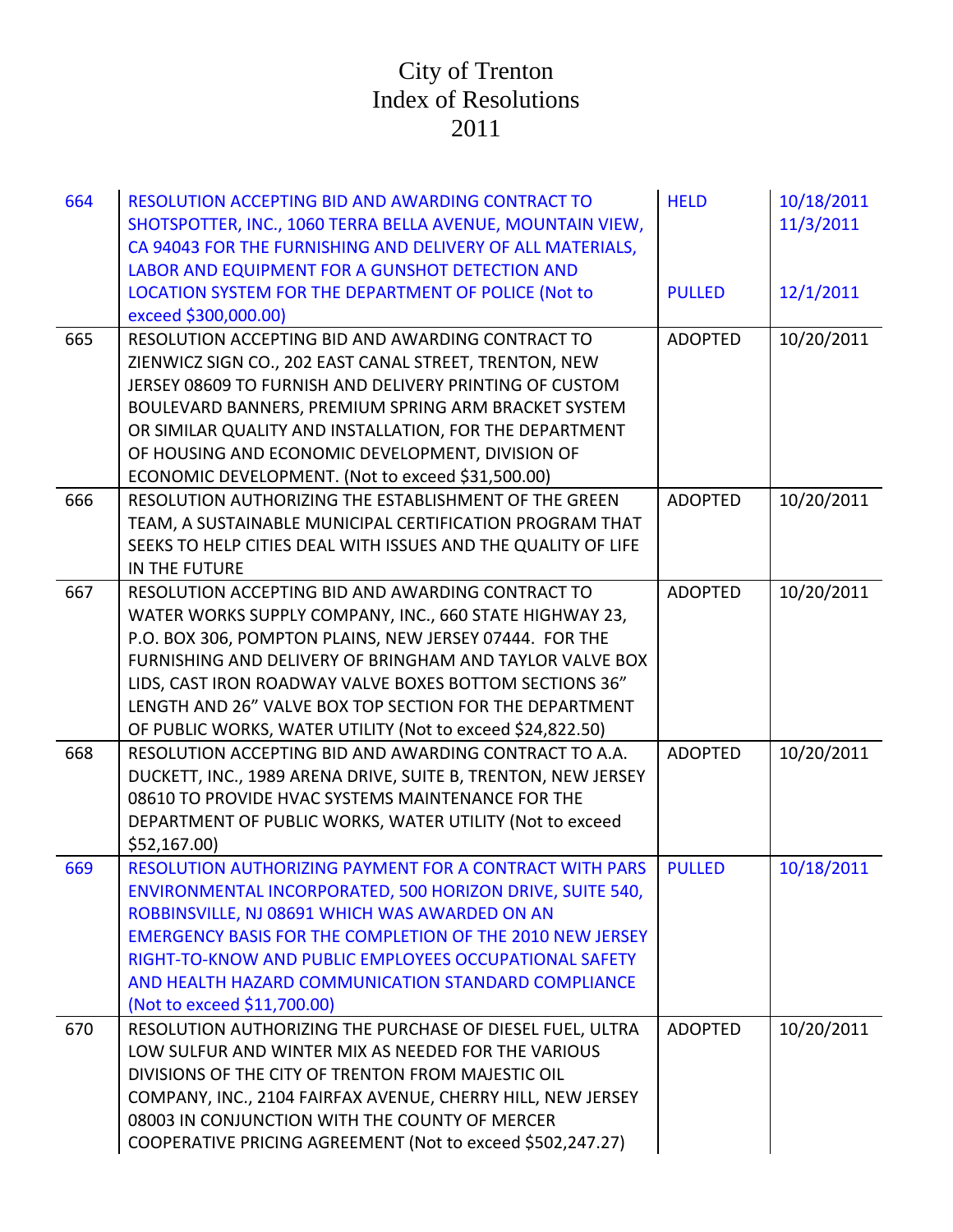| 671 | RESOLUTION ACCEPTING BID AND AWARDING CONTRACT TO<br>ZOMPARELLI CONTRACTORS, LLC, 11 MICHAEL MCCORRISTIN ROAD,<br>HAMILTON, NEW JERSEY 08690 FOR THE FURNISHING AND<br>DELIVERY OF ALL LABOR, EQUIPMENT AND MATERIALS FOR THE<br>REMOVAL AND REPLACEMENT OF SIDEWALKS, CURBS, DRIVEWAYS<br>AND HANDICAPPED RAMPS AT VARIOUS LOCATIONS FOR THE CITY<br>OF TRENTON, DEPARTMENT OF INSPECTIONS. (Not to exceed<br>\$60,000.00]                                                                              | <b>ADOPTED</b> | 10/20/2011 |
|-----|----------------------------------------------------------------------------------------------------------------------------------------------------------------------------------------------------------------------------------------------------------------------------------------------------------------------------------------------------------------------------------------------------------------------------------------------------------------------------------------------------------|----------------|------------|
| 672 | RESOLUTION AMENDING ALCOHOLIC BEVERAGE CONSUMPTION<br>LICENSE 1111-32-205-012, SAMBUCA, LLC, 1200-1206 S. BROAD<br>STREET, FOR THE REMOVAL OF CONDITIONS                                                                                                                                                                                                                                                                                                                                                 | <b>ADOPTED</b> | 10/20/2011 |
| 673 | RESOLUTION REVOKING CLUB LICENSE #1111-31-274-001,<br>TRENTON CLUB, 479 WEST STATE STREET                                                                                                                                                                                                                                                                                                                                                                                                                | <b>ADOPTED</b> | 10/20/2011 |
| 674 | RESOLUTION REVOKING PLENARY RETAIL CONSUMPTION W/BROAD<br>PACKAGE PRIVILEGES LICENSE #1111-32-008-006, DLK ENTERPRISES,<br>INC., 789 CHAMBERS STREET                                                                                                                                                                                                                                                                                                                                                     | <b>ADOPTED</b> | 10/20/2011 |
| 675 | RESOLUTION AUTHORIZING THE AWARD OF A CONTRACT THROUGH<br>A FAIR AND OPEN PROCESS IN ACCORDANCE WITH N.J.S.A. 19:44A-<br>20.5 ET SEQ TO SSC ENGINEERING, LLC., 1 CLARIE COURT,<br>MATAWAN, NJ 07747 TO PROVIDE ENGINEERING SERVICE FOR<br>PREPARATION OF PLANS, SPECIFICATIONS AND RELATED<br>DOCUMENTS FOR THE RECONSTRUCTION OF SIDEWALKS AND<br>CURBS ON CARTERET AVENUE, TRENTON, NJ FOR THE CITY OF<br>TRENTON'S DEPARTMENT OF HOUSING AND ECONOMIC<br>DEVELOPMENT, DIVISION OF HOUSING PRODUCTIONS | <b>ADOPTED</b> | 10/20/2011 |
| 676 | <b>EXECUTIVE SESSION RESOLUTION</b>                                                                                                                                                                                                                                                                                                                                                                                                                                                                      | <b>ADOPTED</b> | 10/20/2011 |
| 677 | <b>EXECUTIVE SESSION RESOLUTION</b>                                                                                                                                                                                                                                                                                                                                                                                                                                                                      | <b>ADOPTED</b> | 10/20/2011 |
| 678 | A RESOLUTION CERTIFYING THAT THE CITY COUNCIL OF THE CITY OF<br>TRENTON REVIEWED THE CORRECTIVE ACTION PLAN FOR THE CITY'S<br>FISCAL YEAR 2010 AUDIT                                                                                                                                                                                                                                                                                                                                                     | <b>ADOPTED</b> | 11/3/2011  |
| 679 | RESOLUTION AUTHORIZING SETTLEMENT OF A CIVIL SUIT IN THE<br>MATTER OF BRANDON LYMAN V. CITY OF TRENTON, ET AL. IN THE<br>TOTAL AMOUNT OF \$19,000.00                                                                                                                                                                                                                                                                                                                                                     | <b>ADOPTED</b> | 11/3/2011  |
| 680 | RESOLUTION AUTHORIZING SETTLEMENT OF A CIVIL SUIT IN THE<br>MATTER OF TIMOTHY J. MILLER V. TRENTON POLICE DEPARTMENT,<br>ET AL. IN THE TOTAL AMOUNT OF \$8,000.00                                                                                                                                                                                                                                                                                                                                        | <b>ADOPTED</b> | 11/3/2011  |
| 681 | RESOLUTION AUTHORIZING SETTLEMENT OF A CIVIL SUIT IN THE<br>MATTER OF OSCEOLA ADAMS, JR. V. CITY OF TRENTON, ET AL. IN<br>THE TOTAL AMOUNT OF \$16,375.04                                                                                                                                                                                                                                                                                                                                                | <b>ADOPTED</b> | 11/3/2011  |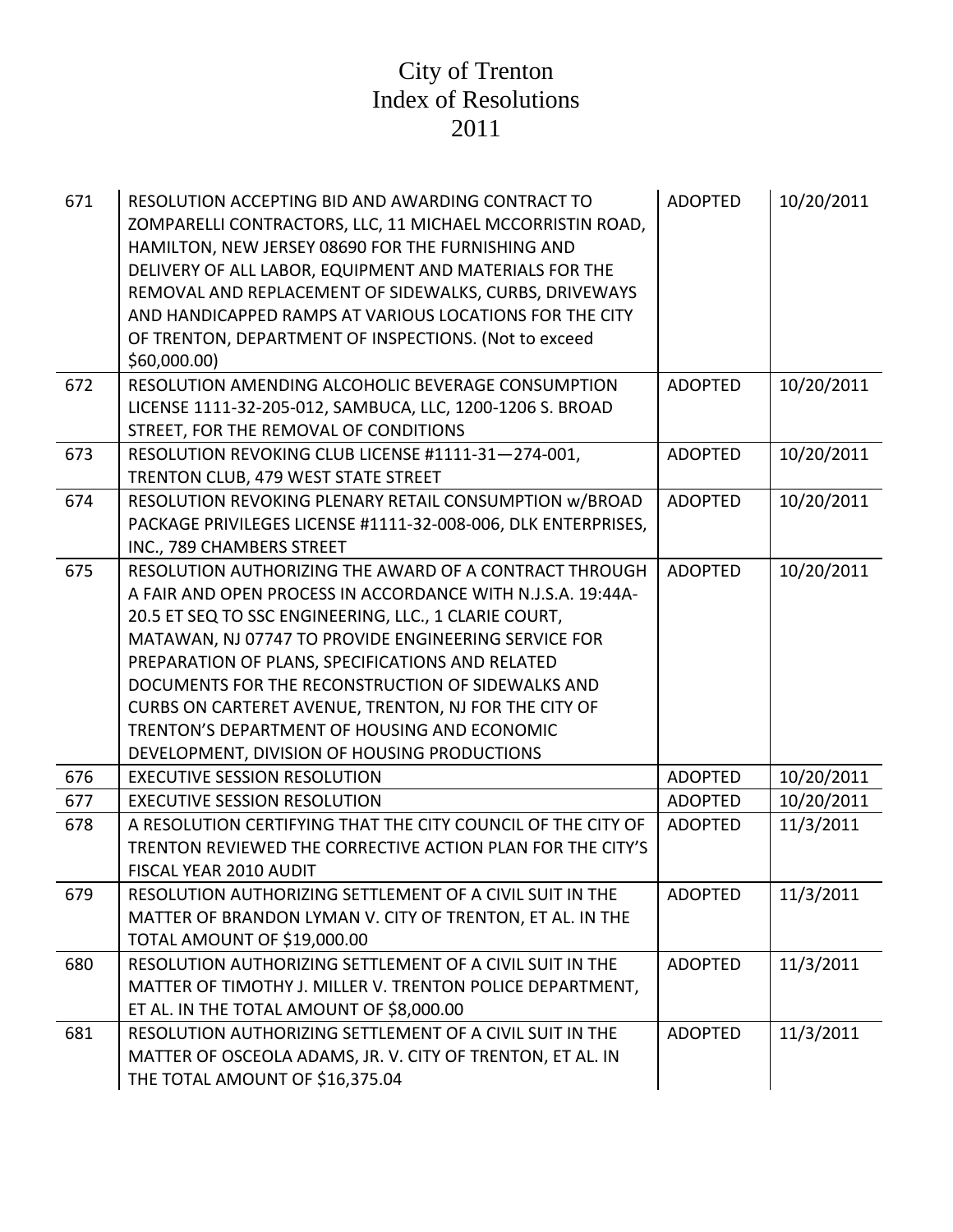| 682 | RESOLUTION AUTHORIZING SETTLEMENT OF A WORKERS<br>COMPENSATION CLAIM IN THE MATTER OF MARILYN HARDY v. THE<br>CITY OF TRENTON, CLAIM PETITION NO 1996-19462 IN THE TOTAL<br>AMOUNT OF \$17,577.50                                                                                                                                                                                                                                            | <b>ADOPTED</b>  | 11/3/2011  |
|-----|----------------------------------------------------------------------------------------------------------------------------------------------------------------------------------------------------------------------------------------------------------------------------------------------------------------------------------------------------------------------------------------------------------------------------------------------|-----------------|------------|
| 683 | RESOLUTION AUTHORIZING SETTLEMENT OF A WORKERS<br>COMPENSATION CLAIM IN THE MATTER OF LEE CAMPBELL v. THE<br>CITY OF TRENTON, CLAIM PETITION NO 2010-23783 IN THE TOTAL<br>AMOUNT OF \$6,360.00 PLUS ATTORNEY'S FEES AND COSTS                                                                                                                                                                                                               | <b>ADOPTED</b>  | 11/3/2011  |
| 684 | RESOLUTION AUTHORIZING SETTLEMENT OF A WORKERS<br>COMPENSATION CLAIM IN THE MATTER OF DANIEL RIVERA v. THE<br>CITY OF TRENTON, CLAIM PETITION NO 2007-13750 IN THE TOTAL<br>AMOUNT OF \$22,500.00                                                                                                                                                                                                                                            | <b>ADOPTED</b>  | 11/3/2011  |
| 685 | RESOLUTION AUTHORIZING A PUBLIC SALE PURSUANT TO N.J.S.A.<br>39:10-10A-1 ET. SEQ. OF TOWING FORTY EIGHT (48) VEHICLES THAT<br>WERE FOUND ABANDONED AND WERE RECOVERED BY THE<br><b>TRENTON POLICE DEPARTMENT</b>                                                                                                                                                                                                                             | <b>ADOPTED</b>  | 11/3/2011  |
| 686 | <b>RESOLUTION AUTHORIZING THE UTILIZATION OF COMPETITIVE</b><br>CONTRACTING IN LIEU OF PUBLIC BIDDING FOR A PLUMBING<br>SUBCODE OFFICIAL FOR THE CITY OF TRENTON, DEPARTMENT OF<br><b>INSPECTIONS.</b>                                                                                                                                                                                                                                       | <b>DEFEATED</b> | 11/3/2011  |
| 687 | RESOLUTION CONCERNING THE CONTRACT WITH ASSOCIATED DATA<br>PROCESSING CONSULTANTS, INC., (ADPC), 116 VILLAGE BLVD.,<br>SUITE 200, PRINCETON, NEW JERSEY 08540 TO PROVIDE TECHNICAL<br>SUPPORT SERVICES FOR THE CITY OF TRENTON, DEPARTMENT OF<br>ADMINISTRATION, DIVISION OF INFORMATION TECHNOLOGY. (Not<br>to exceed \$79,800.00)                                                                                                          | <b>ADOPTED</b>  | 11/3/2011  |
| 688 | RESOLUTION AUTHORIZING THE APPOINTMENT OF RENEE<br>WEGSCHAIDLER AS CUSTODIAN OF THE TRENTON POLICE<br>DEPARTMENT PETTY CASH FUND REPLACING ANTHONY BARBER                                                                                                                                                                                                                                                                                    | <b>ADOPTED</b>  | 11/22/2011 |
| 689 | RESOLUTION AWARDING A CONTRACT TO CATHOLIC CHARITIES,<br>DIOCESE OF TRENTON, EMERGENCY AND COMMUNITY SERVICES,<br>200 MOTT STREET, TRENTON, NEW JERSEY 08611 TO PROVIDE<br>RAPID RE-HOUSING AND INTENSIVE CASE MANAGEMENT FOR THE<br>HOMELESS FAMILIES UNDER THE AUSPICES FOR THE CITY OF<br>TRENTON FOR THE DEPARTMENT OF HEALTH AND HUMAN<br>SERVICES, DIVISION OF COMMUNITY RELATIONS AND SOCIAL<br>SERVICES (Not to exceed \$271,834.00) | <b>ADOPTED</b>  | 11/3/2011  |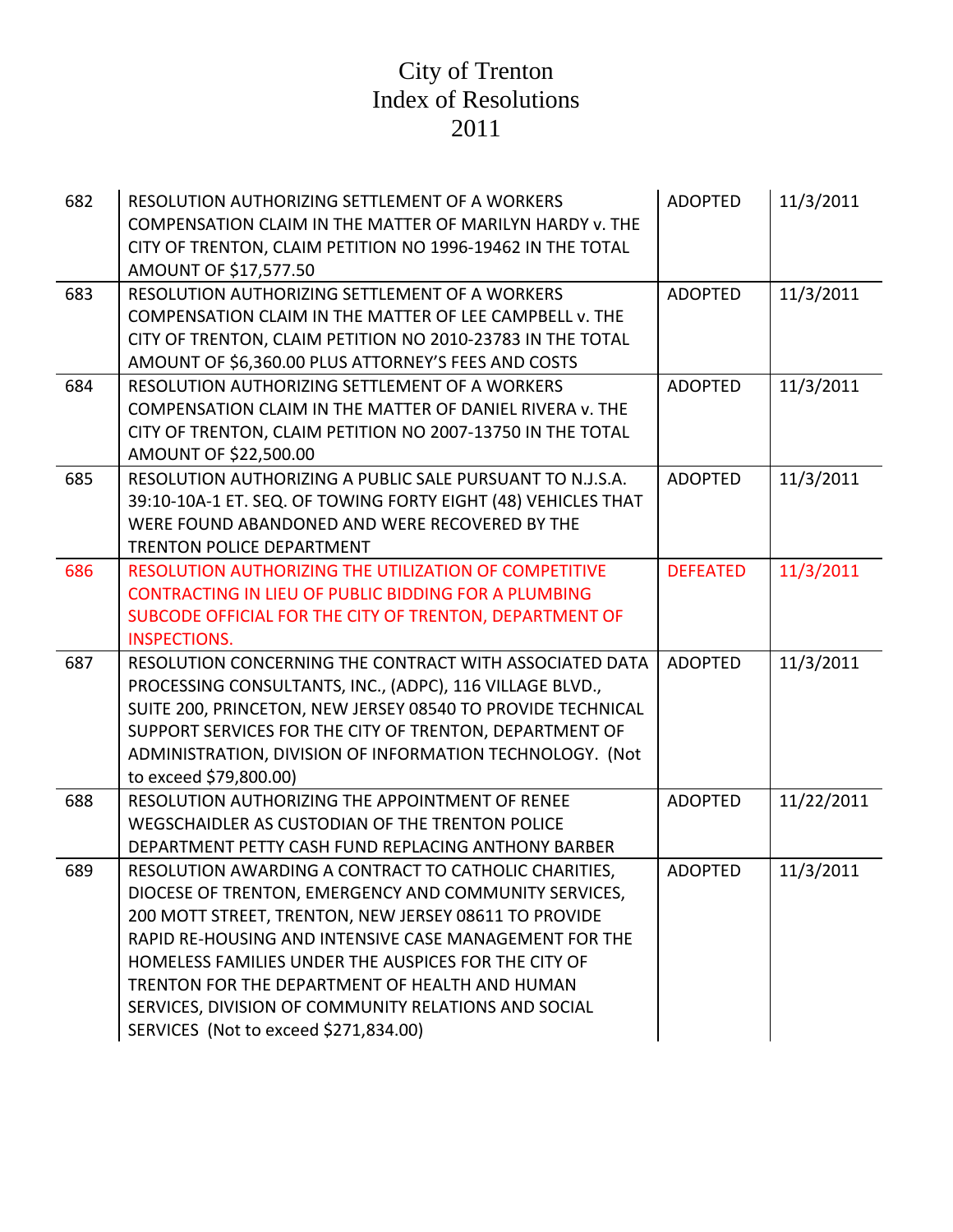| 690 | RESOLUTION ACCEPTING BID AND AWARDING CONTRACT TO R.W.V.<br>LAND & LIVESTOCK SOUTH, INC., 351 PFISTER ROAD, PO BOX 1323,<br>JACKSON, NEW JERSEY 08527 FOR THE FURNISHING AND DELIVERY<br>OF BANK RUN SAND AND GRAVEL ON AN AS NEEDED BASIS FOR THE<br>DEPARTMENT OF PUBLIC WORKS, WATER UTILITY. (Not to exceed<br>\$68,835.00)                                              | <b>ADOPTED</b> | 11/22/2011 |
|-----|------------------------------------------------------------------------------------------------------------------------------------------------------------------------------------------------------------------------------------------------------------------------------------------------------------------------------------------------------------------------------|----------------|------------|
| 691 | RESOLUTION ACCEPTING BID AND AWARDING CONTRACT TO<br>KUEHNE CHEMICAL COMPANY, INC., 86 NORTH HACKENSACK<br>AVENUE, SOUTH KEARNY, NEW JERSEY 07032-4675 FOR THE<br>FURNISHING AND DELIVERY OF 15% SODIUM HYPOCHLORITE FOR<br>THE DEPARTMENT OF PUBLIC WORKS, WATER UTILITY. (Not to<br>exceed \$96,950.00)                                                                    | <b>ADOPTED</b> | 11/22/2011 |
| 692 | RESOLUTION ACCEPTING BID AND AWARDING CONTRACT TO RWV<br>LAND & LIVESTOCK SOUTH, INC., P.O. BOX 1323, 351 PFISTER ROAD,<br>JACKSON, NEW JERSEY 08527-1366 TO PROVIDE ALL LABOR,<br>EQUIPMENT AND MATERIALS TO REMOVE STOCKPILED AND<br>STORED EXCAVATED MATERIALS ON AN AS NEEDED BASIS FOR THE<br>DEPARTMENT OF PUBLIC WORKS, WATER UTILITY. (Not to exceed<br>\$93,720.00) | <b>ADOPTED</b> | 11/22/2011 |
| 693 | RESOLUTION ACCEPTING BID AND AWARDING CONTRACT TO<br>SAHARA SAND, INC., 355 NEWBOLD ROAD, FAIRLESS HILLS, PA<br>19030 FOR THE FURNISHING AND DELIVERY ON AN AS NEEDED<br>BASIS CONCRETE SAND FOR THE DEPARTMENT OF PUBLIC WORKS,<br>WATER UTILITY. (Not to exceed \$27,774.00)                                                                                               | <b>ADOPTED</b> | 11/22/2011 |
| 694 | RESOLUTION ACCEPTING BID AND AWARDING CONTRACT TO<br>GIBRALTAR ROCK, INC., 355 NEWBOLD ROAD, FAIRLESS HILLS, PA<br>19030 FOR THE FURNISHING AND DELIVERY OF DENSE GRADED<br>AGGREGATE BASE COURSE MATERIAL (DGABC), FOR THE<br>DEPARTMENT OF PUBLIC WORKS, WATER UTILITY (Not to exceed<br>\$43,680.00)                                                                      | <b>ADOPTED</b> | 11/22/2011 |
| 695 | RESOLUTION ACCEPTING BID AND AWARDING CONTRACT TO<br>AMERICAN ASPHALT COMPANY, INC., 116 MAIN STREET, W.<br>COLLINGSWOOD HEIGHTS, NEW JERSEY 08059 TO PROVIDE OF<br>(COLD PATCH) BITUMINOUS STOCKPILE PATCHING<br>MATERIALS/TEMPORARY PATCHITE TO BE PICKED UP AS NEEDED<br>FOR THE DEPARTMENT OF PUBLIC WORKS, WATER UTILITY. (Not to<br>exceed \$60,329.00)                | <b>ADOPTED</b> | 11/22/2011 |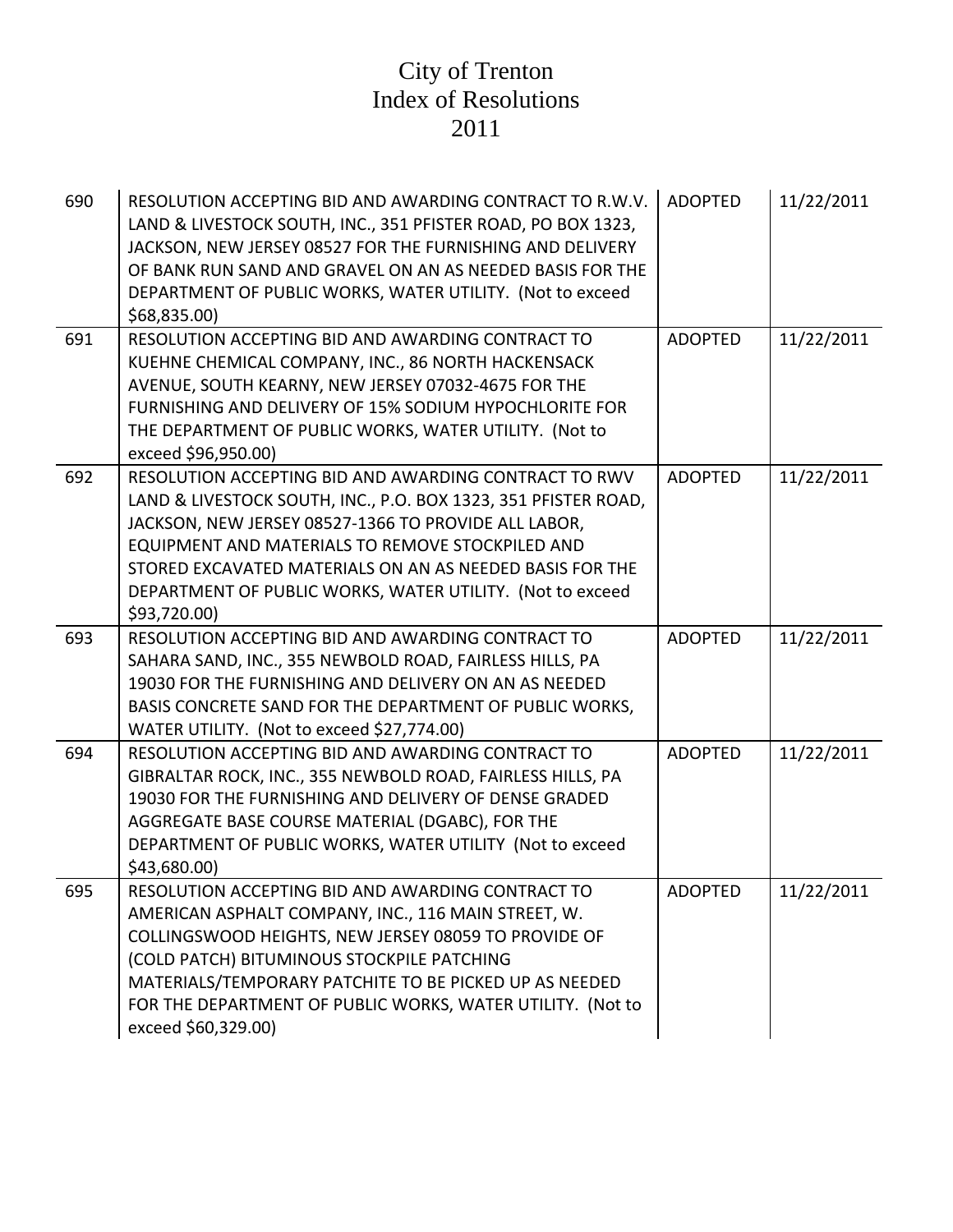| 696 | RESOLUTION ACCEPTING BID AND AWARDING CONTRACT TO<br>INTERLINE BRANDS, INC dba AMSAN, LLC., 80 TWINBRIDGE DRIVE,<br>PENNSAUKEN, NEW JERSEY 08110 FOR THE FURNISHING AND<br>DELIVERY ON AN AS NEEDED BASIS, PAPER GOODS FOR THE<br>DEPARTMENT OF PUBLIC WORKS, DIVISION OF PUBLIC PROPERTY.<br>(Not to exceed \$42,573.60)                              | <b>DEFEATED</b> | 11/22/2011 |
|-----|--------------------------------------------------------------------------------------------------------------------------------------------------------------------------------------------------------------------------------------------------------------------------------------------------------------------------------------------------------|-----------------|------------|
| 697 | RESOLUTION GRANTING RENEWAL OF ALCOHOLIC BEVERAGE<br>RETAIL CONSUMPTION LICENSE #1111-33-174-005, JET WINE &<br>LIQUORS CO., INC., 274 NORTH WILLOW STREET, FOR THE 2011-<br>2012 LICENSING PERIOD                                                                                                                                                     | <b>ADOPTED</b>  | 11/3/2011  |
| 698 | RESOLUTION INVALIDATING INACTIVE PLENARY RETAIL<br>CONSUMPTION LICENSE 1111-33-128-003 ISSUED TO DAYTON<br>HOUSE BAR, LLC, 237 SOUTH BROAD STREET                                                                                                                                                                                                      | <b>ADOPTED</b>  | 11/3/2011  |
| 699 | RESOLUTION AWARDING A CONTRACT TO MCMANIMON &<br>SCOTLAND, L.L.C., ATTORNEYS AT LAW., 1037 RAYMOND<br>BOULEVARD, SUITE 400, NEWARK, NEW JERSEY 07102-5408 TO<br>PROVIDE BOND COUNSEL SERVICES FOR THE CITY OF TRENTON,<br>DEPARTMENT OF FINANCE                                                                                                        | <b>ADOPTED</b>  | 11/3/2011  |
| 700 | RESOLUTION OF THE CITY OF TRENTON MAKING APPLICATION TO<br>THE LOCAL FINANCE BOARD PURSUANT TO N.J.S.A.40A:3-1; et seq.-<br>and N.J.S.A. 18A: 24-86 et seq                                                                                                                                                                                             | <b>ADOPTED</b>  | 11/22/2011 |
| 701 | RESOLUTION AUTHORIZING THE AUCTION OF CERTAIN CITY-OWNED<br>PROPERTY PURSUANT TO THE LOCAL LANDS AND BUILDINGS LAW,<br>N.J.S.A. 40A:12-13(a)                                                                                                                                                                                                           | <b>ADOPTED</b>  | 11/3/2011  |
| 702 | RESOLUTION AMENDING CITY COUNCIL RULES OF PROCEDURE                                                                                                                                                                                                                                                                                                    | <b>ADOPTED</b>  | 11/3/2011  |
| 703 | RESOLUTION AUTHORIZING PAST DUE PAYMENT FOR SERVICES<br>RENDERED TO THE LAW OFFICES OF CONNELL FOLEY, LLP, 85<br>LIVINGSTON AVENUE, ROSELAND, NJ 07068 FOR PROVIDING<br>PROFESSIONAL LEGAL SERVICES REGARDING SPECIALIZED<br>INSURANCE MATTERS FOR SERVICES RENDERED THROUGH JUNE 30,<br>2011 (not to exceed \$30, 059.52)                             | <b>ADOPTED</b>  | 11/3/2011  |
| 704 | RESOLUTION AUTHORIZING PAST DUE PAYMENT FOR SERVICES<br>RENDERED TO THE LAW OFFICES OF RUDERMAN & GLICKMAN, P.C.,<br>675 MORRIS AVENUE, SUITE 100, SPRINGFIELD, NJ 07081 FOR<br>PROVIDING PROFESSIONAL LEGAL SERVICES REGARDING GENERAL<br>MUNICIPAL AND DEFENSE LITIGATION FOR SERVICES RENDERED<br>THROUGH JUNE 30, 2011 (not to exceed \$92,244.16) | <b>ADOPTED</b>  | 11/3/2011  |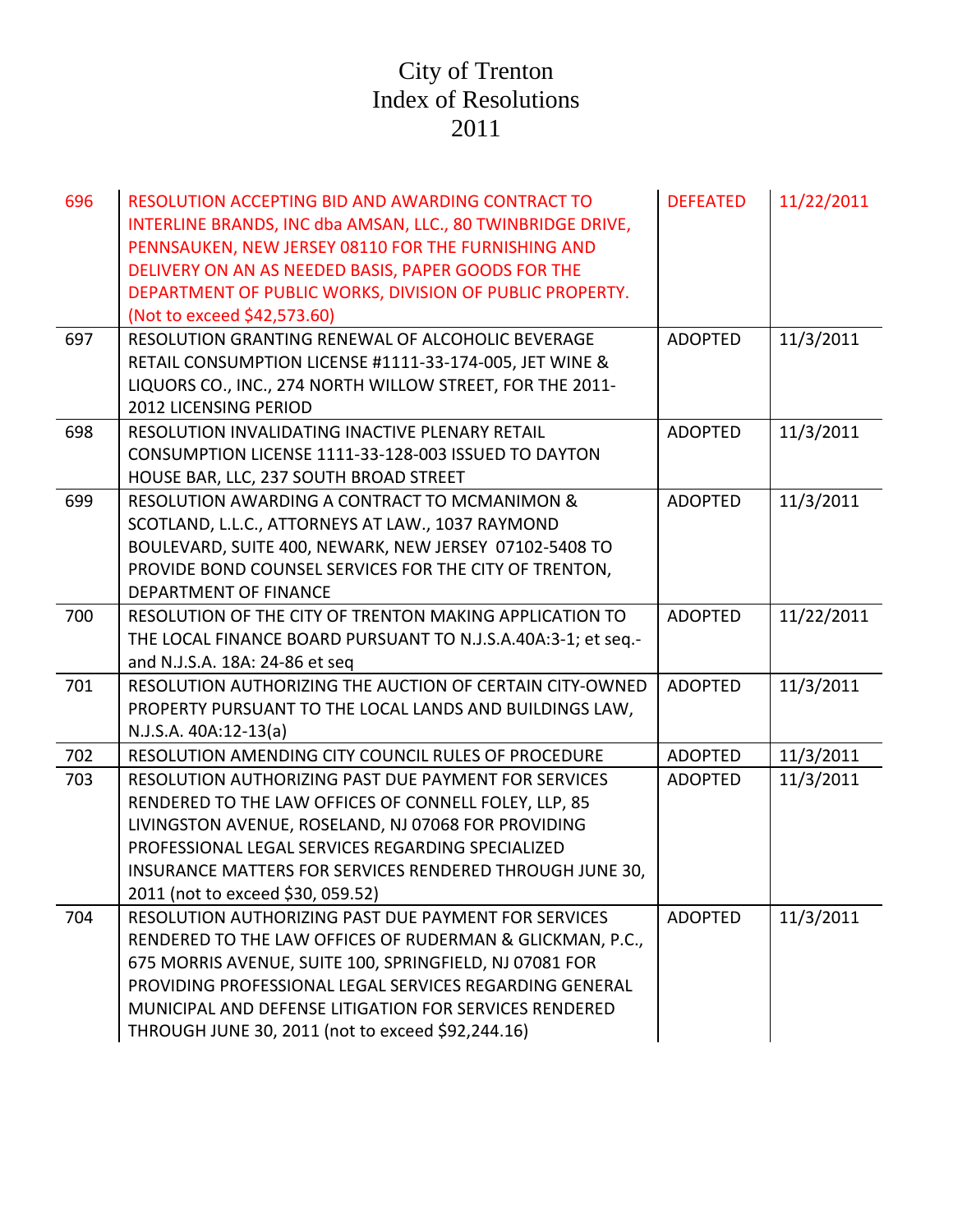| 705 | RESOLUTION AUTHORIZING PAST DUE PAYMENT FOR SERVICES<br>RENDERED TO HERBERT I. WALDMAN, ESQ., LAW OFFICES OF<br>JAVERBAUM, WUGAFT, HICKS, KAHN, WIKSTROM & SININS, 201<br>WASHINGTON STREET, NEWARK, NJ 07102 FOR PROVIDING<br>PROFESSIONAL LEGAL SERVICES - CIVIL RIGHTS AND OTHER<br>SPECIALIZED LITIGATION FOR SERVICES RENDERED THROUGH<br>DECEMBER 2010 (not to exceed \$2,105.00) | <b>ADOPTED</b>  | 11/3/2011  |
|-----|-----------------------------------------------------------------------------------------------------------------------------------------------------------------------------------------------------------------------------------------------------------------------------------------------------------------------------------------------------------------------------------------|-----------------|------------|
| 706 | <b>EXECUTIVE SESSION</b>                                                                                                                                                                                                                                                                                                                                                                | <b>ADOPTED</b>  | 11/1/2011  |
| 707 | APPROVING EMERGENCY APPROPRIATIONS TO THE FY2012                                                                                                                                                                                                                                                                                                                                        | <b>DEFEATED</b> | 11/3/2011  |
|     | TEMPORARY BUDGETS OF THE CITY OF TRENTON                                                                                                                                                                                                                                                                                                                                                |                 |            |
| 708 | <b>BUDGET APPROVAL</b>                                                                                                                                                                                                                                                                                                                                                                  | <b>ADOPTED</b>  | 11/3/2011  |
| 709 | <b>EXECUTIVE SESSION</b>                                                                                                                                                                                                                                                                                                                                                                | <b>ADOPTED</b>  | 11/3/2011  |
| 710 | RESOLUTION TO PROVIDE EMERGENCY APPROPRATIONS TO THE SFY<br>2012 TEMPORARY BUDGET OF THE CITY OF TRENTON                                                                                                                                                                                                                                                                                | <b>ADOPTED</b>  | 11/9/2011  |
| 711 | RESOLUTION ACCEPTING BID AND AWARDING CONTRACT TO R.E.<br>CARROLL, INC., 1970 NORTH OLDEN AVE., TRENTON, NEW JERSEY<br>08638 FOR THE FURNISHING AND DELIVERY OF SENSUS COLD<br>WATER METERS OR APPROVED EQUIVALENT FOR THE DEPARTMENT<br>OF PUBLIC WORKS, WATER UTILITY (Not to exceed \$156,683.59)                                                                                    | <b>ADOPTED</b>  | 11/22/2011 |
| 712 | RESOLUTION AUTHORIZING PAYMENT FOR A CONTRACT WITH<br>CARROLL DEMOLITION LLC, 4 YOUNGS ROAD, HAMILTON, NEW<br>JERSEY 008619 WHICH WAS AWARDED ON AN EMERGENCY BASIS<br>FOR THE DEMOLITION OF 152 TURPIN STREET TO ALLEVIATE A<br>DANGEROUS AND HAZARDOUS CONDITION (For \$26,180.00)                                                                                                    | <b>ADOPTED</b>  | 11/22/2011 |
| 713 | RESOLUTION APPROVING PERSON TO PERSON TRANSFER OF<br>PLENARY RETAIL CONSUMPTION LICENSE #1111-33-097-009 (T Kat<br>Corp. t/a Katmandu to Marcman, Inc., t/a Katmandu; 50 Riverview<br>Executive Park)                                                                                                                                                                                   | <b>ADOPTED</b>  | 11/22/2011 |
| 714 | RESOLUTION APPROVING PERSON TO PERSON TRANSFER OF<br>PLENARY RETAIL CONSUMPTION LICENSE #1111-32-144-007<br>(Johnson Family Restaurant, t/a Mystic to XUM Family enterprises,<br>LLC, t/a Mystic Xela Restaurant & Bar; 1218 S. Clinton Avenue)                                                                                                                                         | <b>ADOPTED</b>  | 11/22/2011 |
| 715 | RESOLUTION AUTHORIZING THE APPOINTMENT OF CHARLES<br>PARRISH AS CUSTODIAN OF THE TRENTON POLICE DEPARTMENT<br>PETTY CASH FUND (For \$1,000.00)                                                                                                                                                                                                                                          | <b>ADOPTED</b>  | 11/22/2011 |
| 716 | RESOLUTION AUTHORIZING THE AWARD OF A CONTRACT THROUGH<br>A FAIR AND OPEN PROCESS IN ACCORDANCE WITH N.J.S.A. 19:44A-<br>20.5 ET. SEQ. TO ARCHONIX SERVICES, LLC, 30 LAKE CENTER, SUITE<br>105, 401 RT. 73 NORTH, MARLTON, NEW JERSEY 08053, FOR THE C-<br>PLIMS, UPGRADE TO XRMS ARCHONIX XRMS SOFTWARE, FOR THE<br>DEPARTMENT OF POLICE (Not to exceed \$18,600.00)                   | <b>ADOPTED</b>  | 11/22/2011 |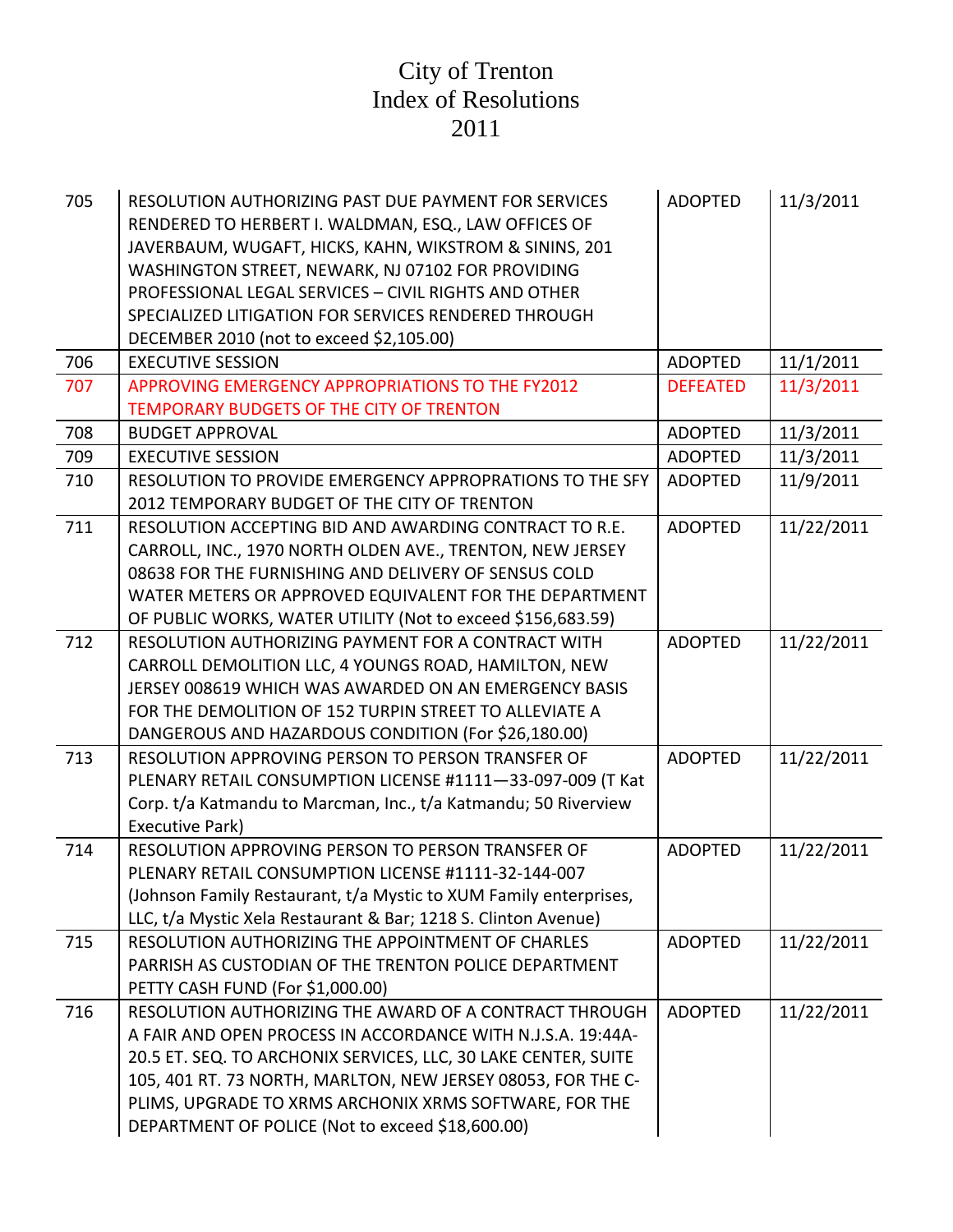| 717 | RESOLUTION ACCEPTING BID AND AWARDING CONTRACT TO<br>MILLER FORD, P.O. BOX 617, LUMBERTON, NEW JERSEY 08048 FOR<br>THE FURNISH AND DELIVERY F.O.B. CITY OF TRENTON TWO (2) EACH<br>YEAR 2011 MODEL FORD EXPLORER 4WD BASE XLT ANIMAL<br>CONTROL VEHICLE OR APPROVED EQUIVALENT FOR THE<br>DEPARTMENT OF HEALTH AND HUMAN SERVICES, DIVISION ANIMAL<br>CONTROL. (Not to exceed \$61,964.00) | <b>ADOPTED</b> | 11/22/2011 |
|-----|--------------------------------------------------------------------------------------------------------------------------------------------------------------------------------------------------------------------------------------------------------------------------------------------------------------------------------------------------------------------------------------------|----------------|------------|
| 718 | RESOLUTION AUTHORIZING THE CITY OF TRENTON TO APPLY AND<br>ACCEPT A GRANT AWARD FROM THE STATE OF NEW JERSEY,                                                                                                                                                                                                                                                                              | <b>ADOPTED</b> | 11/22/2011 |
|     | DEPARTMENT OF HEALTH AND SENIOR SERVICES, GRANT NUMBER                                                                                                                                                                                                                                                                                                                                     |                |            |
|     | PHLP12LNC023 TO DEVELOP A CITIES READINESS INITIATIVE (CRI).<br>(Grant amount is \$100,000.00)                                                                                                                                                                                                                                                                                             |                |            |
| 719 | RESOLUTION CLOSING MUNICIPAL BUILDING ON CERTAIN 2012<br><b>HOLIDAYS</b>                                                                                                                                                                                                                                                                                                                   | <b>ADOPTED</b> | 11/22/2011 |
| 720 | RESOLUTION AUTHORIZING SETTLEMENT OF A WORKERS                                                                                                                                                                                                                                                                                                                                             | <b>ADOPTED</b> | 12/15/2011 |
|     | COMPENSATION CLAIM IN THE MATTER OF ELSIE VEGA-MEDINA v.                                                                                                                                                                                                                                                                                                                                   |                |            |
|     | THE CITY OF TRENTON, CLAIM PETITION NO 2009-32677 IN THE                                                                                                                                                                                                                                                                                                                                   |                |            |
|     | TOTAL AMOUNT OF \$6,180.00 PLUS ATTORNEY'S FEES AND COSTS                                                                                                                                                                                                                                                                                                                                  |                |            |
| 721 | RESOLUTION AUTHORIZING SETTLEMENT OF A WORKERS                                                                                                                                                                                                                                                                                                                                             | <b>ADOPTED</b> | 12/15/2011 |
|     | COMPENSATION CLAIM IN THE MATTER OF ELSIE VEGA-MEDINA v.                                                                                                                                                                                                                                                                                                                                   |                |            |
|     | THE CITY OF TRENTON, CLAIM PETITION NO 2008-20671 IN THE                                                                                                                                                                                                                                                                                                                                   |                |            |
|     | TOTAL AMOUNT OF \$16,040.00 PLUS ATTORNEY'S FEES AND COSTS                                                                                                                                                                                                                                                                                                                                 |                |            |
| 722 | RESOLUTION AUTHORIZING SETTLEMENT OF A WORKERS                                                                                                                                                                                                                                                                                                                                             | <b>ADOPTED</b> | 12/15/2011 |
|     | COMPENSATION CLAIM IN THE MATTER OF ROYSA SWINT v. THE                                                                                                                                                                                                                                                                                                                                     |                |            |
|     | CITY OF TRENTON, CLAIM PETITION NO 2011-4753 IN THE TOTAL                                                                                                                                                                                                                                                                                                                                  |                |            |
| 723 | AMOUNT OF \$12,720.00 PLUS ATTORNEY'S FEES AND COSTS<br>RESOLUTION AUTHORIZING SETTLEMENT OF A WORKERS                                                                                                                                                                                                                                                                                     | <b>ADOPTED</b> |            |
|     | COMPENSATION CLAIM IN THE MATTER OF DAVID MUNN v. THE                                                                                                                                                                                                                                                                                                                                      |                | 12/15/2011 |
|     | CITY OF TRENTON, CLAIM PETITION NO 2011-9112 IN THE TOTAL                                                                                                                                                                                                                                                                                                                                  |                |            |
|     | AMOUNT OF \$5,000.00 PLUS ATTORNEY'S FEES AND COSTS                                                                                                                                                                                                                                                                                                                                        |                |            |
| 724 | RESOLUTION AUTHORIZING SETTLEMENT OF A WORKERS                                                                                                                                                                                                                                                                                                                                             | <b>ADOPTED</b> | 12/15/2011 |
|     | <b>COMPENSATION CLAIM IN THE MATTER OF CHRISTOPHER ANGELINI</b>                                                                                                                                                                                                                                                                                                                            |                |            |
|     | v. THE CITY OF TRENTON, CLAIM PETITION NO 2010-25724 IN THE                                                                                                                                                                                                                                                                                                                                |                |            |
|     | TOTAL AMOUNT OF \$17,985.00 PLUS FEES AND COSTS                                                                                                                                                                                                                                                                                                                                            |                |            |
| 725 | RESOLUTION AUTHORIZING SETTLEMENT OF A WORKERS                                                                                                                                                                                                                                                                                                                                             | <b>ADOPTED</b> | 12/15/2011 |
|     | COMPENSATION CLAIM IN THE MATTER OF GARY ADAMS v. THE                                                                                                                                                                                                                                                                                                                                      |                |            |
|     | CITY OF TRENTON, CLAIM PETITION NO 2010-15407 IN THE TOTAL                                                                                                                                                                                                                                                                                                                                 |                |            |
|     | AMOUNT OF \$13,992.00 PLUS FEES AND COSTS                                                                                                                                                                                                                                                                                                                                                  |                |            |
| 726 | RESOLUTION AUTHORIZING THE CITY OF TRENTON TO CONDUCT A                                                                                                                                                                                                                                                                                                                                    | <b>ADOPTED</b> | 11/22/2011 |
|     | PUBLIC SALE PURSUANT TO N.J.S.A. 40A:11-36 ET, SEQ, OF FIFTY-                                                                                                                                                                                                                                                                                                                              |                |            |
|     | THREE (53) SCRAP JUNK VEHICLES OWNED BY THE CITY THAT ARE                                                                                                                                                                                                                                                                                                                                  |                |            |
|     | NO LONGER NEEDED FOR PUBLIC USE.                                                                                                                                                                                                                                                                                                                                                           |                |            |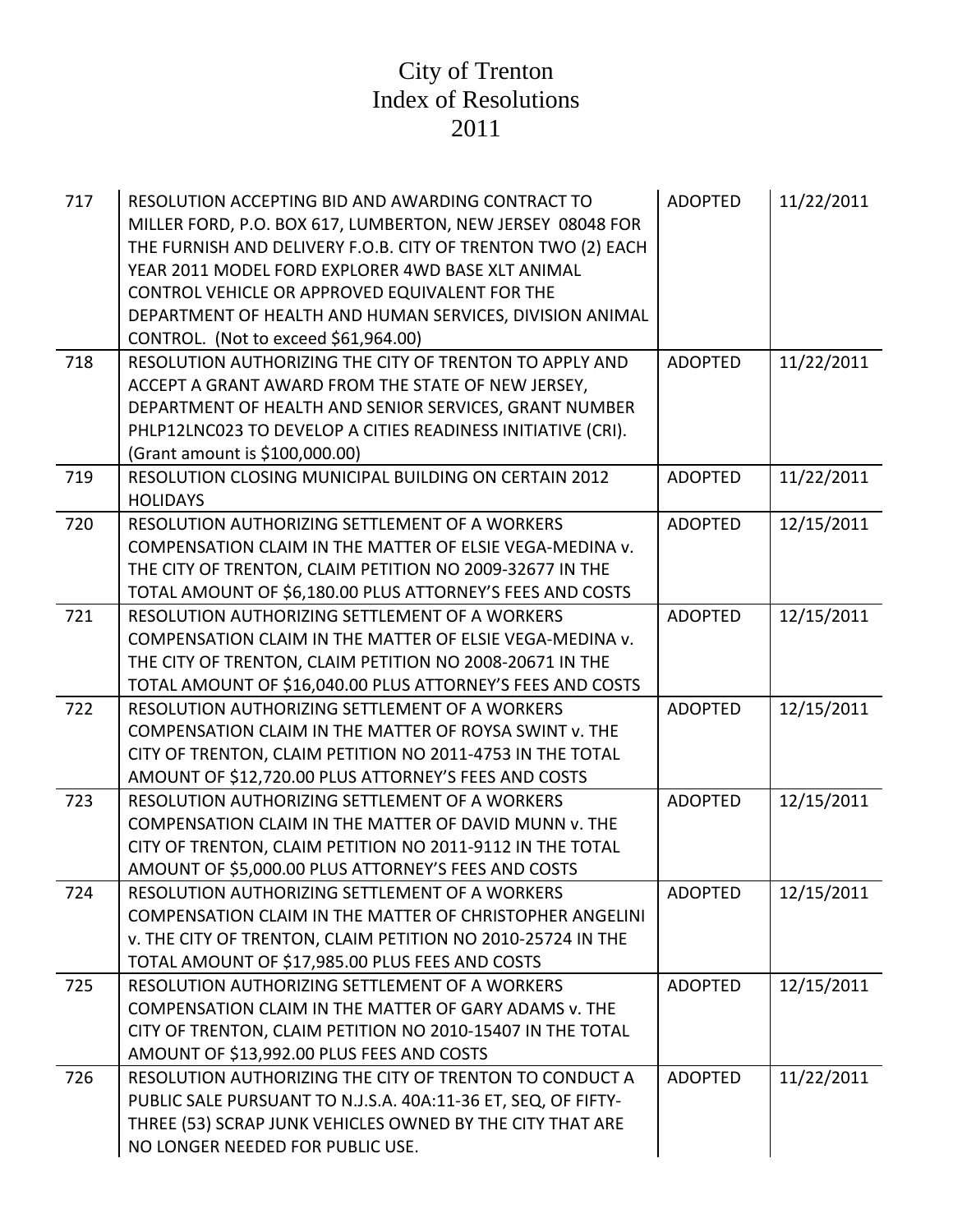| 727 | RESOLUTION REJECTING A BID PURSUANT TO N.J.S.A. 40A:11-13.2<br>ET SEQ. TO FURNISH AND DELIVER F.O.B. EIGHTY (80) EACH PATROL<br>CAR MOBILE DATA LAPTOP COMPUTERS FOR THE DEPARTMENT OF<br><b>POLICE</b>                                                                                                                                                                                  | <b>ADOPTED</b>  | 11/22/2011 |
|-----|------------------------------------------------------------------------------------------------------------------------------------------------------------------------------------------------------------------------------------------------------------------------------------------------------------------------------------------------------------------------------------------|-----------------|------------|
| 728 | RESOLUTION EXTENDING THE CONTRACT WITH THE MERCER<br>COUNCIL ON ALCOHOLISM AND DRUG ADDICTION, 447 BELLEVUE<br>AVENUE, TRENTON, NEW JERSEY 08618 WHICH WAS AWARDED<br>THROUGH A NON-FAIR AND OPEN PROCESS TO PROVIDE<br>ASSISTANCE SERVICES TO THE EMPLOYEES OF THE CITY OF<br><b>TRENTON</b>                                                                                            | <b>ADOPTED</b>  | 11/22/2011 |
| 729 | PROCLLAIMING DECEMBER 12, 2011 AS "COMMUNITIES OF LIGHT<br>DAY"                                                                                                                                                                                                                                                                                                                          | <b>ADOPTED</b>  | 11/22/2011 |
| 730 | RESOLUTION PROVIDING FOR THE COMBINATION OF CERTAIN<br>ISSUES OF GENERAL OBLIGATION BONDS, CONSISTING OF GENERAL<br>IMPROVEMENT BONDS, WATER UTILITY BONDS AND SEWER UTILITY<br>BONDS OF THE CITY OF TRENTON, IN THE COUNTY OF MERCER,<br>NEW JERSEY INTO SINGLE ISSUES OF BONDS AGGREGATING<br>\$22,580,000 PRINCIPAL AMOUNT.                                                           | <b>ADOPTED</b>  | 11/22/2011 |
| 731 | RESOLUTION DETERMINING THE FORM AND OTHER DETAILS OF<br>\$22,580.00 GENERAL OBLIGATION BONDS, SONSISTING OF<br>\$3,172.000 GENERAL IMPROVEMENT BONDS, \$19,348,000 WATER<br>UTILITY BONDS AND \$60,000 SEWEER UTILITY BONDS OF THE CITY<br>OF TRENTON, IN THE COUNTY OF MERCER, NEW JERSEY AND<br>PROVIDING FOR THEIR SALE                                                               | <b>ADOPTED</b>  | 11/22/2011 |
| 732 | RESOLUTION GRANTING RENEWAL OF ALCOHOLIC BEVERAGE<br>CONSUMPTION LICENSE # 1111-33-079-007, R AND T TAVERN, INC.,<br>28 ELM STREET, FOR THE 2011-2012 LICENSING PERIOD                                                                                                                                                                                                                   | <b>ADOPTED</b>  | 11/22/2011 |
| 733 | RESOLUTION AUTHORIING THE PURCHASE OF ONE 2011 OR LATEST<br>MODEL EXPRESS CARGO VAN FOR THE DEPARTMENT OF PUBLIC<br>WORKS, DIVISION OF WATER UTILITY THROUGH THE STATE OF NEW<br>JERSEY COOPERATIVE PROGRAM WITHOUT COMPETITIVE BIDDING                                                                                                                                                  | <b>ADOPTED</b>  | 12/1/2011  |
| 734 | RESOLUTION AUTHORIZING THAT THE CONTRACT ENTERED INTO<br>WITH THE LAW OFFICES OF ZARWIN, BAUM, DEVITO, KAPLAN,<br>SCHAER & TODDY, PC, 1818 MARKET STREET, 13TH FLOOR,<br>PHILADELPHIA, PA 19103 BE EXTENDED FOR A PERIOD OF SIX (6)<br>MONTHS TO CONTINUE TO PROVIDE PROFESSIONAL LEGAL<br>SERVICES REGARDING GENERAL MUNICIPAL AND DEFENSE<br>LITIGATION MATTER FOR THE CITY OF TRENTON | <b>DEFEATED</b> | 12/1/2011  |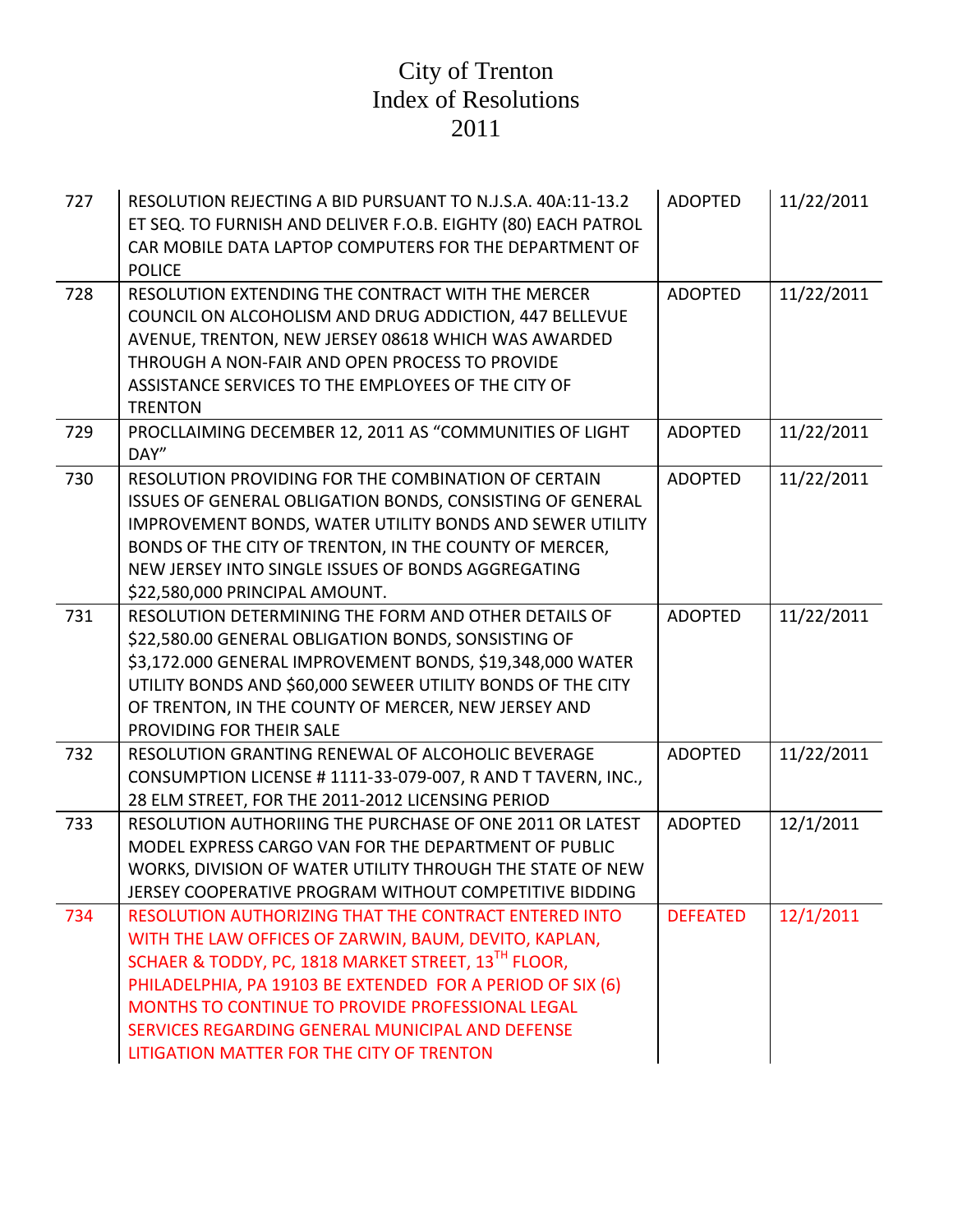| 735 | RESOLUTION AUTHORIZING THAT THE CONTRACT ENTERED INTO<br>WITH THE LAW OFFICES OF FLORIO PERRUCCI STEINHARDT &<br>FADER, L.L.C., 218 ROUTE 17 NORTH, ROCHELLE PARK, NEW JERSEY<br>07662, BE EXTENDED FOR A PERIOD OF SIX (6) MONTHS TO<br>CONTINUE TO PROVIDE PROFESSIONAL LEGAL SERVICES REGARDING<br><b>GENERAL MUNICIPAL AND DEFENSE LITIGATION MATTERS FOR THE</b><br><b>CITY OF TRENTON</b> | <b>DEFEATED</b> | 12/1/2011  |
|-----|-------------------------------------------------------------------------------------------------------------------------------------------------------------------------------------------------------------------------------------------------------------------------------------------------------------------------------------------------------------------------------------------------|-----------------|------------|
| 736 | RESOLUTION AUTHORIZING SETTLEMENT OF A WORKERS<br>COMPENSATION CLAIM IN THE MATTER OF GREG HUDZIK v THE<br>CITY OF TRENTON, CLAIM PETITION NO 2009-13132 IN THE TOTAL<br>AMOUNT OF \$35,000.00 PLUS ATTORNEY FEES AND COSTS                                                                                                                                                                     | <b>ADOPTED</b>  | 12/15/2011 |
| 737 | RESOLUTION AUTHORIZING THE REDUCTION OF SEWER CHARGES<br>AT 110 WAYNE AVE (ACCOUNT #615-0268-300) DUE TO NON-ENTRY<br>OF WATER INTO THE SEWEER SYSTEM. (\$1,071.66)                                                                                                                                                                                                                             | <b>ADOPTED</b>  | 12/2/2011  |
| 738 | RESOLUTION AUTHORIZING THE REDUCTION OF SEWER CHARGES<br>AT 814 ANDERSON ST (ACCOUNT #617-4363-304) DUE TO NON-<br>ENTRY OF WATER INTO THE SEWER SYSTEM. (\$856.57)                                                                                                                                                                                                                             | <b>ADOPTED</b>  | 12/1/2011  |
| 739 | RESOLUTION AUTHORIZING ASSIGNMENT OF TAX SALE CERTIFICATE<br>PURSUANT N.J.S.A. 54:5-113 FAY HENRY                                                                                                                                                                                                                                                                                               | <b>ADOPTED</b>  | 12/1/2011  |
| 740 | RESOLUTION AUTHORIZING ASSIGNMENT OF TAX SALE CERTIFICATE<br>PURSUANT N.J.S.A. 54:5-113 ROBERT D. SPICKLER INC.                                                                                                                                                                                                                                                                                 | <b>ADOPTED</b>  | 12/1/2011  |
| 741 | RESOLUTION AUTHORIZING THE REDUCTION OF SEWER CHARGES<br>AT 115 FULTON ST (ACCOUNT #618-0337-300) DUE TO NON-ENTRY<br>OF WATER INTO THE SEWER SYSTEM. (\$123.63)                                                                                                                                                                                                                                | <b>ADOPTED</b>  | 12/1/2011  |
| 742 | RESOLUTION AUTHORIZING PAYMENT FOR A CONTRACT WITH<br>BCHG, INC tba LORIA ENVIRONMENTAL SERVICES, 747 CHERRY<br>STREET, SOUTHAMPTON, NJ 08088 WHICH WAS AWARDED ON AN<br>EMERGENCY BASIS FOR THE EMERGENCY REMOVAL AND DISPOSAL<br>OF 75,000 GALLONS OF RESIDUALS FROM THE CLARIFIER TANK OF<br>TRENTON WATER WORKS, WATER FILTRATION PLANT                                                     | <b>ADOPTED</b>  | 12/1/2011  |
| 743 | AUTHORIZING A MEETING WHICH EXCLUDES THE PUBLIC                                                                                                                                                                                                                                                                                                                                                 | <b>ADOPTED</b>  | 12/1/2011  |
| 744 | RESOLUTION AUTHORIZING AN ESTIMATED TAX LEVY FOR THE<br>PURPOSE OF ISSUING 2011-                                                                                                                                                                                                                                                                                                                | <b>ADOPTED</b>  | 12/15/2011 |
| 745 | RESOLUTION AUTHORIZING THE APPOINTMENT OF OLA STILLITANO<br>AS CUSTODIAN OF THE TRENTON MUNICIPAL COURT PETTY CASH<br>FUND REPLACING MARIA COSME.                                                                                                                                                                                                                                               | <b>ADOPTED</b>  | 12/15/2011 |
| 746 | RESOLUTION AUTHORIZING THE AWARD OF A CONTRACT TO<br>HUTCHINS, FARRELL, MEYER & ALLISON, P.A., 912 HIGHWAY 33,<br>SUITE 2, FREEHOLD, NEW JERSEY 07728 TO PROVIDE PROFESSIONAL<br>MUNICIPAL AUDITOR SERVICES FOR THE DEPARTMENT OF FINANCE<br>THROUGH A FAIR AND OPEN PROCESS IN ACCORDANCE WITH<br>N.J.S.A. 19:44A-20.5 ET SEQ. (Not to exceed \$85,000.00)                                     | <b>PULLED</b>   | 12/13/2011 |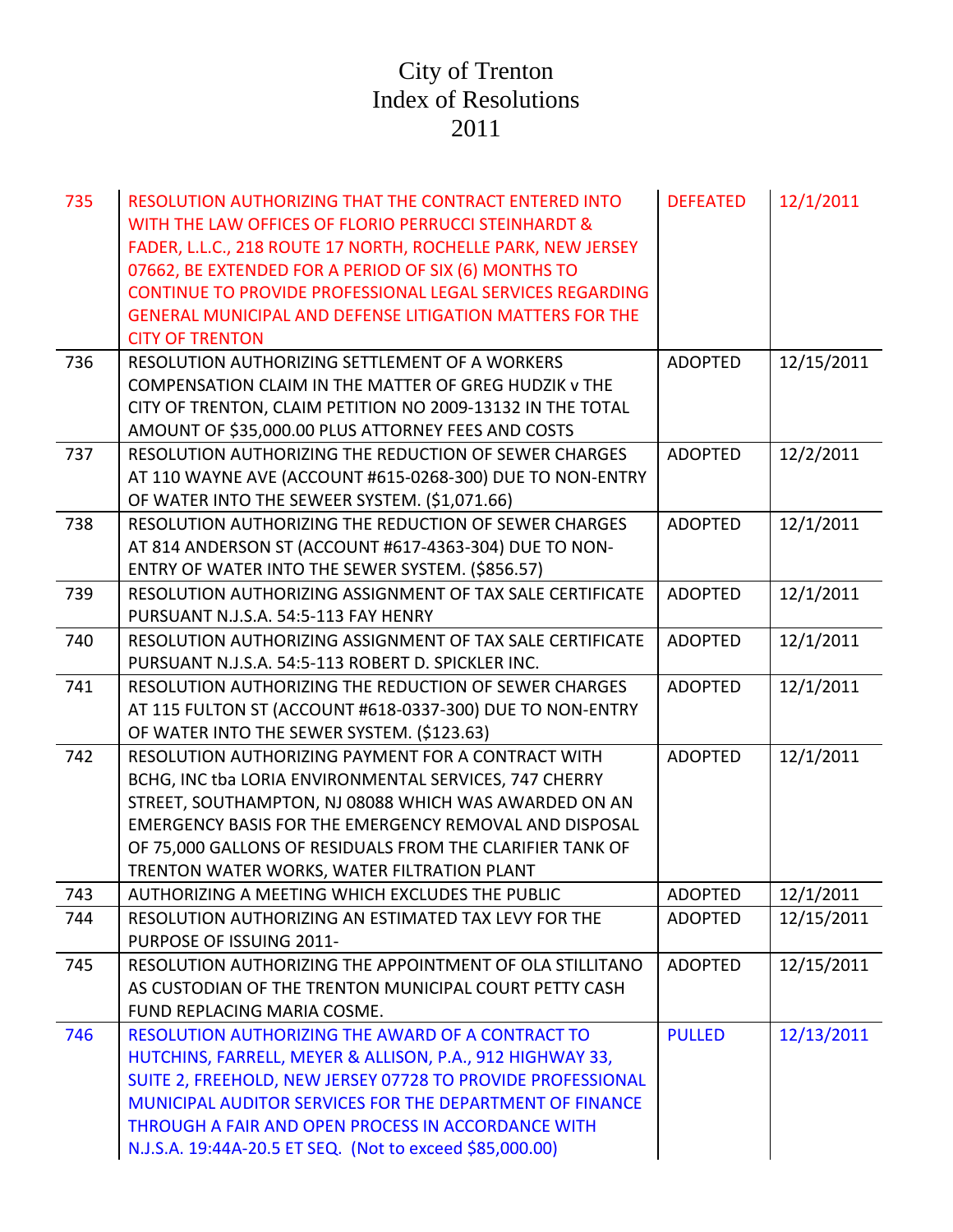| 747 | RESOLUTION AUTHORIZING AN APPLICATION FOR THE<br>STATIONHOUSE ADJUSTMENT GRANT ADMINISTERED BY THE STATE<br>OF NEW JERSEY, GOVERNOR'S JUVENILE JUSTICE AND<br>DELINQUENCY PREVENTION COMMITTEE                                                                                                                                | <b>ADOPTED</b>  | 12/15/2011 |
|-----|-------------------------------------------------------------------------------------------------------------------------------------------------------------------------------------------------------------------------------------------------------------------------------------------------------------------------------|-----------------|------------|
| 748 | RESOLUTION ACCEPTING THE FY 2011 BULLETPROOF VEST<br>PARTNERSHIP GRANT PROGRAM FROM THE U.S. DEPARTMENT OF<br>JUSTICE, OFFICE OF JUSTICE PROGRAMS, BUREAU OF JUSTICE<br>ASSISTANCE (Amount of \$34,860.25)                                                                                                                    | <b>ADOPTED</b>  | 12/15/2011 |
| 749 | RESOLUTION AUTHORIZING THE ACCEPTANCE FOR THE FY2011<br>EDWARD BYRNE MEMORIAL JUSTICE ASSISTANCE RECOVERY GRANT<br>FROM THE U.S. DEPARTMENT OF JUSTICE, OFFICE OF JUSTICE<br>PROGRAMS, BUREAU OF JUSTICE ASSISTANCE (Amount of<br>\$121,518.00)                                                                               | <b>ADOPTED</b>  | 12/15/2011 |
| 750 | RESOLUTION AUTHORIZING THE ACCEPTANCE OF A MEMORANDUM<br>OF UNDERSTANDING FOR FISCAL YEAR 2012, BETWEEN THE UNITED<br>STATES DEPARTMENT OF JUSTICE, UNITED STATES MARSHALL<br>SERVICE AND THE CITY OF TRENTON, NEW JERSEY POLICE<br>DEPARTMENT, TO PROVIDE FUNDING FOR THE REGIONAL FUGITIVE<br><b>TASK FORCE</b>             | <b>ADOPTED</b>  | 12/15/2011 |
| 751 | RESOLUTION AUTHORIZING THE AMENDMENT OF A CONTRACT,<br>BETWEEN THE SUNGARD PUBLIC SECTOR AND THE CITY OF<br>TRENTON, NEW JERSEY POLICE DEPARTMENT                                                                                                                                                                             | <b>ADOPTED</b>  | 12/15/2011 |
| 752 | RESOLUTION ACCEPTING A GRANT PURSUANT TO THE BODY<br>ARMOR REPLACEMENT FUND ACT, P.L.1997, c.177 (N.J.S.A. 52:17B-<br>4.4) BY THE NEW JERSEY DIVISION OF CRIMINAL JUSTICE,<br>DEPARTMENT OF LAW AND PUBLIC SAFETY (Amount of \$30,493.04)                                                                                     | <b>ADOPTED</b>  | 12/15/2011 |
| 753 | RESOLUTION ACCEPTING BID AND AWARDING CONTRACT TO R.W.V<br>LAND & LIVESTOCK SOUTH, INC., PO BOX 1323, JACKSON, NEW<br>JERSEY 08527 FOR THE FURNISHING AND DELIVERY TO TOP SOIL ON<br>AN AS NEEDED BASIS FOR THE DEPARTMENT OF PUBLIC WORKS,<br>WATER UTILITY (Not to exceed \$4,182.50)                                       | <b>ADOPTED</b>  | 12/15/2011 |
| 754 | RESOLUTION ACCEPTING BID AND AWARDING CONTRACT TO<br>INTERLINE BRANDS, INC. dba AMSAN, LLC., 80 TWINBRIDGE DRIVE,<br>PENNSAUKEN, NEW JERSEY 08110 FOR THE FURNISHING AND<br>DELIVERY ON AN AS NEEDED BASIS, PAPER GOODS FOR THE<br>DEPARTMENT OF PUBLIC WORKS, DIVISION OF PUBLIC PROPERTY                                    | <b>DEFEATED</b> | 12/15/2011 |
| 755 | RESOLUTION ACCEPTING BID AND AWARDING CONTRACT TO<br>ENVIRONMENTAL INFRASTRUCTURE SOLUTIONS, PO BOX 352, BAY<br>HEAD, NEW JERSEY 08742, FOR THE FURNISHING AND DELIVERY OF<br>34" CLEAN WASHED CRUSHED STONE/GRAVEL ON AN AS NEEDED<br>BASIS FOR THE DEPARTMENT OF PUBLIC WORKS, WATER UTILITY.<br>(Not to exceed \$2,790.00) | <b>ADOPTED</b>  | 12/15/2011 |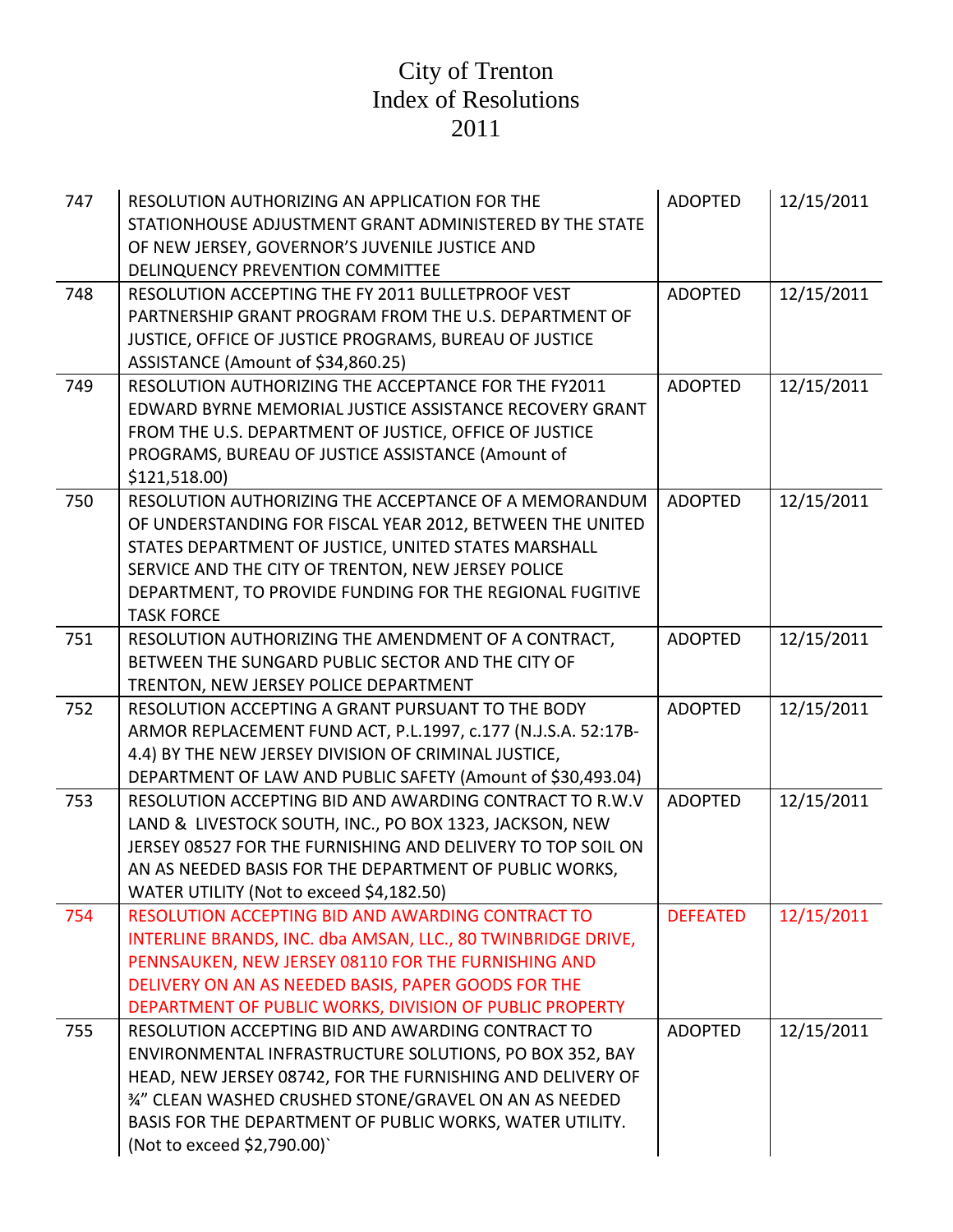| 756 | RESOLUTION ACCEPTING BID AND AWARDING CONTRACT TO<br>MERSHON CONCRETE, LLC., PO BOX 254, RT. 130 SOUTH,<br>BORDENTOWN, NEW JERSEY 08505 TO PROVIDE 15"1<br>SAND/PORTLAND CEMENT MIX TO BE PICKED UP AS NEEDED FOR<br>THE DEPARTMENT OF PUBLIC WORKS, WATER UTILITY. (Not to<br>exceed \$14,250.00)                                                                                                                                                                                                        | <b>ADOPTED</b> | 12/15/2011 |
|-----|-----------------------------------------------------------------------------------------------------------------------------------------------------------------------------------------------------------------------------------------------------------------------------------------------------------------------------------------------------------------------------------------------------------------------------------------------------------------------------------------------------------|----------------|------------|
| 757 | RESOLUTION ACCEPTING BID AND AWARDING CONTRACT TO<br>RARITAN SUPPLY COMPANY, P.O. BOX 10120, NEW BRUNSWICK,<br>NEW JERSEY 08906 FOR THE FURNISHING AND DELIhanover, FOR<br>THE CITY OF TRENTON, DEPARTMENT OF PUBLIC WORKS, WATER<br>UTILITY. (Not to exceed \$66,347.00)                                                                                                                                                                                                                                 | <b>ADOPTED</b> | 12/15/2011 |
| 758 | RESOLUTION ACKNOWLEDGING EXECUTION OF THE<br>MEMORANDUM OF UNDERSTANDING BY AND BETWEEN THE<br>DIRECTOR OF THE DIVISION OF LOCAL GOVERNMENT SERVICES AND<br>THE CITY OF TRENTON FOR THE RECEIPT OF TRANSITIONAL AID FOR<br>FISCAL YEAR 2012                                                                                                                                                                                                                                                               | <b>ADOPTED</b> | 12/15/2011 |
| 759 | RESOLUTION AUTHORIZING PAYMENT FOR A CONTRACT WITH<br>CARROLL DEMOLITION LLC, 4 YOUNG ROAD, HAMILTON, NEW<br>JERSEY 08619 WHICH WAS AWARDED ON AN EMERGENCY BASIS<br>FOR THE DEMOLITION OF 103 BREUNIG AVENUE TO ALLEVIATE A<br>DANGEROUS AND HAZARDOUS CONDITION (Amount is \$29,860.00)                                                                                                                                                                                                                 | <b>ADOPTED</b> | 12/15/2011 |
| 760 | RESOLUTION AUTHORIZING THE AWARD OF A CONTRACT THROUGH<br>A FAIR AND OPEN PROCESS IN ACCORDANCE WITH N.J.S.A. 19:44A-<br>20.5 ET SEQ. TO BROWNFIELD REDEVELOPMENT SOLUTIONS, INC.<br>P.O. BOX 107, CAMDEN, NEW JERSEY 08101 TO PROVIDE<br>PROFESSIONAL ENVIRONMENTAL PLANNING AND CONSULTANT<br>SERVICES TO ASSIST IN VARIOUS BROWN FIELDS AND ECONOMIC<br>DEVELOPMENT RELATED PROJECTS, FOR THE DEPARTMENT OF<br>HOUSING AND ECONOMIC DEVELOPMENT, DIVISION OF<br>ECONOMIC. (Not to exceed \$116,053.96) | <b>ADOPTED</b> | 12/15/2011 |
| 761 | RESOLUTION AUTHORIZING THE AWARD OF A CONTRACT TO THE<br>LAW OFFICES OF ZARWIN, BAUM, DEVITO, KAPLAN, SCHAER &<br>TODDY, PC, 1818 MARKET STREET, 13 TH FLOOR, PHILADELPHIA, PA<br>19103 TO PROVIDE PROFESSIONAL LEGAL SERVICES REGARDING<br>GENERAL MUNICIPAL AND DEFENSE LITIGATION MATTERS FOR THE<br>CITY OF TRENTON (Not to exceed \$100,000.00)                                                                                                                                                      | ADOPTED        | 12/15/2011 |
| 762 | RESOLUTION AUTHORIZING THE AWARD OF A CONTRACT TO THE<br>LAW OFFICES OF FLORIO PERRUCCI STEINHARDT & FADER, L.L.C.,<br>218 ROUTE 17 NORTH, ROCHELLE PARK, NEW JERSEY 07662 TO<br>PROVIDE PROFESSIONAL LEGAL SERVICES REGARDING GENERAL<br>MUNICIPAL AND DEFENSE LITIGATION MATTERS FOR THE CITY OF<br>TRENTON (Not to exceed \$90,000.00)                                                                                                                                                                 | <b>ADOPTED</b> | 12/15/2011 |